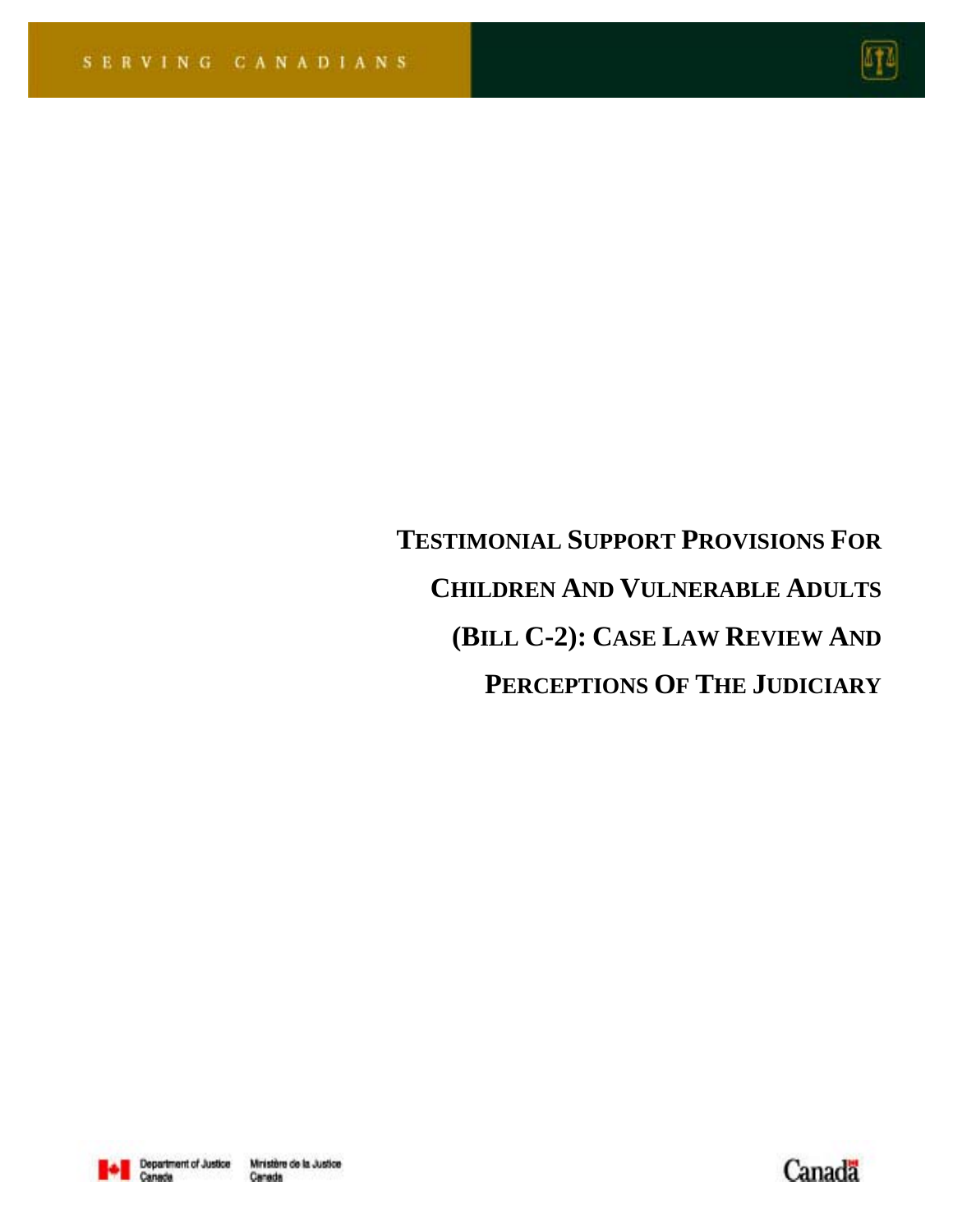## Testimonial Support Provisions for Children and Vulnerable Adults (Bill C-2): Case Law Review and Perceptions of the Judiciary

Nicholas Bala, LL.M., Joanne J. Paetsch, B.A., Lorne D. Bertrand, Ph.D., and Meaghan Thomas, J.D.

Canadian Research Institute for Law and the Family

rr10-vic03

*The views expressed in this report are those of the authors and do not necessarily represent the views of the Department of Justice Canada, the Government of Canada, or the Canadian Research Institute for Law and the Family.*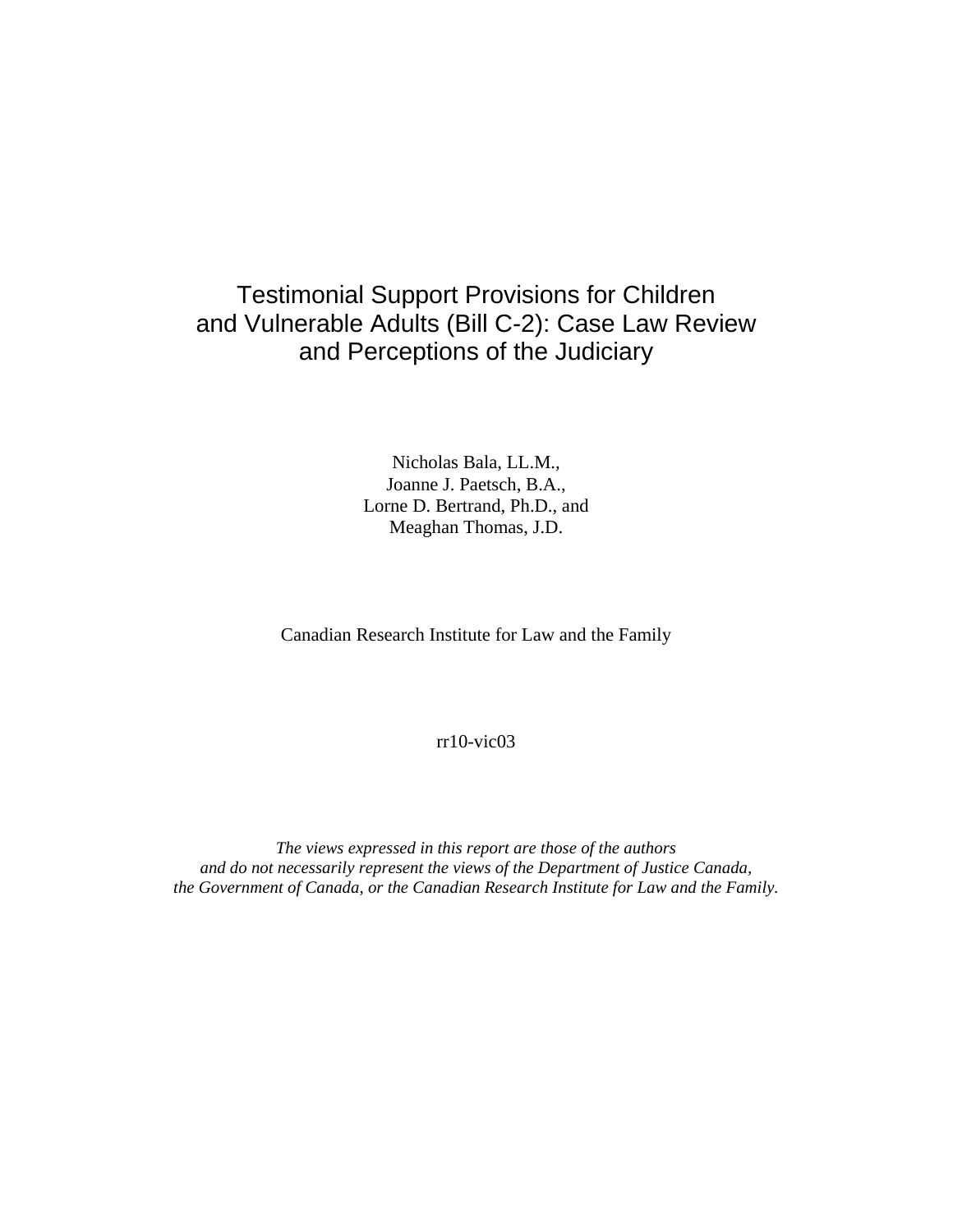Catalogue No. J2-367/2011F J2-367/2011F-PDF ISBN 978-1-100-19247-5 ISBN 978-1-100-19247-2 (PDF)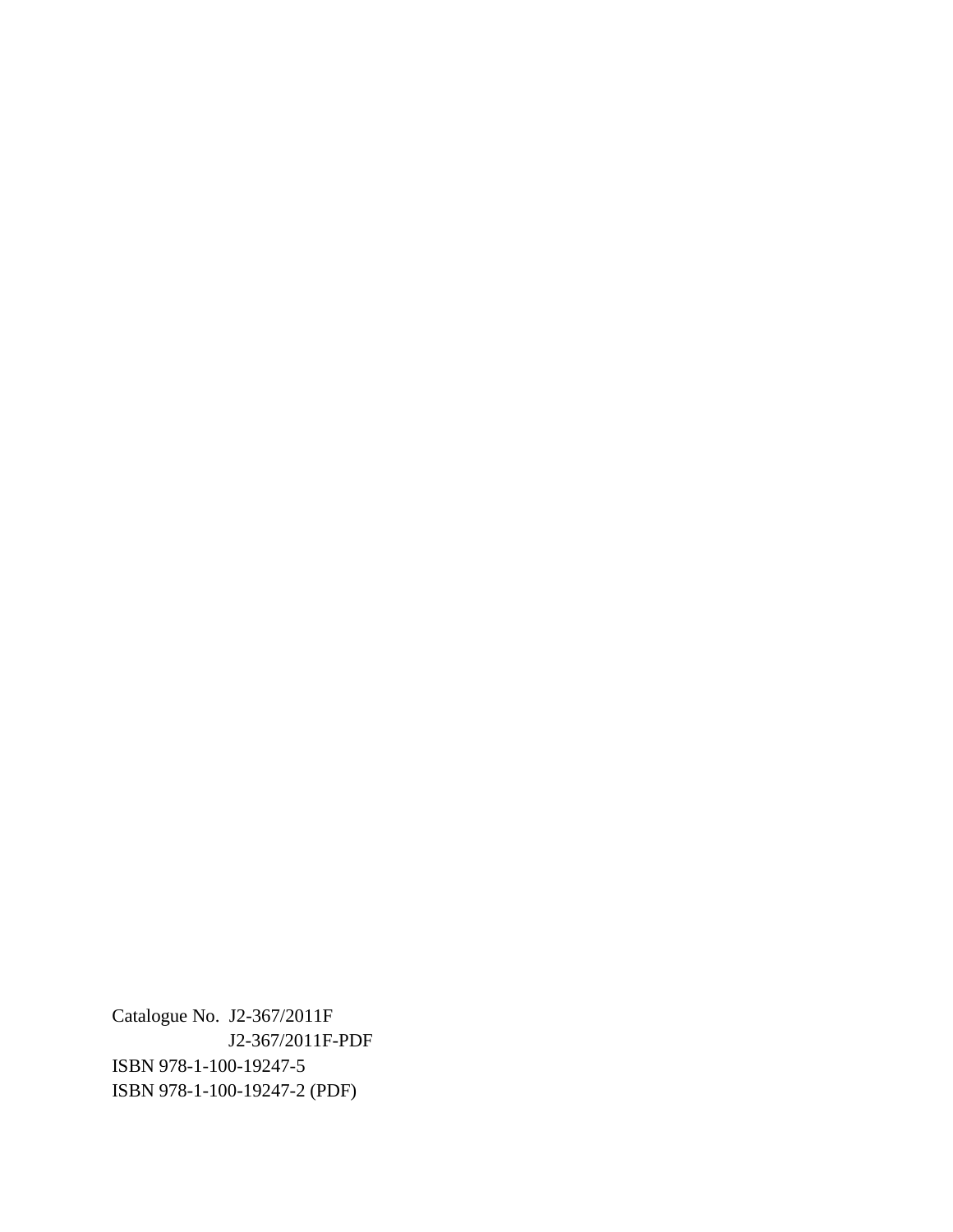## Contents

| $1_{-}$          |                   |                                  |                                                                   |  |  |  |  |
|------------------|-------------------|----------------------------------|-------------------------------------------------------------------|--|--|--|--|
|                  | 1.1<br>1.3        |                                  |                                                                   |  |  |  |  |
|                  |                   | 131<br>1.3.2                     |                                                                   |  |  |  |  |
|                  |                   |                                  |                                                                   |  |  |  |  |
| 2.               |                   |                                  |                                                                   |  |  |  |  |
|                  | 2.1               | 2.1.1<br>2.1.2<br>2.1.3<br>2.1.5 | The Competence of Child Witnesses: Canada Evidence Act s. 16.1 14 |  |  |  |  |
|                  |                   | 2.2.1<br>2.2.2<br>2.2.3<br>224   |                                                                   |  |  |  |  |
| 3.               |                   |                                  |                                                                   |  |  |  |  |
|                  | 3.1<br>3.2<br>3.3 | 3.3.2<br>3.3.3<br>3.3.4<br>3.3.5 |                                                                   |  |  |  |  |
|                  | 3.5               |                                  |                                                                   |  |  |  |  |
|                  | 3.6               |                                  |                                                                   |  |  |  |  |
| $\overline{4}$ . |                   |                                  |                                                                   |  |  |  |  |
|                  |                   |                                  |                                                                   |  |  |  |  |
|                  |                   |                                  |                                                                   |  |  |  |  |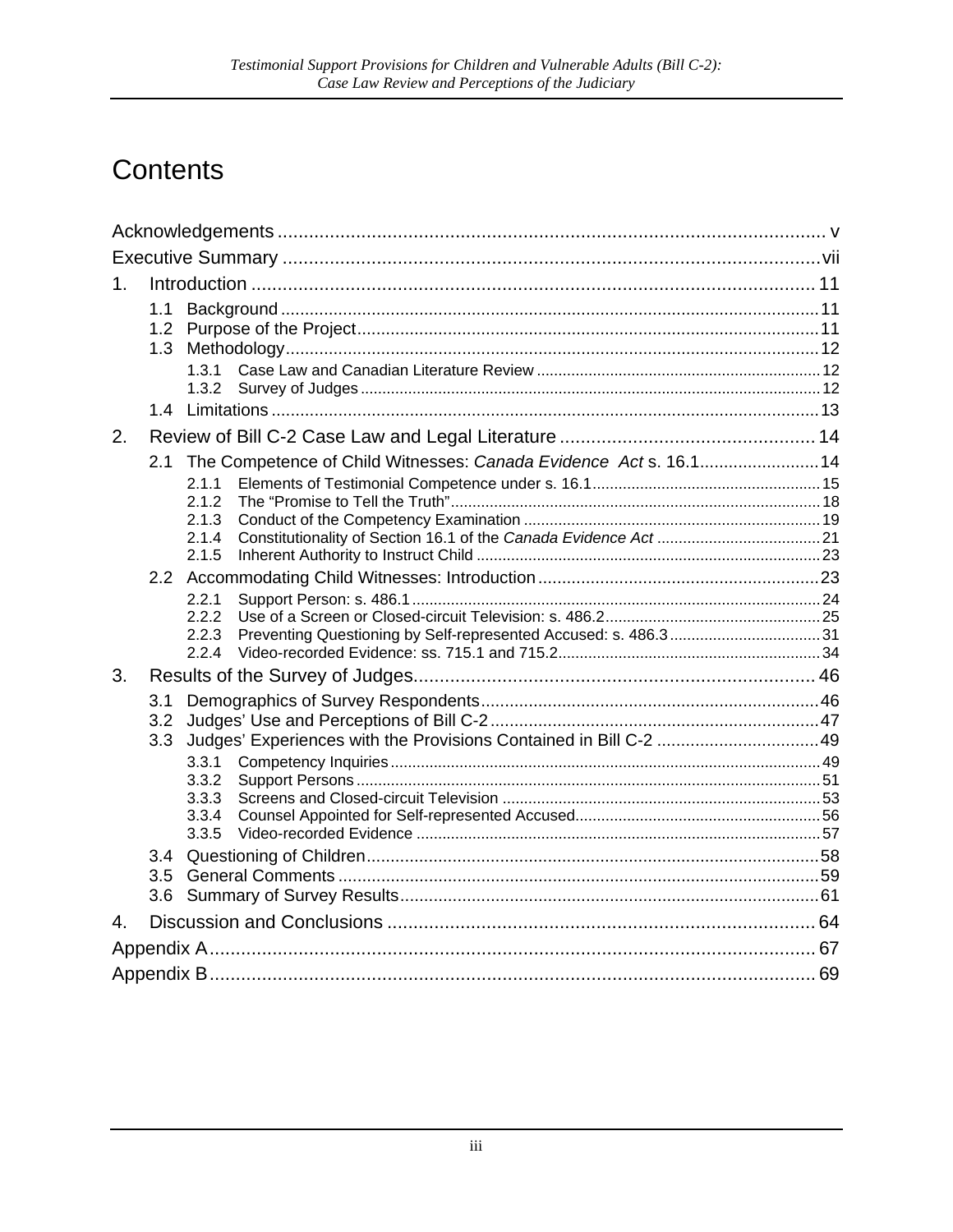# **Tables**

| Table 3.1: Number of Completed Surveys Returned by Jurisdiction and Level of Court  46            |  |  |  |  |  |
|---------------------------------------------------------------------------------------------------|--|--|--|--|--|
|                                                                                                   |  |  |  |  |  |
| Table 3.3: Extent to Which the Judges Agree That the Provisions Amended in Bill C-2 are Useful 48 |  |  |  |  |  |
| Table 3.4: Characteristics of Judges' Competency Inquiries by Age of Child Witness  50            |  |  |  |  |  |
| Table 3.5: Characteristics of Judges' Criminal Cases Involving the Support Person Provision 51    |  |  |  |  |  |
| Table 3.6: Point in the Proceeding When Applications for Various Provisions in Bill-C-2 are Most  |  |  |  |  |  |
|                                                                                                   |  |  |  |  |  |
| Table 3.7: Characteristics of Judges' criminal Cases Involving the Provisions for Screens and     |  |  |  |  |  |
|                                                                                                   |  |  |  |  |  |
| Table 3.8: Frequency of Provisions Granted in Successful Applications for Screens and             |  |  |  |  |  |
|                                                                                                   |  |  |  |  |  |
| Table 3.9: Characteristics of Judges' Criminal Cases Involving the Appointment of Counsel         |  |  |  |  |  |
|                                                                                                   |  |  |  |  |  |
| Table 3.10: Characteristics of Judges' Criminal Cases Involving the Provision for                 |  |  |  |  |  |
|                                                                                                   |  |  |  |  |  |
| Table 3.11: Judges' Perceptions of How Often Child Witnesses are Asked Questions                  |  |  |  |  |  |
|                                                                                                   |  |  |  |  |  |
|                                                                                                   |  |  |  |  |  |

## Figures

| Figure 3.1: Proportion of Judges Reporting Familiarity with and Use of the Amendments in |  |
|------------------------------------------------------------------------------------------|--|
|                                                                                          |  |
| Figure 3.2: Proportion of Judges Using Various Provisions Amended by Bill C-2, by        |  |
|                                                                                          |  |
| Figure 3.3: Most Common Support Person Used in Cases with Child Witness under 18         |  |
|                                                                                          |  |
| Figure 3.4: Judges' Perceptions of Whether the New Provisions May Render the Trial       |  |
|                                                                                          |  |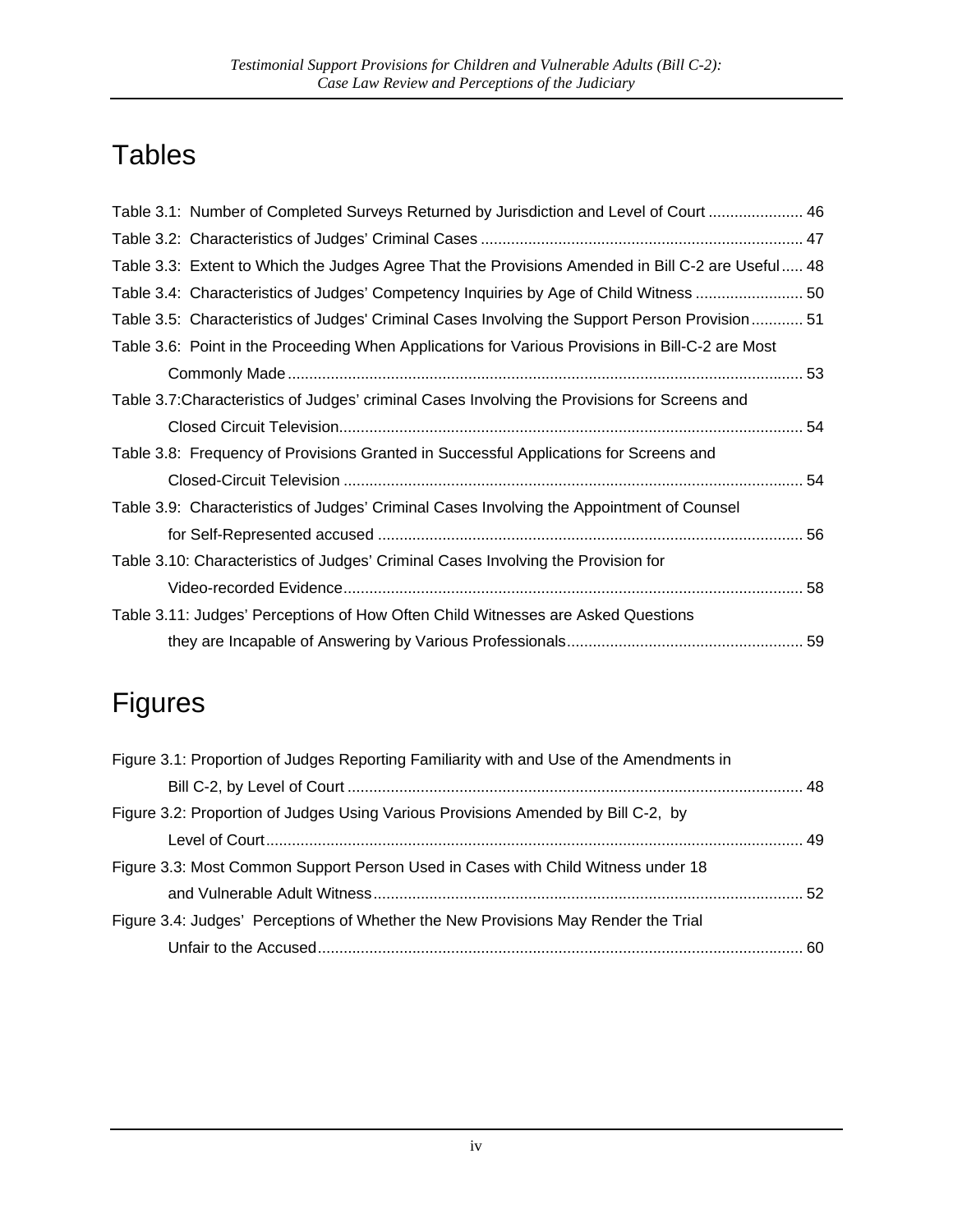## Acknowledgements

This project could not have been conducted without the assistance and support of many individuals and organizations. First, we would like to acknowledge the financial support of Justice Canada and the guidance provided by the Project Authority, Dr. Susan McDonald, and A/Senior Counsel, Ms Jocelyn Sigouin.

We also appreciate the guidance provided by the Judicial Advisory Committee, namely: The Honourable R. Brian Gibson (Provincial Court of Nova Scotia); The Honourable Colleen Kenny (Court of Queen's Bench of Alberta); and the Honourable Heino Lilles (Territorial Court of the Yukon). We also thank Dr. Joseph Hornick, Executive Director of the Canadian Research Institute for Law and the Family (CRILF) for his consultation throughout the project.

We thank the Offices of the Chief Judges and Justices of the participating courts for facilitating distribution of the surveys to the judges in their jurisdictions.

We would also like to thank the survey respondents who completed the survey and provided us with information on their experiences with and opinions of Bill C-2. Their contributions were invaluable.

We also wish to acknowledge the assistance of Ms. Carrie McCarney (Queen's J.D. Candidate 2010) in updating the research for this report in the summer of 2009. Lastly, we thank Ms Linda Haggett of CRILF for her assistance with typing the tables for the report. The Canadian Research Institute for Law and the Family is supported by a grant from the Alberta Law Foundation.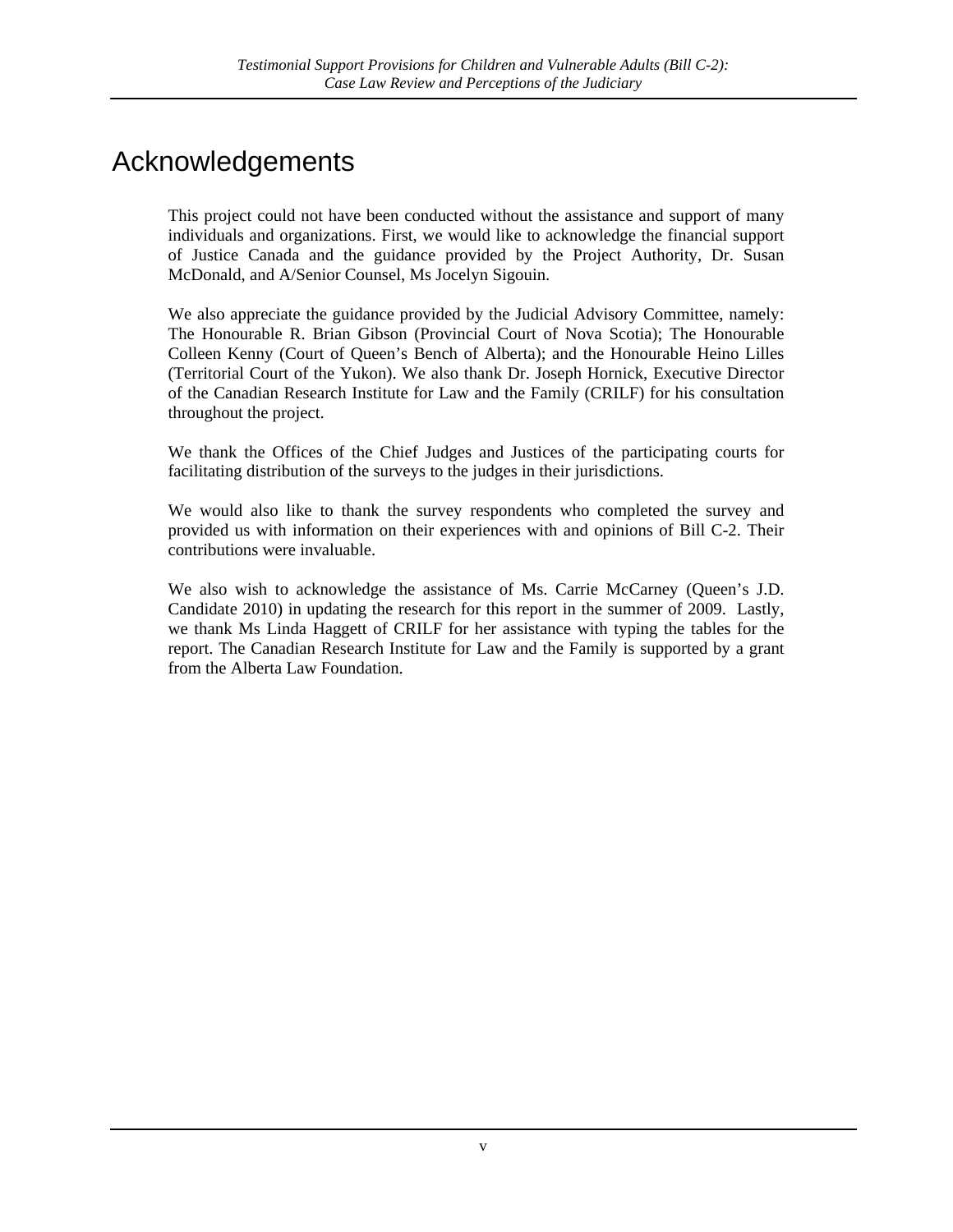# Executive Summary

### **Background**

Bill C-2, *An Act to Amend the Criminal Code (Protection of Children and Other Vulnerable Persons)* received royal assent on July 21, 2005 (S.C. 2005, c.32). The Bill contained a package of amendments to the *Criminal Code* and the *Canada Evidence Act* designed to facilitate testimony by child victims and vulnerable adults, which came into force on January 2, 2006. It changed the approach for determining if child witnesses are competent to testify, allowing them to testify if they are able to understand and respond to questions. In cases involving children and vulnerable adults, the amendments facilitate the use of testimonial aids, including screens, closed-circuit television, support persons, as well as the use of video-recorded statements. Under the new test, testimonial aids are available for all child victims and vulnerable adult witnesses, on application, unless it would interfere with the proper administration of justice.

The Bill also gave judges the authority to appoint counsel for self-represented accused persons for the purposes of preventing cross-examination of children and vulnerable adult witnesses, unless doing so would interfere with the proper administration of justice.

### **Purpose of the Project**

The Canadian Research Institute for Law and the Family (CRILF) was contracted by Justice Canada to conduct this project on testimonial support provisions for children and vulnerable adults in the criminal courts. The purpose of this research project was to explore judicial experiences with and opinions about the amendments to the *Criminal Code* and *Canada Evidence Act* introduced by Bill C-2 for children and vulnerable adult witnesses.

The project addressed the following research questions:

- 1. Since Bill C-2 came into effect, what does case law reveal about the new law and how has Canadian legal literature dealt with these legal reforms?
- 2. Are judges familiar with the amendments contained in Bill C-2? Have they had the opportunity to use them? Do they think they're useful?
- 3. How often are applications being made for testimonial supports? Are the applications generally successful? If not, why not?
- 4. Have judges had any difficulties with the implementation of any of the testimonial support provisions contained in Bill C-2?
- 5. How often are applications being made for appointment of counsel to self-represented accused for purposes of cross-examination? Are the applications generally successful? If not, why not?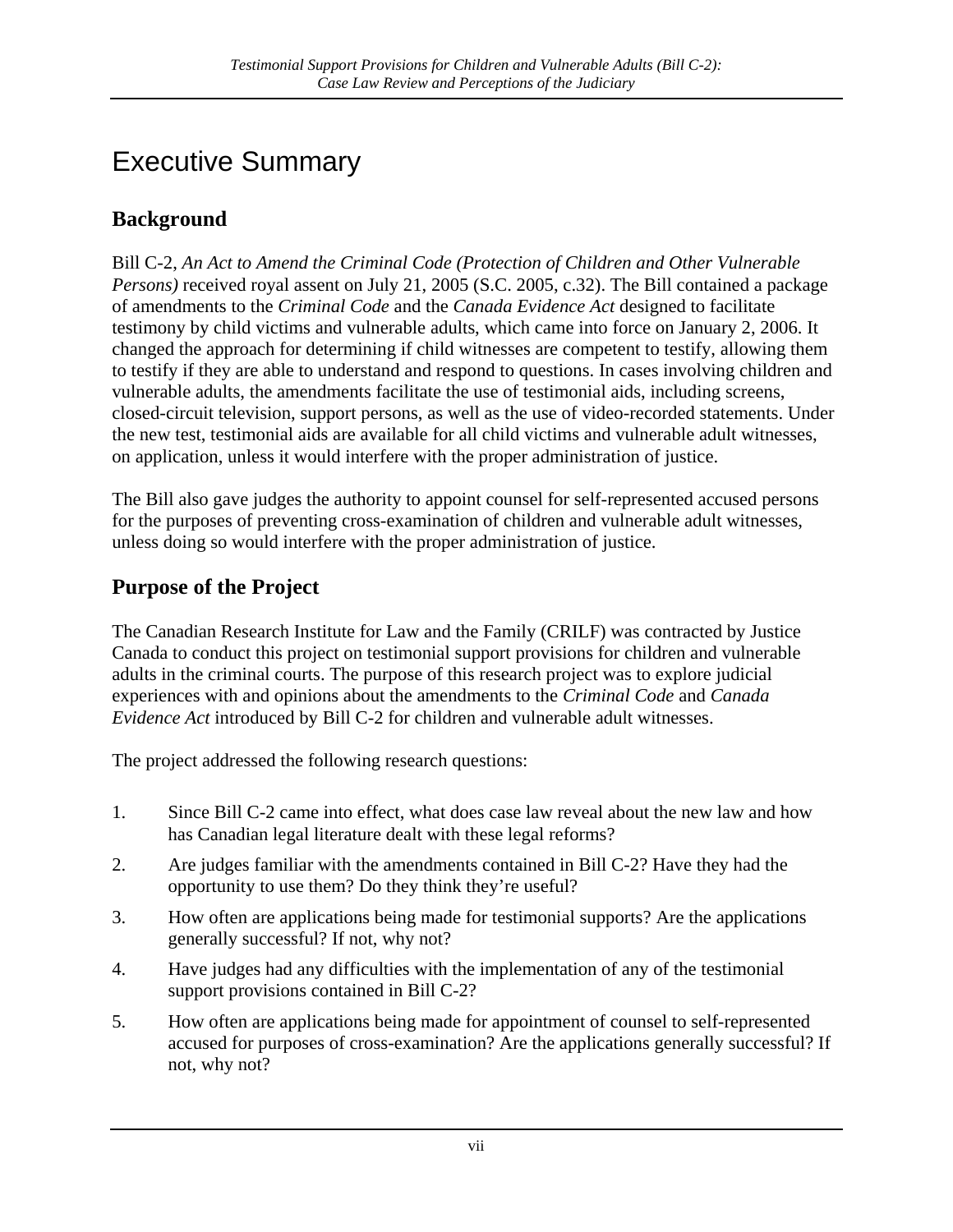- 6. Have the judges held competency inquiries? How often is the child witnesses' competence accepted without inquiry? How often is the child found incompetent to testify?
- 7. Do the judges have any concerns regarding any of the provisions contained in Bill C-2?

## **Methodology**

In order to address the research questions listed above, the project included two major components: (1) a review of relevant case law and Canadian legal literature; and (2) a survey of judges in four Canadian jurisdictions. The methodology used for these two components is described below.

### **Case Law and Canadian Literature Review**

The new legislation governing the testimony of children and vulnerable adults as witnesses has been interpreted and applied in a significant number of recent reported Canadian cases, and discussed in a few articles. This report includes an analysis and summary of the reported Canadian case law (to June 30, 2009) and legal literature dealing with the new provisions, and related issues concerning vulnerable witnesses.

### **Survey of Judges**

A survey of provincial and superior court judges in four jurisdictions in Canada was conducted to elicit their experiences with and opinions on the Bill C-2 amendments. Four jurisdictions agreed to participate in the project: Nova Scotia (both levels of court), Alberta (both levels of court), British Columbia (Provincial Court), and the Yukon (Territorial Court). Data collection occurred from November 26, 2007 to January 15, 2008. The judges' survey consists of 36 questions and contains the following sections: Background Information; Your Perceptions of Bill C-2; Your Experiences with the Provisions Contained in Bill C-2; Credibility Assessment and Questioning of Children; and General Comments.

## **Summary and Conclusions**

A review of the reported case law applying Bill C-2 and the survey of judges reveals that these legislative reforms have facilitated the giving of evidence by children in criminal proceedings, and that they are generally well received by the judiciary. In the survey, almost all of the judges indicated that they consider Bill C-2 to be useful, and a clear majority considered that the provisions continue to treat the accused fairly. In the reported case law, all of the Charter-based challenges to the new provisions have failed, and the courts are generally interpreting the new provisions in a way that has helped children to testify. One of the Charter cases has been appealed to the Supreme Court of Canada, and the question of the constitutional validity of the new provisions is likely to be resolved in 2010.

The new competency test in *Canada Evidence Act* s. 16.1 has clearly simplified and shortened the process of qualification for child witnesses. In a significant portion of cases, the child is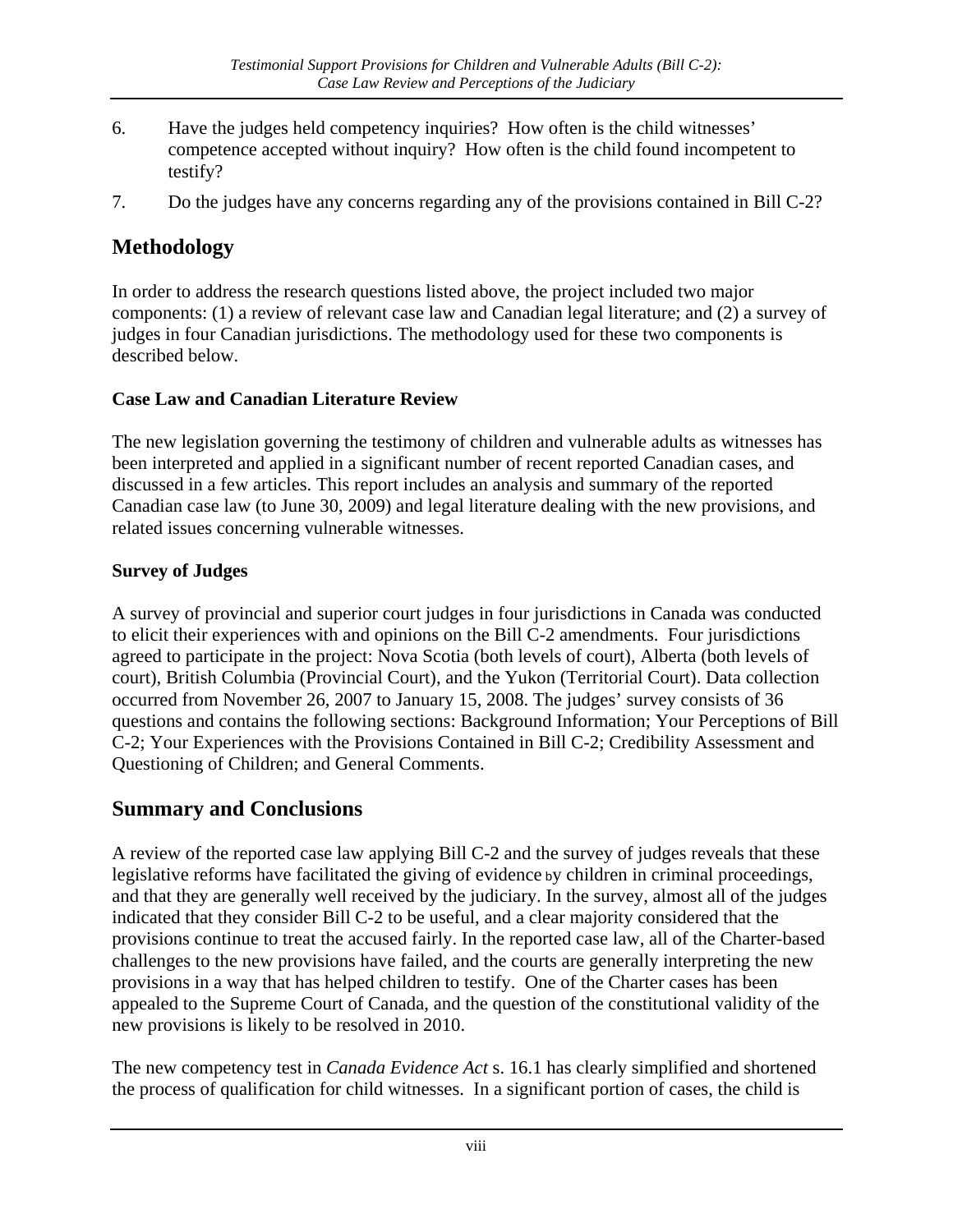accepted as competent without inquiry, often based on interview material disclosed to the defence before the hearing. In the survey, judges reported that in about one-fifth of cases with the youngest age group (3-5 years), there was no competency inquiry, rising to almost three-quarters with the older age group (10-13 years). In the reported case law, there were no instances of judges writing decisions to explain why a child is incompetent to testify. In the survey, while some children in all age groups were found incompetent, even in the youngest age group (3-5 years) almost one-half of the judges reported that they had never found a child incompetent under the new provision. Judges reported that the average length of time spent on a competency inquiry is now 12 minutes. The case law reveals that judges may allow questions about the child's understanding of the concepts of truth and lie during cross-examination, though published commentary raises the appropriateness of such questions.

The courts have accepted that in enacting ss. 486.1, 486.2, and 486.3, Parliament intended to increase the use of accommodations for child witnesses, by increasing the use of support persons, closed-circuit television and screens, and counsel appointed to cross-examine child witnesses where accused persons are self-represented. There are very few reported cases in which use of an accommodation was requested and the accused satisfied the court that use of the accommodation would "interfere with the administration of justice." The courts, however, remain alive to the need to protect the rights of the accused; in the reported cases, use of an accommodation is denied if the appropriate equipment is not available, or the conduct of the witness or nature of the evidence would mean that use of the accommodation would render the trial unfair.

The survey suggests that applications under s. 486.1 to allow a support person to sit near a child or vulnerable adult witness are made in a minority of cases involving children and rarely in cases with adults. When an application is made under s. 486.1 for a child witness, it is almost always successful, and usually successful with a vulnerable adult. The survey results suggest that the most common support persons for child witnesses are family members and victim services workers. In the survey, some judges raised some concerns about the implementation of s. 486.1, in particular that in some cases the support person may influence the witness.

The case law review reveals that judges recognize that Bill C-2 establishes a "high standard" for the accused to satisfy if the court is to reject an application for the use of closed-circuit television or a screen with a child witness under s. 486.2. The survey reveals that applications under s. 486.2 for screens or closed-circuit televisions are most likely to be made at the pre-trial hearing conference. The survey suggests that an application under s. 486.2 is made in a minority of cases involving child witnesses, and is more likely to be for use of a screen than closed-circuit television, but when an application is made, it is almost always successful. The case law review and survey suggest that there continue to be logistical and technical concerns about the equipment and, in the survey, one-half of the judges reported that they had experienced problems in arranging for appropriate equipment.

The survey reports that appointment of counsel of s. 486.3 to question a vulnerable witness rather than allowing a self-represented accused to do this is more likely to occur in provincial court, perhaps because accused persons in superior court are more likely to have counsel. The survey also revealed that applications under s. 486.3 are made most often at the pre-trial hearing conference, and the survey and case law review indicate that such applications are almost always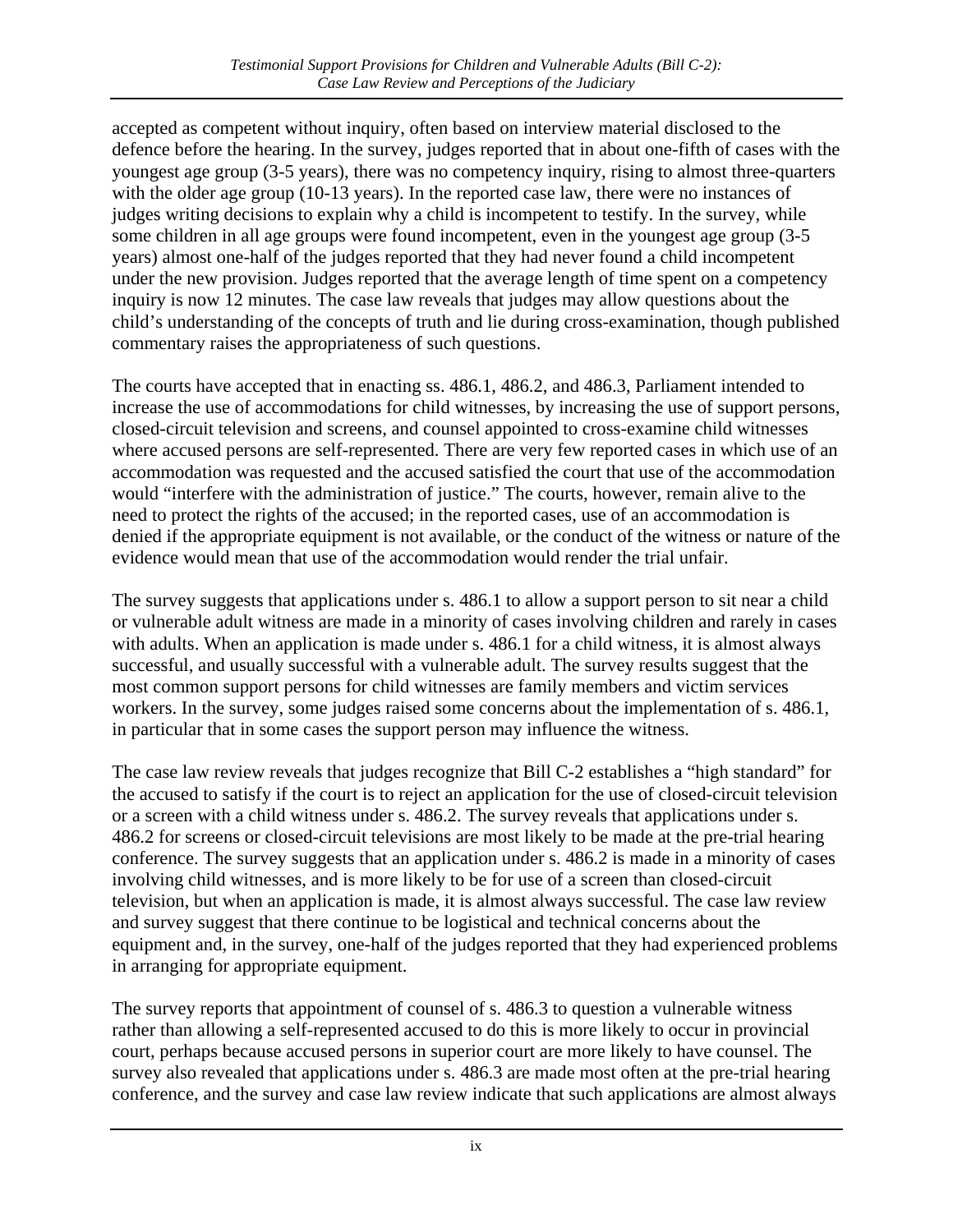successful. The survey, case law review, and published commentary reveal concerns about the implementation of s. 486.3, in particular about how counsel is to be paid. The survey also revealed some judicial concern about delay that may result when an order is made under s. 486.3, especially if it is not clear how counsel is to be paid, and about how counsel can cross-examine only one witness without being involved in the entire trial. Despite the variation in the reported case law about how the courts are dealing with issues of payment for counsel and how counsel is being selected for s. 486.3 orders, the survey and case law review indicate that these issues are being adequately addressed; there are no reports of cases in which proceedings have had to be stayed because counsel could not be appointed.

The case law review and survey showed that applications under s. 715.1 to have a videorecorded interview with the child admitted in evidence are almost never denied. The survey indicates that applications for the video-recorded evidence provision are made most often during the pre-trial hearing conference. The case law review suggests that judges recognize that the video-recorded interview may be given considerable weight, since it is made closer to the events in question when a child is likely to be able to give a fuller and more accurate description of the events at issue. The survey suggests that the Crown only seeks to have a video-recorded interview admitted in less than half of cases, and that s. 715.2 is in practice not being used with vulnerable adult witnesses.

When asked about the credibility of witnesses in general in the survey, judges reported that the younger the witness, the more likely they are to make an unintentional false statement, for example, due to their memory of events being imperfect. Conversely, in the survey, judges reported that they perceived adults and older children to be more likely to be dishonest and make intentionally false statements. Judges in the survey also reported concerns that children who are testifying are frequently asked overly complex or developmentally inappropriate questions, especially by defence counsel. The case law review revealed that even in cases where children have been afforded accommodation, there continue to be cases where the courts acquit persons charged with offences against children, even if the judge believed the child, if the court was satisfied that the Crown did not prove guilt beyond a reasonable doubt.

The vulnerable adult witness provisions have been the subject of very little reported case law, and the survey indicates that there have been relatively few applications for the use of testimonial aids for adults. When applications are made for the use of testimonial aids for adults, they are generally successful, but they are less likely to be granted than applications for child witnesses.

In line with the findings from the case law review, overall, the judges who completed the survey were very positive about the amendments contained in Bill C-2. The vast majority of judges were familiar with the amendments and a substantial proportion had used them. Almost all of the judges reported that the amendments are useful, and over three-quarters did not think they might render the trial unfair to the accused. Despite some concerns about implementation of these provisions as reflected in reported case law and survey comments, the amended provisions for child and vulnerable adult witnesses contained in Bill C-2 appear to be working well. Judges in both levels of court are familiar with the amendments and are using them.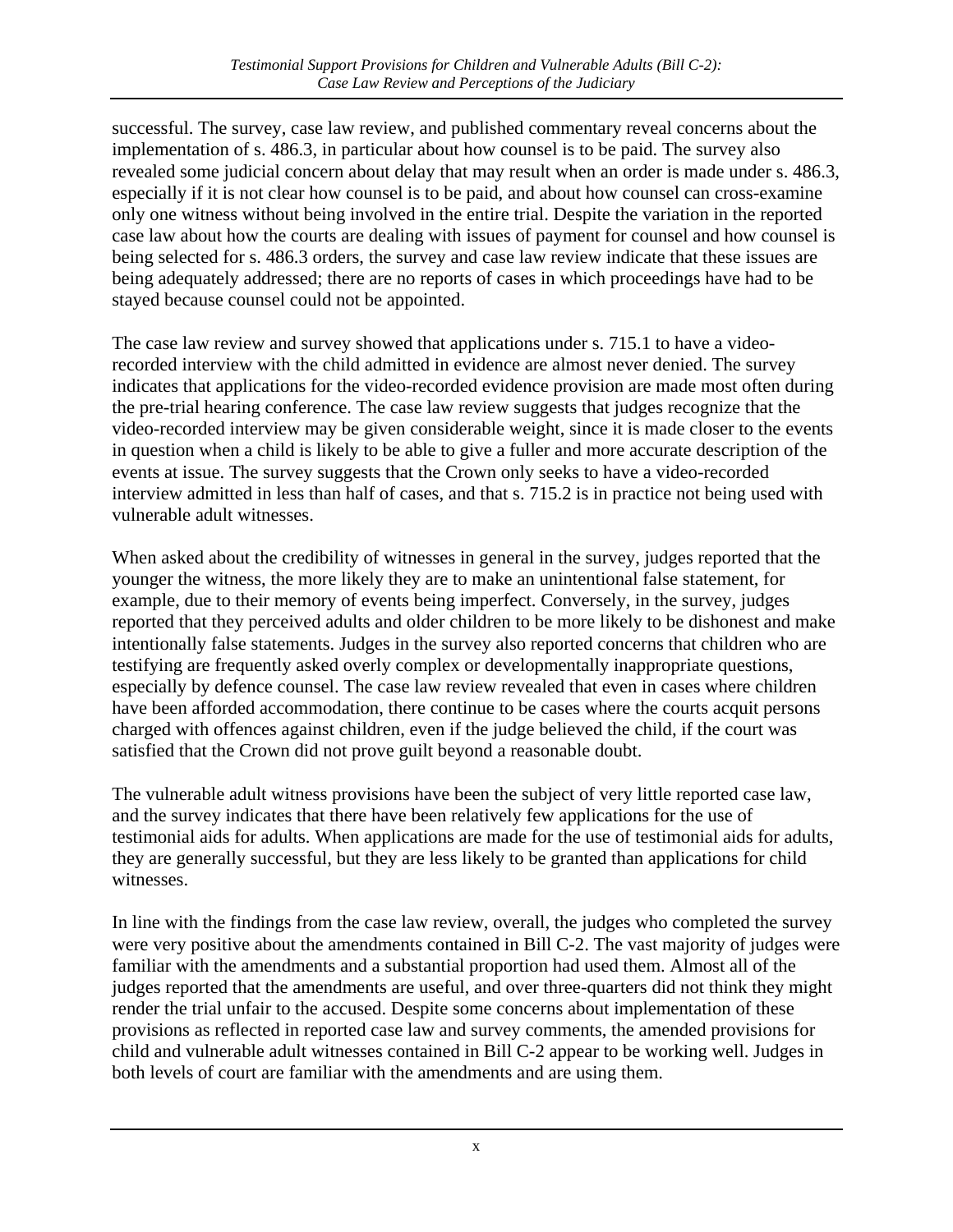## 1. Introduction

## **1.1 Background**

Bill C-2, *An Act to Amend the Criminal Code (Protection of Children and Other Vulnerable Persons*) received royal assent on July 21, 2005.<sup>1</sup> The Bill contained a package of amendments to the *Criminal Code* and the *Canada Evidence Act* designed to facilitate testimony by child victims and vulnerable adults, which came into force on January 2,  $2006$ .<sup>2</sup> It changed the approach for determining if child witnesses are competent to testify, allowing them to testify if they are able to understand and respond to questions. In cases involving children and vulnerable adults, the amendments facilitate the use of testimonial aids, including screens, closed-circuit television, support persons, as well as the use of video-recorded statements. Under the new test, testimonial aids are available for all child victims and vulnerable adult witnesses, on application, unless it would interfere with the proper administration of justice.

The Bill also gave judges the authority to appoint counsel for self-represented accused persons for the purposes of preventing cross-examination of children and vulnerable adult witnesses, unless doing so would interfere with the proper administration of justice.

## **1.2 Purpose of the Project**

The Canadian Research Institute for Law and the Family (CRILF) was contracted by the Department of Justice Canada to conduct this project on testimonial support provisions for children and vulnerable adults in the criminal courts. The purpose of this research project was to explore judicial experiences with and opinions about the amendments to the *Criminal Code* and *Canada Evidence Act* introduced by Bill C-2 for children and vulnerable adult witnesses.

The project addressed the following research questions:

- 1. Since Bill C-2 came into effect, what does case law reveal about the new law and how has Canadian legal literature dealt with these legal reforms?
- 2. Are judges familiar with the amendments contained in Bill C-2? Have they had the opportunity to use them? Do they think they're useful?
- 3. How often are applications being made for testimonial supports? Are the applications generally successful? If not, why not?
- 4. Have judges had any difficulties with the implementation of any of the testimonial support provisions contained in Bill C-2?

 $\overline{a}$  $^{1}$  S.C. 2005, c.32.

<sup>2</sup> Some of the other provisions of Bill C-2 amending offence provisions of the *Criminal Code*, came into effect on November 16, 2005.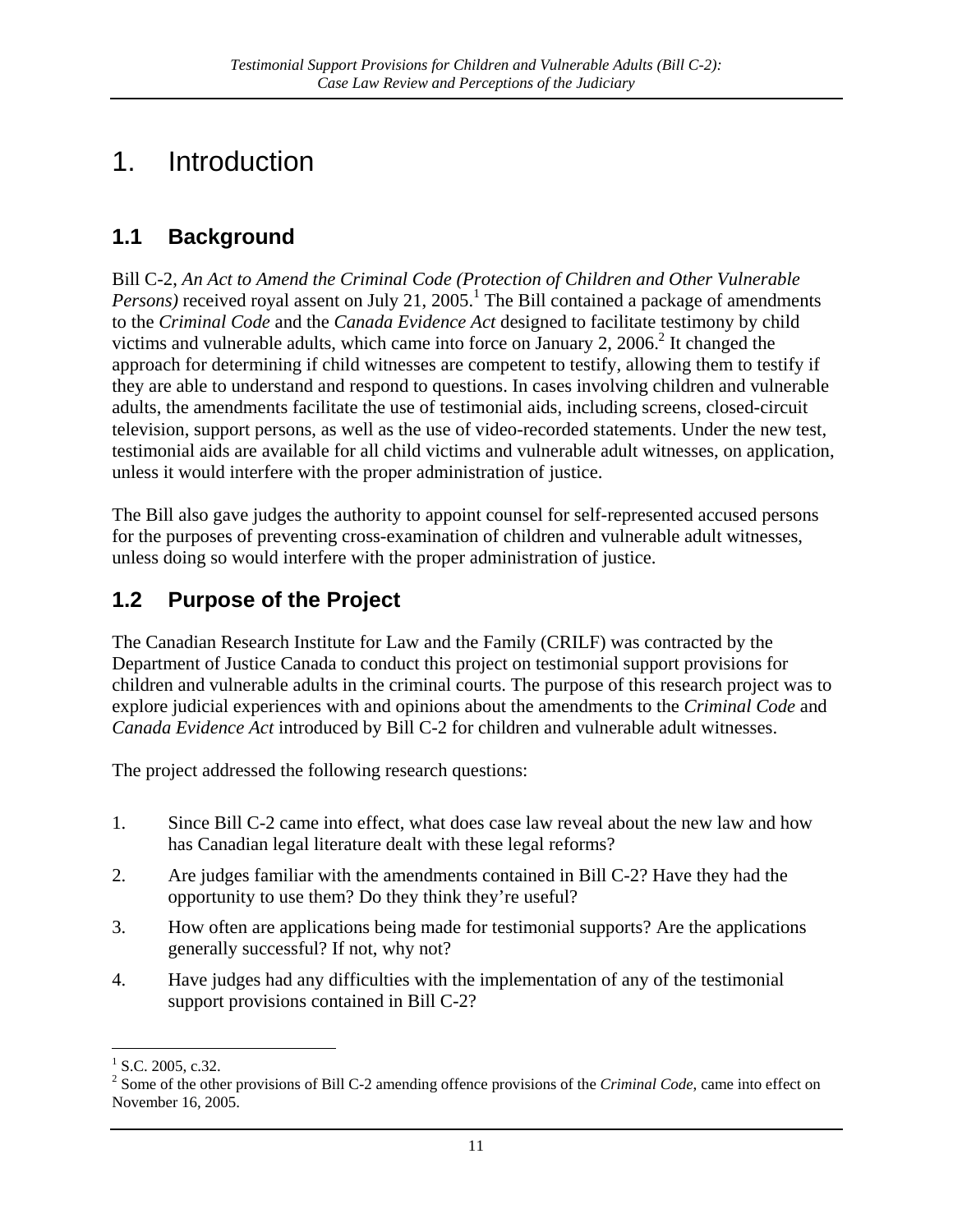- 5. How often are applications being made for appointment of counsel to self-represented accused for purposes of cross-examination? Are the applications generally successful? If not, why not?
- 6. Have judges held competency inquiries? How often is the child witnesses' competence accepted without inquiry? How often is the child found incompetent to testify?
- 7. Do judges have any concerns regarding any of the provisions contained in Bill C-2?

## **1.3 Methodology**

In order to address the research questions listed above, the project included two major components: (1) a review of relevant Canadian legal literature and case law; and (2) a survey of judges in four Canadian jurisdictions. The methodology used for these two components is described below.

CRILF established a Judicial Advisory Committee at the outset of the project to provide guidance to the research team throughout the project, including reviewing the survey, helping to facilitate participation of judges in their respective jurisdictions, and reviewing the draft final report. Members of this Committee were: The Honourable R. Brian Gibson, Provincial Court of Nova Scotia; The Honourable Colleen Kenny, Court of Queen's Bench of Alberta; and The Honourable Heino Lilles, Territorial Court of the Yukon.

### **1.3.1 Case Law and Canadian Literature Review**

The new legislation governing the testimony of children and vulnerable adults as witnesses has been interpreted and applied in a significant number of recent reported Canadian cases, and discussed in a few articles. This report includes an analysis and summary of the Canadian case law and legal literature dealing with the new provisions, and related issues concerning vulnerable witnesses. The focus is on cases decided since the new law came into force on January 2, 2006 (and reported prior to June 30, 2009 the cut-off date for the review<sup>3</sup>).

### **1.3.2 Survey of Judges**

A survey of provincial and superior court judges in four jurisdictions in Canada was conducted to elicit their experiences with and opinions on the Bill C-2 amendments. In a teleconference meeting held in September 2007 with representatives from Justice Canada and the research team, it was decided that five jurisdictions would be approached to participate in the study: Nova Scotia, Ontario, Alberta, British Columbia, and the Yukon. Justice Canada agreed to make the initial contact with the jurisdictions, and to provide a letter of information from the Senior Assistant Deputy Minister that could be sent by the contractors to the Chief Judge/Justice of the Provincial and Superior Court in each jurisdiction. CRILF would then follow-up with their offices to discuss implementation of the study. Once a jurisdiction's participation was confirmed, the Chief's Office was sent the survey and cover e-mail electronically for distribution to their judges. Four of the five jurisdictions approached agreed to participate in the project: Nova Scotia (both levels of court), Alberta (both levels of court), British Columbia (Provincial Court), and the

<sup>&</sup>lt;u>.</u> <sup>3</sup> The original cut-off date was January 2, 2008, but an update was done in the summer of 2009 to bring the case law review up to June 30, 2009.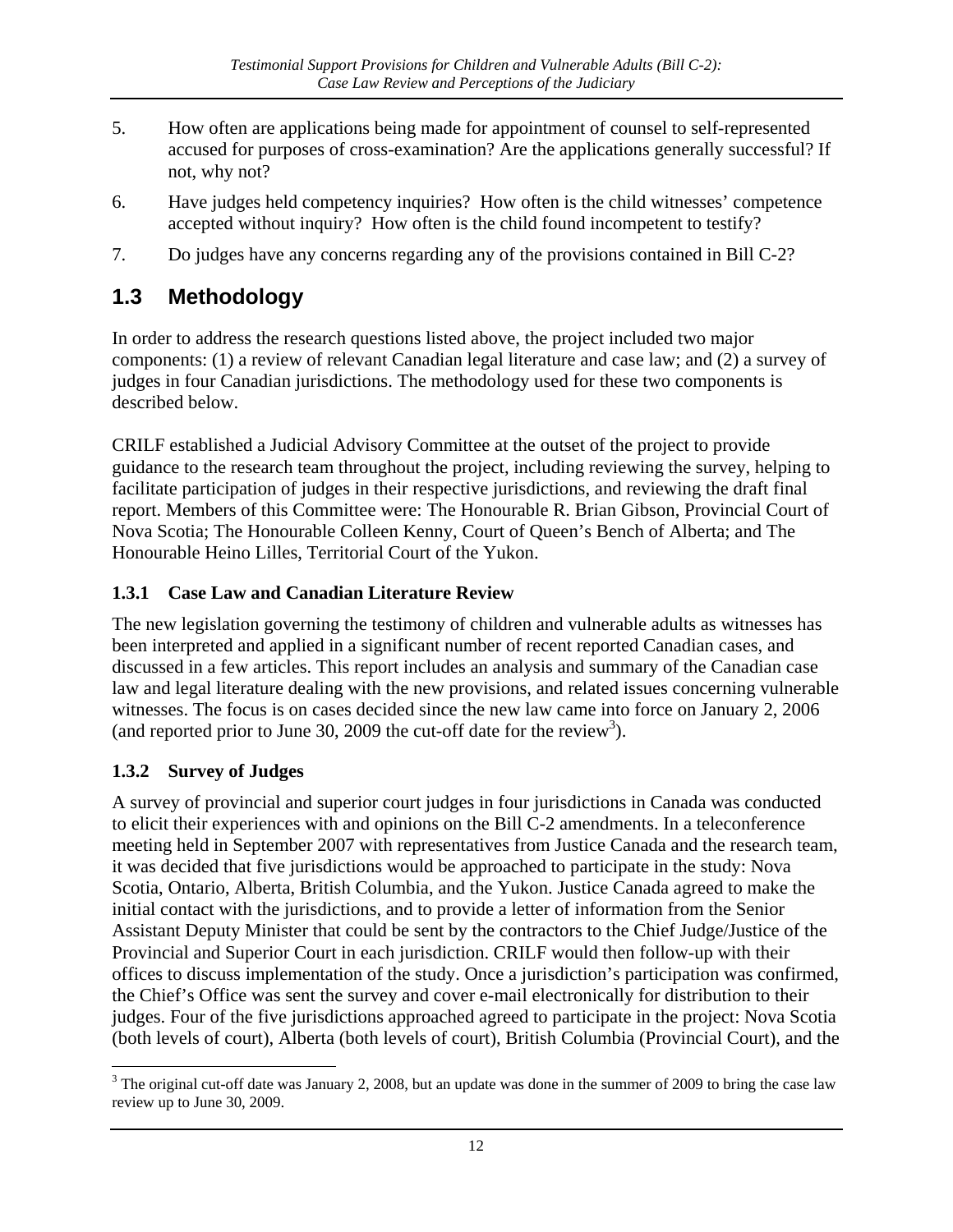Yukon (Territorial Court). Data collection occurred from November 26, 2007 to January 15, 2008.

The cover e-mail used for the survey is contained in Appendix A. It includes a brief description of the study, as well as instructions for completing the survey and returning it to CRILF. The cover e-mail also contains an ethics statement indicating that the survey is being conducted in accordance with freedom of information and protection of privacy legislation and that data will only be presented in aggregate form and that individual respondents will not be identified.

The survey is contained in Appendix B. The survey was created using "Forms" in Word, allowing respondents to complete it electronically. The judges' survey consists of 36 questions and contains the following sections: Background Information; Your Perceptions of Bill C-2; Your Experiences with the Provisions Contained in Bill C-2; Credibility Assessment and Questioning of Children; and General Comments.

## **1.4 Limitations**

Certain limitations to the data presented in this report affect the ability to generalize the findings to the judiciary as a whole. Specifically, it should be kept in mind that participants in the project do not represent a random sample of judges in Canada, nor do they represent a random sample of judges in their respective jurisdictions. Further, the sample was small, also limiting the ability to generalize the findings to the judiciary in Canada. While we were unable to calculate a response rate since we do not know how many surveys were actually distributed, we do know that the response rate was relatively low, likely in the range of 10% to 20% of the judges surveyed. Despite these limitations, the survey participants provided valuable information regarding the amendments contained in Bill C-2.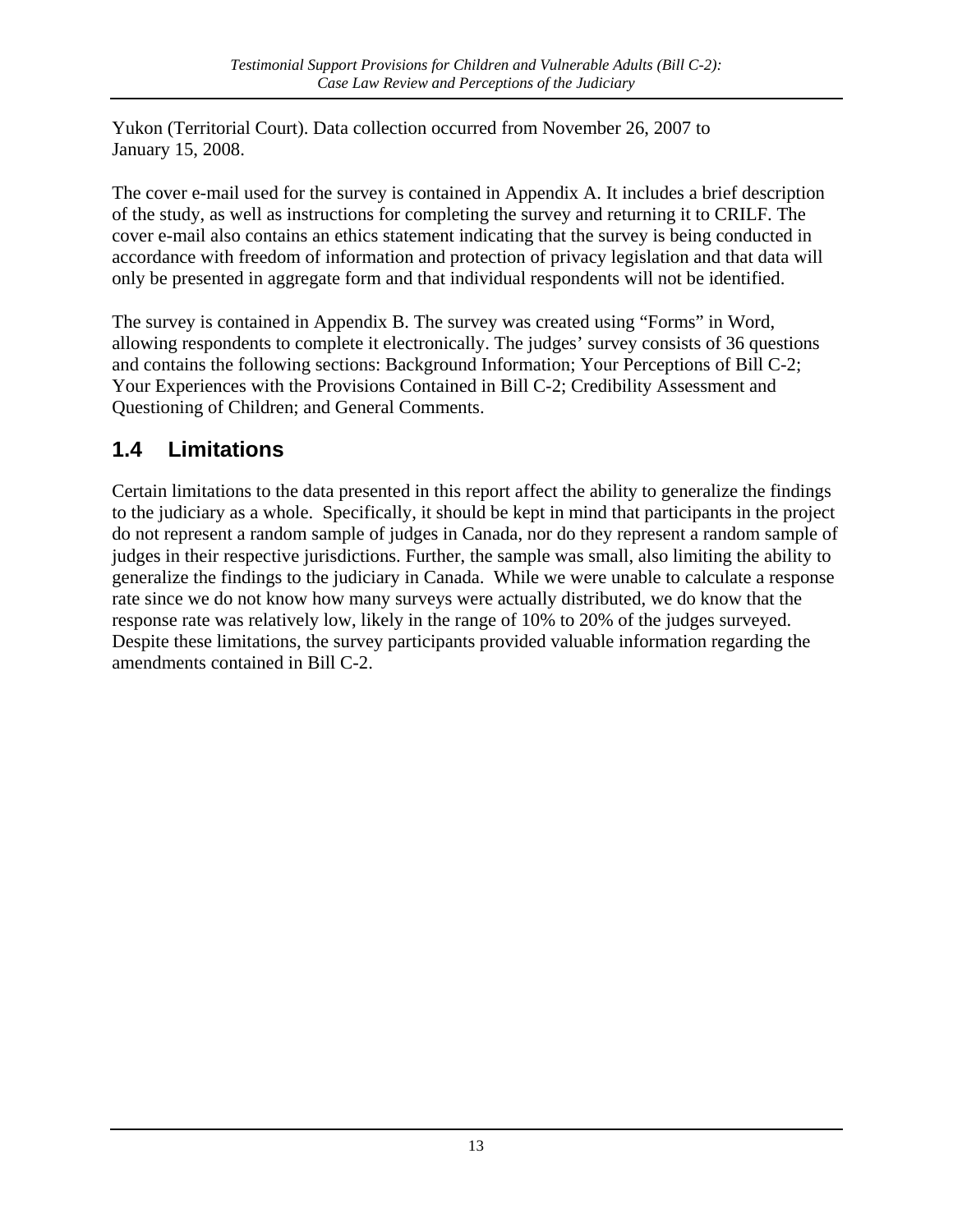## 2. Review of Bill C-2 Case Law and Legal Literature

In 1988 Parliament enacted very significant legislative reforms to the *Criminal Code* and the *Canada Evidence Act* to facilitate children coming to court to testify in criminal cases, with further reforms in 1993 and 1998. In 2005, Parliament enacted amendments to the earlier statutory reforms to further facilitate the testimony of children and other vulnerable witnesses. These amendments came into effect on January 2, 2006.<sup>4</sup>

This chapter addresses the first research question outlined in Section 1.2:

 Since Bill C-2 came into effect, what does case law reveal about the new law and how has Canadian legal literature dealt with these legal reforms?

The discussion which follows reviews the provisions of Bill C-2 that relate to child and adult vulnerable witnesses and the reported case law which has applied and interpreted those provisions, and considers the Canadian legal literature<sup>5</sup> which discusses those provisions and the case law. The focus is on cases decided since January 2, 2006 (and reported prior to June 30, 2009 the cut-off date for the review). In order to understand the significance of this recent case law, there is also limited discussion of the pre-2006 case law that interpreted the previous provisions, though the discussion of the older case law is not comprehensive.

### **2.1 The Competence of Child Witnesses:** *Canada Evidence Act* **s. 16.1**

The reforms to the *Canada Evidence Act* that came into effect in 2006 significantly changed the process and standard for assessing the competence of children to testify in criminal proceedings. Prior to the Bill C-2 amendments, a child under the age of 14 offered as a witness could testify under oath, on affirmation or after promising to tell the truth. The test for testifying on a promise was twofold, requiring the child to have: (1) the ability to answer questions that demonstrate an understanding of the importance of truth telling, and (2) the ability to meaningfully communicate in court proceedings. If the child lacked the maturity and mental capacity to satisfy the test for giving testimony, the child was incompetent to testify in any form. This old test and the

 $\overline{a}$ 4 Bill C-2, S.C. 2005, c. 32.

 $<sup>5</sup>$  Three recent articles were located in the Canadian legal literature discussing child witness issues and Bill C-2:</sup> Nicholas Bala, Katherine Duvall-Antonacouplos, R.C.L. Lindsay, Kang Lee & Victoria Talwar, "Bill C-2: A New Law for Canada's Child Witnesses" (2006), 32 C.R. (6<sup>th</sup>) 48-69; Jula Hughes, "Peetooloot: Who Pays the Costs of Appointing Counsel to Cross-examine Complainants? "(2006) 42 C.R. (6th) 57; Lisa Dufraimont, "*S. (J.)*: Care in Cross-Examining Child Witnesses" (2007), 48 C.R. (6th) 357. Another recent article that deals with child witness issues but does not directly discuss Bill C-2 or the new provisions is: Timothy E. Moore & Cindy R. Wasser, "Social Science and Witness Reliability: Reliable Science Begets Reliable Evidence" (2006), 33 C.R. (6th) 316. Another recently published article deals with an analysis of reported Canadian cases from 1986 to 2002 dealing with prosecutions of historic child abuse cases; although a related topic, that paper is not discussed in this report: Deborah.A. Connolly, Heather L. Price & Heidi Gordon, "Judging the Credibility of Historic Child Sexual Abuse Complainants: How Judges Describe Their Decisions" (2009), 15 Psychology, Public Policy & Law 102.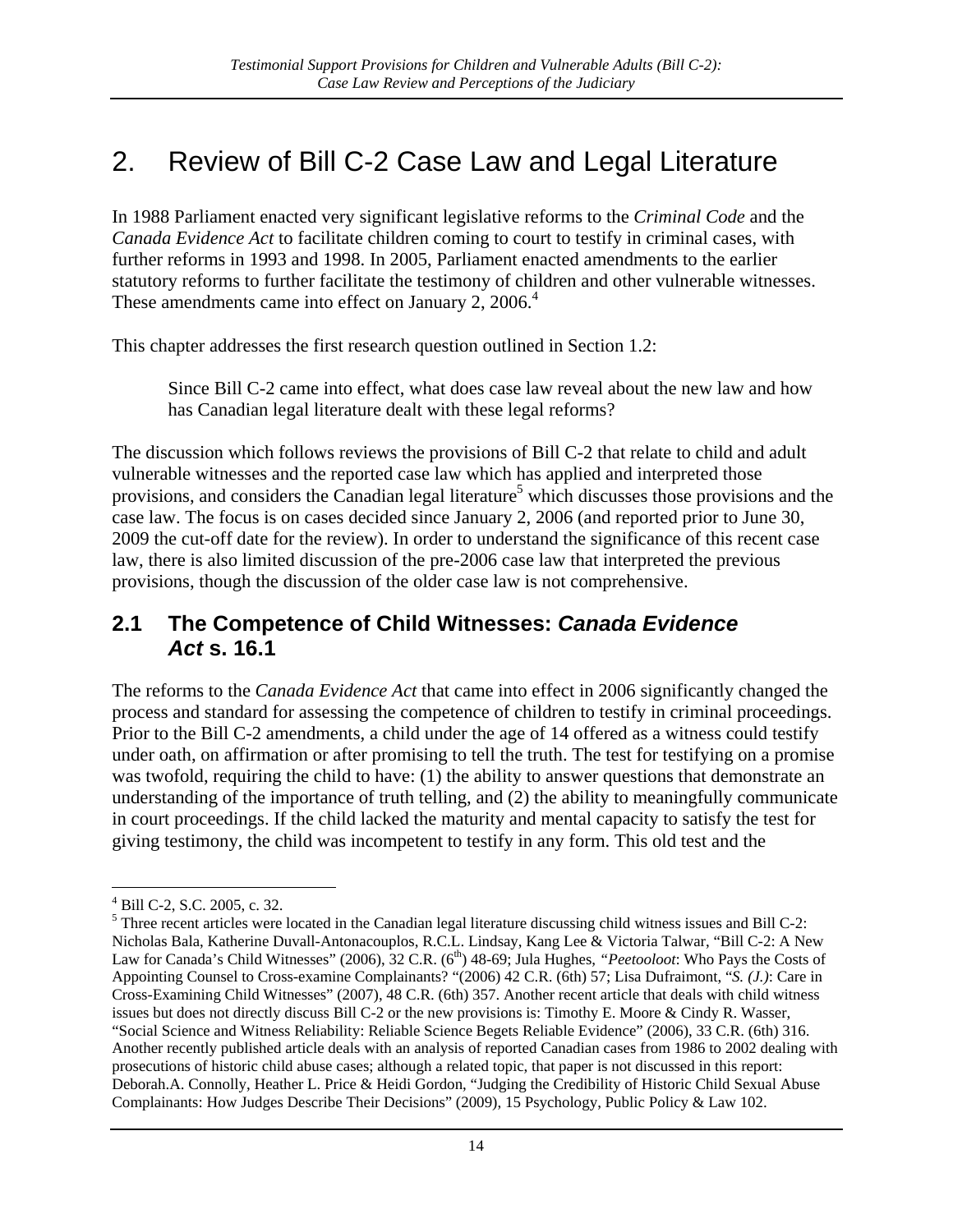jurisprudence concerning it will continue to apply to persons over 14 years of age whose mental capacity is challenged (s. 16(1) *Canada Evidence Act*, as amended).

Section 16.1(1) now provides that a person under 14 years of age is presumed to have the capacity to testify. The test for the receipt of a child's evidence is simply that the child is to be able to "understand and respond to questions." It is for the party challenging the child's capacity to establish that there is an issue as to capacity to understand and respond to questions (s. 16.1(4)). A child under the age of 14 is neither to take an oath nor make a solemn declaration, but must promise to tell the truth. No inquiry is permitted into a child's understanding of the meaning of a "promise," or the meaning of concepts like "truth" or "lie" (s. 16.1(7)). The evidence given by a child after a promise has the same legal effect as if it were taken under oath (section 16.1(8)).

#### **2.1.1 Elements of Testimonial Competence under s. 16.1**

The competency provision of s. 16.1 of the *Canada Evidence Act* begins with the statement in s.  $16.1(1)$  that children are "presumed to have the capacity to testify," while s.  $16.1(4)$  places a burden on the "party who challenges the capacity" of a child to "satisfy the court that there is an issue as to the capacity" of the child "to understand and respond to questions." Subsection 16.1(4) might suggest that there is an onus on the party not calling the child as a witness (usually the accused) to raise the issue of competence. However, s. 16.1(5) also provides that if the judge "is satisfied that there is an issue" as to a child's capacity to "understand and respond to questions," then before permitting the child to testify, the judge "shall conduct an inquiry" to determine whether the child is "able to understand and respond to questions." Thus Bala et al.<sup>6</sup> argue that the words of s.16.1(5) allow the court itself or the party calling the child witness (usually the Crown) to also raise the issue of a child's competence, though the effect of ss. 16.1(1) and (4) is that there will be a presumption of competence at the inquiry.

Under the test in s. 16.1(5) the focus is now on whether the child is "able to understand and respond to questions," words that are similar to a part of the pre-2006 inquiry that focused on whether the child was "able to communicate the evidence." Most significantly, however, s. 16.1(7) makes clear that unlike under the pre-2006 provision, there is to be no inquiry into the child's understanding of the meaning of such abstract concepts as "truth," "lie" and "promise."

In *R. v. Marquard*,<sup>7</sup> McLachlin J. considered the interpretation of the phrase in the former s. 16 "able to communicate the evidence," and held that testimonial competence includes: (1) the capacity to observe (including interpretation); (2) the capacity to recollect; and (3) the capacity to communicate (at 219-220):

The threshold is not a high one. What is required is the basic ability to perceive, remember and communicate. This established, deficiencies of perception and recollection of the events at issue may be dealt with as matters going to the weight of the evidence.

 $\overline{a}$  $^{6}$  Bala et al., *ibid.*<br><sup>7</sup> (1003) 95 C C C

 $(1993)$ , 85 C.C.C. (3d) 193 (S.C.C.).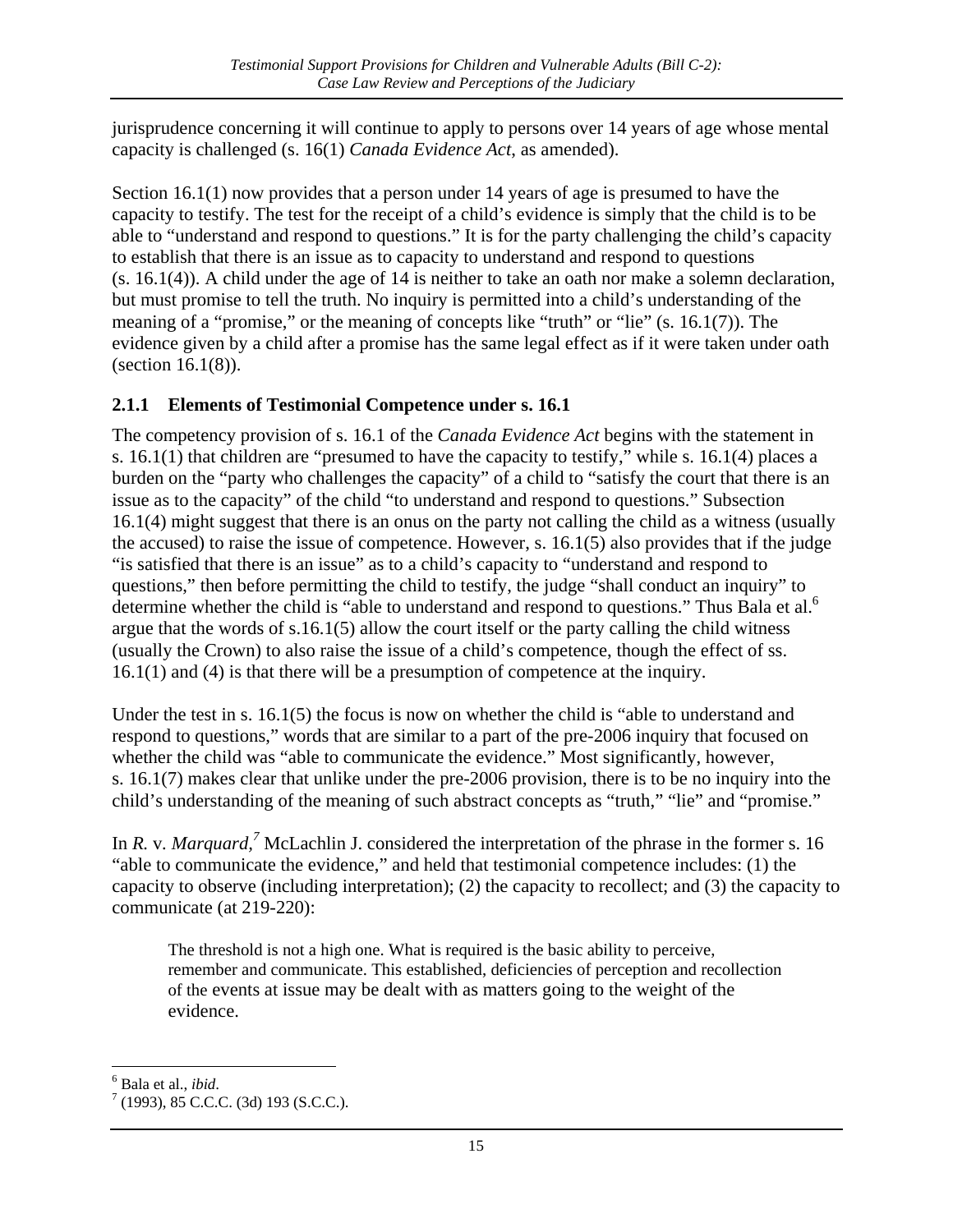The former competence inquiry concerned the capacity of the child to communicate about past events in general. A child was required to be capable of giving more than "yes" or "no" responses to straightforward questions.<sup>8</sup> The courts also required that the child demonstrate an ability to distinguish between fact and fiction, and a capacity and a willingness to relate to the court the essence of what happened to her.<sup>9</sup> Bala et al. suggest that the new test requires that the same communication and memory criteria are to be satisfied, despite the change in wording, which now focuses on the "ability to understand and respond to questions."<sup>10</sup> The issue is whether the child has the basic cognitive and language abilities, and sufficient social skills, to give meaningful answers to questions in the court setting. Whether a child witness is able to understand and respond to questions will be a matter for the judge to determine, and expert testimony will normally not be admissible about this issue.<sup>11</sup> In "exceptional circumstances," where the child would be so traumatized by the experience of appearing in court even for the limited purpose of establishing the inability to understand and respond to questions, an expert might be called to establish that the child is not able to testify; if this is established to the satisfaction of the court, this may be a ground for establishing the "necessity" for the admission of hearsay evidence instead of having the child testify.

Bala et al.<sup>12</sup> suggest that in practice the application of the current test – the ability to understand and respond to questions – is likely to be very similar to that part of the old inquiry which focused on the child's capacity to meaningfully communicate evidence in court. They argue that, as required by the Supreme Court in applying the provision in the former s. 16(1) in *R.* v. *Marquard*<sup> $13$ </sup> there should be a relatively brief inquiry into whether the child has the capacity to remember events and answer questions about those events. The inquiry into the child's capacity should be conducted by having the judge or counsel ask the child questions about a noncontentious past event.

In assessing the competence of children, it is important for judges to be mindful of the particularities of children's cognitive and language abilities at various stages of development. For example, in *R.* v. *L.(D.O.)*, 14 L'Heureux-Dubé J. observed:

... social science data... makes clear that recollection decreases in accuracy with time... although children may have clear and accurate memories at the time of the occurrence, studies illustrate that children's memories may fade faster than those of adults.

 $\overline{a}$ 

<sup>&</sup>lt;sup>8</sup> *R. v. Caron* (1994), 94 C.C.C. (3d) 466, at 471 (Ont. C.A.).<br><sup>9</sup> *R. v. Parrott* (2001), 150 C.C.C. (3d) 449 (S.C.C.): expert testimony was not normally required even when the test was more complex.<br><sup>10</sup> Bala et al., *supra*, note 4.

<sup>&</sup>lt;sup>11</sup> Although see, for example, *R. v. Sheridan*, [2004] O.J. No. 4011 (Ont. C.A.), leave denied [2004] S.C.C.A. No. 537 where the Ontario Court of Appeal found ample reason to doubt the reliability of the complainant's estimate of physical dimensions. She was 11 years at time of alleged event and 15 years at time of trial.<br><sup>12</sup> Bala et al., *supra*, note 4. <sup>13</sup> *Supra*, note 6. <sup>14</sup> [1993] 4 S.C.R. 419, 1985 C.C.C. (3d) 289 (S.C.C) (QL) at 323.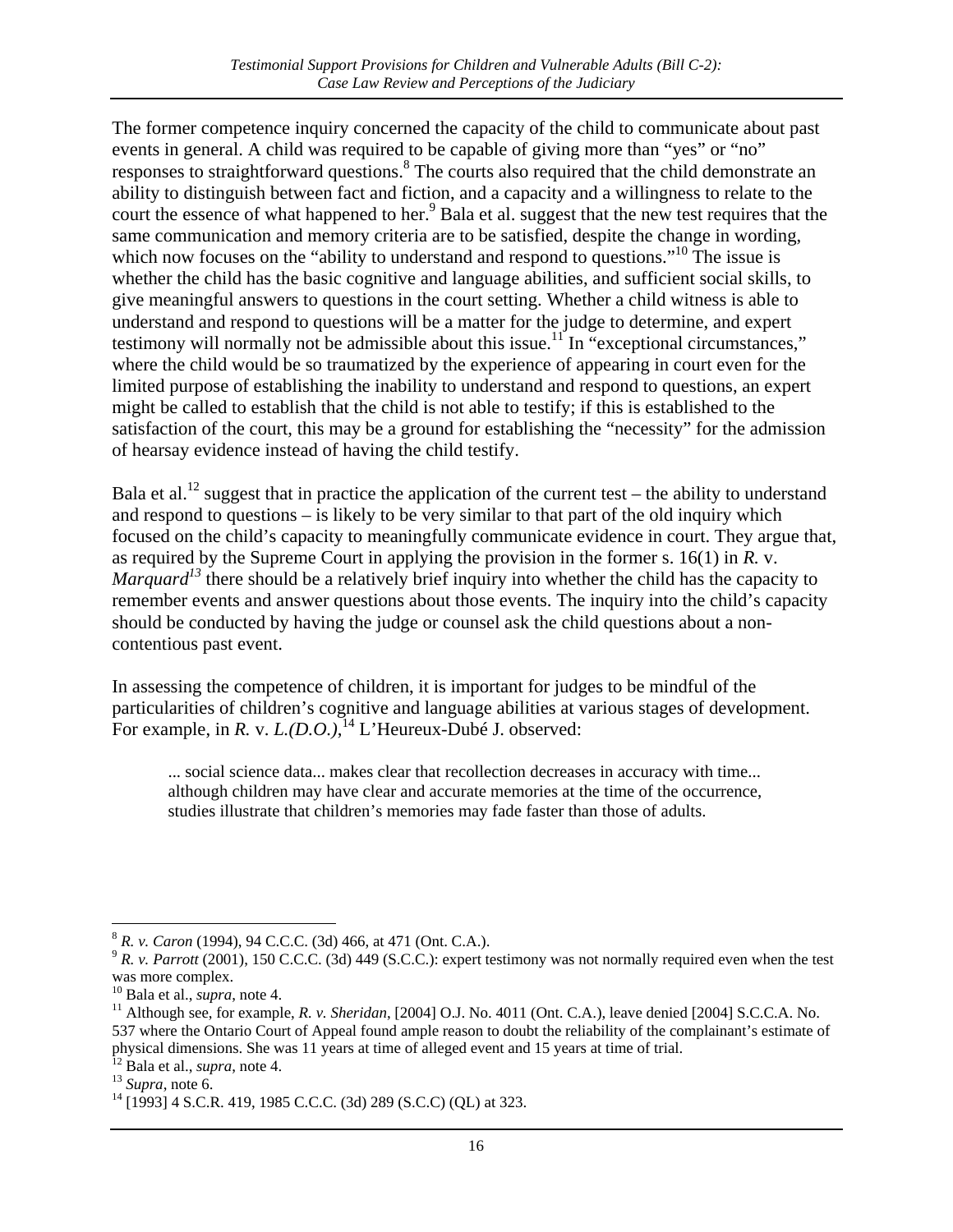Likewise, McLachlin J. noted in *R*. v.  $W_r(R)$ <sup>15</sup> that since children may experience the world differently from adults, it is hardly surprising that details important to adults, like time and place, may be missing from their recollection. Wilson J., in *R.* v.  $B(G<sub>i</sub>)$ , <sup>16</sup> held that while children may not be able to recount precise details and communicate the "when" and "where" of an event with exactitude, this does not mean that they have misconceived what happened to them and who did  $it<sup>17</sup>$ 

Therefore, a competence inquiry which focuses on abstract concepts or expects a child to be able to provide detailed information about past events may not fairly assess the child's basic ability to "understand and respond to questions." The test now simply requires that a child be able to cognitively process a question and to verbally respond to that question. Of course, if a party has not raised the issue of competence, and the court itself is not satisfied there is an issue, a competence inquiry will not be held at all.

In *R. v. Prue*,<sup>18</sup> Bovard J. noted the presumption of competence in section 16.1(1) and explained the process that he followed with an 11-year-old complainant who had learning disabilities and could not remember the name of his school or what grade he was in "at first" (i.e., during the qualification process).

Out of an abundance of caution, I questioned him on various things such as his schooling, his friends, what was the last movie that he went to see and other such matters. I found that he understood my questions and that his responses were coherent and reasonable. He demonstrated to my satisfaction that he could understand and respond to questions adequately and that his memory was fine. He promised to tell the truth, therefore I allowed him to testify. Later, while giving his evidence, he remembered that he was in grade six.

Overall, the required capacity under the new section 16.1 is a more concrete and focused inquiry. The new test for child witnesses prohibits any questions regarding the meaning of such abstract concepts as "truth", "lie" and "promise" during the competenecy inquiry for a child witness.

In *R. v. D.I.*,<sup>19</sup> the court ruled on whether to admit the hearsay statement of a 22-year-old woman with a mental age of 3 years. In holding that she was not competent to testify, the court found that she had not met the criteria required by s.16 of the *Canada Evidence Act*: "she had no concept of truth or lies, nor the consequences of telling a lie." (For persons age 14 or older at the time of testifying, the old test of section 16 of the *Canada Evidence Act* continues to apply, and the court must be satisfied that the witness "understands the nature of an oath or solemn affirmation.")

 $\overline{a}$ 

<sup>&</sup>lt;sup>15</sup> (1992), 74 C.C.C. (3d) 134 (S.C.C.).

 $16$  (1990), 56 C.C.C. (3d) 200 (S.C.C.).

*<sup>17</sup> R. v. Bannerman* (1966), 55 W.W.R. No. 257 (Man. C.A.) (aff'd [1966] S.C.R. v); see also in *R. v. Ferguson* (1996), 112 C.C.C. (3d) 342 (B.C.C.A.); *R. v. F.(W.J.)* (1999), 138 C.C.C. (3d) 1 (S.C.C.); and *R. v. Khan* (1990), 59 C.C.C. (3d) 92 (S.C.C.).

<sup>18 [2008]</sup> O.J. 644 (Ont. Ct. J.).

<sup>19 [2008]</sup> O.J. 1824 (Ont. Sup. Ct. J.).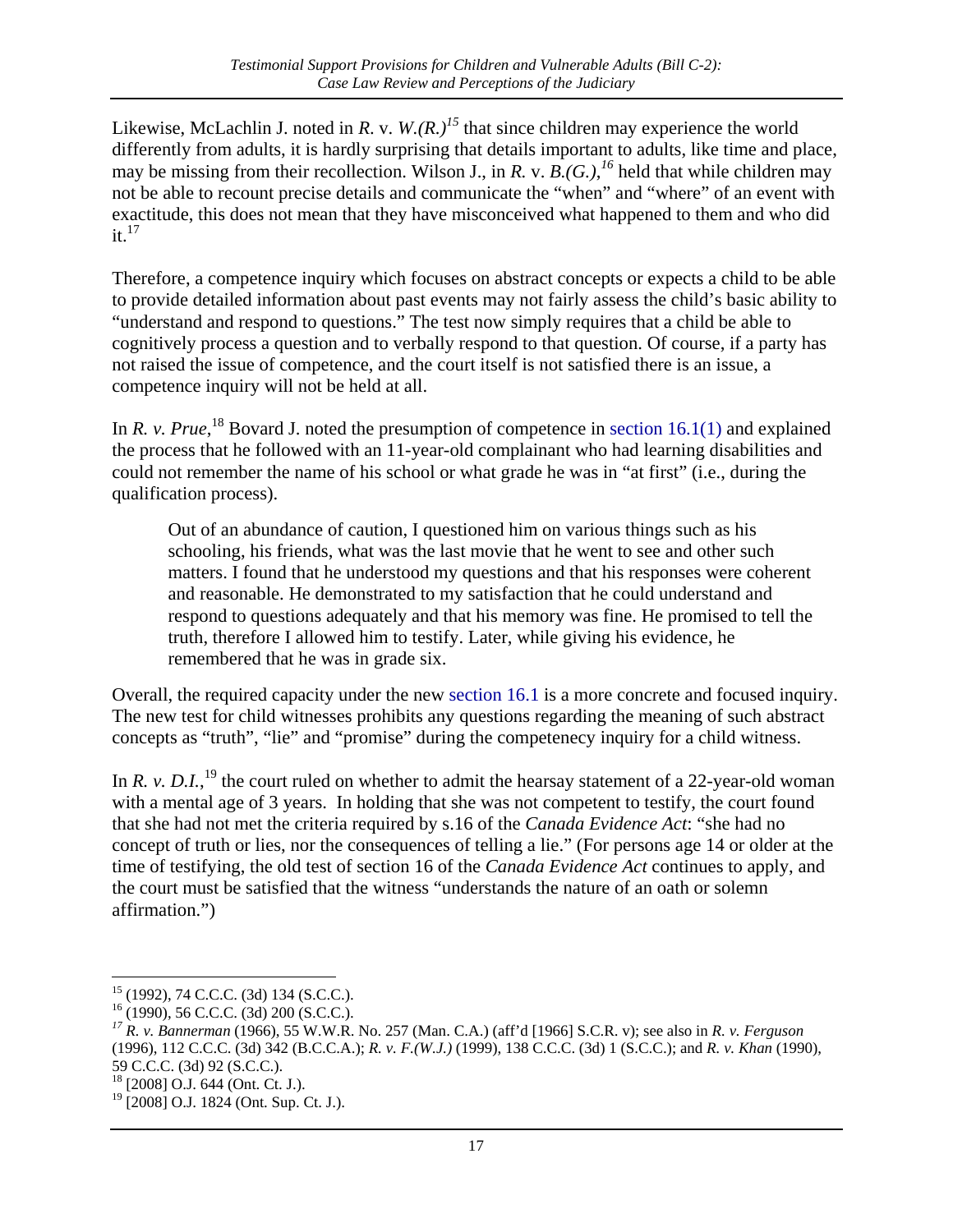### **2.1.2 The "Promise to Tell the Truth"**

Section 16.1 of the *Canada Evidence Act* now requires that a child testify under a "promise to tell the truth." Formerly, an inquiry was required as to every child's ability to testify under oath, resulting in an often unhelpful focus on a child's ability to understand the particular nature of an oath rather than on her ability to undertake to testify truthfully.<sup>20</sup>

Under the previous s. 16, where the child was able to communicate the evidence but did not understand the nature of an oath, she could give unsworn testimony upon promising to tell the truth. It was held that this required an actual commitment to tell the truth; an inference was insufficient, $^{21}$  although the commitment could be articulated in a variety of ways. Subsection 16.1(7) now makes it clear that no questions are to be asked regarding the child's understanding of the nature of the "promise to tell the truth" as part of the competence inquiry. The present provision reflects the reality that children are often unable to articulate the meaning of such abstract concepts as "truth" and "lie," even though they may well know the difference between the truth and a lie. Psychological research has established that there is no relationship between a child's ability to define "truth" and whether a child will tell the truth.<sup>22</sup> Given these findings, Parliament eliminated the possibility of any questioning of children about such abstract concepts as "truth," "lie" or "promise."

As with adults who take the oath, a child who promises to tell the truth is to be accepted as having made a commitment to do so, though of course it is for the trier of fact to determine the veracity and reliability of the testimony. However, as further discussed below, in a number of cases, including *R.* v. *J.S.*<sup>23</sup> Metzger *J.*, the court held that while a child cannot be questioned about his or her understanding of the meaning of the "promise to tell the truth" at the competence inquiry, counsel for the defence can question a child witness's understanding of truth-telling during cross-examination, with the answers possibly affecting the weight or credibility of the child's evidence, but not its admissibility. Prof. Lisa Dufraimont commented on the decision in *R. v J.S.*, questioning whether, in light of the psychological research and the enactment of s. 16.1(7) "there is any real value" to having such questions posed in cross-examination.<sup>24</sup>

<sup>&</sup>lt;u>.</u> *20 R. v. Farley* (1995), 23 O.R. (3d) 445 (Ont. C.A.). In this "very close case" the Ontario Court of Appeal went so far as to say that a proposed witness need not make an actual commitment to tell the truth before being allowed to testify under s.16(3). This approach appears to have conflicted with the clear wording of the old s.16(3). See also *R. v. G.(C.W.)* (1994), 88 C.C.C. (3d) 240 (B.C.C.A.) where the necessity of eliciting a promise is discussed. See also *R. v. Rockey* (1996), 110 C.C.C. (3d) 481 (S.C.C.) and *R. v. B.(R.J.)*, [2000] A.J. No. 363 (Alta. C.A.).<br><sup>21</sup> *R. v. Peterson* (1996), 27 O.R. (3d) 739 (Ont. C.A.); *R. v. M.(M.A.)* (2001), 151 C.C.C. (3d) 22 (B.C.C.A.)

<sup>(</sup>application for leave to appeal denied [2001] S.C.C.A. No. 62 (S.C.C.).

 $^{22}$  See Nicholas Bala, Victoria Talwar, Kang Lee & R.C.L. Lindsay, "A Legal & Psychological Critique of the Present Approach to the Assessment of the Competence of Child Witnesses" (2000) 38(3) *Osgoode Hall Law Journal* 409-451; Talwar, Lee, Bala and Lindsay, "Children's Conceptual Knowledge of Lying and its Relation to their Actual Behaviors: Implications for the Court Competence Examination" (2002) 26 *Law and Human Behavior*  395-416; Bala, Lee. Lindsay, Talwar, "The Competency of Children to Testify: Psychological Research Informing Canadian Law Reform" (2009),17 *International Journal of Children's Rights* 1-25*;* and Lyon, Malloy, Quas & Talwar, "Coaching, Truth Induction and Young Children's False Allegations and False Denials" (2008,

forthcoming), *Child Development.* 23 [2007] B.C.J. 1374 (S.C.).

<sup>24</sup>Dufraimont, *supra,* note 4.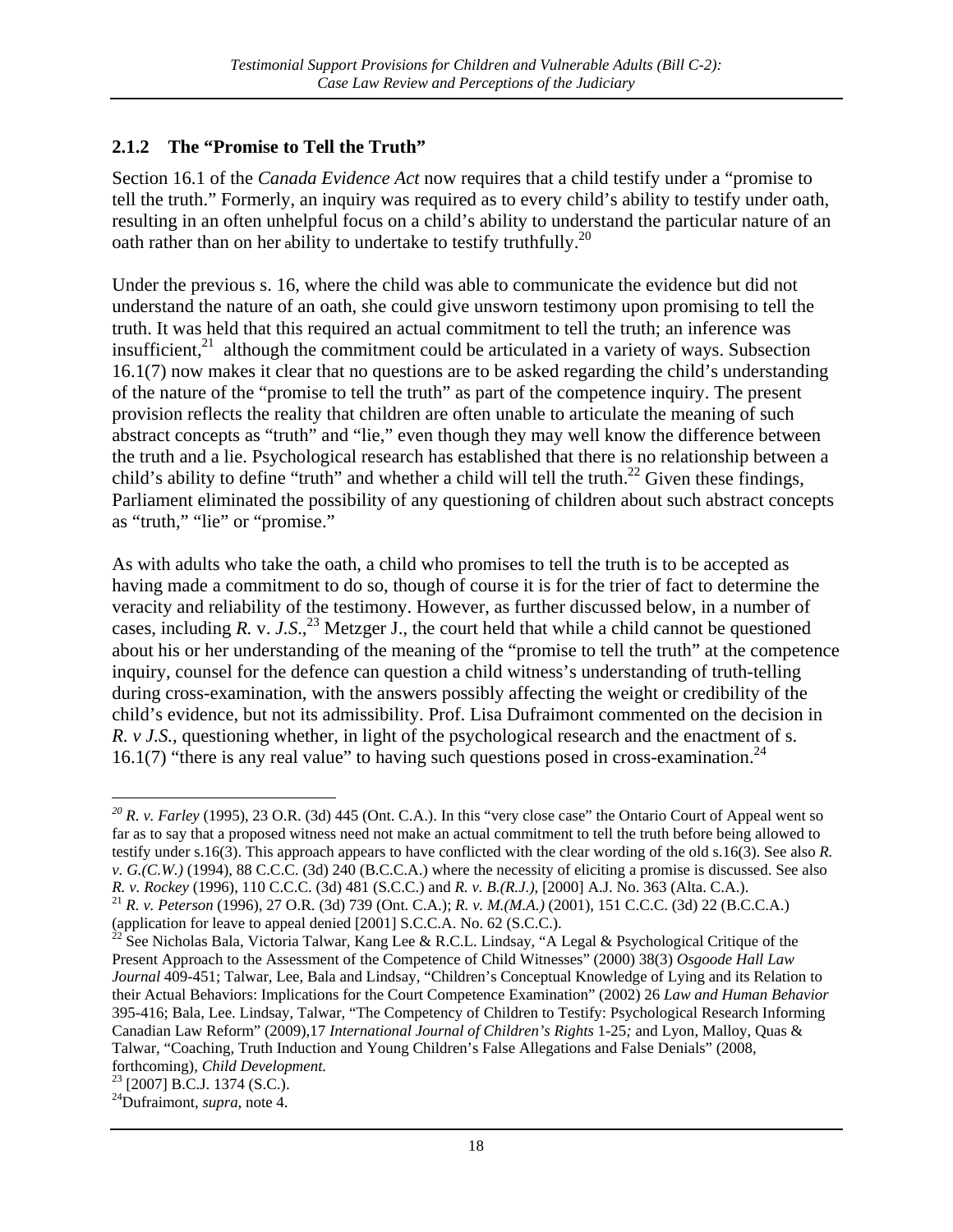In *R* v.  $F.(J.)$ <sup>25</sup> [2006] A.J. No. 972 (Prov. Ct.) in a video-recorded interview that was admitted in evidence under s. 715.1, the 7-year-old complainant was asked questions by a police interviewer about her understanding of the difference between the truth and a lie. The court accepted the child's testimony and convicted the accused, with Ho Prov. Ct. J. commenting (at para. 39): "not being able to provide a satisfactory definition of the difference between a truth and a lie does not negate the ability of C.S. [the complainant] to provide reliable evidence to the court."

Subsection 16.1(6) specifically requires a child to make a "promise to tell the truth" before testifying. Bala et al.<sup>26</sup> suggest that this is best done by having the child explicitly make the "promise," but it should suffice to obtain an affirmative answer to the question: "Do you promise to tell the truth?" In the rare event that a child refuses to make the promise, then like an adult refusing to be sworn or to affirm, the witness should be precluded from testifying.<sup>27</sup>

Section 16.1(8) now makes it clear that the fact that the child testifies on a promise rather than under oath does not mean the testimony should be afforded less weight, which position had been espoused by the courts prior to this amendment. However, it would seem that a judge still has the discretion to warn a jury about the dangers of convicting upon the basis of the unconfirmed and unsworn testimony of a child witness where warranted by the circumstances.<sup>28</sup>

### **2.1.3 Conduct of the Competency Examination**

In *R*. v. *Bannerman*<sup>29</sup> it was held that the inquiry should be conducted by the trial judge; the nature and number of the questions will depend on the particular circumstances of the child; the questions should be age appropriate and intelligible; and the appellate courts should defer to the discretion of the trial judge in determining competency unless that discretion has been manifestly abused. The Manitoba Court of Appeal also accepted that it was quite appropriate for Crown Counsel, a parent, or another person to prepare the child for testifying by providing instruction about the importance of truth telling in court before the child comes to court.

In *R.* v. *Ferguson*, 30 Finch J.A. of the British Columbia Court of Appeal reviewed the case law and also concluded that the court has a discretion to permit counsel to ask questions on the inquiry and the standard of proof is on a balance of probabilities. $31$ 

 $\overline{a}$ 

 $^{25}$  [2007] B.C.J. 1374 (S.C.).<br> $^{26}$  Bala et al., *supra*, note 4.

 $^{27}$  In *R. v. Enuaraq*, [2005] Nu.J. No. 6, 2005 NUCJ 6 (Nu. Ct. J.), the judge described the 13-year-old complainant in a sexual assault case as a "frightened and reluctant witness." Her response to the question of whether she promised to tell the truth was: "I don't know." The trial judge ruled that the girl had not satisfied the standard of the

*Evidence Act* for a "promise" and she could not testify.<br><sup>28</sup> *R. v. Bannerman* (1966), 55 W.W.R. No. 257 (Man. C.A.) (aff'd [1966] S.C.R. v); and *R. v. Ferguson* (1996), 112 C.C.C. (3d) 342 (B.C.C.A.).

 $^{29}$  (1966), 48 C.R. No. 110, 55 W.W.R. No. 257 (Man. C.A.); aff'd [1966] S.C.R. v, 50 C.R. 76n, 57 W.W.R. 736n  $(S.C.C.).$ <br><sup>30</sup> Ferguson, *supra*, note 16.

<sup>&</sup>lt;sup>31</sup> See also *R. v. F.(R.G.)*, [1997] 6 W.W.R. 273 (Alta. C.A.), at 283.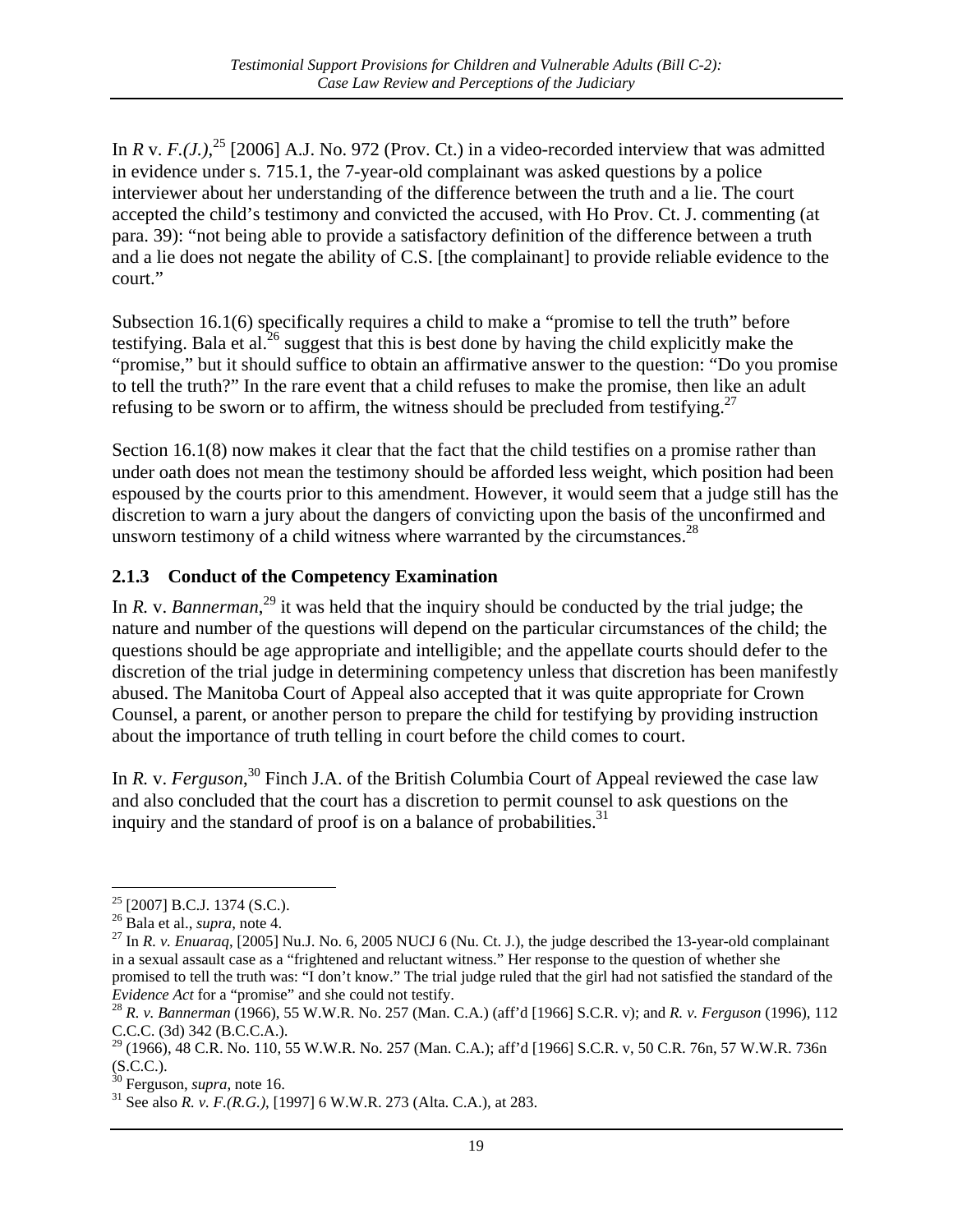The Ontario Court of Appeal held in *R. v. Peterson*<sup>32</sup> that who asks the relevant questions is of little importance, provided the inquiry is fairly conducted under the control of the trial judge. *R.*  v. *Leonard*33 and *R.* v. *D.(R.R.)34* provide examples of instances where the court held that it was appropriate to let the Crown prosecutor ask questions to the child owing to his/her familiarity with the child. If the child is young and appears intimidated or is having difficulty in communicating, it may be preferable to have counsel who has called the child lead this questioning. Similarly, the Alberta Court of Appeal in *R. v. F.(R.G.)*<sup>35</sup> held that a trial judge is mandated only to control the interrogation and not necessarily to conduct it.

Bala et al.<sup>36</sup> argue that under the 2006 provision, if the issue of the child's competence to testify arises, it will generally be preferable for the trial judge to ask the child questions to ascertain the child's ability to respond to questions. If the judge asks the questions, this should tend to ensure an objective and optimal opportunity to assess the child's competence to answer questions both in examination-in-chief and on cross-examination. However, Bala et al. argue that the case law under the previous provision continues to apply, and that where a child is not responsive to the judge's questions, the trial judge may allow counsel who is calling the witness to ask the child questions that will establish the child's ability to understand and respond to questions. Before deciding whether to have counsel take the lead, however, the trial judge should invite comment from both counsel concerning the advisability of doing so. $37$ 

In *R.* v.  $F.(R.G.)$ <sup>38</sup>, the Alberta Court of Appeal held that the ability is to be assessed on the basis of age appropriate questions on matters about which the child might be familiar. The court stated as follows.

Here, it was apparent that R.F. was able to understand questions and recall and relate details concerning her age, school and its location, so that a minimal ability to communicate was established. She also responded when prompted by the Court to reply with a yes or no when asked if she knew why she was in Court. The questions which appeared to render the child mute were focused on her own perception of her ability to hear and speak, and an explanation for her attendance in Court. In our view, those questions were unnecessarily complex as a basis for determining the testimonial competency of a 5 year-old child, and may explain her ensuing silence. The ability to communicate should be assessed on the basis of age-appropriate questions on matters about which the child might be familiar. The child's inability or reluctance to explain her attendance in Court is hardly surprising...

These comments should continue to be applicable to an inquiry into a child's ability to understand questions and respond to them under the present s. 16.1.

 $\overline{a}$  $32$  [1996] 106 C.C.C. (3d) 64 (Ont. C.A.).

<sup>&</sup>lt;sup>33</sup> [1990] O.J. No. 427 (Ont. C.A.).

<sup>34 [1989] 47</sup> C.C.C. (3d) 97 (Sask. C.A.).

 $^{35}$  [1997] 6 W.W.R. 273 (Alta. C.A.).<br><sup>36</sup> Bala et al., *supra*, note 4.

<sup>&</sup>lt;sup>37</sup> *Supra*, note 30, at 282. <sup>38</sup> *Supra*, note 34.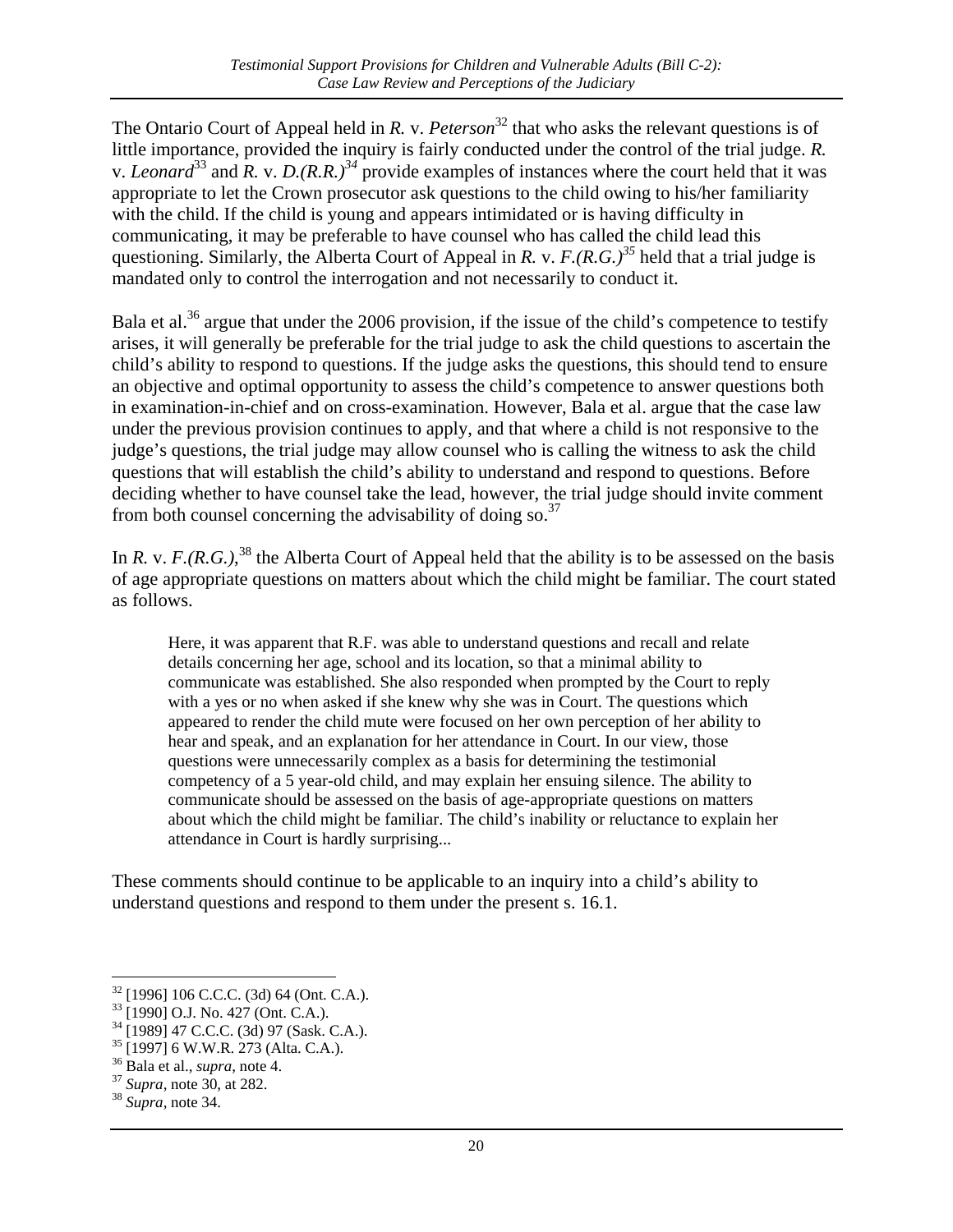### **2.1.4 Constitutionality of Section 16.1 of the** *Canada Evidence Act*

Given the low standard and simple process for establishing the competence of child witnesses under the new s. 16.1, it is understandable that there is very little reported case law dealing with its interpretation or application. Almost all of the reported cases that mention this provision deal with its constitutionality, and all of these cases have held that it is constitutionally valid.

A *Charter* challenge to s. 16.1 of the *Canada Evidence Act* was rejected by Antifaev Prov. Ct. J. in *R.* v. *S.(M.)*<sup>39</sup> in a case involving proposed testimony by a 4-year-old child. The court held that the accused's right to a fair trial was not affected by the legislative reform. The court noted that social science research establishes that children's ability to answer questions about such abstract concepts as "truth" and "promise" is not related to whether or not they will in fact tell the truth. The court accepted that while children cannot be asked questions about their understanding of the nature of a promise as a precondition of being allowed to testify, they may still be asked questions about this later in their testimony, with a witness, with their answers going to the weight of their testimony rather than its admissibility. The court observed:

...even a gentle cross-examination will be sufficient to disclose that a child who is mature enough to understand and respond to questions may still not have understood and accepted the duty to tell the truth. The question really is not whether the child understands the duty of telling the truth or can articulate that duty, but whether the child is in fact telling the truth.

The court noted that with very young witnesses with limited verbal abilities and memory, there may be a need for "caution" in relying on their evidence. Antifaev Prov. Ct. J. observed that an "apparent lack of knowledge of the concepts of truth and falsity and the duty to speak the truth will bring a heightened need for caution." However, she concluded that this need for "caution" if the child cannot demonstrate an understanding of the duty to speak the truth in cross-examination does not render the child's testimony inadmissible, but only affects its weight.

In *R. v. S.(M)* the defence also argued that because the accused was a young person, he was entitled to more procedural fairness with regards to s. 16.1 of the *Canada Evidence Act* than would be afforded an adult in his position. The defence argued that the *Youth Criminal Justice Act* s. 3 required a higher degree of procedural protection, and consequently a competence hearing should be held before determining that the child witness, who was age 4 at the time, was competent to testify. Judge Antifaev rejected this argument, observing that there was no case cited where "it was accepted that a youth charged with an offence is entitled to any more favorable interpretation of a law of general application than an adult who was similarly charged."

In *R. v. Persaud*,<sup>40</sup> the court also upheld the constitutional validity of s. 16.1 of the *Canada Evidence Act*, with Epstein J. noting that the "objective of Bill C-2 as a whole was to enhance the participation of and respect for, children in the justice system." She also observed that the accused is still afforded a full right to cross-examine a child, including asking questions at that

 $\overline{a}$ 39 Unreported Aug. 31, 2006 (Port Coquitlam, File. No. 7740).

<sup>40 [2007]</sup> O.J. 432 (Ont. Sup. Ct.).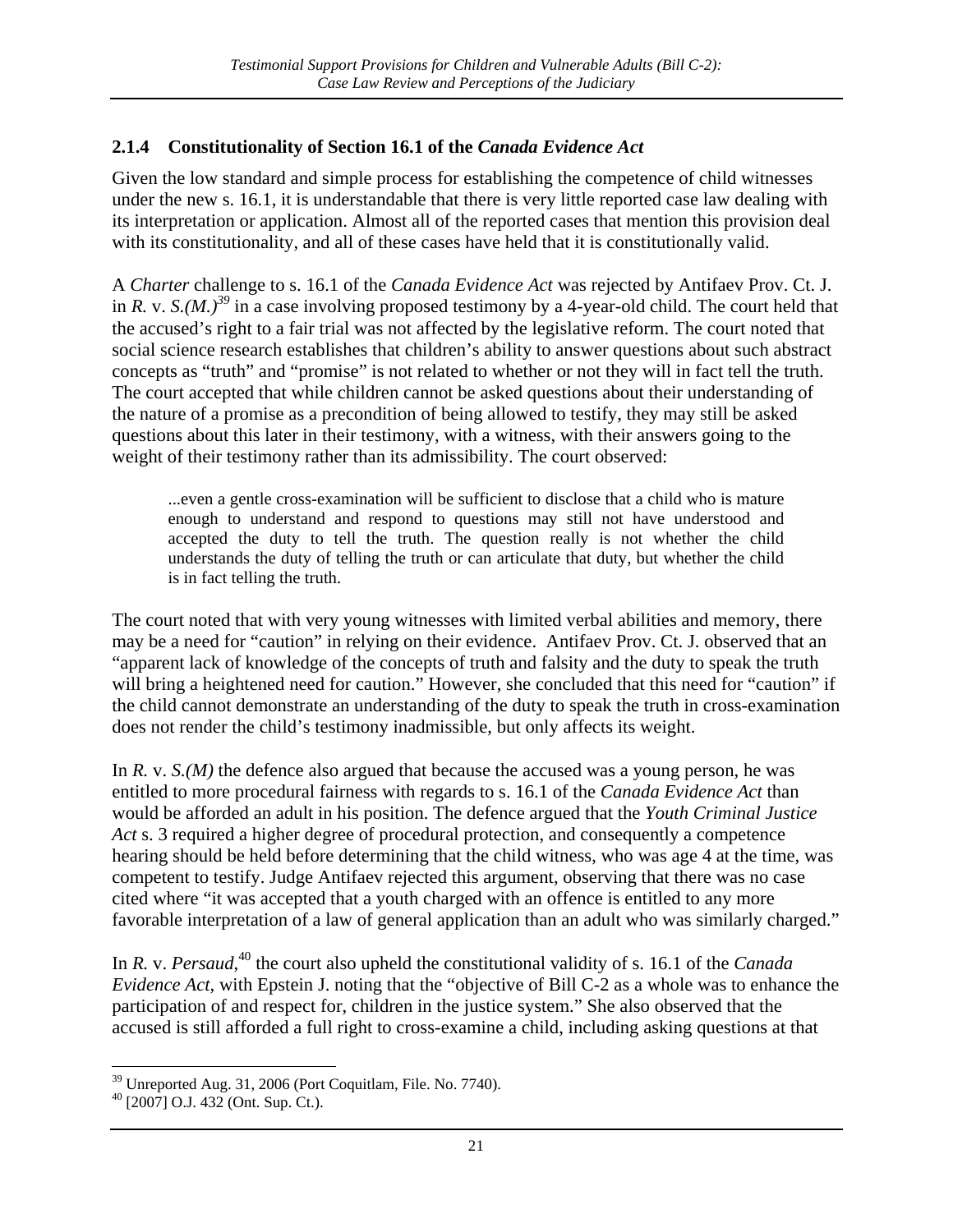time about whether a child knows the difference between the truth and a lie, and appreciates the importance of telling the truth.

In *R. v. J.S.*<sup>41</sup> the Supreme Court of British Columbia followed the decision of Antifaev Prov. Ct. J. in *R.* v. *S.(M.)*, upholding the constitutionality of s. 16.1 of the *Canada Evidence Act*. The appellant was convicted of sexually assaulting both his son and daughter. Counsel for the defence submitted that his right to a fair trial was adversely affected by the reception of a child's testimony without any evidence that the child understands the duty to tell the truth, having promised to do so. Metzger J. cited the decision of Antifaev Prov. J. in *R.* v. *S.(M.)* and emphasized that what is important is not whether or not child witnesses comprehend the duty to tell the truth but rather whether in fact they are telling the truth. It is the trier of fact's job to make this determination, and counsel for the defence can question a child witness's understanding of truth-telling during cross examination, thus preserving the accused's rights to a fair trial.<sup>42</sup> Prof. Lisa Dufraimont commented that *R. v J.S.* "represents a victory for children," though she questioned whether "there is any real value" to having questions about a child's understanding of the meaning of the "promise to tell the truth" posed in cross-examination.<sup>43</sup>

The ruling of Metzger J. in *R. v. J.S.* on the constitutionality of s. 16.1 of the *Canada Evidence Act* was upheld by the British Columbia Court of Appeal.<sup>44</sup> The Court of Appeal noted that s. 16.1 prohibits a pre-testimonial inquiry into the proposed child witness's understanding of a promise to tell the truth, unless the applicant demonstrates that there is an issue as to the child's capacity to testify. The Court of Appeal followed the trial level decisions in *R. v. S.(M.)* and *R. v. Persaud* and concluded that s. 16.1 is constitutionally valid and that s. 16.1 reflects the procedural and evidentiary evolution of our criminal justice system, in order to facilitate the testimony of children as a necessary step in its truth-seeking goal. D.M. Smith J.A. wrote:

52 I do not accept the appellant's argument that if a moral obligation to tell the truth is not established, the testimony of the witness should be inadmissible. Parliament, in enacting s. 16.1, has decided that a promise to tell the truth is sufficient to engage the child witness's moral obligation to tell the truth. Section 16.1 places child witnesses on a more equal footing to adult witnesses by presuming testimonial competence. A child witness's moral commitment to tell the truth, their understanding of the nature of a promise to tell the truth, and their cognitive ability to answer questions about "truth" and "lies" may still be challenged on cross-examination during their testimony; their credibility and reliability may still be challenged in the same manner as an adult's testimony may be challenged. These potential concerns, however, go to the weight of the evidence, not its admissibility.

53 Section 16.1 changes the focus of a child's evidence from one of admissibility to one of reliability. It discards the imposition of rigid pre-testimonial requirements, which often prevented a child from testifying because of their inability to articulate an understanding of abstract concepts that many adults have difficulty explaining.,,the accuracy of a child's

 $41$  Supra, note 22.

<sup>&</sup>lt;sup>42</sup> See also *R. v. Soos*, 2007 BCSC 900, where a constitutional challenge to s. 16.1 of the *Canada Evidence Act* was also dismissed.

<sup>&</sup>lt;sup>43</sup>Lisa Dufraimont, "*S. (J.)*: Care in Cross-Examining Child Witnesses" (2007), 48 C.R. (6th) 357. <sup>44</sup> [2008] B.C.J. 1915, 2008 BCCA 401, (B.C.C.A.)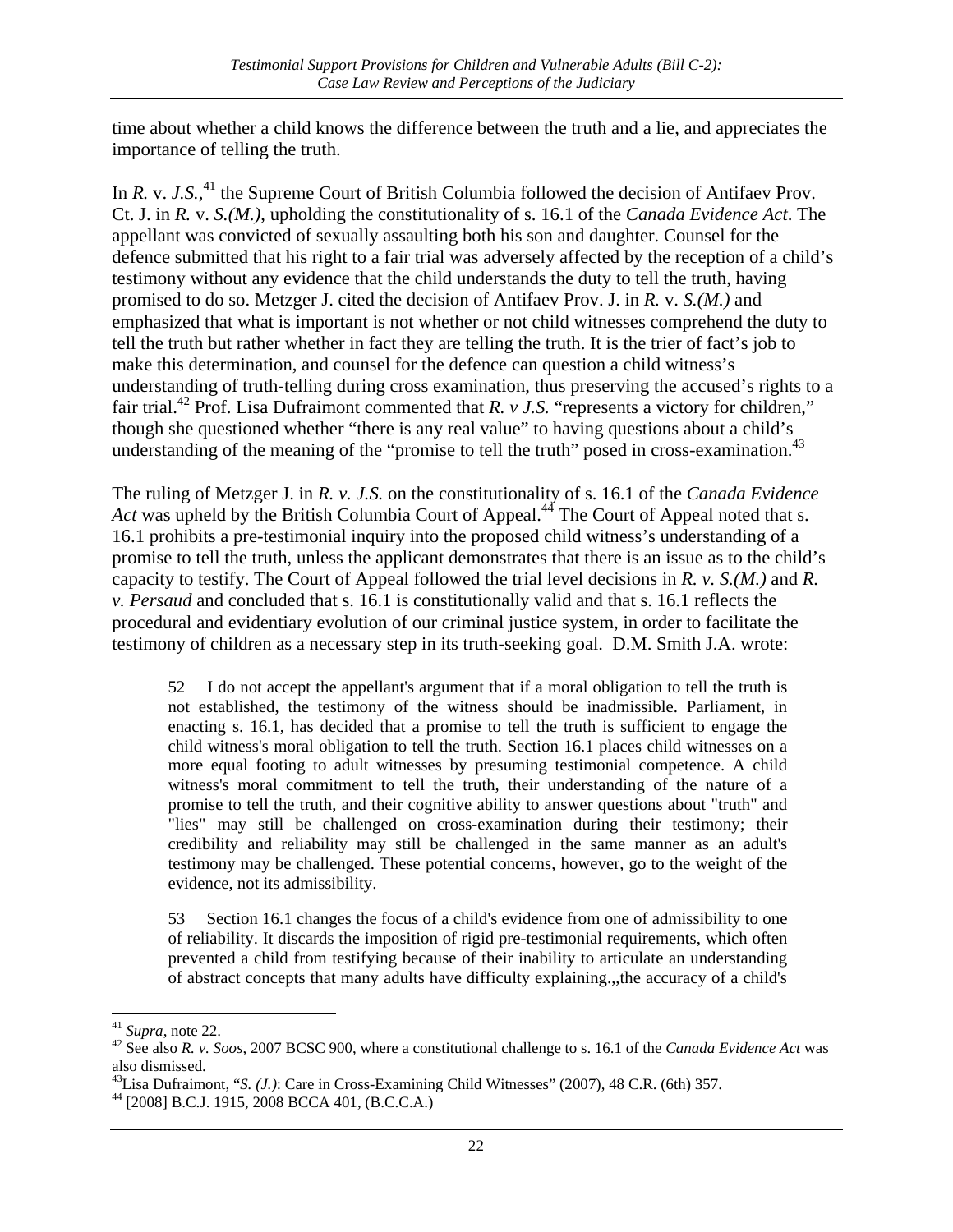evidence is of paramount importance, not the ability of a child to articulate abstract concepts.

54 I do not accept that a child's presumed testimonial incompetence is a fundamental principle of justice, or that a child's presumed testimonial competence diminishes an accused's right to a fair trial…. I am satisfied s. 16.1 reflects the procedural and evidentiary evolution of our criminal justice system, in order to facilitate the testimony of children as a necessary step in its truth-seeking goal.

55 While enhancing the receipt of probative and relevant evidence, s. 16.1 does not restrict the traditional safeguards for ensuring an accused's right to a fair trial: the opportunity for the accused to see and cross-examine a child witness, to call evidence, to be presumed innocent until proven guilty, and to have the Crown prove the alleged offence beyond a reasonable doubt. Equally significant, the provision maintains a residual discretion with the trial judge to permit a pre-testimonial inquiry if it can be established that there is an issue as to the ability of a child witness to understand and respond to questions.

On May 5, 2009, the Supreme Court of Canada granted leave to appeal in  $R v. J.S.;<sup>45</sup>$  a decision is likely to be rendered by that Court before the end of 2010.

### **2.1.5 Inherent Authority to Instruct Child**

While s. 16.1(7) of the *Canada Evidence Act* makes clear that the answering of questions about the promise is not to be a condition of a child testifying, Bala et al.<sup>46</sup> suggest that the judge still may give the child simple instructions about the role of a witness in court. This might include brief instructions about the importance of telling the truth. The child could also be encouraged and instructed during this initial period about the need to give responses that are as detailed as possible. Children should also be reminded that if there are questions which they do not understand, they should indicate this to the court, and if there are questions that they cannot answer, they should not guess at answers, but rather should respond, "I don't know."

*R. v. Jim<sup>47</sup>* illustrates the kind of assistance that a judge can provide to a confused child witness. A 16-year-old witness hesitated to make a solemn affirmation to tell the truth as she indicated to the judge that she did not understand the meaning of the word "affirmation." The trial judge explained its definition by providing the synonym "promise." The British Columbia Court of Appeal ruled that this explanation of the word "affirmation" by the judge was an acceptable way to clarify to the witness what was needed from her in order to testify.

## **2.2 Accommodating Child Witnesses: Introduction**

While children can provide reliable evidence, Parliament has recognized the need to treat children differently than adults when they provide evidence in a court of law. There is now a realization that furnishing evidence in court can be extremely traumatic for a child. There are a number of the aspects of testifying which can affect child witnesses, including: the imposing atmosphere of the courtroom; the repetition by the child in public of details of an event that is

<sup>&</sup>lt;sup>45</sup> R. v. J.Z.S., [2008] S.C.C.A. No. 542.

<sup>&</sup>lt;sup>46</sup> Bala et al., *supra*, note 4.<br><sup>47</sup> [2006] B.C.J. 3227 (B.C.C.A.).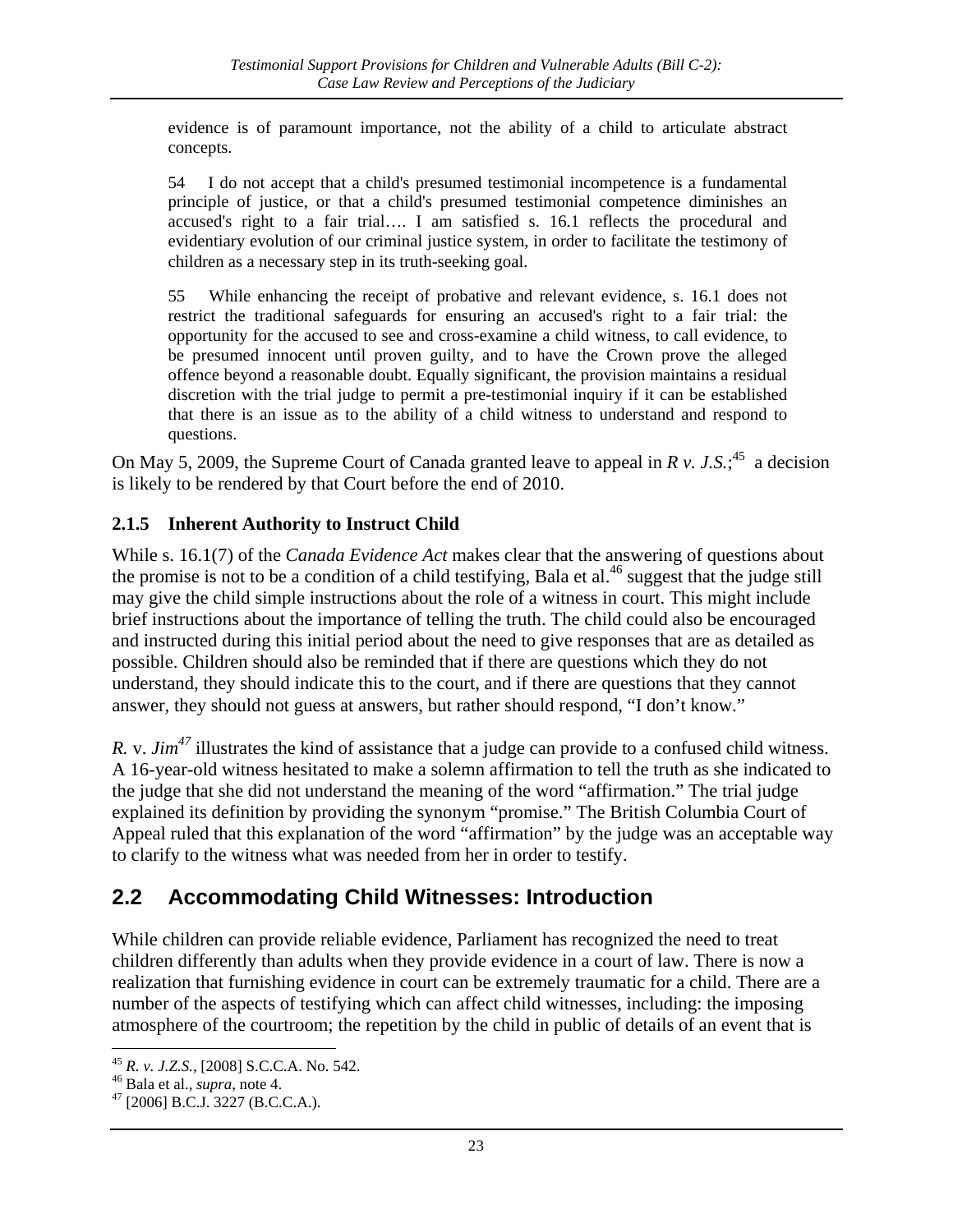embarrassing or frightening; being in the presence of someone who may have abused the child and who may have threatened to harm the child or a family member if the abuse were disclosed; and the physical separation from a parent or trusted adult. The accommodation of children is needed not only to reduce the trauma of testifying, but also to ensure that they have a fair opportunity to communicate what they know about the matters in question.

### **2.2.1 Support Person: s. 486.1**

Parliament first enacted legislation in 1993 to allow a support person to be close to a child witness while he or she tenders evidence in court. The original legislation was applicable only to charges related to sexual or violent offences. Section 486.1 now makes an order for a support person mandatory on application by a prosecutor or witness under age 18 in any criminal proceeding, unless the judge concludes that the order would interfere with the proper administration of justice.

This provision appears from reported cases to be invoked fairly often,<sup>48</sup> but there are no reported cases that deal with the interpretation or application of s. 486.1 in regard to child witnesses.

The presumption for allowing a support person near a witness under s. 486.1(1) is also applicable to any case where an adult witness is suffering from "mental or physical disability" that would affect the ability to communicate. *R. v. Billy<sup>49</sup>* offers a discussion of what constitutes a "mental" disability" that would affect the ability to communicate and allow for an order to be made under s. 486.1(1) for a disabled adult.

A support person might be a social worker or a victim witness worker. In some cases a parent may also be an appropriate support person, although a judge may decide that this interferes with the proper administration of justice if the allegation involves abuse by the other parent or a relative.

In *R. v. C.(D.)*, the Nova Scotia Court of Appeal considered whether the trial judge had erred in allowing the mother of the child complainant to act as the support person, as she was also a witness about the child's disclosure and the opportunity of the accused to commit the acts in question.<sup>50</sup> Although the mother testified before the child entered the court, the accused objected to her being a support person as she might have been recalled after her daughter testified. The trial judge allowed the mother to act as a support person. The Court of Appeal concluded that the trial judge's decision to allow the mother to be a support person represented a valid exercise of judicial discretion. The appellant argued that allowing the mother to sit next to her daughter and listen to her testimony effectively denied him the right to question the mother after the complainant testified in relation to his belief that the complainant's evidence may have been tainted by the older sister, who did not testify.

The Court of Appeal concluded that the appellant seemed "to confuse the opportunity for tainting with the reality of tainting...So long as the judge was aware of this potential and appropriately addressed it when considering all the evidence, there is no cause to intervene". The Court of

 $\overline{a}$ 48 See e.g. *R. v. Flores*, [2007] B.C.J. 1505 (S.C.), per McEwan, J., no discussion of s. 486.1.

<sup>49 [2006]</sup> B.C.J. No. 1139 (Prov. Ct.).

<sup>50 [2008]</sup> NSCA 105.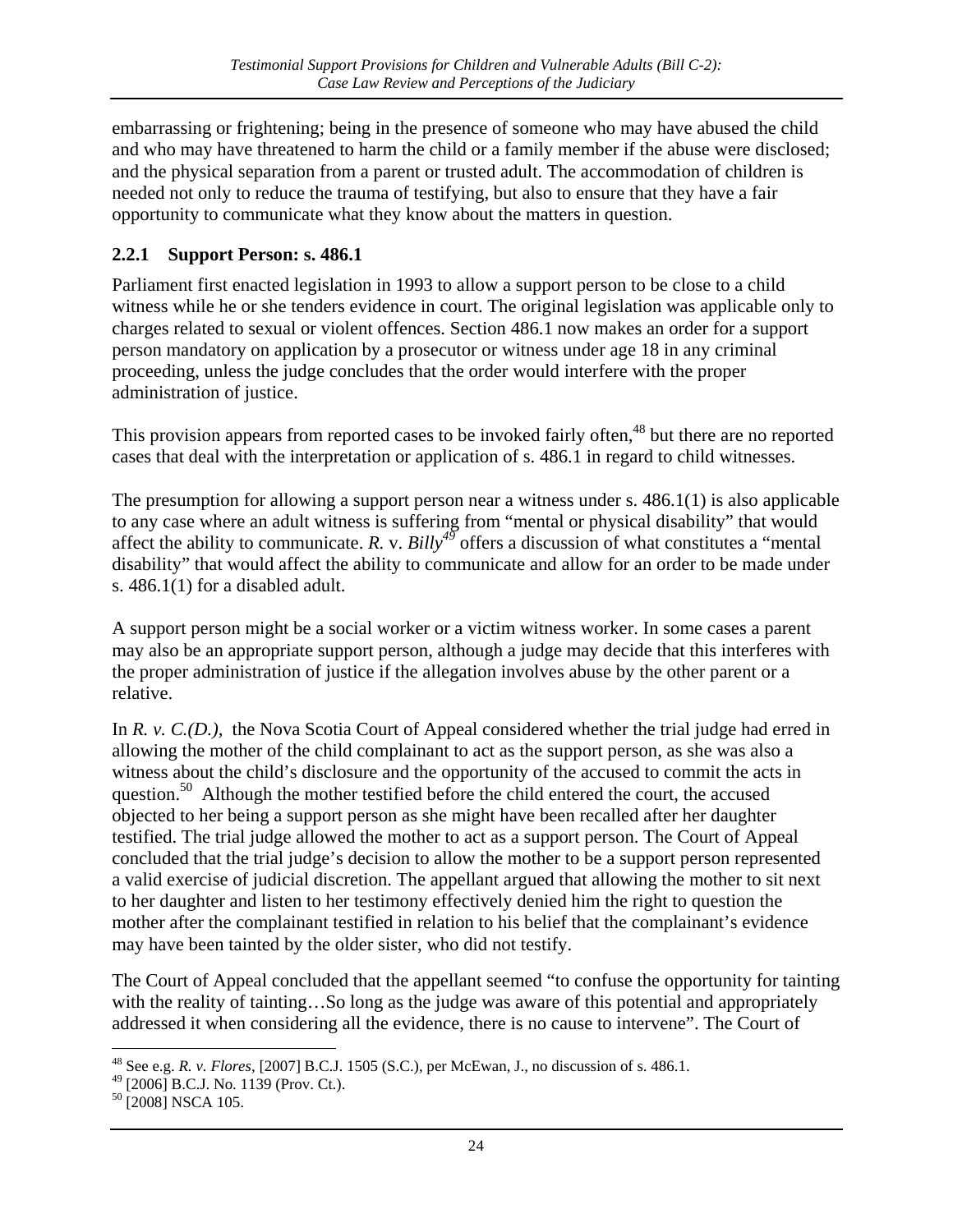Appeal held that the trial judge was "acutely aware of the possibility of witness tainting and addressed this directly in her decision". The Court further noted that the appellant had the full opportunity to explore the issue of tainting with both the complainant and the mother during their respective cross-examinations. The Court of Appeal did, however, note that in making her decision the trial judge appeared to concentrate only on s. 486.1(1), which presumptively allows the witness to choose the support person and did not appear to address s. 486.1(4) which presumptively excludes a witness as a support person "unless necessary for the proper administration of justice". The Court of Appeal suggested that the failure to address s. 486.1(4) might have been a "procedural irregularity" but did not prejudice the accused in this case as the mother was not in fact recalled as a witness.

#### **2.2.2 Use of a Screen or Closed-circuit Television: s. 486.2**

If the Crown or child requests it, s. 486.2(1) now requires that a child "shall" be permitted to testify via closed circuit television or from behind a screen, unless the court is of the "opinion that the order would interfere with the proper administration of justice."51 The presumption of permission for use of a screen or closed-circuit television under s. 486.2(1) is also applicable to any case where an adult witness is suffering from "mental or physical disability" that would affect the ability to communicate.

Under s. 486.2(2) adults who are not disabled may be permitted to testify from behind a screen or via closed-circuit television but only if the court is "of the opinion that the order is necessary to obtain a full and candid account from the witness of the acts complained of." As discussed in *R. v. Pal*,<sup>52</sup> per Joyce J., for s. 486.2(2) to be used by an adult, it is not sufficient for the witness to satisfy the court that he or she is "fearful," it must be shown that the fear would render the witness unable to "give a full and candid account."

It was held in *R.* v. *Levogiannis*53 that use of a screen under former subsection 486.2(1) did not violate the rights of an accused under s. 7 or s. 11(d) of the *Charter*.

A constitutional challenge to the current subsection 486.2(1) was rejected in *R*. *v. S.*(*J.*)<sup>54</sup> by Metzger J. In that case a screen was set up so that the young complainants could testify without seeing the accused. Counsel for the accused submitted that the screen changed the entire dynamic of the court process which negatively affected his rights to be present at trial in the full sense of the word. The British Columbia Supreme Court followed *R.* v. *Levogiannis* and

<u>.</u>

 $51$  The presumption of permission for use of a screen or closed circuit television under s. 486.2(1) is also applicable to any case where an adult witness is suffering from "mental or physical disability" that would affect the ability to communicate.

Under s. 486.2(2) adults who are not disabled may be permitted to testify from behind a screen or via closed circuit television, but only if the court is "of the opinion that the order is necessary to obtain a full and candid account from the witness of the acts complained of." For this provision to be used by an adult, it is not sufficient for the witness to satisfy the court that he or she is "fearful," it must be shown that the fear would render the witness unable to "give a full and candid account", see *R v. Pal*, [2007] B.C.J. 2192 (S.C.). per Joyce J. 52 [2007] B.C.J. 2192 (S.C.).

<sup>53 (1993), 85</sup> C.C.C. (3d) 327 (S.C.C.).

<sup>54 [2007]</sup> B.C.J. 1374 (S.C.).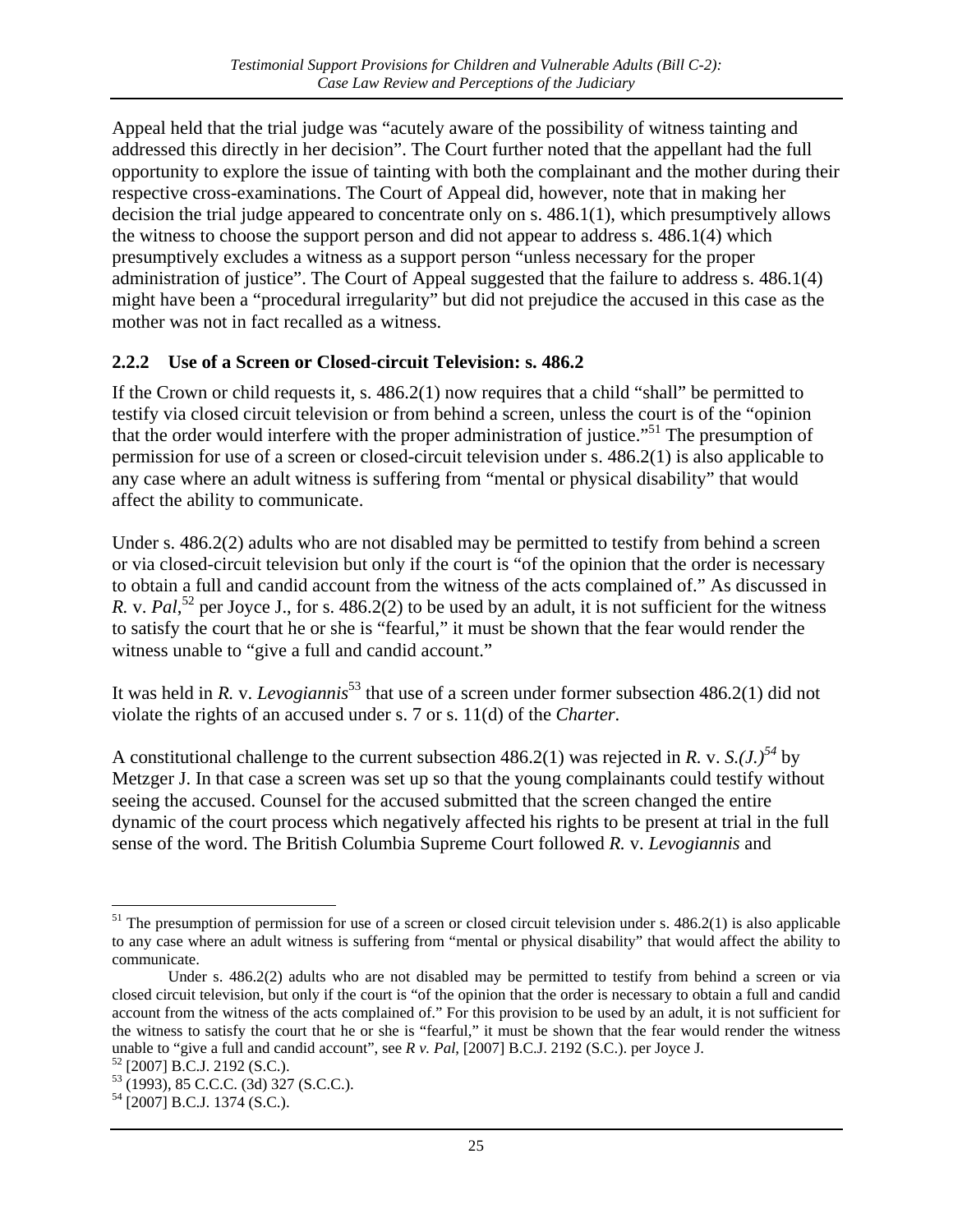concluded that the absence of face to face testimony did not violate the accused's right to a fair trial.

The British Columbia Court of Appeal in upheld the trial decision *R. v.* S.(*J.*),<sup>55</sup> and ruled that s.486.2 is constitutionally valid. The Court of Appeal held that *R. v. Levogiannis* could not be distinguished on the basis of the presumptive current wording of s. 486.2, noting that the unique position of child witnesses in the criminal justice context was also supported by the Supreme Court in *R. v. L.(D.O.).<sup>56</sup>* The Court of Appeal noted that, as was discussed at length in *R. v. L.(D.O.)*, the "rules of evidence and procedure have evolved through the years in an effort to accommodate the truth-seeking functions of the courts, while at the same time ensuring the fairness of trial." [at para 35] The British Columbia Court of Appeal concluded (at para. 43):

s. 486.2 is merely the next step in the evolution of the rules of evidence. These rules seek to facilitate the admissibility of relevant and probative evidence from children and vulnerable witnesses while maintaining the traditional safeguards for challenging the reliability of their evidence. Rules of evidence must be construed in light of a criminal justice system that encourages the goal of "attainment of truth". Over the years, the use of testimonial aids has been subject to ongoing procedural and evidentiary changes, which may continue to evolve. In this case, the changes are not in conflict with constitutionally guaranteed principles of fundamental justice. The presumptive nature of s. 486.2 does not dispense with any of the traditional safeguards for ensuring that an accused receives a fair trial.

In *R.* v. *C.*(*A.W.*),<sup>57</sup> the child complainant testified behind a screen that allowed her to avoid seeing the accused, but which also prevented the accused from hearing or seeing the complainant while she testified. Only after a substantial portion of her testimony was finished was the hearing problem rectified and only for the balance of the proceedings; the visual problem was never rectified. In convicting the accused, the trial judge relied heavily on the child complainant's evidence, and upon her demeanor in giving it. A new trial was ordered, with the Alberta Court of Appeal holding that an accused has a right to more than mere physical presence in the courtroom during the trial; the right extends to seeing and hearing the evidence and witnesses at trial. Given the improvements in child-friendly courtrooms in many jurisdictions, these types of problems should become less common over time. However, *R.* v. *C.(A.W.)* is a reminder that judges must be vigilant to ensure effective participation by the accused in his own trial, and should attempt to remedy any problems during the course of the trial.

In *R*. v. *Henry*,<sup>58</sup> the accused was charged with two counts of sexual assault and sexual interference against his step-daughter. The Crown applied for an order under the former s. 486.2(1) of the *Criminal Code*, to permit the 15-year-old step-daughter to testify from behind a screen. In dismissing the application, Quinn J. held that the Crown had not proven on a balance of probabilities that the screen was "necessary to obtain a full and candid account of the acts complained of from the complaint." The Crown had not demonstrated the child witness's "inability" to testify, but only her "unwillingness." The trial judge also refused to infer that she was traumatized by the alleged assaults, since no specific evidence on this subject was adduced.

<sup>1</sup> 

 $^{55}$  2008 BCCA 401.<br> $^{56}$  [1993] 4 S.C.R. 419.

 $^{57}$  [2005] A.J. No. 308 (Alta. C.A.).

<sup>58 [2005]</sup> O.J. No. 2771 (Ont. Sup. Ct. J.).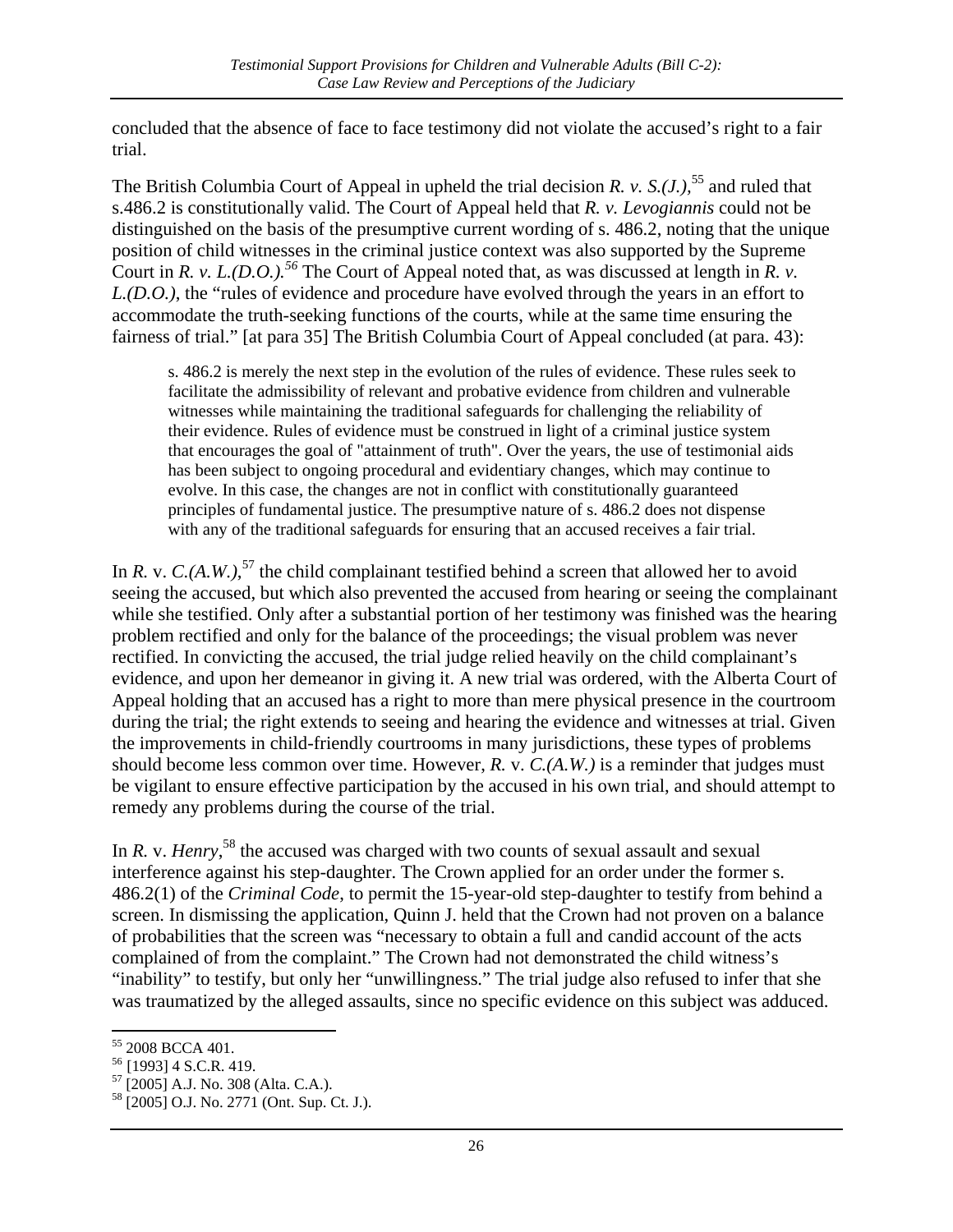The decision in Henry, however, was made under the previous s. 486(2.1), and under the new provision, s. 486.2(1), the outcome of a similar case might well be different as it establishes a presumption that a child witness may use a screen, if it is requested, making clear that there is no evidentiary burden on the Crown to justify use of a screen. A number of cases under the new provision have emphasized that the test is now quite different, and the onus is now on the accused to demonstrate that use of a screen would "interfere with the proper administration of justice" (see, e.g.,  $R$ . v.  $McDonald^{59}$ ).

In *R.* v. *Elmer*, 60 Godfrey Prov. Ct. J. permitted two adolescent complainants to testify from behind a screen, observing that the previous provision set out a "different and higher standard," with the current s. 486.2(1) being "mandatory" due to the use of the word "shall." In *R.* v. McAllister,<sup>61</sup> Taylor J. made an order permitting a child to testify from behind a screen with a support person close by, observing that change in wording in the provision that came into force in 2006 is "significant," since the onus is now on the accused to establish that use of a screen would "interfere with the proper administration of justice," which the judge characterized as a "very high standard."

The fact that the Crown intends to subsequently apply under s. 715.1 to have the complainant adopt her video-taped statements is not relevant to the application for a screen or use of closedcircuit television.<sup>62</sup> It is clear that a combination of testimonial aids can be used along with a video-recorded statement. Thus in *R.* v. *Flores*, 63 per McEwan, J. the child witness testified from behind a screen with comfort items and a support person present in the witness box, and during her testimony, she adopted the contents of a video-recorded statement.

In *R. v.*  $T.(M.)$ <sup>64</sup> the Crown was seeking an order pursuant to section 486.2(2) that the complainant be allowed to testify behind a screen. The accused was the grandfather of the complainant and was charged with sexual assault. An issue arose, however, because at the time of the trial the complainant was 18 years of age, with her birthday having been in the month previous. In making the order that a screen be used, the judge considered the age of the complainant, the nature of the offence and the relationship involved, the fact that the order was necessary to obtain a "full and candid account from the witness of the acts complained of" and that the complainant had testified behind a screen at the preliminary hearing and been told that the same would apply at the trial.

### *2.2.2.1 Closed-circuit Television*

Like the former s. 486.2(1), the new provision does not expressly refer to closed-circuit television, but it clearly is intended to allow for a child or other vulnerable witness to testify via closed-circuit television. As recognized in *R.* v. *J.W.*, 65 by Tweedale, J., who quoted extensively from the Parliamentary debates leading to the enactment of Bill C-2, the use of closed-circuit

 $\overline{a}$ 59 2006 SKQB 161.

 $^{60}$  [2006] B.C.J. No. 585 (Prov. Ct.).

<sup>61 [2006]</sup> O.J. No. 5492 (Ont. Ct. J.).

 $^{62}$  R. v. F.S. [2007] O.J. 4677 (Sup. Ct.), Spies J.

 $^{63}$  [2007] B.C.J. 1505 (S.C.).<br> $^{64}$  2009 CarswellOnt 3306 (Ont. Sup. Ct.)

 $65$  [2007] B.C.J. No. 468 (B.C. Prov. Ct.).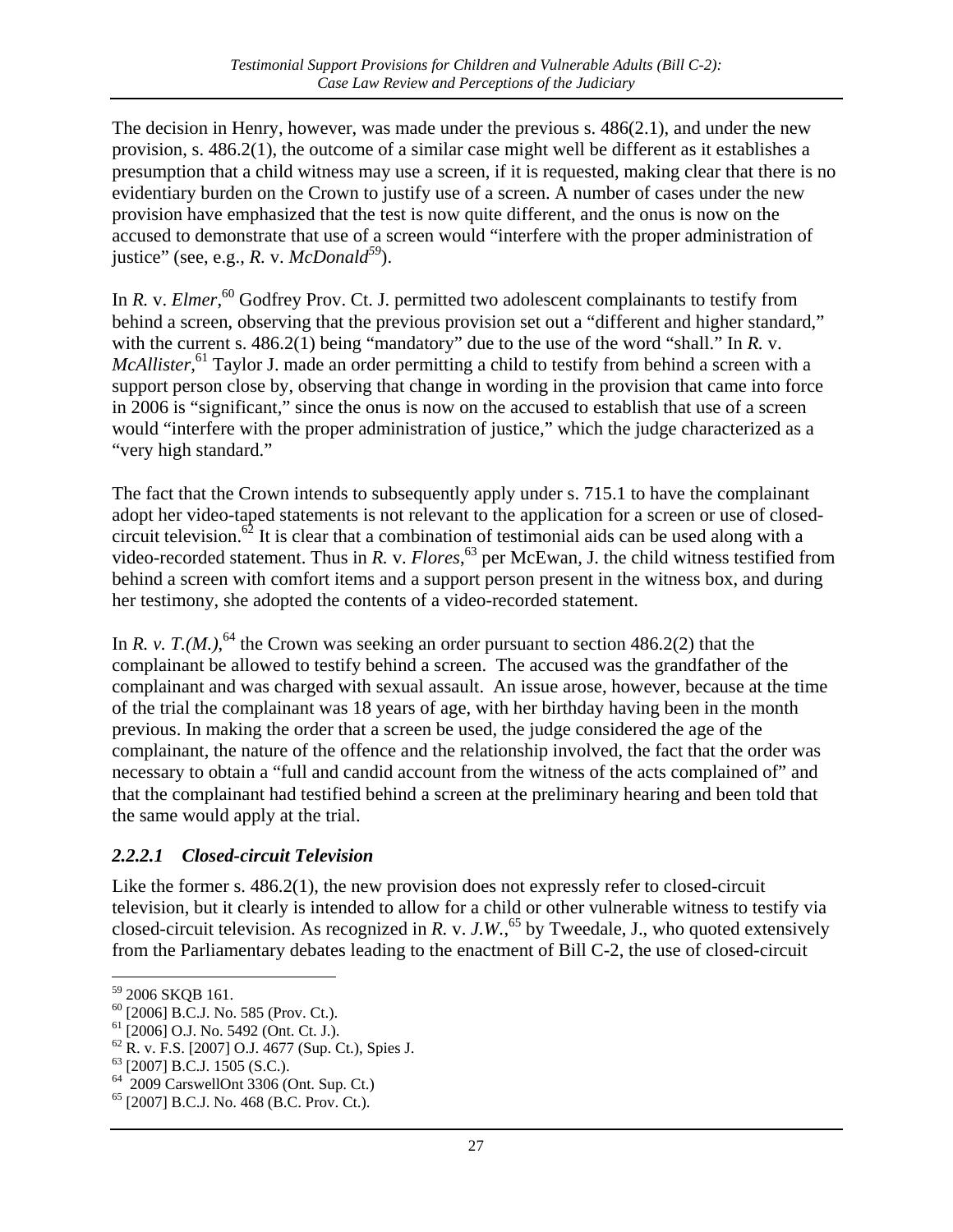television is intended "to make it easier for child and youth witnesses to testify." A television link permits the child to be examined and cross-examined from outside the court, in a smaller, less intimidating setting.

In *R. v. E.D.*,<sup>66</sup> Thomas J. concluded that an order for use of closed-circuit television should only be made if evidence satisfied the court that use of a screen would not be sufficient to protect the child. He observed: "allowing a witness to testify outside the courtroom is an extraordinary event in the administration of justice but at times necessary to secure the proper administration of justice, the evidence considered must preclude a less intrusive option." Bala et al.<sup>67</sup> argue that the presumption in favour of applications found in the new s. 486.2(1) means that if the Crown makes an application for use of closed-circuit television, it is generally not necessary to establish that use of a screen would provide the child with inadequate protection.

In *R. v. G.A.P.*,<sup>68</sup> Simonsen J. rejected an application made by the Crown for a child witness to testify outside the courtroom by closed-circuit television, and instead ordered that a screen be used. The primary reason for requiring use of the screen was that counsel for the defence planned on extensive cross-examination of the child, referring to certain documents that counsel was not prepared to present before questioning, and the court could not observe the documents on closed circuit-television. However, other cases have held that the Crown (or a witness) will ordinarily have the "right" to determine what type of device (closed-circuit television or a screen) to use: *R*  v.  $J.W.^{69}$  per Tweedale Prov. Ct. J. The "right" of a witness to determine what device will be used is subject to its availability and to the judge being satisfied that in a particular case, given the nature of the proposed evidence, the "administration of justice" requires some other mode, as occurred in *G.A.P..*

In *R. v. T.*  $(S.B.)$ <sup>70</sup> the British Columbia Supreme Court considered a judicial review application brought by the Crown after the trial judge granted an application under section 486.2(1), but ruled that the witnesses should testify from behind a screen rather than via closedcircuit television despite the request from the Crown to allow the two 15 year old female complainants to testify via closed circuit television. In the Supreme Court, Smart J. commented that section 486.2(1) creates a presumption in favour of the testimonial accommodation requested by the Crown; a judge or justice hearing an application under section 486.2(1) does not have an independent discretion to determine which testimonial accommodation he or she prefers or believes is better in the circumstances. It is only when the judge or justice is determining whether the requested testimonial accommodation would interfere with the proper administration of justice that he or she may consider the nature of the testimonial nature accommodation. However, Smart J. did not make an order as, by the time that the application was heard, another judge was assigned to the trial. In *obiter dicta*, Smart J. suggested that the presumption in section 486.2(1) applied only if the Crown made an application; if a witness under the age of 18 years was making an application without the support of the Crown, then section 486.2(2) would apply and there would be no presumption of use but rather the witness

 $\overline{a}$  $^{66}$  [2004] O.J. No. 207 (Ont. Ct. J.).<br><sup>67</sup> Bala et al., *supra*, note 4.

<sup>&</sup>lt;sup>68</sup> [2007] M.J. No. 194 (Man. Q.B.) (QL).

<sup>[2007]</sup> B.C.J. No. 468 (B.C. Prov. Ct.).

 $^{70}$  [2008] B.C.J. No. 1027 (S.C.)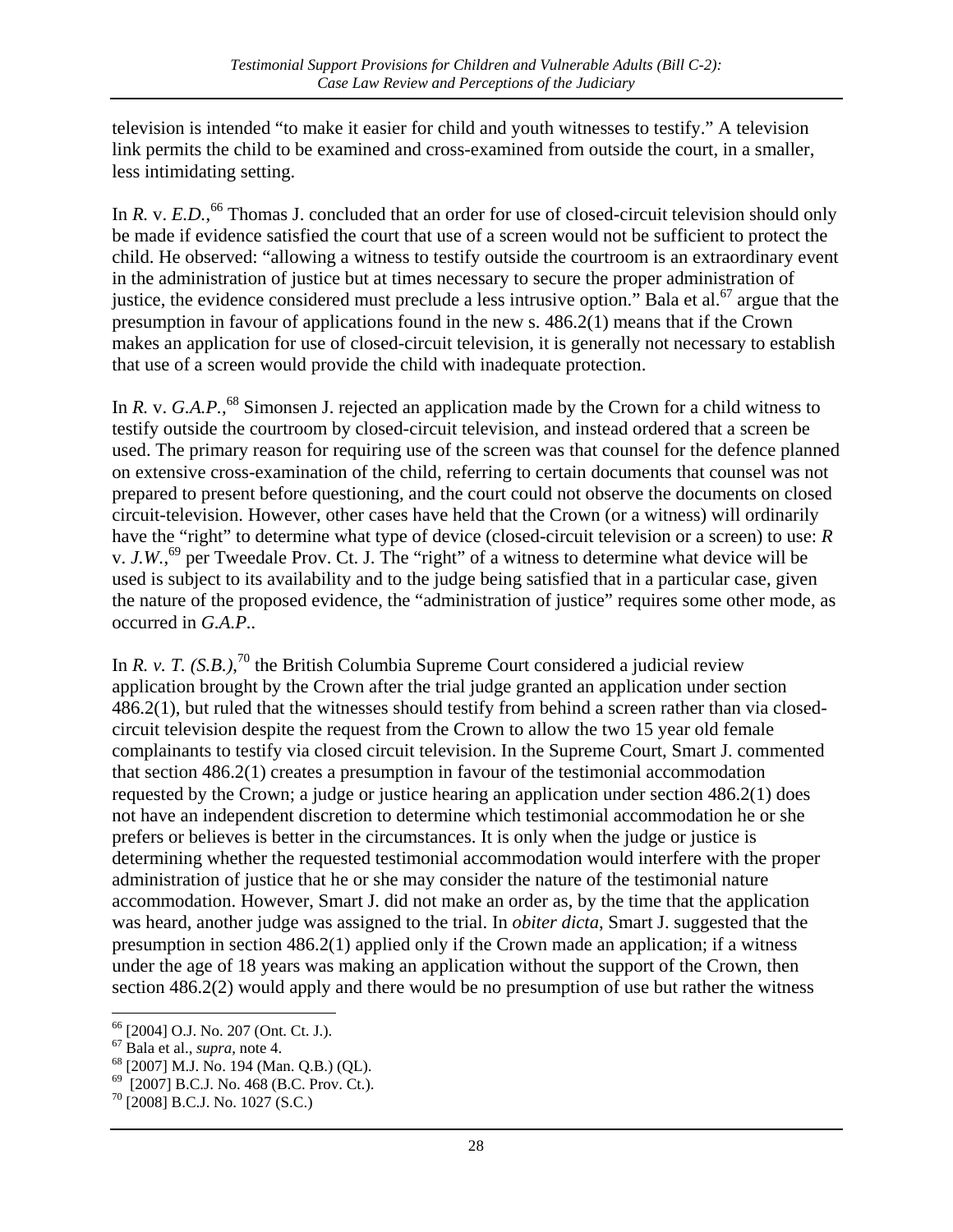would need to establish that the particular form of accommodation was needed to "obtain a full and candid account". In making these *obiter* comments, Smart J. acknowledged that "most of the authorities" cited to the court took the position that the presumption would apply whether the application was made by the Crown, a witness under age 18 or a witness who has a disability.

In some cases children who are testifying outside of the courtroom may seem more "remote" or "distracted." For example, in *R. v. P.*(*M.R.*),<sup>71</sup> during the playing of a video-recording her interview by police, the 11 year old complainant was outside the courtroom in a child-friendly room observing the recording on a television monitor. The child-friendly room was linked via closed-circuit television to the courtroom. At the conclusion of the DVD recording the complainant was questioned by the Crown and, adopted the contents of the recording. Bascom Prov. J. commented:

During the period of time when the DVD was being played in court, Ms. S.S. was observed on the television monitor. The Court noted during this period of time she did not watch the monitor for long periods of time. Ms. S.S. looked out the window or looked down on a desk. Although this demeanour would have been of concern if Ms. S.S. was an adult, the Court cannot say that her actions while watching the DVD caused the Court to question her credibility or reliability based on her demeanour.

The accused in *R. v. P.(M.R.)* was acquitted, though not because the Court rejected reliability of the videotaped interview, but because of other inconsistencies in the Crown's case.

In *R.* v. *Black*, 72 Parrett, J. initially allowed an application to allow a 14-year-old complainant in a sexual assault case to testify via closed-closed circuit television; however, during her testimony the witness became uncooperative and consequently an order was made for her to complete her testimony from within the courtroom. The judge noted that while testifying by closed-circuit television, the girl displayed "disdain" for the judicial process, which was reflected in demeaning statements that she made towards counsel and in her refusal to answer questions about inconsistencies in her testimony. Parrett J commented:

It is also necessary to state unequivocally that the nature of her evidence and the difficulties which occurred during the course of it served to highlight the dangers in what I perceive to be a growing trend of the Crown in this region to rely on the provisions of s. 486.1 [sic] of the Code to allow witnesses to testify remotely by closed circuit facilities. Such a process, while highly useful in appropriate cases, has, in my view, inherent and unacceptable dangers which are starkly emphasized in the present case.

Parrett J. concluded that the use of a closed-circuit television was interfering with the administration of justice and terminated its use for the girl. In contrast, the latter portion of her testimony, completed within the courtroom, was done with "little apparent difficulty and with a good deal more recognition of the proper trial process." The judge concluded: "In my view, the danger highlighted by this process in the present case serves to emphasize the importance of both the Crown and the court considering carefully the final ten words of s. 486.1(1) before giving

<sup>&</sup>lt;u>.</u> 71 2008 ABPC 303

<sup>72 [2007]</sup> B.C.J. 2035 (S.C.).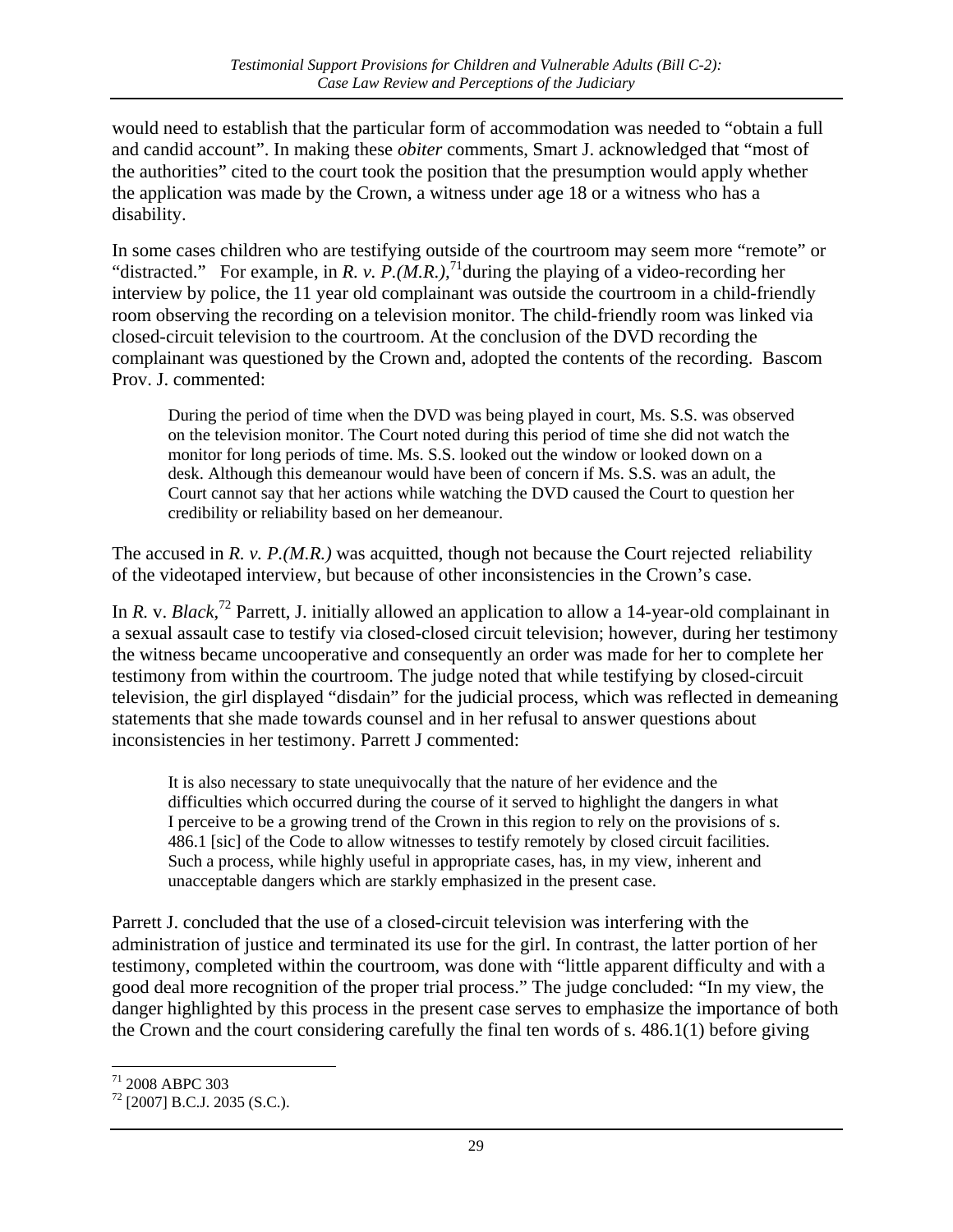such orders. The prospect of these events occurring before a jury is not one that would be easily dealt with."

#### *2.2.2.2 Constitutionality of s. 486.2*

The constitutionality of s. 486.2, as enacted in 2005, was upheld in *R.* v. *C.N.H.*, 73 per Dhillon Prov. Ct.J.; *R. v. Dhixon*,<sup>74</sup> per Gould Prov. Ct.J.; and *R. v. Schindler*,<sup>75</sup> per Klinger Prov. Ct. J. The courts have held that this provision does not violate the Charter s. 7, with its guarantee that deprivations of liberty are to be "in accordance with the principles of fundamental justice" or s. 11(d), with its guarantee of the right of an accused to a "fair trial." In *R* v. *C.N.H.*, Dhillon Prov J. reviewed some case law about the constitutionality of the pre-2006 provision and considered a submission made to the Parliamentary Committee about the need for the enactment of this provision, and concluded (at para. 33-41):

Parliament is entitled to undertake reform of the law of evidence and, in relation to s. 486.2, has consulted widely on how to improve the experience of child and other vulnerable witnesses in the criminal justice system. The Supreme Court of Canada has said that the rules of evidence have not been cast as constitutionally protected principles of fundamental justice. Additionally, as is well noted in *Levogiannis, supra*, an accused has no constitutional right to face-to-face confrontation of a witness. Although s. 486.2 provides a procedural directive as to the manner in which child testimony may be given, it does not preclude the accused from using the full arsenal of procedural and substantive rights at his disposal in the adversarial system.

In the case at bar, the use of CCTV affords the accused a right to a full cross-examination of the witness. This right is not compromised by having the witness out of the physical presence of the accused because the CCTV technology permits the "virtual presence" of the witness in the courtroom. As Crown has submitted, "a witness testifying via CCTV is still giving *viva voce*, real time, cross-examinable evidence the credibility of which can be contemporaneously assessed."

As has been noted by courts which have received CCTV or video evidence, the quality of evidence can be equal to or better than *viva voce* in person testimony particularly if technological enhancement is available. If the technological quality proves to be substandard, the court retains an overriding discretion to require the personal attendance of the witness in court….

In my view, s. 486.2 does not place any burden on the accused which jeopardizes fair trial rights. It calls on the Crown to satisfy the prerequisites of age of the witness, and the remaining conditions under s. 486.2(7). The Court must be satisfied that proper arrangements have been made for the contemporaneous receipt by the judge and the accused of out-of-court testimony, and for the accused to communicate with counsel during the testimony.

The legislation creates a presumptive rule that witnesses under the age of 18, if they apply, will be granted the right to testify with the use of a testimonial aid unless the court

 $\overline{a}$ [2006] B.C.J. No. 782, 2006 BCPC 119.

 $74$  Unreported Sept. 12, 2006 (B.C. Prov. Ct.).<br> $75$  2007 BCPC 285.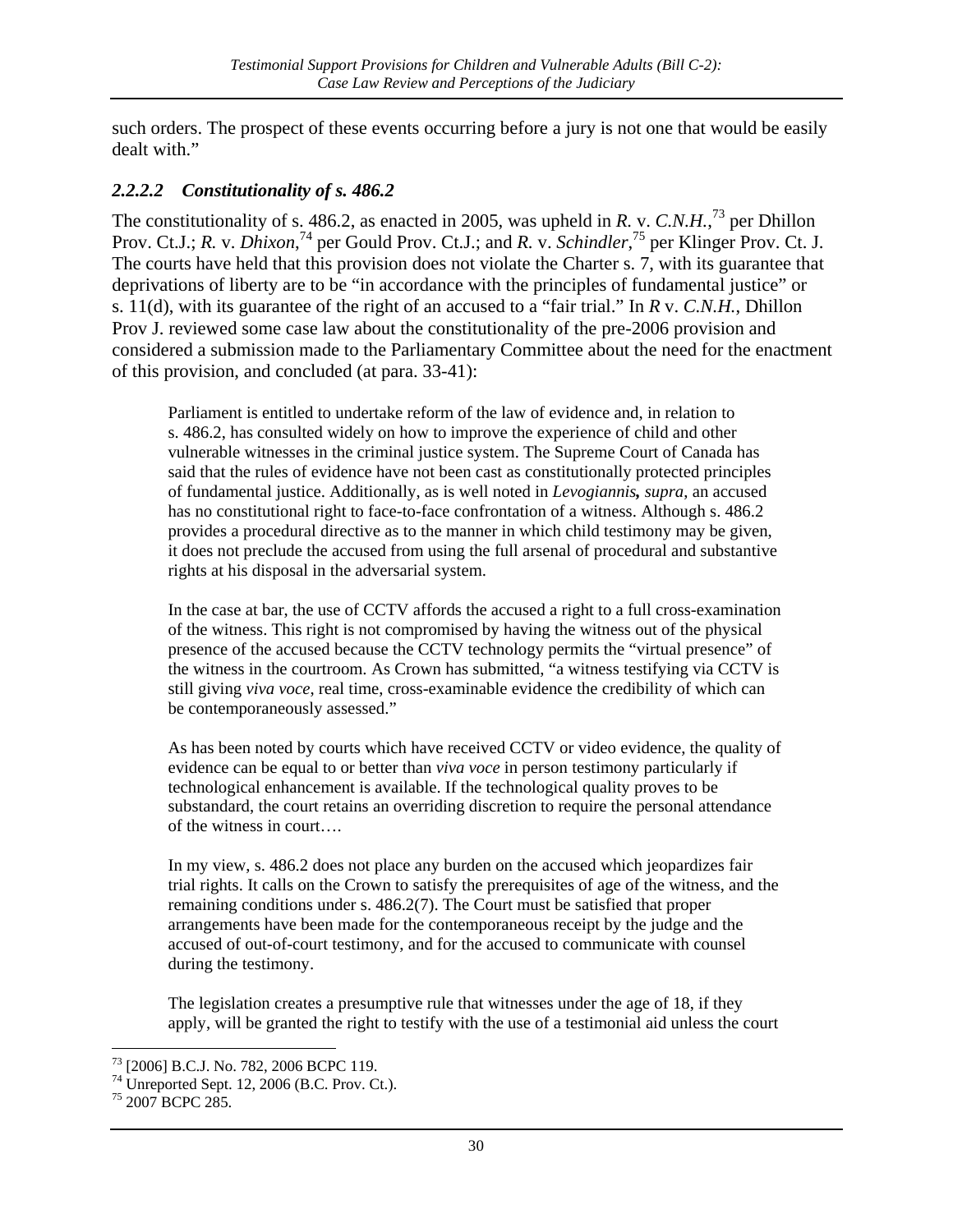is "of the opinion" that such an order will interfere with the proper administration of justice. As discussed above, there is a valid legislative basis for requiring the presumptive or mandatory order, given the lack of success in affording aids to child witnesses under the predecessor legislation.

In order to preclude the imposition of a testimonial aid, which is presumptive under s. 486.2, the judge must form the opinion that the order would interfere with the proper administration of justice. I am of the view that a judge who forms such an opinion becomes "satisfied" as to that particular state of affairs….

Section 486.2 preserves the trial judge's discretion to refuse such an order if the judge forms the opinion, whether from her or his own enquiries or from matters raised by the Crown or the accused, that the proper administration of justice may be adversely affected. This, in my view, does not place any undue burden on the accused and does not affect the accused's rights to a fair trial.

The decision of Dhillon Prov. Ct. J. in *R.* v. *C.N.H.* offers the most extensive discussion of the constitutionality of this provision, and her decision has been cited in all of the subsequent cases that have upheld the validity of s. 486.2.

### **2.2.3 Preventing Questioning by Self-represented Accused: s. 486.3**

The *Criminal Code* s. 486.3(1) now specifically provides that an application can be made by the prosecutor or a person acting on behalf of the child to prohibit a self-represented accused from personally cross-examining a witness under age 18 years. Further, s. 486.3(2) provides that an application may be made to prevent a self-represented accused from personally cross-examining an adult witness, and that the court shall grant an application if the judge is of the opinion that such an order is needed "to obtain a full and candid account from the witness of the acts complained of." Under s. 486.3(4) there is a presumption that an order preventing in-person cross-examination of the complainant will be made in any case involving a charge of criminal harassment. If an order is made under s. 486.3 to prevent cross-examination by a self-represented accused, the court "shall appoint counsel" for the purposes of the cross-examination. No order shall be made under s. 486.3 if the court concludes that the "proper administration of justice" requires personal cross-examination.

Prior to the coming into force of this provision in January 2006, the accused could only be precluded from cross-examining in proceedings where the accused was charged with sexual or violent offences. This provision now applies to any criminal proceeding.

There is no reported case law on circumstances that would justify a finding that the "proper administration of justice" would "require" that the accused conduct cross-examination in person. Given the wording of the provision, Bala et al.<sup>76</sup> argue that it would be difficult for the accused to satisfy the test. There might be situations in which an application is made at a very late stage in the proceedings and an order would necessitate an adjournment that should not be granted due to prior delays.

 $\overline{a}$ 76 Bala et al., *supra*, note 4.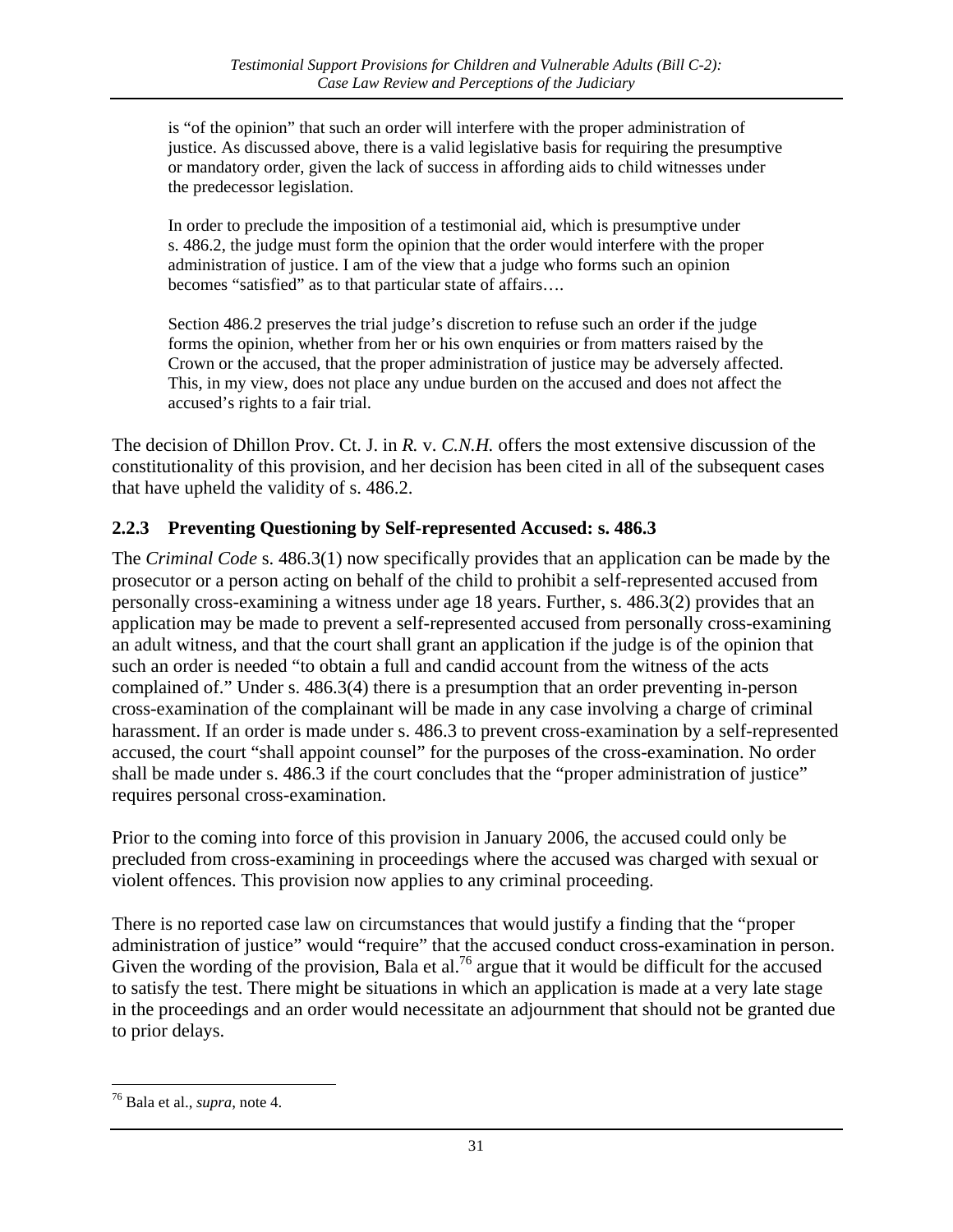In *R. v. Mohammed*<sup>77</sup> and *R. v. A.M.*,<sup>78</sup> the old provision (s. 486(2.3)) was used to prevent an accused parent from cross-examining his own child. In *R*. v. *A.M.*,<sup>79</sup> Feldman J., in interpreting the prior subsection 486(2.3), wrote as follows.

Its language is mandatory, subject to the evidence demonstrating a contrary requirement. In practical terms, for the Crown application to fail, the evidence must show that the right of this accused to cross-examine his own young children represents, in the circumstances, a higher value than Parliament's recognition of the vulnerability of children to be overwhelmed by the criminal process to the extent that the court receives less than a full and candid account of the complaint.

In *R. v. G.*  $(D.P.)^{80}$  the accused opposed a request to appoint counsel as his "past experiences" with lawyers … left him without confidence that the questions he wishes to ask will be put the witnesses." The accused added that since he was the cousin of the four child witnesses, they would not have difficulty in communicating with him, and that they would be less intimidated by him than a lawyer. He also submitted that the judge should interview the children to ascertain their wishes. The judge noted that a judicial interview is not contemplated by the section, held that in light of the presumption in section 486.3, counsel should be appointed. Further, the court noted that it would entertain a motion from counsel appointed for the purposes of crossexamination to postpone the date of trial due to the uncertainty of whether appointed defence counsel would have sufficient time to prepare adequately given the close proximity between the Crown's application and the date the trial was scheduled to commence.

The legislation does not specify how the appointment of counsel is to be made or how payment is to be arranged. Prof. Jula Hughes has criticized s. 486.3 for being "extremely sparse on procedure" and advocated Parliamentary action to "fill the gap."<sup>81</sup> In the absence of legislative direction there has been some significant variation in the case law about the process for retaining and paying counsel.

The court in *R*. *v. Leon*<sup>82</sup> held that the former provision did not allow a judge to directly order that the provincial Legal Aid plan provide funding or counsel for purposes of cross-examining the child where the accused is unrepresented. However, the court held that the section allowed the court to appoint independent counsel for the purpose of cross-examining the child.

In *R. c. B.S.*,  $^{83}$  Bellehumeur J. appointed counsel under the former provision to cross-examine child witnesses in place of the accused, despite the objection of the accused. The judge initially requested a legal aid staff lawyer to attend, but that counsel declined to act as the accused was financially ineligible for legal aid. The judge was of the view that two options were available: to grant a stay until the state provided funded counsel to cross-examine, or to immediately appoint a

 $\overline{a}$  $77$  [2000] O.J. No. 1058 (Ont. Sup. Ct. J.).

 $^{78}$  [2000] O.J. No. 3774 (Ont. Sup. Ct. J.).<br> $^{79}$  Ibid.

<sup>&</sup>lt;sup>80</sup> [2008] O.J. No. 767 (Ont. Sup. Ct.)<br><sup>81</sup> Hughes, *supra*, note 4.

<sup>&</sup>lt;sup>82</sup> [1998] B.C.J. No. 131 (B.C.S.C.).

<sup>83 [2005],</sup> J.Q. no 18675 (Que. Ct.).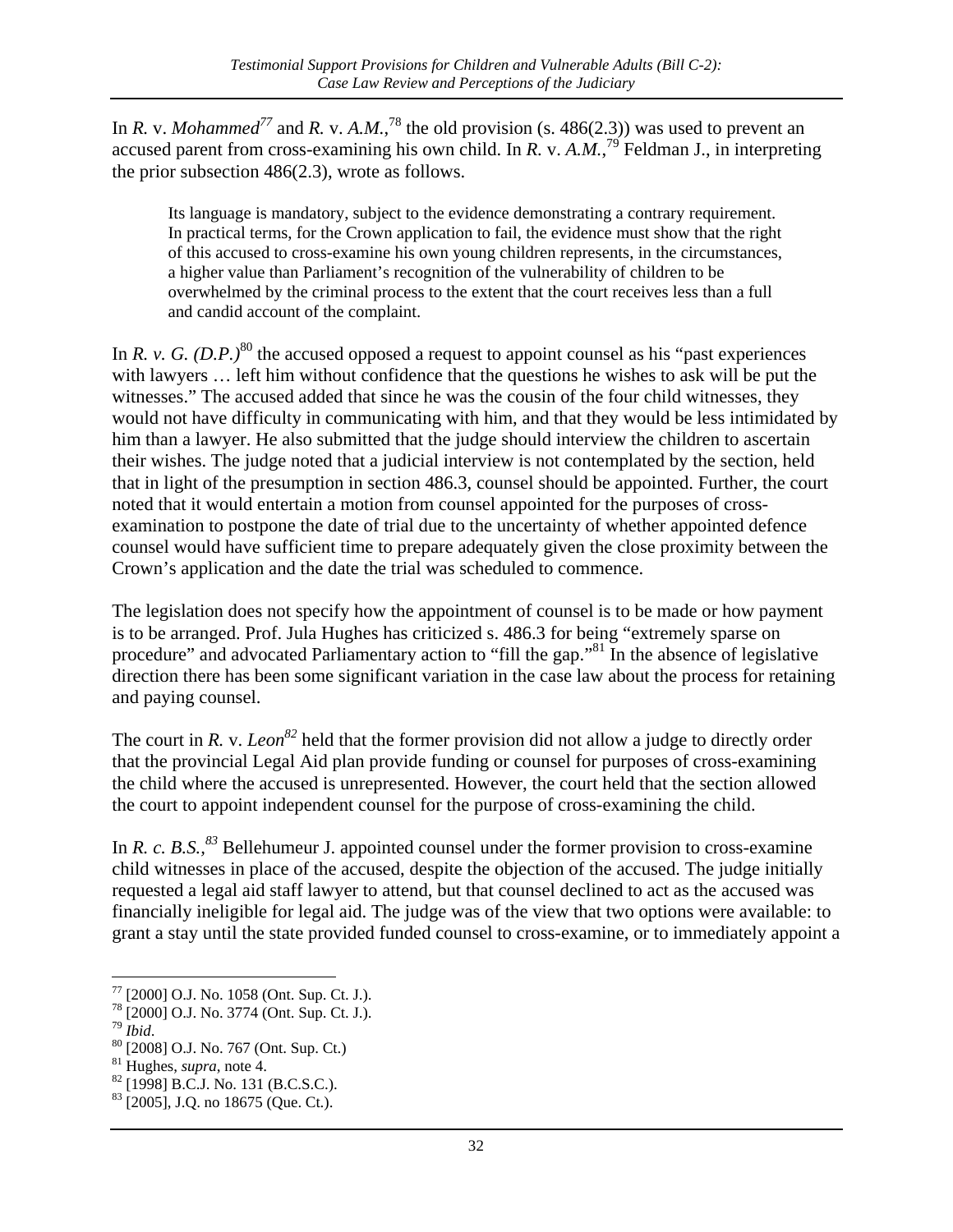lawyer who was present, sent by the Barreau du Quebec (the equivalent of the Law Society) and ready to cross-examine. The Court noted that it was of prime importance to have counsel undertake the cross-examination in a timely manner, which required an order that the Attorney General of Quebec would pay the fees and expenses of counsel.  $^{84}$  In *R. c. B.S.*,  $^{85}$  the Quebec Court of Appeal dealt with an appeal of some aspects of the decision of Bellehumeur J. The Appeal Court held that while it is within the power of the court under this provision to select a lawyer to represent the accused for the purposes of cross-examination, it is not within its power to determine the fees to be paid by the Ministry of the Attorney General, as this would be an infringement on the executive and legislative power of the Ministry. The Court of Appeal stated that an order selecting legal counsel for a self-represented accused should be accompanied by a stay in proceedings in order for the Ministry to make payment arrangements.

In *R*. v. *Papequash*<sup>86</sup> an order had been made for legal representation for the purpose of crossexamination of a child, and the accused had not contacted any lawyers. Gower J. directed the Crown Attorney to contact a prospective defence counsel in order to find someone available for the trial date (10 days away) and willing to accept the Crown's rate of pay.

In *R.* v. *Peetooloot*, 87 Gorin Terr. Ct. J. was also faced with a situation where an order for representation had been made but the accused failed to retain counsel. The judge directed the clerk of the court to make the necessary arrangements to retain counsel, and suggested that the fees would be paid at counsel's "full private rate." As noted by the judge, the court did not have the jurisdiction to order that a particular government department or board pay a lawyer's fees, so the court ordered that a transcript of the decision be sent to Legal Aid, the Territorial Department of Justice, Court Services, and the Federal Department of Justice. The judge continued: "However, I will point out the obvious, and that is that ultimately it will be the taxpayer who will be picking up the tab regardless of which department or board pays." Prof. Jula Hughes characterized this remedy as "both creative and eloquent on the absurdity caused by the legislative lacuna."<sup>88</sup>

In *R. v. Civello*,<sup>89</sup> per Jennis J made an order under s. 486.3 stipulating that remuneration of counsel was to be at the "reasonable private rate" of \$250/hr. The court requested that the local Criminal Lawyers Association provide a list of senior counsel willing and able to do this work to the accused. The accused was offered a choice from this list, and if he was unwilling to do so, the judges would make the selection for him. While it is preferable for the accused to have a role in the selection of counsel, his failure to do so should not result in a delay of the proceedings.

 $\overline{a}$ 84 But see *R. v. Cai* (2002), 170 C.C.C. (3d) 1 (Alta. C.A.), leave denied [2003] S.C.C.A. No. 360 and *Procureur général du Québec v. R.C.*, [2003] J.Q. No. 7541 (Que. C.A.), leave denied [2005] C.S.C.R. no 355 regarding the limited jurisdiction of the courts in this area. Also, s. 486(2.3) does not confer jurisdiction to appoint counsel for the accused for the entire trial: *R. v. Leon*, [1998] B.C.J. No. 131 (S.C.); *R. v. K.(K.K.)* (1997), 159 N.S.R. (2d) No. 357 (N.S.C.A.).

 $85$  [2007] J.Q. 14092 (C.A.).

<sup>86 [2006]</sup> Y.J. 15 (S.C.).

 $^{87}$  [2006] N.W.T.J. 23 (Terr. Ct.).

<sup>88</sup> Hughes, *supra*, note 4.

<sup>89</sup> Ont. Ct. Just., June 9, 2006 (unreported).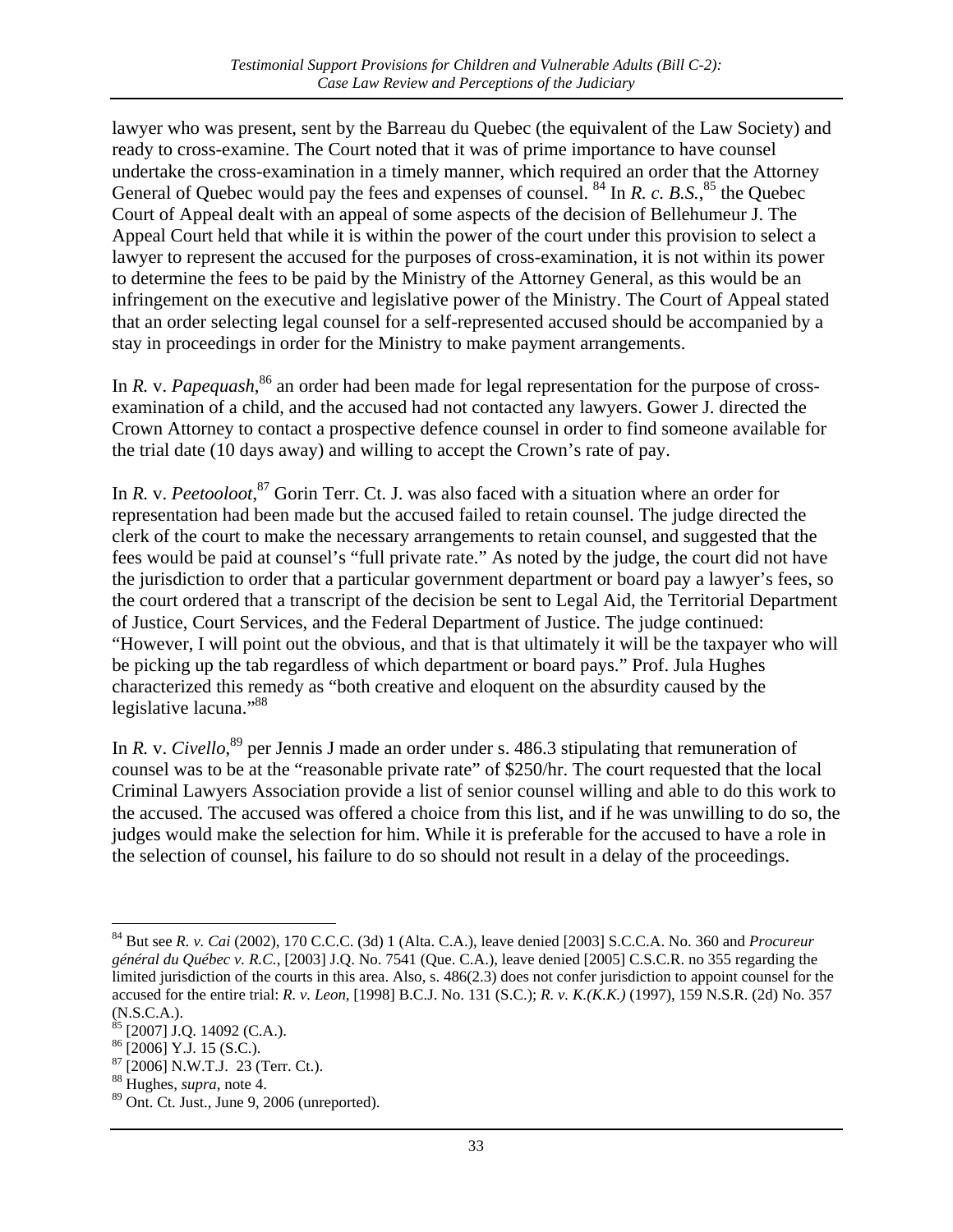A theme that runs through these cases is that, since the legislation is silent about the method of appointment and payment of counsel in s. 486.3, the court must assume implied powers in order to give this provision effect in a manner that accords with the principles of fundamental justice. Understandably, judges are reluctant to be involved in the relationship between the accused and counsel, and there are no reported cases in which the judge has directly selected counsel for an accused.

The limited representation of an accused solely for the purpose of cross-examination of a child witness is a challenging role for counsel. In *R*. v. *Qamaniq*,<sup>90</sup> Johnson J. observed that where appointment of counsel to cross-examine can be anticipated, it is preferable for counsel to be appointed well in advance of the trial in order that the accused's defence is not prejudiced or compromised by lack of adequate preparation. Subsection 486.3(4.1) provides that only the judge who will preside over the proceedings may hear the application, but it may be dealt with before the proceedings begin. The application should be on notice to the accused. If the application is only made at the time of trial, it may be necessary for there to be an adjournment to allow counsel to be retained and to have time to prepare.

Section 486.3 has not completely barred the cross-examination of a child witness by a selfrepresented accused. In *R.* v. *Varcoe*, 91 the Ontario Court of Appeal held that no substantial wrong or miscarriage of justice had occurred due to the trial judge's decision to not appoint counsel and to allow the accused to cross-examine the 16-year-old complainant. The court seemed to place significant weight on the complainant's age as well as the fact that she had consented to the cross-examination, though also noting that the way in which the trial judge had dealt with s. 486.3 was "less than satisfactory," and suggesting that counsel should have been appointed. (A new trial was ordered on other grounds.)

### **2.2.4 Video-recorded Evidence: ss. 715.1 and 715.2**

The current s. 715.1(1), which governs the admission of video-recorded statements of children, is quite a bit broader than the provision that was in effect prior to January 2, 2006. The present provision applies to any offence, not just a sexual offence, and creates a presumption that a recording of an interview with any child witness will be admitted, provided that it was made "within a reasonable time" of the incident. Further, s. 715.2 was added and now provides that if a witness "may have difficulty" in communicating his or her evidence "by reason of a mental or physical disability," a video-recording of an interview with that person made within a reasonable time within the alleged offence shall be admitted if the witness adopts the contents. Under the present ss. 715.1 and 715.2 the onus is on the accused to establish that the admission of a videorecording that meets the criteria for admission should be excluded as its admission would "interfere with the proper administration of justice."

### *2.2.4.1 The Presumption of Admissibility under Bill C-2*

In *R. v. Ortiz*,<sup>92</sup> Pugsley J. stated that where the video-recorded evidence meets the statutory framework for admission, it would be:

<sup>1</sup>  $90$  [2007] Nu.J. No. 6 (Nu. Ct. J.).

 $91$  [2007] O.J. 1009 (C.A.).

 $92$  [2006] O.J. No. 935, 2006 ONCJ 72 (Ct. J.).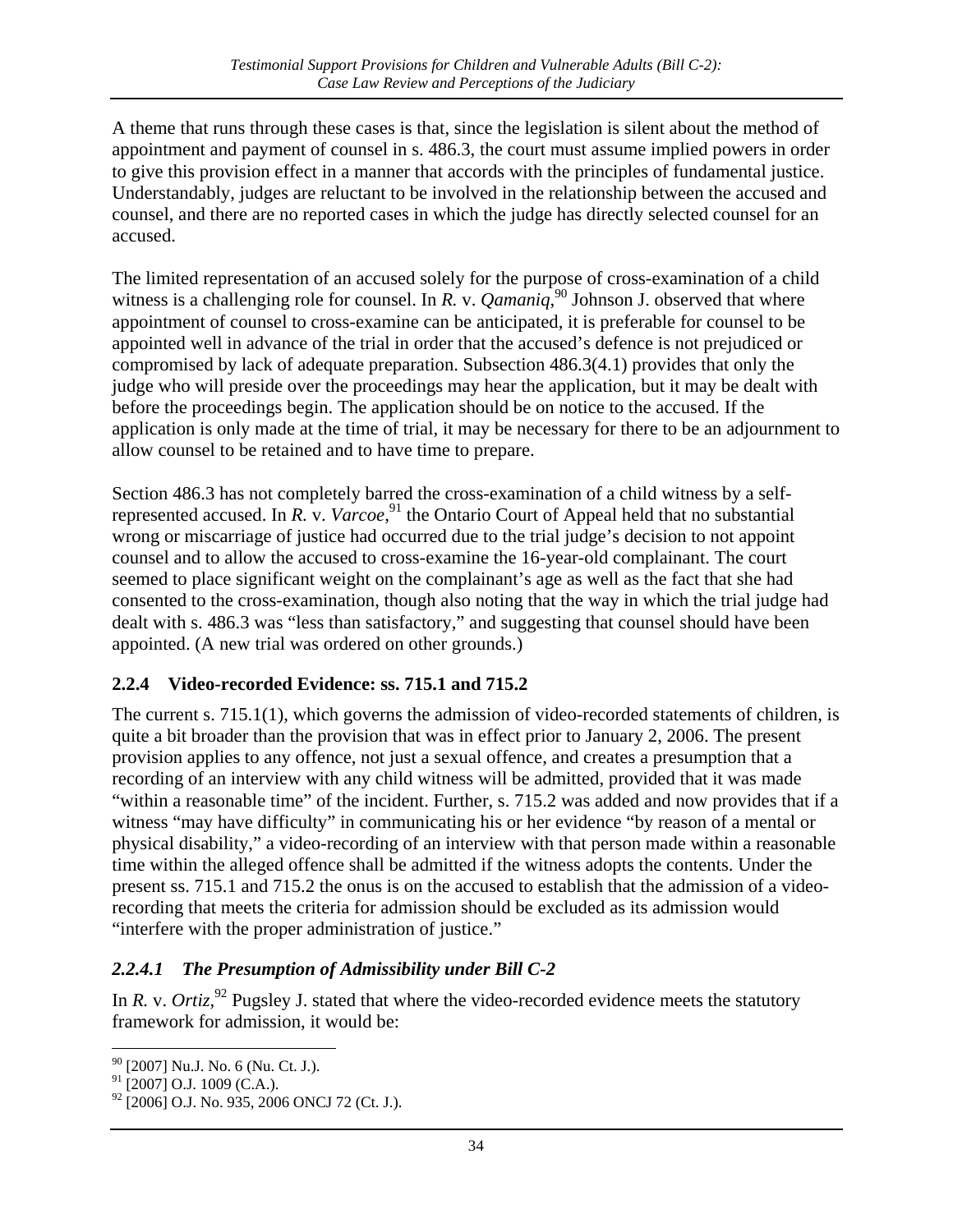incorrect to import into the plain meaning of the current version of s. 715.1 a requirement that the Crown establish that the witness would be traumatized by giving fully live evidence or that the witness is a vulnerable witness. Significantly, Parliament imported such pre-requisite into the wording of the newly amended companion section s. 715.2 dealing with adult complainants and witnesses. Clearly s. 715.1 recognizes that witnesses under age 18 are presumed to be capable of being traumatized and/or are vulnerable by virtue of their age alone. The Crown need not establish these as pre-requisites to admission under the section.

### *2.2.4.2 "Adoption" by the Witness of the Contents*

In *R. v. F.(C.C.)*<sup>93</sup> Cory J. considered the interpretation of the term "adopts" in s. 715.1 of the *Criminal Code*, holding that it suffices that the complainant recalls giving the statement and testifies that he or she was then attempting to be honest and truthful.<sup>94</sup> The complainant need not have a present recollection of the events discussed in the videotape, and the test of adoption should not be the final determination of reliability, but rather a means of ascertaining whether the videotape meets the threshold degree of reliability required to admit it for the truth of its contents.95

In the recent case of *R*. *v. Vanderwerff*,<sup>96</sup> Read J. summarized much of the previous jurisprudence on the concept of "adoption":

a witness could be said to adopt the contents of the videotape where, whether or not she recalls the events discussed, she does believe them to be true because she recalls giving them and her attempt to be honest and truthful.

In *R. v. F.(L.W.)*<sup>97</sup> O'Connor J. placed a "caveat" on the admission of a video-recorded statement, ruling that any portions of the statement that the child was not able to "verify... that are prejudicial to the accused... must be edited out." The judge left it to counsel to do this, stipulating that if they could not agree he would hold a further *voir dire* to deal with this issue.

#### *2.2.4.3 "Made within a Reasonable Time after the Alleged Offence"*

In considering the meaning of the above phrase, L'Heureux-Dubé J. in *R.* v. *L.(D.O.),<sup>98</sup>* provided the following guidance:

1

<sup>93 (1997), 120</sup> C.C.C. (3d) 225.

<sup>&</sup>lt;sup>94</sup> This approach was criticized by T.E. Moore in "Truth and the Reliability of Children's Evidence" (2001) 30 C.R. (5th) 148 as confusing credibility with reliability since a child's accounts can sometimes be both sincere and incorrect; this approach amounts to asking the witness to app*raise her own truthfulness. For examples of a child witness adopting their videotaped statement see* R. v. Burton, [2007] O.J. No. 1630 (S.C.C.), Pugsley, J., and *R. v. L.H*., [2007] O.J. No. 1588 (Ont. Sup. Ct.), Hill, J.

<sup>&</sup>lt;sup>95</sup> See *R. v. C.B.*, [2007] O.J. 4580 (Sup. Ct.), Wein J. for an example of a case where the court accepted a child witness's videotaped statement and testimony as being "strong evidence" of the guilt of the accused, but ultimately acquitted the accused as the Crown had not proved guilt beyond a reasonable doubt. 96 [2006] A.J. No. 620 (Alta. Q.B.).

 $97$  [2006] O.J. No. 1197 (Ont. Sup. Ct. J.).

<sup>98 (1993), 85</sup> C.C.C. (3d) 289 (S.C.C.).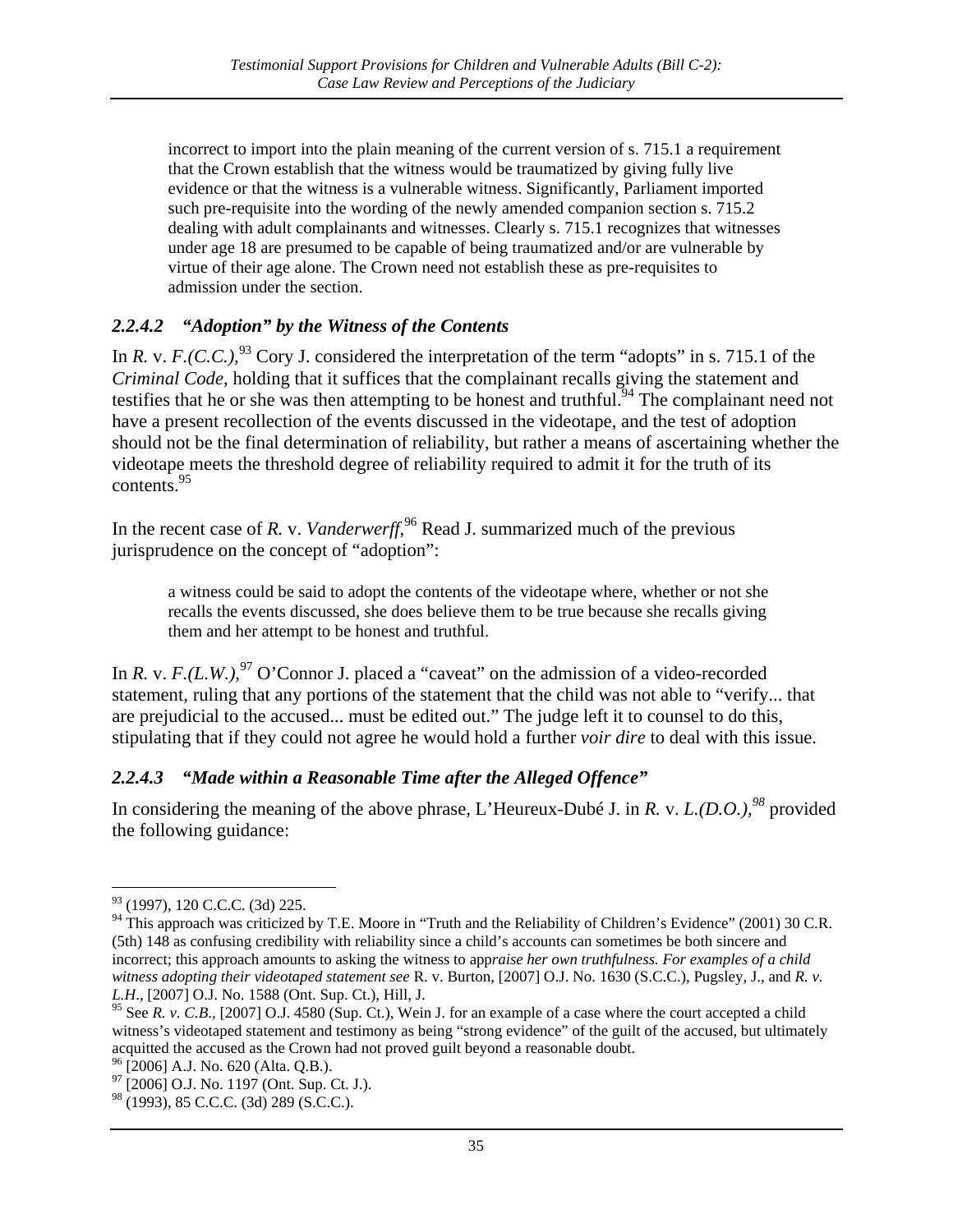... What is or is not "reasonable" depends entirely on the circumstances of a case... In reaching a conclusion as to the reasonableness of time, courts must be mindful of the fact that children, for a number of reasons, are often apt to delay disclosure. ...Further, depending on where the child resides and whether facilities are available, as well as the necessity of prior investigation to ensure the seriousness of the allegations, some delay will necessarily accrue. On the other hand, such determination must also take into account social science data which makes clear that recollection decreases in accuracy with time. ...The reasonableness of the delay in gathering such evidence may further depend on a number of factors which only a case-by-case analysis will be able to determine. <sup>99</sup>

Factors in assessing whether the tape was made within a "reasonable time" may include:

- the age of the witness;
- the nature of the offence;
- efforts made to obtain earlier statements:
- delay by the complainant in disclosing or reporting the offences;
- facilities available in the area where the complainant or witness resides; and
- whether prior investigation was necessary to determine the seriousness of the allegations.

In *R. v. Mulder*<sup>100</sup> statements from 3 complainants age 10 to 12 recorded approximately 11 months after the alleged incidents were held admissible. The boys did not disclose their alleged abuse until a few days before the interview. Miller J. observed that while it would be preferable to have recorded statements from the complainants closer in time to the alleged offences, but noted that 11 months was still much closer in time to the alleged offences than was the *viva voce* testimony of the complainants. The recorded statements are likely to be more accurate recollections of the events. The court held that none of the complainants were so young that the delay raised obvious concerns about their ability to accurately recall the incidents with the accused. Further, there was ample evidence from which reasons for a delay in disclosure could be inferred, relating to the fact that the accused was in a position of authority over the complainants.

In *R*. v. *Bortei*,<sup>101</sup> the accused argued that since the alleged assaults went on for eight years, the videotaped statements made by the complainants should not be admissible, as there was no way to determine whether they had been made within a "reasonable time" after the alleged events occurred. Justice R.J. Smith admitted the videotapes, ruling that they were made within a reasonable time of the last alleged acts (within 2 months), and stating that the probative value of the evidence outweighed any possible prejudice towards the accused. Further this case provides an example of videotaped statements which were admitted into evidence despite the fact the complainants were 16 and 20 years of age respectively at the time of trial. The complainants were minors when most of the alleged acts occurred.

1

<sup>99</sup> *Ibid*. at 322-23. For a discussion of the factors establishing a "reasonable time," see also, *R. v. S.G*., [2007] O.J. No. 2203 (Ont. Sup. Ct.), Spies J. and *R. v. Bortei*, [2007] O.J. No. 1189 (Ont. Sup. Ct.).Smith J. <sup>100</sup> [2008] O.J. No. 345 (Ont. Sup. Ct. J.) <sup>101</sup> [2007] O.J. No. 1189 (Ont. S.C.).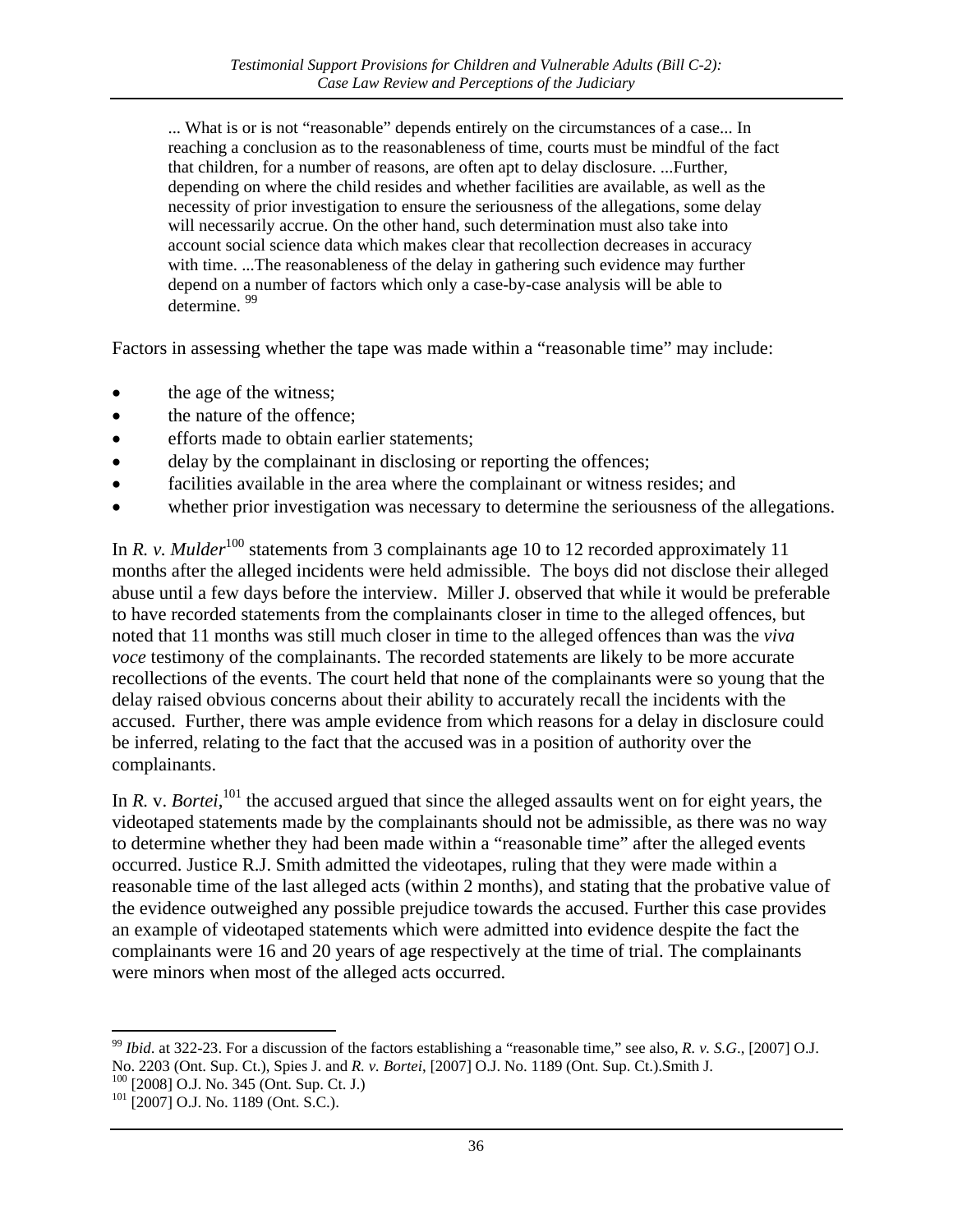### *2.2.4.4 "Acts complained of"*

The phrase "the acts complained of" was already interpreted before 2006 to include a description given by the complainant of her alleged assailant and statements made by the attacker during the offence.<sup>102</sup> In *R. v. Ramasaroop*, <sup>103</sup> it was also held to be broad enough to be used to admit a video-recording of a statement from a youth who had not directly observed the alleged assault, but who described the actions of the accused shortly after the alleged assault and helped to place the accused at the scene of the alleged assault.

### *2.2.4.5 The Weight of a Video-recording*

In *R.* v.  $F.(C.C.)$ , <sup>104</sup> Cory J. provided guidance on the issue of how the videotaped evidence should be viewed by the courts.

... There are several factors present in s. 715.1 which provide the requisite reliability of the videotaped statement. They include: (a) the requirement that the statement be made within a reasonable time; (b) the trier of fact can watch the entire interview, which provides an opportunity to observe the demeanor, and assess the personality and intelligence of the child; (c) the requirement that the child attest that she was attempting to be truthful at the time that the statement was made. As well, the child can be crossexamined at trial as to whether he or she was actually being truthful when the statement was made. These *indicia* provide enough guarantees of reliability to compensate for the inability to cross-examine as to the forgotten events. Moreover, where the complainant has no independent memory of the events there is an obvious necessity for the videotaped evidence. In *Meddoui*, it was recommended that in such circumstances, the trier of fact should be given a special warning [...] of the dangers of convicting based on the videotape alone. In my view, this was sage advice that should be followed.

If, in the course of cross-examination, defence counsel elicits evidence which contradicts any part of the video, this does not render those parts inadmissible. Obviously a contradicted videotape may well be given less weight in the final determination of the issues. However, the fact that the video is contradicted in cross-examination does not necessarily mean that the video is wrong or unreliable. The trial judge may still conclude, as in this case, that the inconsistencies are insignificant and find the video more reliable than the evidence elicited at trial. In *R.* v. *B.(G.)*, [1990] 2 S.C.R. 30 at para 44 to 55..., Wilson J. stated that:

*... a flaw, such as a contradiction, in a child's testimony should not be given the same effect as a similar flaw in the testimony of an adult. ... While children may not be able to recount precise details and communicate the when and where of an event with exactitude, this does not mean that they have misconceived what happened to them and who did it.* 

*... Although the trier of fact must be wary of any evidence which has been contradicted, this is a matter which goes to the weight which should be attached to the videotape and not to its admissibility.* 

 $\overline{a}$ <sup>102</sup> *R. v. Scott* (1993), 87 C.C.C. (3d) 327 (Ont. C.A.).<br><sup>103</sup> [2006] O.J. No. 1548 (Ont. Sup. Ct.).<br><sup>104</sup> (1993), 85 C.C.C. (3d) 289 (S.C.C.).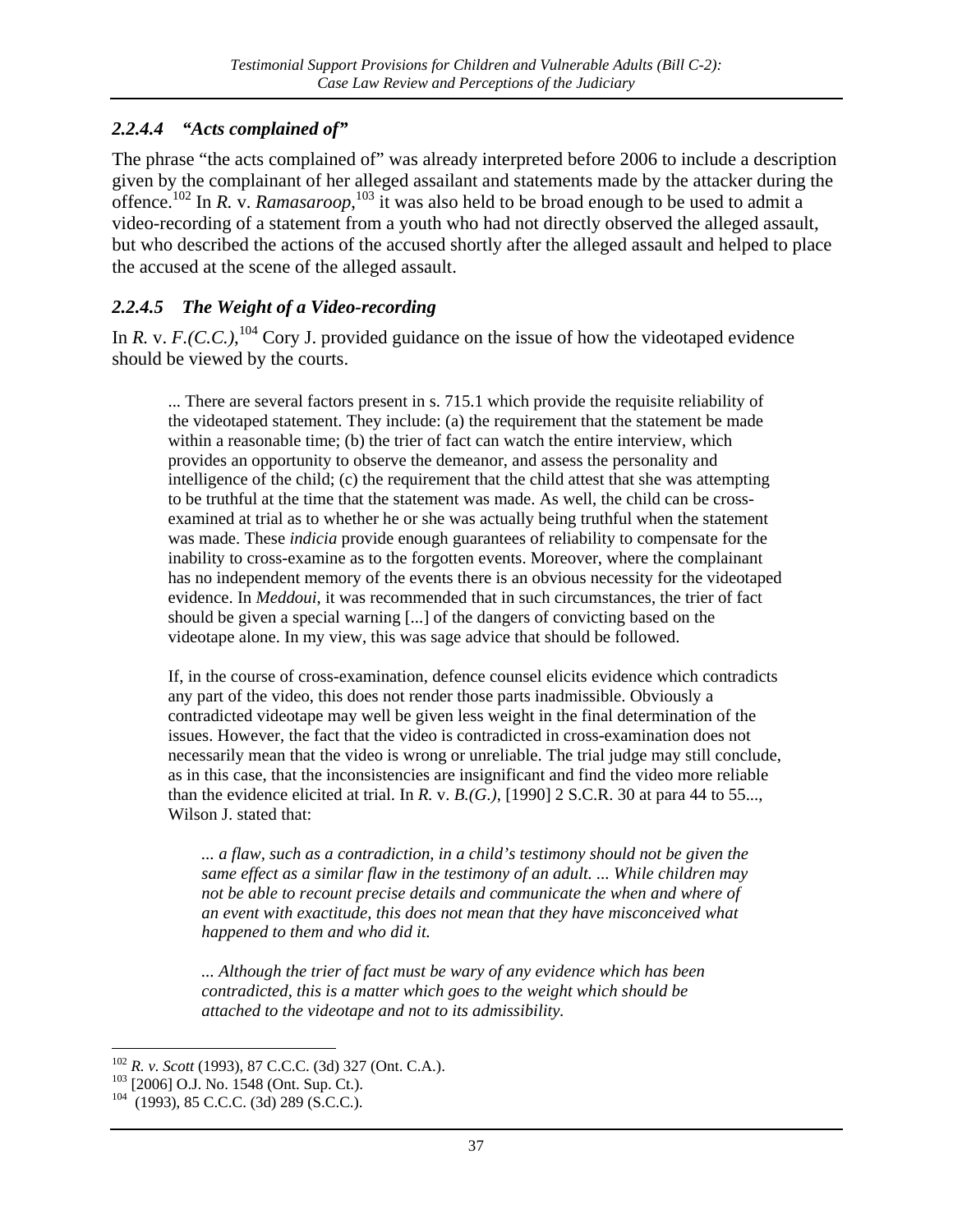In *R.* v. *J.R.*,  $^{105}$  the Ontario Court of Appeal upheld a conviction based largely on the evidence in a video-recorded interview. The trial judge accepted that the video-recording of a 12-year-old complainant's statement to the police two days after the alleged assault was more "reliable and accurate" than her testimony at trial, which was considered to be "embellished somewhat," as her memory had been "effectively tainted" by conversations with her mother, who was "strongly hostile" to the accused, her former boyfriend.

In *R*. *v*. *Vanderwerff*<sup>, 106</sup> the two complainants were 7 and 8 years of age at the time of the alleged incidents of sexual abuse, and videotaped interviews were conducted by the police within a week of the last incident. The trial occurred more than two years later and there were some inconsistencies between their testimony and the recorded statements. In convicting the accused, Read J. observed: "I attribute these inconsistencies to [their] youth and the passage of time."

In *R.* v. *M.G.*, <sup>107</sup> the Ontario Court of Appeal dealt with a case where there were significant inconsistencies between the videotaped statement of a girl and her testimony at trial. The accused was convicted of the physical and sexual assault of his daughter, and of physical assault on his son. A video-recorded statement was taken shortly after the girl's initial disclosure at the age of ten, some three or four years before the trial. The girl's allegations about the sexual abuse "evolved somewhat over time" and there were inconsistencies between the trial testimony and the video-recorded statements. The trial judge accepted that when she gave the video-recorded statement to the police the girl did not understand the term "sexual intercourse" when questioned in the interview. Accordingly, the judge accepted her testimony at trial that intercourse had occurred, even though it was not mentioned in the video. The trial judge accepted the complainant's explanation of inconsistencies and "odd features" of the statements, in part because of the girl's "immaturity" and relied on the fact that the girl offered detailed descriptions of the sexual acts. The Court of Appeal ruled that the trial judge made a proper assessment of the inconsistencies between the videotaped statement and the trial testimony, and did not consider them separately, and upheld the convictions.

After the videotaped evidence has been admitted, any questions which arise concerning the circumstances in which the video was made, the veracity of the witness' statements, or the overall reliability of the evidence, will be matters for the trier of fact to consider in determining how much weight the videotaped statement should be given.

In *R. v. Purdy*,  $^{108}$  the British Columbia Court of Appeal upheld the trial judge's decision to admit a videotape of a suggestive police interview with a 9-year-old child, where the court concluded interview was "conducted with an objective other than being a careful inquiry into relevant evidence," rather to obtain an emotional plea from the child. The controversial interview was made to obtain an emotional plea by the child to her father that could be edited so as to appear that the child was begging him to say why he had killed her mother and then shown to the accused. The police had provided the girl with information about the killing, and the defence argued that this conduct was manipulative and affected her memory. In terms of

<sup>1</sup> 

<sup>&</sup>lt;sup>105</sup> [2006] O.J. No. 121 (C.A.).<br><sup>106</sup> [2006] A.J. No. 620 (Alta. Q.B.).<br><sup>107</sup> [2007] O.J. 4691 (C.A.).<br><sup>108</sup> [2008] B.C.J. No. 401 (C.A.)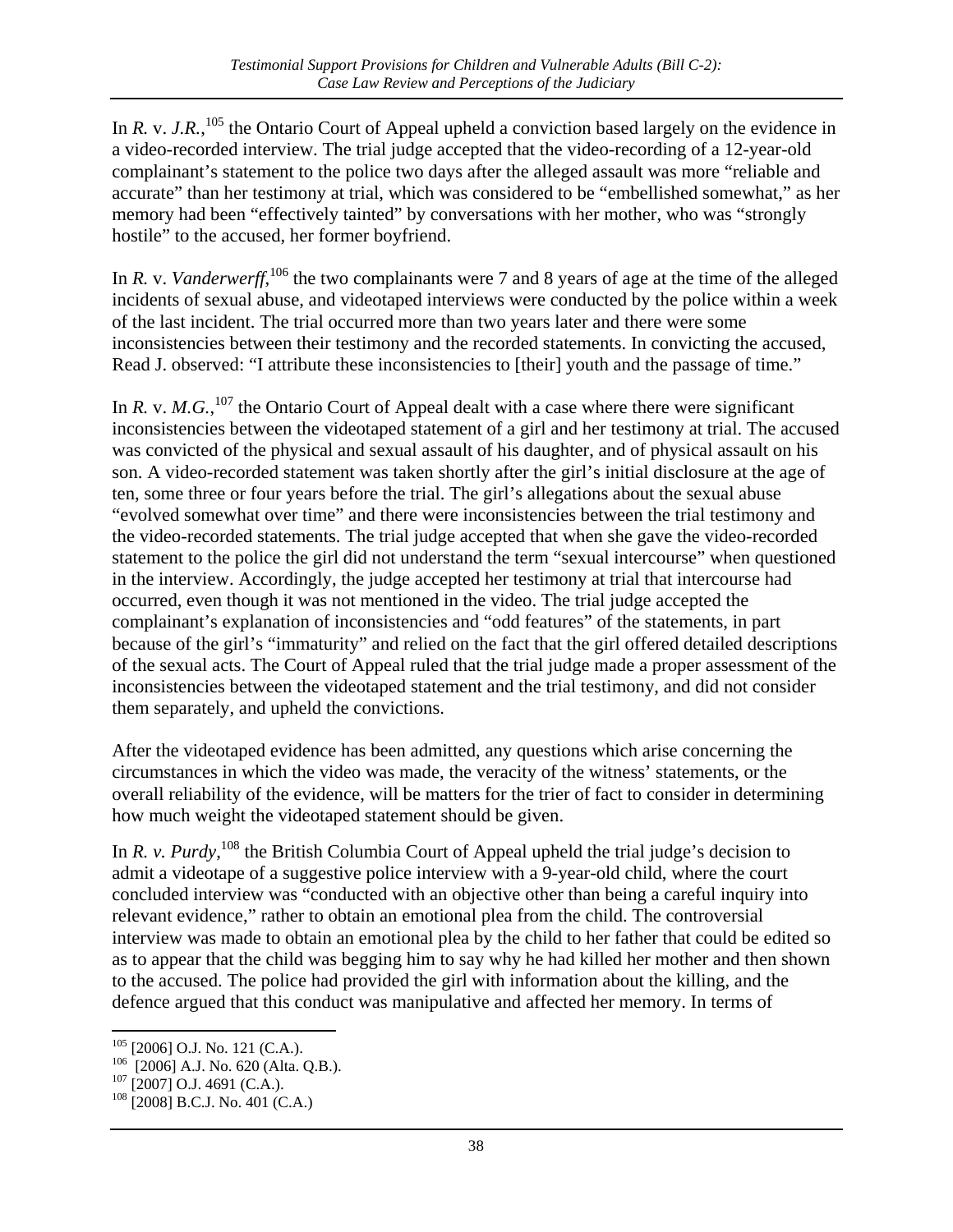assessing threshold reliability and deciding to admit the tape, the trial judge was satisfied that the girl was not manipulated into believing a particular set of facts, and could distinguish between what she had been told and what she had observed. The trial judge was satisfied that the jury was in a position to assess the probative value of the child's evidence. The Court of Appeal accepted the evidence was controversial, but concluded that the accused was able to explore the frailties of the child's evidence through cross-examination and that the jury was alerted to the significance of the procedure and the risk of suggestion that it presented.

In *R. v. B.(D.)*<sup>109</sup> where the Saskatchewan Court of Appeal upheld the trial judge's decision to admit the videotaped statement of the complainant into evidence at trial despite the concerns raised by the accused's counsel about the "friability" of the videotape evidence, including the fact that the interviewing police officer did not caution her about the importance of truth telling and asked some leading questions. The Court of Appeal found that the trial judge, in admitting the videotape, acknowledged that the concerns raised by counsel were to be taken into account when weighing the evidence presented, and ultimately did not give any weight to any aspect of the videotape that she did not clearly state in the affirmative and in response to an appropriate question.

In *R. v. Challu*<sup>110</sup> the Shaughnessy J. of the Ontario Superior Court upheld the conclusions of the trial judge about the admissibility and weight of video-recordings of statements made by two children, aged 10 and 12 at trial, about alleged physical abuse by their father. The trial judge was aware of the internal inconsistencies within the statements and the suggestibility of the children in finding the tapes sufficiently reliable to be admitted. The children in this case were hesitant when answering questions and had to be asked some leading questions, but their mother (the wife of the accused) had encouraged them not to tell the police what had happened to them prior to the interview.

It was emphasized in *R*. *v. Aksidan*<sup>111</sup> that a videotaped statement admitted under s. 715.1 becomes a part of the complainant's evidence-in-chief. Accordingly, the videotaped statement is not properly characterized as a prior consistent statement. As such, it cannot be used to "bolster the credibility" of the complainant or to "corroborate" her testimony. On the contrary, the videorecorded statement and the in-court testimony must be weighed and evaluated as a whole, and a new trial was ordered by the British Columbia Court of Appeal as a result of the trial judge convicting the accused and stating that the complainant's testimony in court was "materially corroborated by her own statement given to the police shortly after the events." In *R*. v.  $K.P.S.,<sup>112</sup>$ the British Columbia Court of Appeal also ordered a new trial as a result of the trial judge stating that one of the reasons for convicting the accused was that there was "consistency in the sexual assault allegations when one examines ... [the complainant's] *viva voce* evidence compared to her two videotaped statements." Kirkpatrick J.A. commented that a trial judge may use the videotaped statement to "supplement the evidence of a child who is inarticulate or forgetful at trial" in order to support a conviction. And the trial judge may use the video-recordings "to assess the credibility of the complainant when they are inconsistent with her *viva voce* evidence"

 $\overline{a}$ 

<sup>&</sup>lt;sup>109</sup> 2008 SKCA 150<br><sup>110</sup> 2008 CarswellOnt 5355, [2008] O.J. 3576 (Sup. Ct.)<br><sup>111</sup> [2006] B.C.J. No. 1172, 2006 BCCA 258.<br><sup>112</sup> [2007] B.C.J. No. 1660 (B.C.C.A.).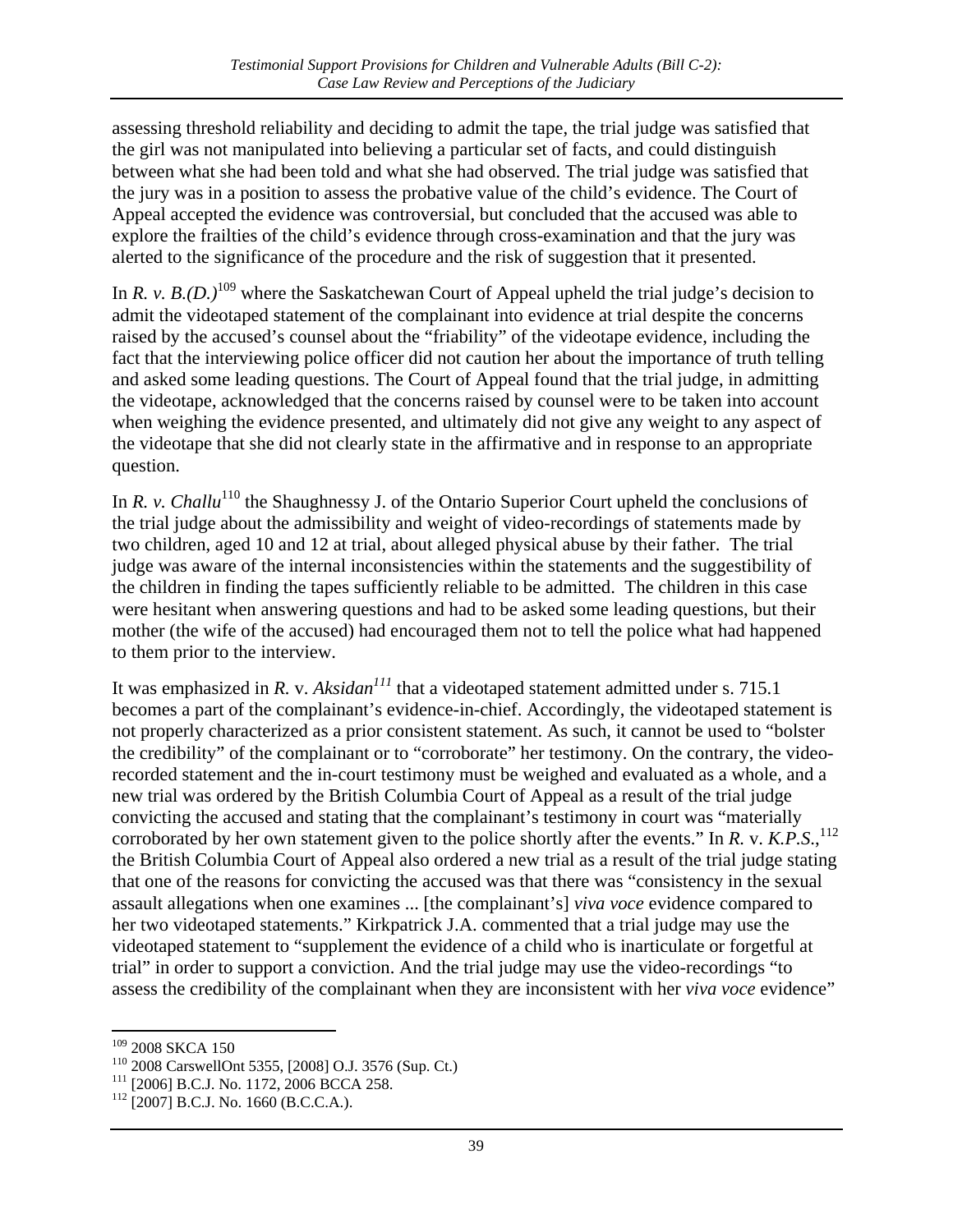in order to raise a reasonable doubt and acquit the accused. "However... the trier of fact may not use a s. 715.1 videotape to bolster the credibility of a complainant."

In *R. v.*  $B(A_1)$ , <sup>113</sup> the Crown sought to have the complainant give the majority of her evidencein-chief by way of video-recording admitted pursuant to section 715.1. The defence argued that the Crown had failed to satisfy the "necessity hurdle," as it was not established that the child was incapable of giving her testimony in court. Gordon Prov. Ct J. recognized that section 715.1 creates a statutory exception to the hearsay rule, and it is *not* based on the decisions of the Supreme Court of Canada in *Khan* and *Smith*. The legislation does not require the Crown to establish the "necessity" for admission of a videotape. The court observed that the evidence

does not become super evidence, credible evidence or any other form of special evidence. It simply becomes evidence upon which counsel for a charged person is able to cross-examine, so the reliability issue is dealt with by virtue of the legislation…. It cannot be used by the Crown…in a manner to enhance the complainant's credibility. All it does, if it is admitted, is permit the Crown to not ask the same questions in direct examination that were asked by a police officer at an earlier occasion.  $^{114}$ 

The court noted that s. 715.1 does not require consideration of the "necessity" for the admission of the recording, and for that reason, "while it may very well be that the complainant does not need the assistance of the videotape… that is not relevant to its admissibility into evidence."

As noted above, Cory J., in *R. v. F.(C.C.)* <sup>115</sup> suggested that a trial judge should provide a special warning to the trier of fact relating to the danger of convicting solely on the strength of a videotaped statement; if the child no longer has any recollection of the events, or is unable to answer questions in cross examination, this may affect the weight to be given to the videotape, though not its admissibility. In *R. v. Wing*, <sup>116</sup>the Ontario Court of Appeal held that, absent special circumstances (such as a child being unable to answer questions about the alleged events during testimony), it is inappropriate for the trial judge to give "an instruction to the jury not to use the complainant's s. 715.1 videotaped statement to bolster the other evidence she gave at trial." The Court of Appeal wrote:

In our view, it was unnecessary for the trial judge to give an instruction to the jury,….not to use the complainant's s. 715.1 videotaped statement to bolster the other evidence she gave at trial eight months later. Importantly, the Criminal Code specifically takes a child's s. 715.1 statement out of the category of a prior consistent statement and makes it part of her trial evidence. In accordance with that provision, the trial judge specifically told the jury that the video statement would be "part of the evidence" before it was played. In his charge at the end of the trial, he again told the jury that the statement was "part of [the complainant's] evidence". In addition to other instructions given about assessing the complainant's evidence, the trial judge specifically explained that the procedure was designed to help young people to give evidence and that the jury could not use that procedure to conclude the accused was guilty of the offences charged.

 $\overline{a}$ 

<sup>&</sup>lt;sup>113</sup> [2008] B.C.J. No. 541, at para. 5 (Prov. Ct.).<br><sup>115</sup> (1997), 120 C.C.C. (3d) 225 (S.C.C.).<br><sup>116</sup> 2008 ONCA 618.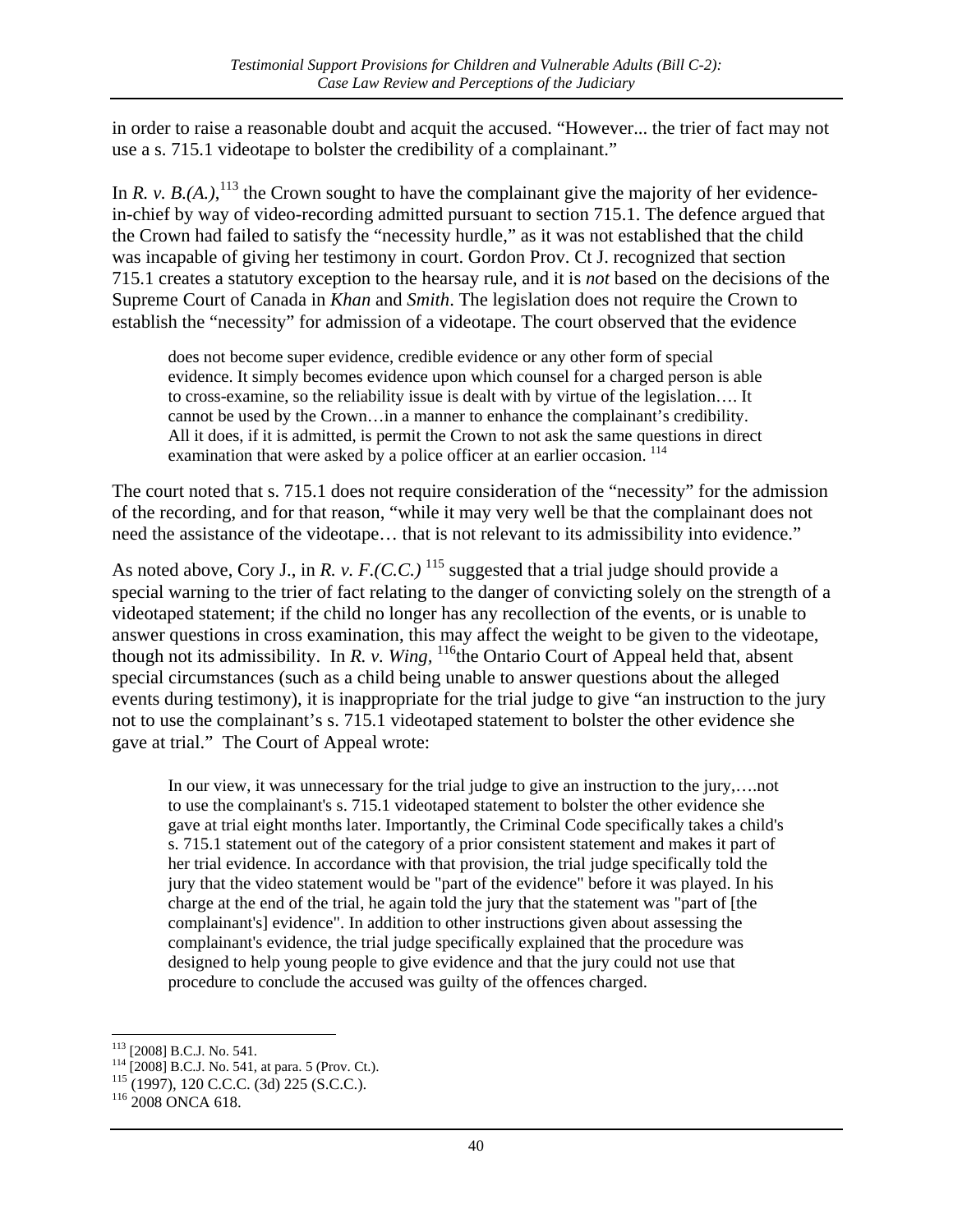In our view, there is nothing about the complainant's evidence in this case that would require the requested caution. Immediately after adopting her s. 715.1 statement as true, the complainant responded to the Crown's question at trial about "what else" the appellant did to her. In her response, the complainant repeated some aspects of the appellant's conduct. However, her repetition was no different than occurs in the usual trial where a witness is asked more than once, both in examination in chief and in cross-examination, about the event in light of the additional allegations against the appellant.

In *R. v. McLeod*,  $^{117}$ , the complainant, who was age 3 when she gave her video-recorded statement, adopted the statement at the time of the trial, a year later, only to recant critical aspects on the second day of her testimony (some 10 weeks after the first day). In the video the girl described being assaulted by her mother. In assessing the credibility of the complainant's section 715.1 statement, Brewer J. observed that the "video-taped statement possesses some circumstantial guarantees of trustworthiness," including the fact that it was made "very close in time to the events described," that it was given in a relaxed environment, there were no suggestive questions, and the child had no apparent motive to fabricate. However, the fact that the complainant had given different accounts of the events throughout her testimony meant that she was a witness whose evidence "must be viewed with a great deal of caution." Based on concerns about the complainant's credibility and reliability, the court was not prepared to place any weight on her section 715.1 statement "except where it was confirmed by other evidence." However, the confirmatory evidence "need not directly implicate the defendant or confirm the Crown witness' evidence in every respect", but it only needed to "touch a relevant or material aspect" of the child's testimony. In this case, medical evidence about the injuries of the complainant and testimony from a sibling about the mother's anger and yelling were sufficient for the court to convict the accused of assaulting her daughter.

It has been a common practice for some police to ask a child at the start of an investigative interview about their understanding of the concepts of truth and lie, and to have the child promise to tell the truth before answering questions. While a police discussion about the importance of truth telling and having the child promise to tell the truth is a useful practice (especially if an issue arises of the child recanting and the Crown wants the statement admitted as a "*K.G.B.* statement"), this procedure is clearly not necessary for admission under s. 715.1. In *R. v.*  $F.(J.)$ <sup>118</sup> in a video-recorded interview that was admitted in evidence, the 7-year-old complainant was asked questions by a police interviewer about her understanding of the difference between the truth and a lie. The court accepted the child's testimony and convicted the accused, with Ho Prov. Ct. J. commenting: "not being able to provide a satisfactory definition of the difference between a truth and a lie does not negate the ability of C.S. to provide reliable evidence to the court."<sup>119</sup>

 $\overline{a}$ 

<sup>117</sup> [2008] O.J. No. 1335 <sup>118</sup> *Supra*, note 24.

<sup>119</sup> *Ibid.,* at para. 39.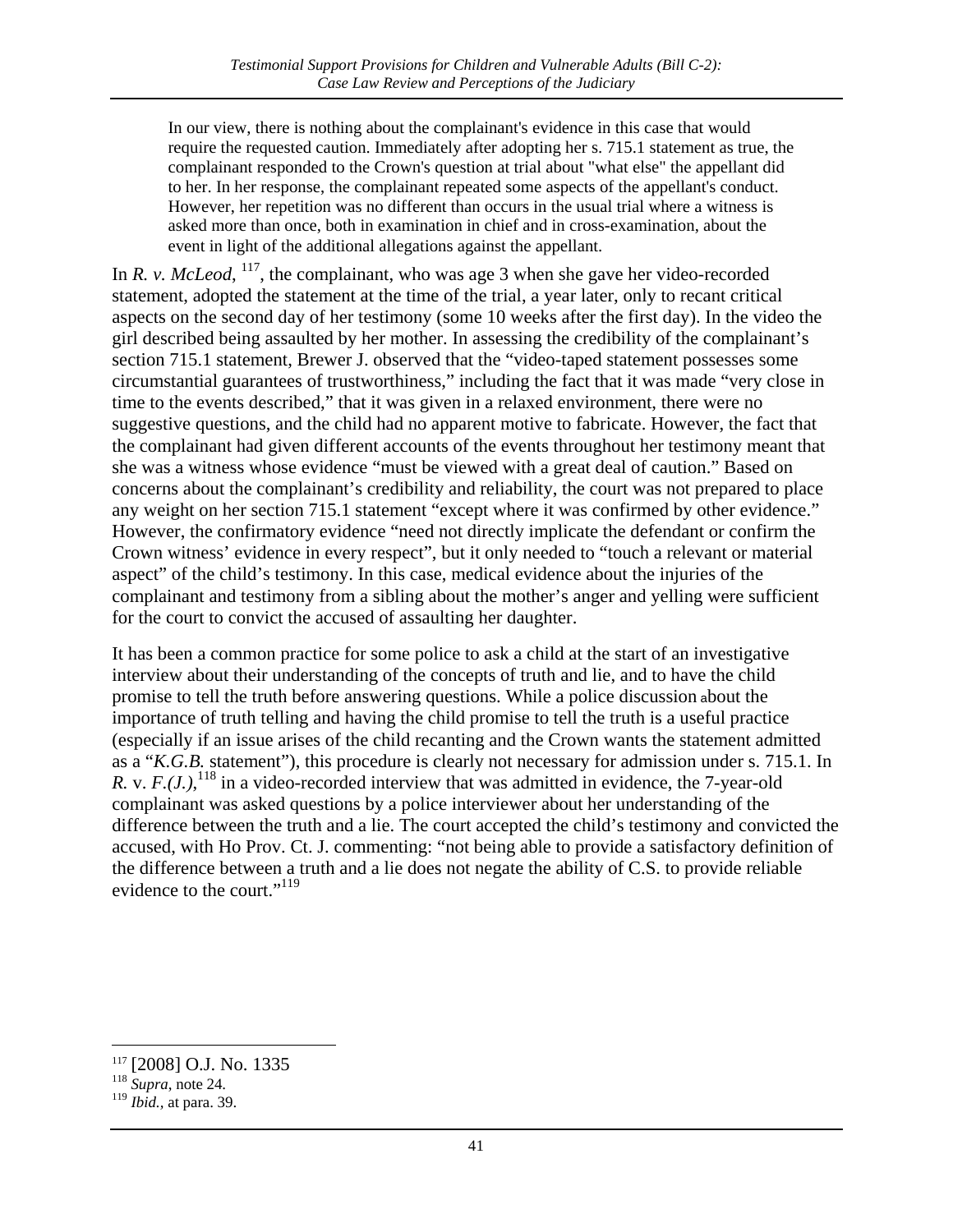In *R. v. C.L.P.*, <sup>120</sup> a boy who was 5 years old disclosed abuse by a babysitter to his parents, and an interview with a police officer was video-recorded two weeks later. By the time of trial, more than a year later, the child recalled little of the incident, and he did not repeat the allegations while testifying. Although he testified that he told "the truth" when being interviewed by the police officer, in an interview with Crown counsel prior to the trial date the complainant had said that the video was "maybe not [true], I don't know the truth." Baird Ellan Prov. Ct. J. acquitted the accused, observing that "courts must use caution in relying upon the unsupported video evidence of a child," especially if the child "does not articulate the complaint while testifying."

### *2.2.4.6 S. 715.1 in Jury Trials: Providing the Jury with a Copy*

A trial judge has discretion to permit the jury, during its deliberations, to view a videotaped statement admitted under s. 715.1 of the Code.<sup>121</sup> In *R. v. N.(R.W.)*,<sup>122</sup> the Ontario Court of Appeal held that the trial judge did not err in not providing the transcript of the crossexamination of the witness to the jury during its deliberations, though the witness's videotaped statement had been provided. In that case, however, the cross-examination did not undermine the witness's evidence. The appellant denied outright that the alleged events had occurred, rather than offering a contradictory version. As well, the trial judge had emphasized that the videotaped statements ought not to unduly influence the jury's deliberations. As a matter of practice, if the judge decides that the jury will have a copy of the recording, it clearly would be preferable for the jury to also have a transcript of the cross-examination. If the jury requests the video and the judge decides not to provide them with this evidence, "the ideal response might... include... a reminder that the jury should be alive to other evidence from the complainant, including the cross-examination."123

#### *2.2.4.7 Video-recordings as Hearsay*

The B.C. Court of Appeal in *R. v. Collura*<sup>124</sup> held that a videotaped interview with a child complainant adduced in conformity with the requirements of *R.* v. *Khan* may be admitted instead of the child testifying (i.e., outside of s. 715.1) if the "necessity" for this and the "reliability" of the statement are established. The common law standard for admission of a video-recording in cases where a child has not testified requires stricter scrutiny of the circumstances in which the videotape was made. $^{125}$ 

 $\overline{a}$ 

<sup>&</sup>lt;sup>120</sup> [2006] B.C.J. No. 1925 (Prov. Ct.).<br><sup>121</sup> *R. v. Toten* (1993), 14 O.R. (3d) 225 (Ont. C.A.); R. v. N.(R.W.), [2004] O.J. No. 282 (Ont. C.A.), leave denied: *R. v. R.W.N.*, [2004] S.C.C.A. No. 297.<br><sup>122</sup> [2004] O.J. No. 282 (Ont. C.A.), leave denied [2004] S.C.C.A. No. 297).<br><sup>123</sup> *R. v. F.*(*R.*), [2006] O.J. No. 4458 (C.A.).<br><sup>124</sup> [1996] B.C.J. No. 2211 (B.C.C.A.). See also

Sex Abuse Cases" (1995), 37 Crim. L.Q. 277 at 295; and *R. v. D.(D.)*, [1993] N.W.T.J. No. 59 (N.W.T. S.C.); *R. v. Stewart* (1991), 63 C.C.C. (3d) 91 (B.C.S.C.).

<sup>&</sup>lt;sup>125</sup> See *R. v. T.H.*, [2005] O.J. No. 4588 (Ont. Sup. Ct.) per Trafford J. where children did not testify and videotaped statements ruled inadmissible hearsay due to lack of reliability arising out of circumstances in which they were made.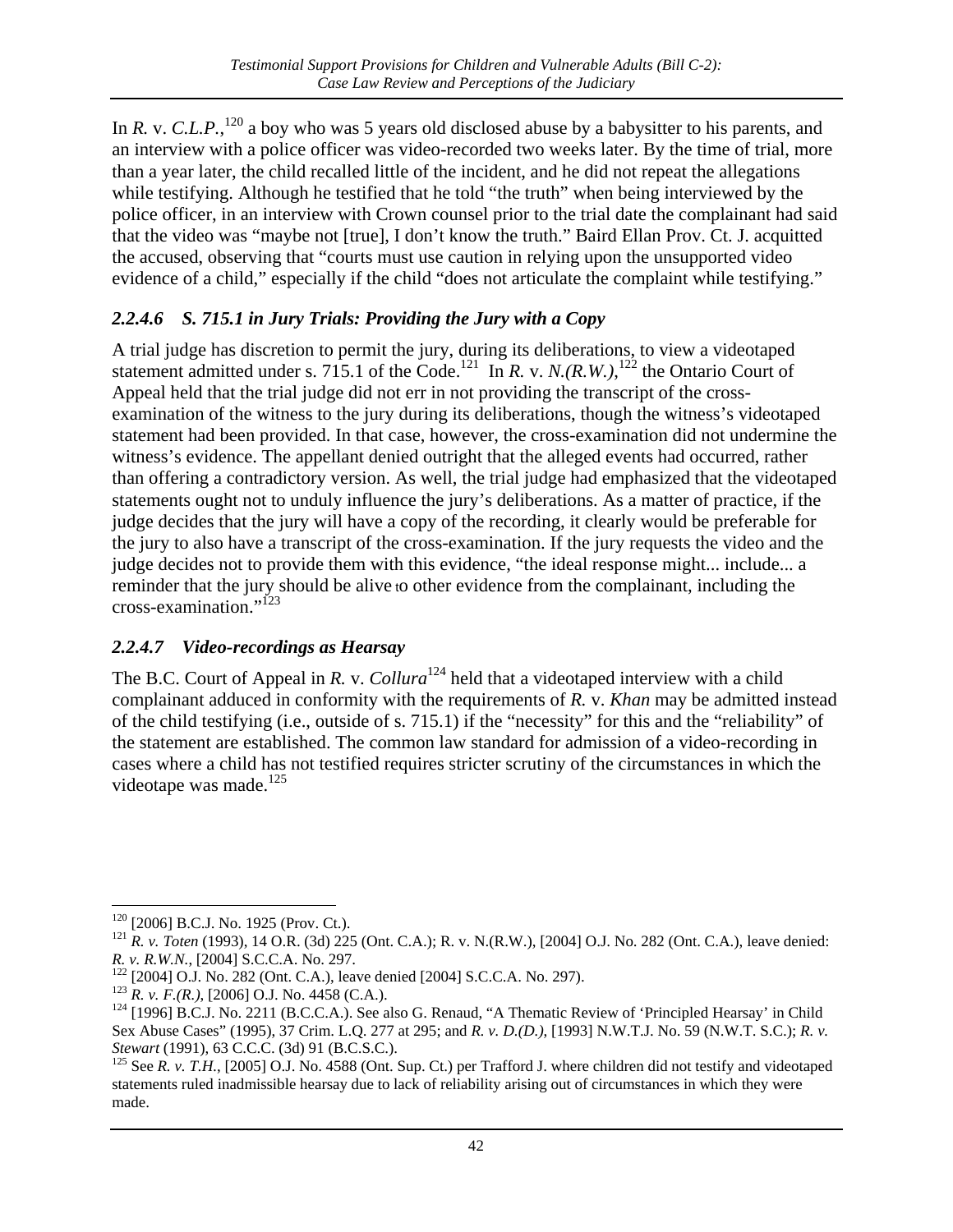In *R. v. Vaughn*,  $^{126}$  the accused was charged with sexually assaulting the two child complainants. The Crown did not wish to call the children as witnesses to give viva voce testimony at the preliminary hearing, in particular to avoid them being cross-examined; to avoid doing so, the Crown sought to introduce the videotaped recordings of the children's interview with the investigating officer under s. 540(7) of the *Criminal Code*. In holding that the videotaped recordings could not be admitted under s. 540(7) as of right, Skilnick, J. explained that, if the Crown wishes to rely solely on the video-taped statements of the complainants without calling the children as witnesses, a *voir dire* must first be held to determine the evidence is "credible and trustworthy" and hence admissible under s. 540 (7). Even if the videorecordings are admitted under s.  $540(7)$ , the accused can apply under s.  $540(9)$  to cross-examine a child at the preliminary inquiry; this should not be permitted only for the purposes of challenging the child's credibility, but only if there is a distinct issue to be explored such as coaching, fabrication or the identity of the perpetrator.

In *R.* v. *G.(L.)*<sup>127</sup> the Quebec Court of Appeal upheld the admissibility of a videotape of an interview of a child who was five at the time of trial, and on the stand briefly described the events but said that she did not remember making a statement to the police and hence did not "adopt" the video. While the video was not admissible under s. 715.1, the Court applied the Khan exception to the hearsay rule, concluding that the tape was "reliable" and that it was "necessary" to admit the tape. In *R. v. D.M.*,  $^{128}$  the Nova Scotia Court of Appeal took the same approach, ruling that although the 5-year-old complainant did not adopt the contents of her previous videotaped statement, and hence s. 715.1 could not be used, the statement could be admitted under the Khan exception to the hearsay rule; the child testified, but did not answer any questions about the alleged assault, and stated that she did not have any recollection of having given a video-recorded statement to the police.

#### *2.2.4.8 Recantation*

In *R. v. T.R.*,<sup>129</sup> the Ontario Court of Appeal ruled that although at trial the complainant recanted the allegations of sexual abuse that she made against her father in a videotaped statement, and consequently had not "adopted" the contents of the videotape under s. 715.1 of the *Criminal Code*, the trial judge had not erred in finding that the statement met the reliability standard for admissibility under the common law test of *R.* v. *Khan.* While the complainant's recantation at trial was supported by further contradictory evidence, the court stated that the trial judge was correct in not considering the contradictory evidence within the framework of threshold reliability. The circumstances surrounding the taping of the statement suggested that while the statement was not made under oath, the complainant understood the importance of telling the truth, and did so. In addition, the ability of the defence to cross-examine the complainant at trial also supported the admission of the hearsay evidence. The Court of Appeal held that the trial judge was correct in determining that the contradictory recantation evidence did not render the video-recorded statement inadmissible under Khan, but related to the "ultimate assessment of the actual probative of the evidence," which was for the trier of fact to determine.

1

<sup>&</sup>lt;sup>126</sup> 2009 CarswellBC 1249<br><sup>127</sup> (2005), 35 C.R. (6th) 115 (Que. C.A.), reversed on other grounds (2006), 207 C.C.C. (3d) 353, 2006 SCC 17.<br><sup>128</sup> [2007] N.S.J. No. 296.

 $129$  (2007), 85 O.R. (3d) 481(C.A.).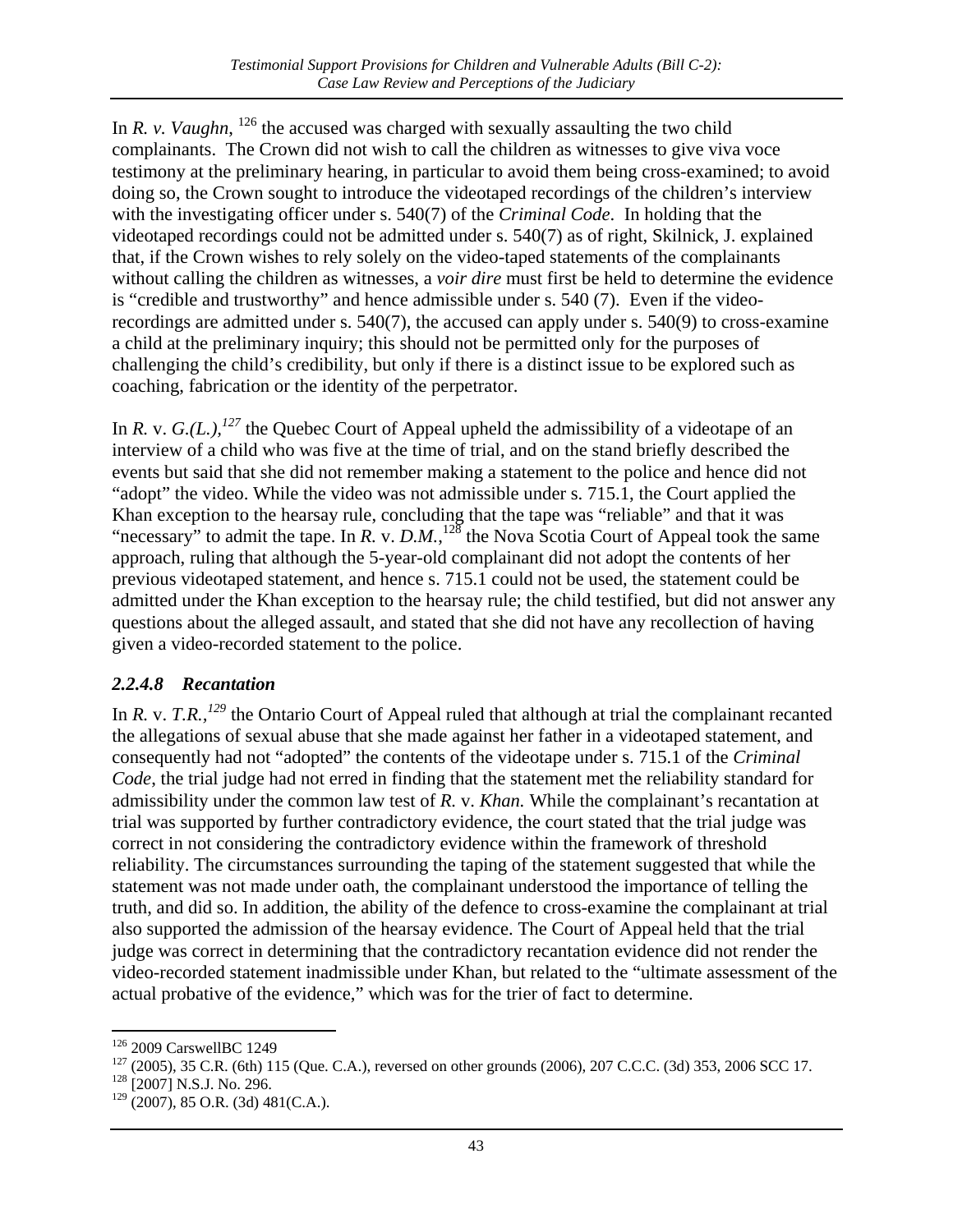In *R. v. T.H.*, <sup>130</sup> Trafford J. concluded that statements made by 3- and 9-year-old children to their mother and later in a video-recorded statement to the police were not admissible under the Khan rule as their reliability was not established. Some of the factors that led the court to conclude that the statements were not sufficiently reliable to be admitted were the use of leading questions, the fact that the view of the children during some critical parts of the interview was blocked by one of the officers, and the opportunity for "collusion between the children, innocent or otherwise" before the interview.<sup>131</sup> It is clear that in cases where the Crown wishes to introduce a videorecording of an interview with a child under the hearsay exception instead of the child testifying (e.g., because of emotional trauma), the interview will be more closely scrutinized for "reliability" than in cases where the Crown seeks to have the videotape under s. 715.1 of the *Code* in addition to having the child testify. This reflects the fact that the child is available for cross-examination when s. 715.1 is invoked, eliminating the hearsay concern about reliability.

### *2.2.4.9 The Quality of the Interview*

While the Bill C-2 amendments to s. 715.1 have clearly facilitated the admissibility of videorecordings of investigative interviews, there continue to be expressions of judicial concern about the quality of some of the interviews.

It was held under the prior provision that expert evidence is not admissible to challenge the forensic quality and investigative interview that has been videotaped.<sup>132</sup> If the requirements of s. 715.1 are otherwise satisfied, concerns about the quality and nature of the investigative interview, for example the use of leading questions, generally go to the weight accorded the videotape, not its admissibility. There is, however, a continuing judicial discretion to exclude all (or a portion) of a video-recorded interview if its admission would "interfere with the proper administration of justice."

In *R* v. *C.B.*,<sup>133</sup> Wein J. admitted a video-recording of an interview with a child, but expressed concern about the interview itself (at para. 11-14):

Ms. Divina B. adopted the evidence that she gave to the police in a videotaped statement on January 27, 2006. The statement was admitted into evidence pursuant to the provisions of s. 715.1 of the Criminal Code, and was adopted by Ms. Divina B. in her testimony given under oath.

Nothing in Ms. Divina B.'s demeanour on the videotape suggests that she was not telling the truth. She was obviously nervous, to the point of clear embarrassment. She was visibly reluctant to provide details to the male police interviewer. Some of the syntax used in her answers reflects the fact that English is her second language. Despite that her story is given in a relatively straightforward manner.

 $\overline{a}$ 

 $130$  [2005] O.J. No. 4588 (Ont. Sup. Ct.).<br> $131$  For a discussion of concerns about the lack of reliability of record of interviews that are not video or audio-

recorded, see Moore & Wasser, *supra*, note 4.<br><sup>132</sup> See, e.g., *R. v. M.*, [2005] O.J. No. 4590 (Ont. Sup. Ct.); and *R. v. S.W.S.*, [2005] O.J. No. 5118 (Ont. Sup. Ct.).<br><sup>133</sup> [2007] O.J. 4580 (Ont. Sup. Ct.).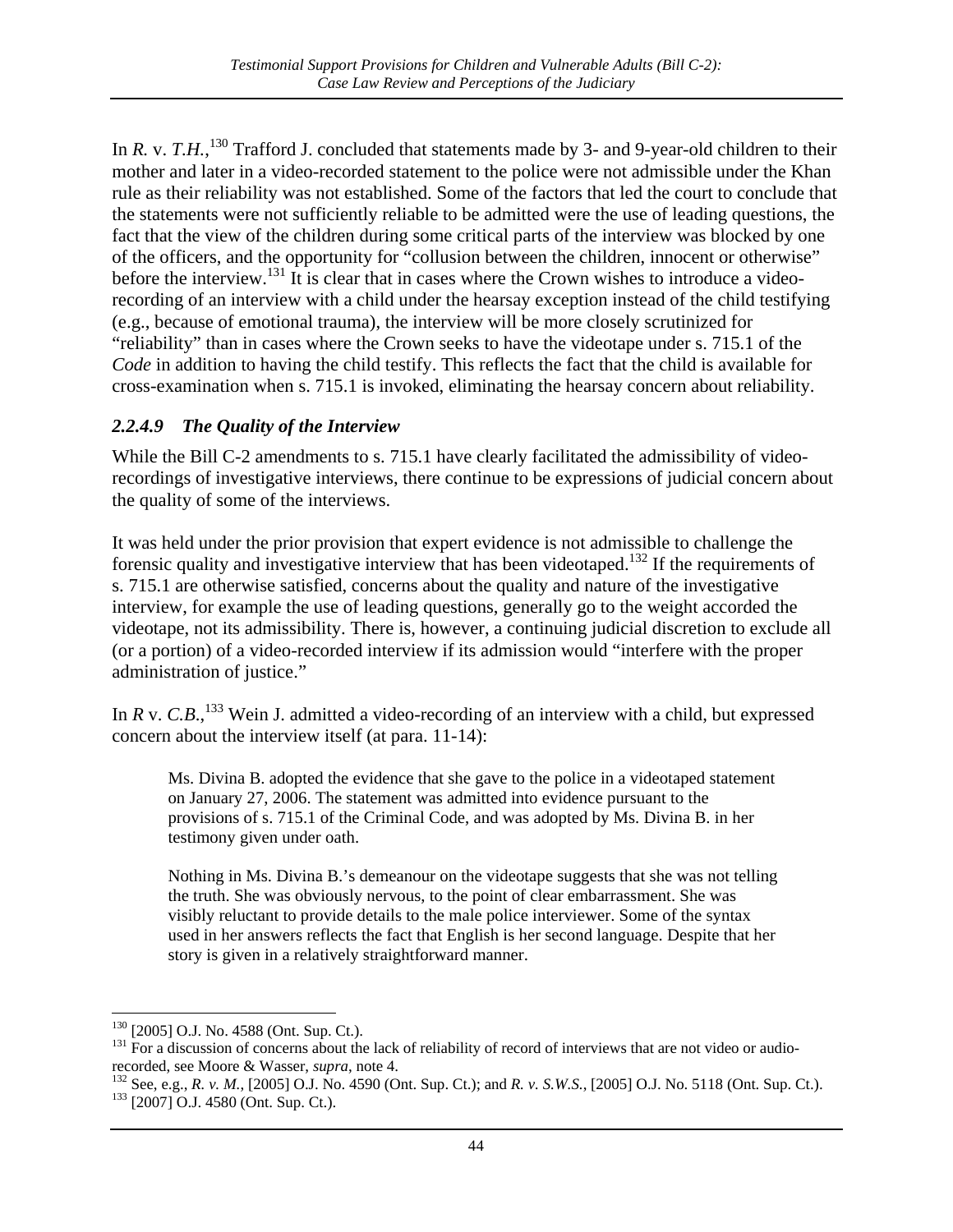In assessing the video, it also must be acknowledged that the officer who conducted the interview - a male adult - never successfully put the witness fully at ease. It is undoubtedly regrettable that the police were not able to provide this young witness with an interviewer who would make the process more comfortable and, perhaps, the details more complete.

Additional confusion arises because of the language differences. For example, Ms. Divina B. often indicated that her father put his penis "on" her. Eventually in describing the degree of pain she felt, she acknowledged that it was "in" or "inside" of her and I accept that this variance in description arises from the fact that English is her second language, and the officer did not want to appear to be asking leading questions.

As a result of concerns about the interview as well as other aspects of the case, Wein J. acquitted the accused, even though the judge accepted that the child was an honest witness.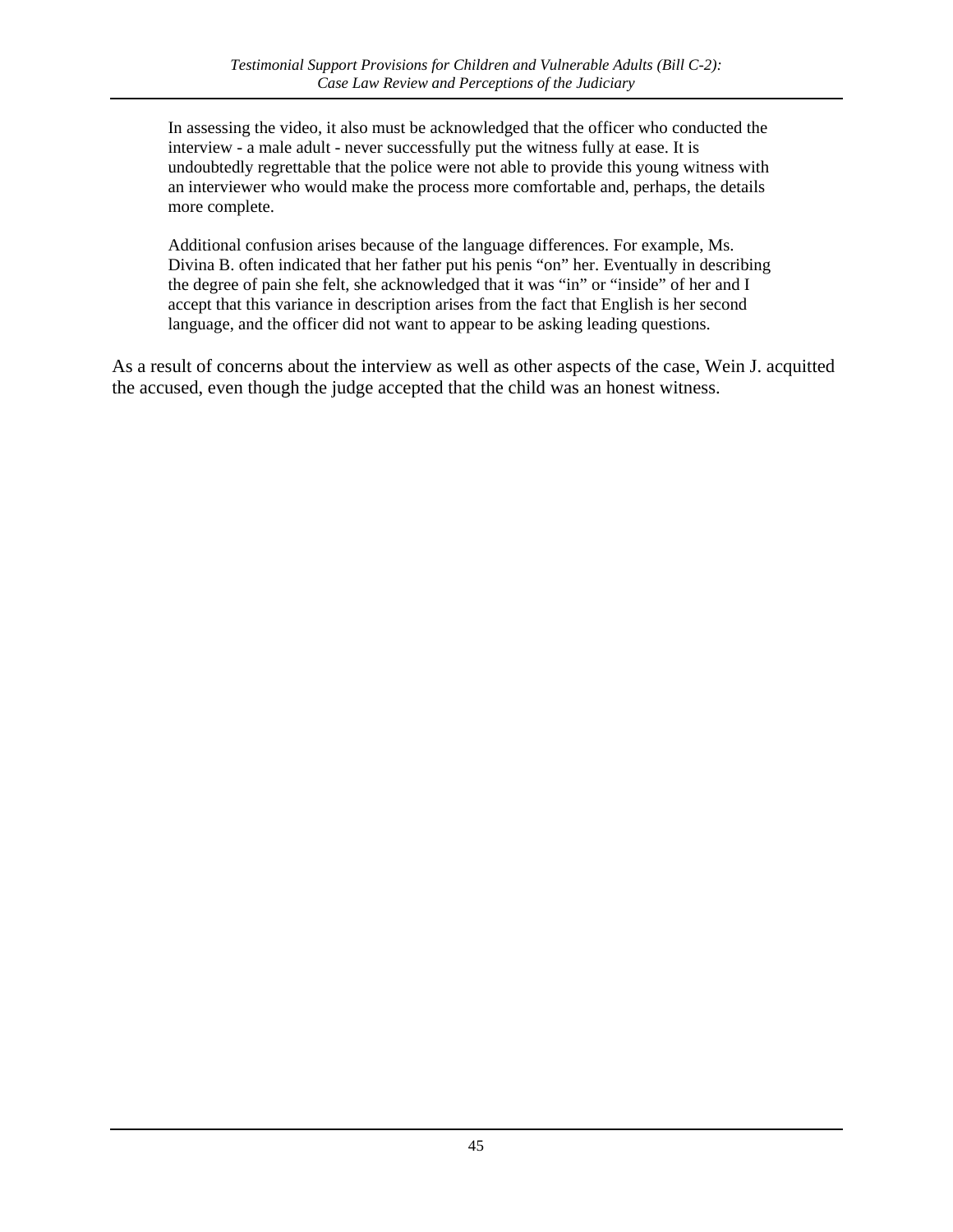# 3. Results of the Survey of Judges

This chapter presents the results of the survey on judges' perceptions of and experiences with Bill C-2 provisions. It addresses the following research questions outlined in Section 1.2:

- Are judges familiar with the amendments contained in Bill C-2? Have they had the opportunity to use them? Do they think they're useful?
- How often are applications being made for testimonial supports? Are the applications generally successful? If not, why not?
- Have the judges had any difficulties with the implementation of any of the testimonial support provisions contained in Bill C-2?
- How often are applications being made for appointment of counsel to self-represented accused for purposes of cross-examination? Are the applications generally successful? If not, why not?
- Have the judges held competency inquiries? How often is the child witnesses' competence accepted without inquiry? How often is the child found incompetent to testify?
- Do the judges have any concerns regarding any of the provisions contained in Bill C-2?

## **3.1 Demographics of Survey Respondents**

As described in the methodology section, four jurisdictions agreed to participate in this project: Nova Scotia (both levels of court), Alberta (both levels of court), British Columbia (Provincial Court), and the Yukon (Territorial Court). The breakdown of completed surveys returned by jurisdiction and level of court is presented in Table 3.1. The largest proportion of judges were from Alberta (50% of the sample), followed by British Columbia (26.5%), Nova Scotia (17.6%), and the Yukon (5.9%). Three-fifths of the judges (61.8%) sat in provincial court, while almost two-fifths (38.2%) sat in superior court.

| <u>LAPLE VI II NUMPER OF OUMLEEIED OURTETURRED DI BURNDDIUNN AND EETEE OF OUDRI</u> |                         |    |                       |       |       |  |  |  |
|-------------------------------------------------------------------------------------|-------------------------|----|-----------------------|-------|-------|--|--|--|
| Jurisdiction                                                                        | <b>Provincial Court</b> |    | <b>Superior Court</b> | Total |       |  |  |  |
|                                                                                     | %                       |    |                       |       | %     |  |  |  |
| Alberta                                                                             |                         |    | 52.9                  |       | 50.0  |  |  |  |
| Nova Scotia                                                                         | 33.3                    |    | 66.7                  |       |       |  |  |  |
| <b>British Columbia</b>                                                             | 100.0                   | -- | $- -$                 |       | 26.5  |  |  |  |
| Yukon                                                                               | 100.0                   |    | --                    |       | 5.9   |  |  |  |
| Total                                                                               | 61.8                    |    | 38.2                  | 34    | 100.0 |  |  |  |

In order to assess their experience, survey respondents were asked how often they hear criminal cases, as well as some characteristics about their criminal cases (Table 3.2). A six-point Likert scale was provided, using the following categories: never (0%); occasionally (1-25%); sometimes (26-50%); often (51-75%); almost always (76-99%); and always (100%). All of the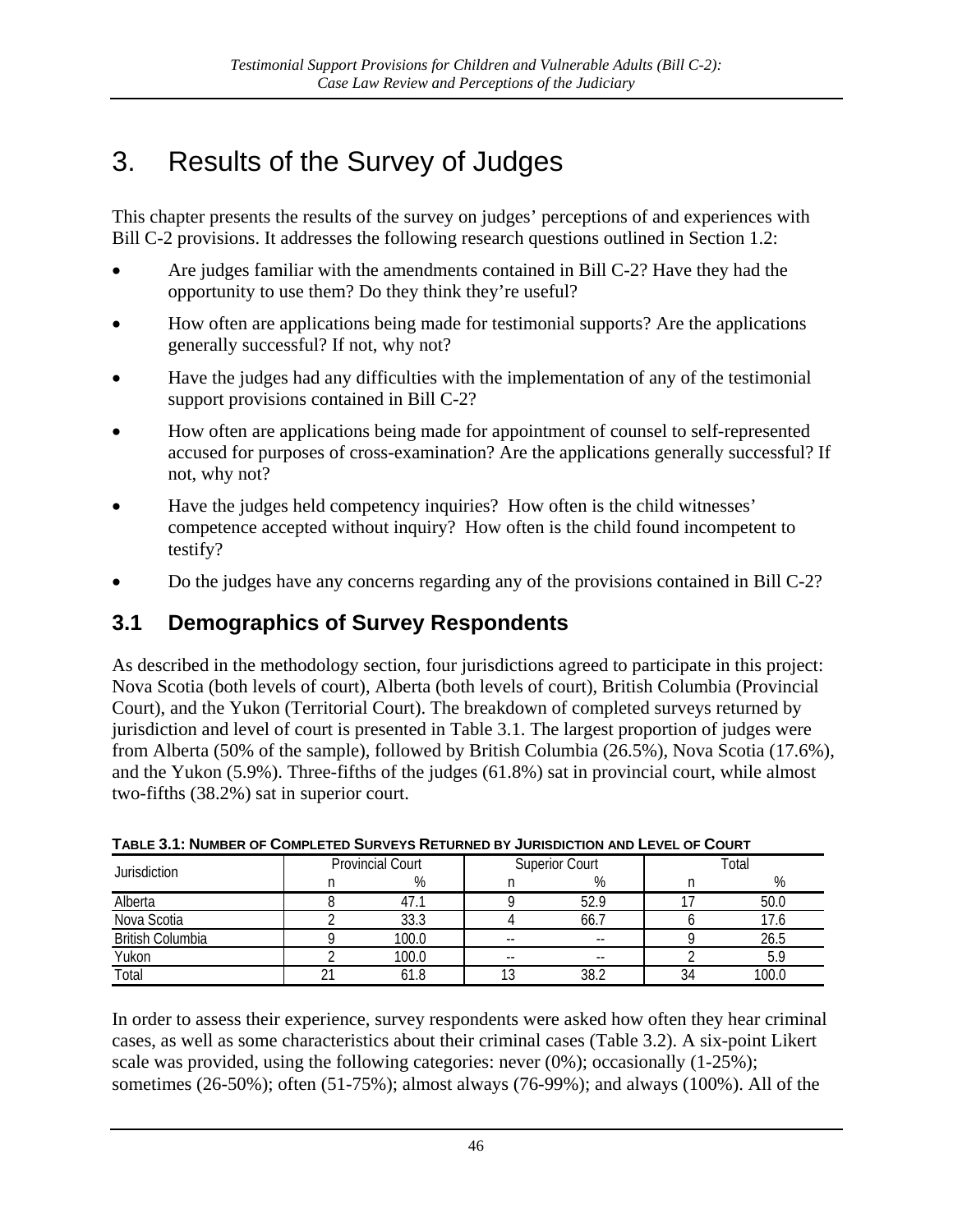judges who completed the survey had heard criminal cases, with the largest proportions reporting the frequency of sometimes (29.4% of the sample) and almost always (26.5%). One-fifth of the sample reported hearing criminal cases often (20.6%), and one-fifth said they hear criminal cases occasionally (20.6%).

|                                                                                      | Never |     | Occasionally |      |    | <b>Sometimes</b> |   | Often            |   | Almost<br>Always | Always |                  | Total |       |
|--------------------------------------------------------------------------------------|-------|-----|--------------|------|----|------------------|---|------------------|---|------------------|--------|------------------|-------|-------|
|                                                                                      | n     | %   | n            | %    | n  | %                | n | %                | n | %                | n      | %                |       | %     |
| Frequency of hearing<br>criminal cases                                               | O     | 0.0 |              | 20.6 | 10 | 29.4             |   | 20.6             | 9 | 26.5             |        | 2.9              | 34    | 100.0 |
| Of criminal cases going<br>to trial/preliminary inquiry,<br>frequency that involved: |       |     | 29           | 85.3 |    |                  | 0 |                  |   | 5.9              |        |                  | 34    |       |
| Child witness                                                                        | 0     | 0.0 |              |      |    | 8.8              |   | 0.0 <sub>l</sub> |   |                  |        | 0.0 <sub>l</sub> |       | 100.0 |
| Domestic violence                                                                    |       | 5.9 | 21           | 61.8 |    | 14.7             | h | 17.6             |   | 0.0              |        | 0.0              | 34    | 100.0 |
| Sexual assault with<br>an adult complainant                                          |       | 2.9 | 23           | 67.6 |    | 26.5             |   | 2.9              |   | 0.0 <sub>l</sub> |        | 0.0 <sub>l</sub> | 34    | 100.0 |

**TABLE 3.2: CHARACTERISTICS OF JUDGES' CRIMINAL CASES**

In terms of the characteristics of their criminal cases going to trial/preliminary inquiry, the majority of survey respondents (85.3%) reported that their cases occasionally involved child witnesses, while 8.8% said they sometimes involve child witnesses, and 5.9% said they almost always involve child witnesses. When asked how often their cases involve domestic violence, the majority of respondents said occasionally (61.8%), followed by often (17.6%) and sometimes (14.7%). Two respondents said their criminal cases never involve domestic violence. Lastly, when asked how often their cases involve sexual assault with an adult complainant, over twothirds (67.6%) said occasionally, and over one-quarter (26.5%) said sometimes. One respondent reported never having a criminal case involving sexual assault with an adult complainant.

## **3.2 Judges' Use and Perceptions of Bill C-2**

The second section of the survey asked judges if they were familiar with the amendments contained in Bill C-2. The vast majority of respondents (88.2%; n=30) said they were. When looking at responses by level of court, all of the provincial court judges reported being familiar with the Bill C-2 amendments, compared to 69.2% of the superior court judges (Figure 3.1). Similarly, over three-quarters of the sample (76.5%; n=26) said they have had the opportunity to use amendments contained in Bill C-2. When examining this question by level of court, all of the provincial court judges have used the amendments, compared to 56.6% of the superior court judges who were familiar with the amendments.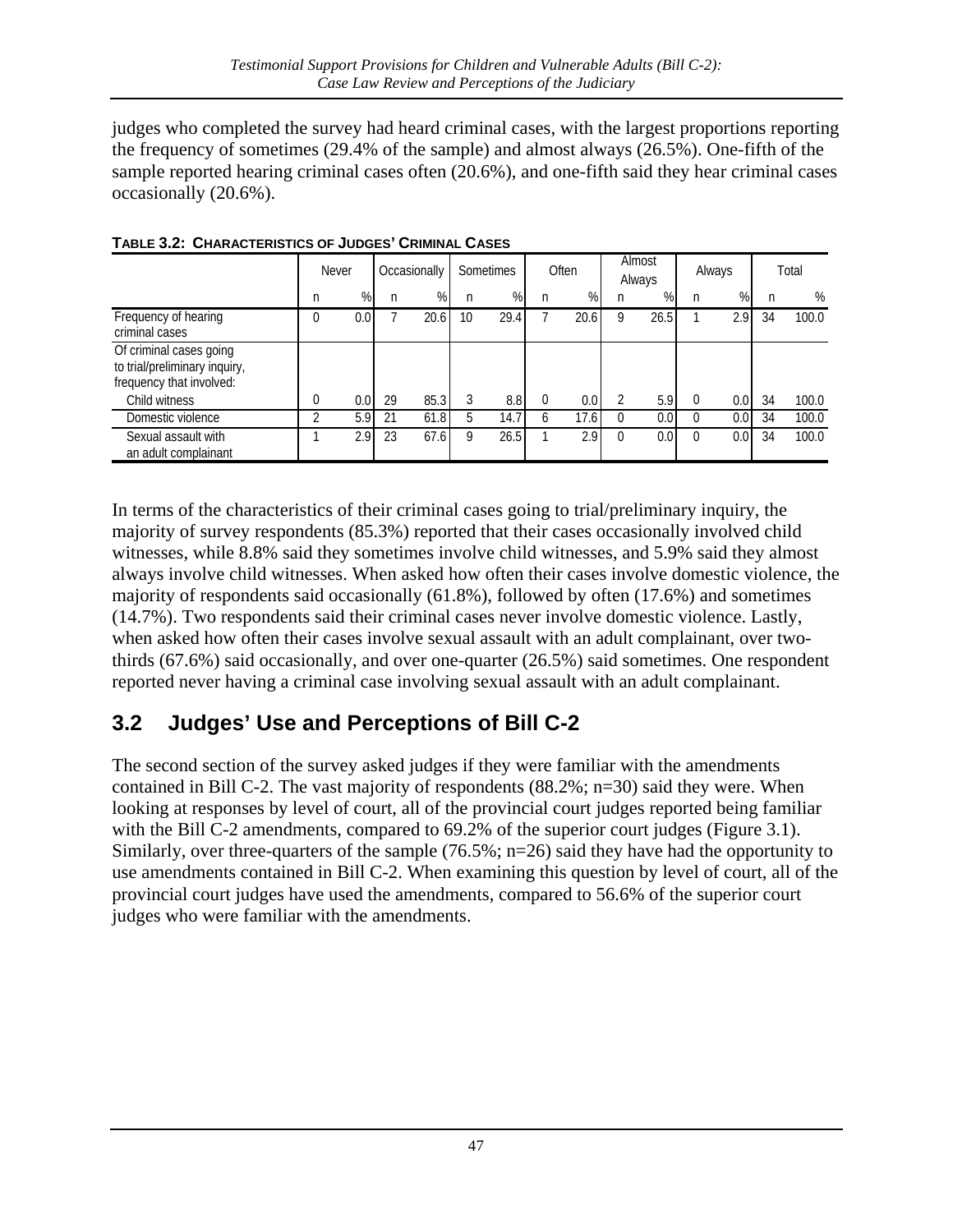



Judges who reported being familiar with the amendments contained in Bill C-2 were asked the extent to which they agree or disagree that certain provisions amended in Bill C-2 are useful. The results are presented in Table 3.3. Overall, the vast majority of judges either agreed or strongly agreed that the provisions in Bill C-2 are useful. Over 96% of respondents agreed or strongly agreed that appointed counsel for self-represented accused and changes to the provisions governing competency inquiries are useful, while only 3-4% disagreed. Likewise, over 86% of respondents agreed or strongly agreed that the provisions involving support persons, screens and closed-circuit television, and video-recorded evidence are useful. Approximately 13% disagreed or strongly disagreed that these amended provisions are useful.

|                                                   |    | <b>Strongly Agree</b> |    | Agree                   |   | Disagree          | Strongly<br>Disagree |    | Total |
|---------------------------------------------------|----|-----------------------|----|-------------------------|---|-------------------|----------------------|----|-------|
|                                                   | n  | %                     |    | %                       | n | %                 | %                    |    | %     |
| Competency inquiries                              | 13 | 46.4                  | 14 | 50.0                    |   | 3.6               | 0.0                  | 28 | 100.0 |
| Support persons                                   | 10 | 33.3                  | 16 | 53.3                    |   | 10.0              | 3.3                  | 30 | 100.0 |
| Screens and closed-circuit<br>television          |    | 37.9                  | 14 | 48.3                    |   | 10.3 <sub>1</sub> | 3.4                  | 29 | 100.0 |
| Appointed counsel for<br>self-represented accused | 17 | 58.6                  |    | 37.9                    |   | 3.4               | 0.01                 | 29 | 100.0 |
| Video-recorded evidence                           | 14 | 48.3                  | 12 | 41.<br>$\left 4\right $ |   | 10.3 <sub>1</sub> | 0.OI                 | 29 | 100.0 |

**TABLE 3.3: EXTENT TO WHICH THE JUDGES AGREE THAT THE PROVISIONS AMENDED IN BILL C-2 ARE USEFUL**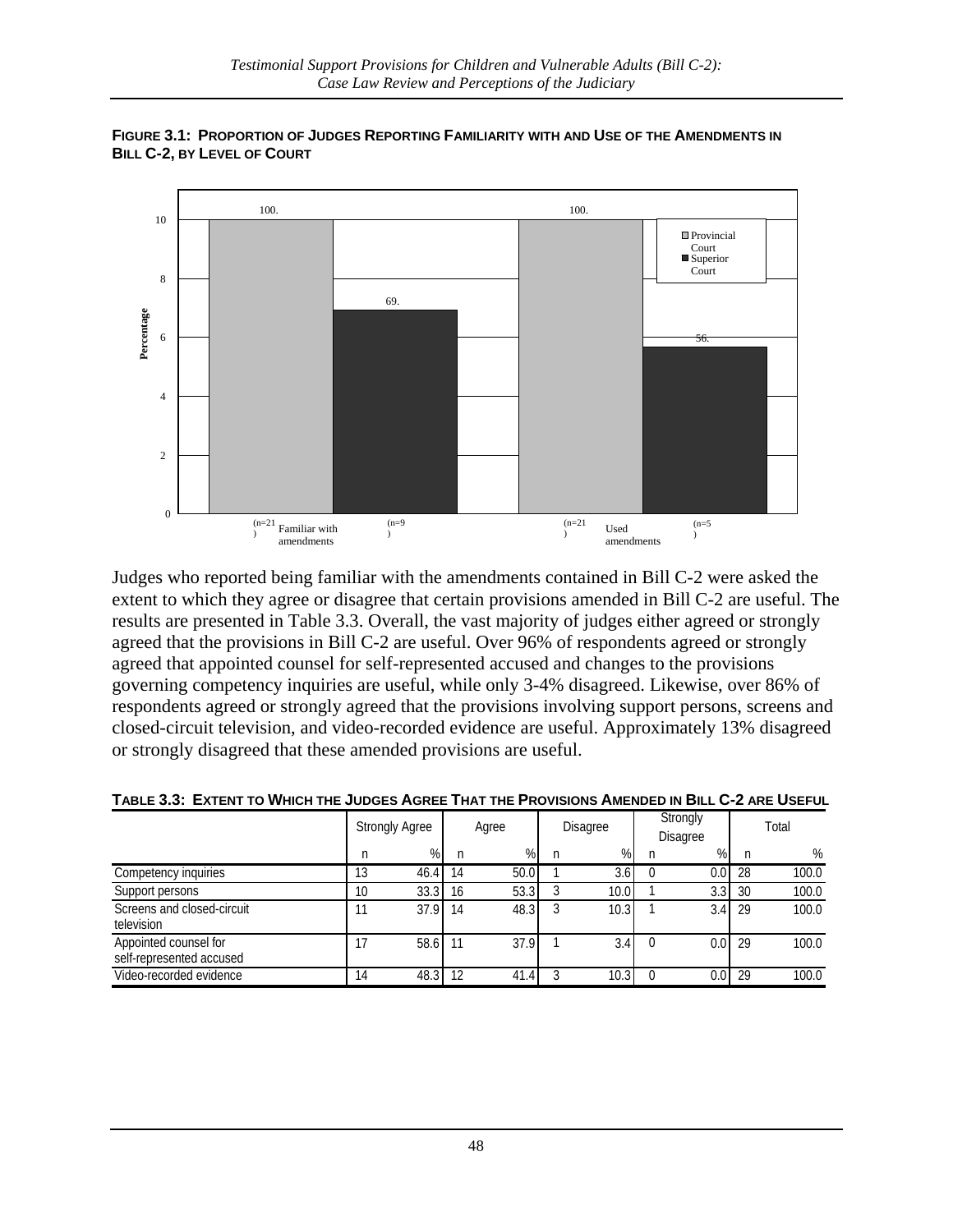# **3.3 Judges' Experiences with the Provisions Contained in Bill C-2**

### **3.3.1 Competency Inquiries**

When the 30 judges who stated that they were familiar with the provisions contained in Bill C-2 were asked if they had held competency inquiries (s. 16.1) since January 2006, 46.7% (n=14) stated that they had. Figure 3.2 presents the proportion of judges who reported using each of the provisions amended by Bill C-2 by level of court. As shown in the figure, over one-half (52.4%) of provincial court judges have held competency inquiries, while one-third (33.3) of superior court judges have held inquiries.





Table 3.4 presents the characteristics of judges' cases involving competency inquiries by age of the child witness. As might be expected, as the child's age increases, so does the likelihood that their competence will be accepted without an inquiry. For children 3-5 years of age, 81.8% of respondents indicated that they never accept their competence without an inquiry; this figure decreased to 50% for child witnesses aged 6-9 and to 27.3% for children aged 10-13.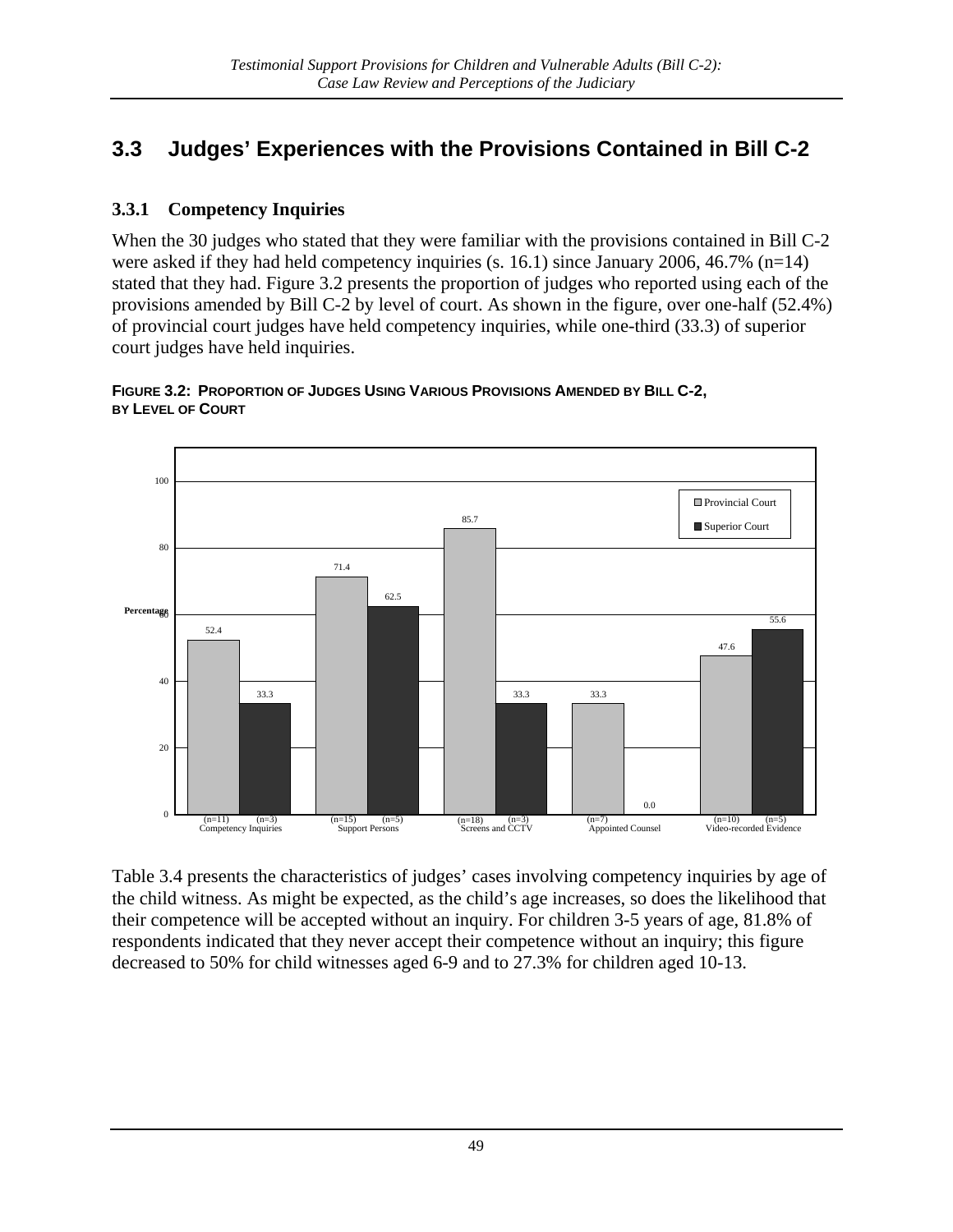|                                                                         | Never       |      |             | Occasionally                                          |             | Sometimes        | Often          |      | Almost<br>Always |                                                                                | Always         |           | Total        |       |
|-------------------------------------------------------------------------|-------------|------|-------------|-------------------------------------------------------|-------------|------------------|----------------|------|------------------|--------------------------------------------------------------------------------|----------------|-----------|--------------|-------|
|                                                                         | n           | %    | n           | $% \mathcal{A}=\left( \mathcal{A},\mathcal{A}\right)$ | n           | %                | n              | %    | n                | $% \mathcal{A}\left( \mathcal{A}\right) =\mathcal{A}\left( \mathcal{A}\right)$ | n              | %         | $\mathsf{n}$ | $\%$  |
| Frequency that witnesses'<br>competence is accepted<br>without inquiry: |             |      |             |                                                       |             |                  |                |      |                  |                                                                                |                |           |              |       |
| 3-5 years                                                               | 9           | 81.8 | $\mathbf 0$ | 0.0                                                   |             | 9.1              | $\mathbf 0$    | 0.0  | 0                | 0.0                                                                            |                | 9.1       | 11           | 100.0 |
| 6-9 years                                                               | 5           | 50.0 | 2           | 20.0                                                  |             | 10.0             | 2              | 20.0 | 0                | 0.0 <sub>l</sub>                                                               | $\overline{0}$ | 0.0110    |              | 100.0 |
| 10-13 years                                                             | 3           | 27.3 | 5           | 45.5                                                  |             | 9.1              |                | 9.1  |                  | 9.1                                                                            | 0              | $0.0$  11 |              | 100.0 |
| Frequency that an inquiry<br>is held:                                   |             |      |             |                                                       |             |                  |                |      |                  |                                                                                |                |           |              |       |
| 3-5 years                                                               | 1           | 10.0 |             | 10.0                                                  | $\mathbf 0$ | 0.0              | 1              | 10.0 | 0                | 0.0 <sub>1</sub>                                                               | 7              | 70.0 10   |              | 100.0 |
| 6-9 years                                                               | $\mathbf 0$ | 0.0  |             | 10.0                                                  |             | 10.0             |                | 10.0 | 3                | 30.0                                                                           | 4              | 40.0 10   |              | 100.0 |
| $10-13$ years                                                           | 0           | 0.0  | 2           | 20.0                                                  |             | 10.0             |                | 10.0 | 3                | 30.0                                                                           | 3              | 30.0 10   |              | 100.0 |
| Frequency that child is<br>found incompetent to<br>testify:             |             |      |             |                                                       |             |                  |                |      |                  |                                                                                |                |           |              |       |
| 3-5 years                                                               | 5           | 45.5 |             | 9.1                                                   | 2           | 18.2             | $\overline{2}$ | 18.2 |                  | 9.1                                                                            | $\theta$       | $0.0$ 11  |              | 100.0 |
| 6-9 years                                                               | 3           | 33.3 | 3           | 33.3                                                  | 0           | 0.0 <sub>1</sub> | 2              | 22.2 |                  | 11.1                                                                           | $\theta$       | 0.0       | 9            | 100.0 |
| 10-13 years                                                             | 5           | 45.5 | 3           | 27.3                                                  | $\mathbf 0$ | 0.0 <sub>l</sub> |                | 9.1  | 2                | 18.2                                                                           | $\mathbf 0$    | $0.0$ 11  |              | 100.0 |

When asked how often a competency inquiry is held for children of various age groups, respondents indicated that inquiries are most likely to be held with younger children: 70% of judges stated that they always hold an inquiry with children aged 3-5 years; this percentage decreased to 40% for children aged 6-9 and 30% for children aged 10-13. When asked the frequency with which children of various ages are found incompetent to testify, the pattern of findings was somewhat mixed. For children in the 3-5 and 10-13 age groups, approximately onehalf of respondents (45.5%) indicated that they never find these children incompetent; the corresponding figure for children in the 6-9 age group was 33.3%.

When asked the average length of time spent on competency inquiries for child witnesses of various age groups, the results were quite similar and ranged from 11.7 minutes for cases involving child witnesses aged 10-13, to 12 minutes for children aged 6-9 and 12.5 minutes for children aged 3-5.

Respondents were asked if they have had any difficulties with the implementation of s. 16.1 or if they had any suggestions for further reform. One judge offered the following comment:

*Disclosure of videotaped statements by a child witness before the trial usually satisfies opposing counsel as to competence.*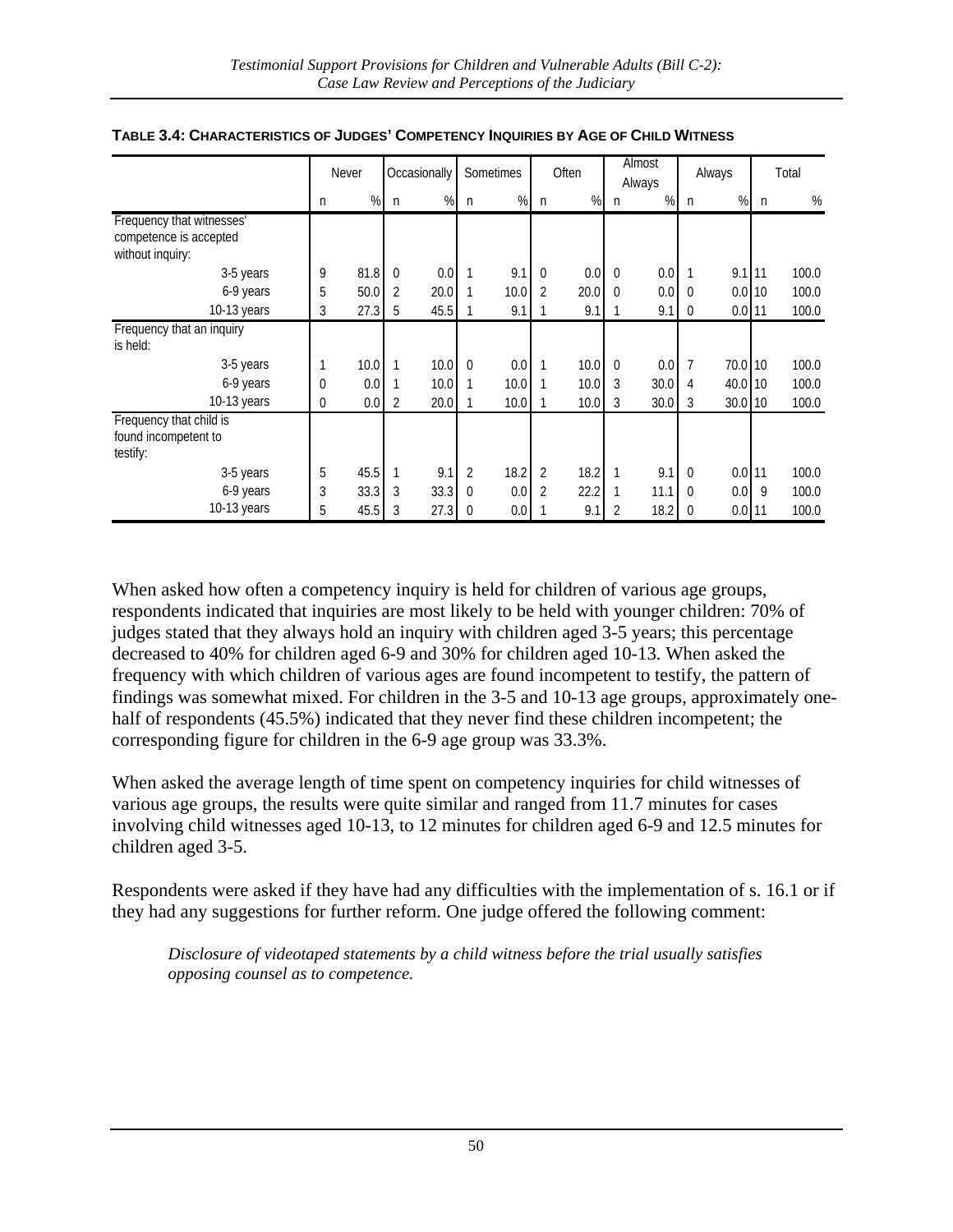### **3.3.2 Support Persons**

Participants were asked a series of questions regarding their experiences with and opinions of the support person provision (s. 486.1) of Bill C-2. Two-thirds of respondents (66.7%;  $n=20$ ) who indicated that they were familiar with the amendments contained in Bill C-2 reported that they have used the support person provision since January 2006. As shown in Figure 3.2, almost three-quarters (71.4%) of provincial court judges indicated that they have used the support person provision, while almost two-thirds (62.5%) of superior court judges have used this provision.

Table 3.5 presents the characteristics of judges' cases in which the support person provision has been used. When asked how often an application for a support person is made in cases involving a child witness under the age of 18, most respondents said occasionally (60%), followed by often (15%) and almost always (15%). Judges indicated that applications for support persons in cases with child witnesses are likely to be successful: 80% said that they are never unsuccessful and 15% said that they are occasionally unsuccessful. When asked the most common reasons for denying an application for a support person, two judges stated that the support person might be a witness but that another support person was permitted, two judges said that the proposed support person was inappropriate and one stated that a support person was not shown to be necessary. When asked who the most common support persons were, 21 comments were provided by the judges, and their responses are presented in Figure 3.3. The most frequently mentioned support persons were family members (n=7), victim services workers (n=7), professionals/social workers  $(n=6)$ , and adult friend  $(n=1)$ .

|                                                                                                            | <b>Never</b> |          | Occasionally |      | <b>Sometimes</b> |                  | Often    |      | Almost<br>Always |      | Always |           |   | Total |
|------------------------------------------------------------------------------------------------------------|--------------|----------|--------------|------|------------------|------------------|----------|------|------------------|------|--------|-----------|---|-------|
|                                                                                                            | n            | %        | n            | %    | n                | %                | n.       | %    | n.               | %    | n      | %         | n | %     |
| Cases with child witnesses<br>under thte age of 18:<br>How often application for<br>support person is made | 0            | 0.0112   |              | 60.0 |                  | 5.0              | 3        | 15.0 | 3                | 15.0 |        | $5.0\,20$ |   | 100.0 |
| How often application is<br>not successful                                                                 | 16           | 80.0     | 3            | 15.0 | $\Omega$         | 0.0 <sub>l</sub> | $\Omega$ | 0.0  |                  | 5.0  | - 0    | 0.0120    |   | 100.0 |
| Cases with vulnerable<br>adult witnesses:<br>How often application for<br>support person is made           | 11           | 64.7     | 5            | 29.4 | $\Omega$         | 0.0              | $\Omega$ | 0.0  | $\Omega$         | 0.0  |        | 5.9 17    |   | 100.0 |
| How often application is<br>not successful                                                                 | 3            | $50.0$ 0 |              | 0.0  |                  | 16.7             | $\Omega$ | 0.0  |                  | 16.7 |        | 16.7      | 6 | 100.0 |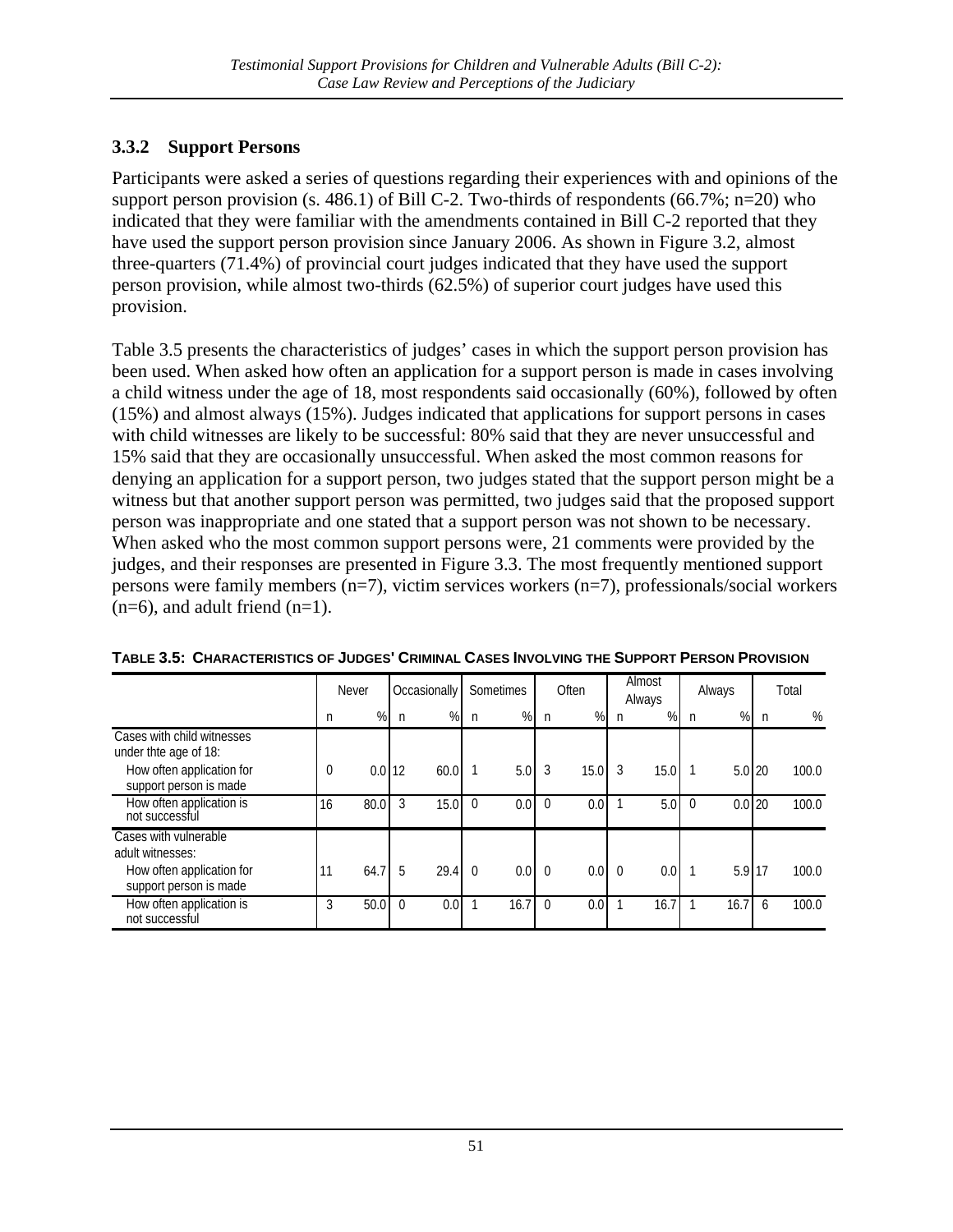



In cases with vulnerable adult witnesses, applications for support persons are considerably less common: 11 respondents (64.7%) indicated that applications are never made in these cases and 5 respondents (29.4%) stated that they are occasionally made. Of the six respondents who stated that applications for support persons have been made in cases involving vulnerable adult witnesses, three stated that they are never unsuccessful, while one person each stated that they are sometimes, almost always, or always unsuccessful. Two judges indicated that the most common reason for denying an application for a support person in cases with a vulnerable adult witness was that there were concerns that the support person had an interest in the outcome of the case. When asked who the most common support persons were, five comments were provided, and are presented in Figure 3.3. The most common support persons were victim services workers (n=2).

As indicated in Table 3.6, applications for support persons are most likely to be made at the start of the trial/preliminary inquiry (50%), followed by at the pre-trial hearing conference (33.3%), and during the trial/preliminary inquiry (16.7%). When asked if they have had any difficulties with the implementation of the support persons provision or if they had any suggestions for further reform, judges provided the following comments:

*…Difficult to understand why support is required sometimes and when it seems inappropriate it has not assisted the Crown presenting the "vulnerable" witness..* 

*There should be some minimum standard of evidence required to make the application such as affidavit or viva voce evidence.* 

*[There should be an] interview or cross of the support person to reduce or remove influence or bias.*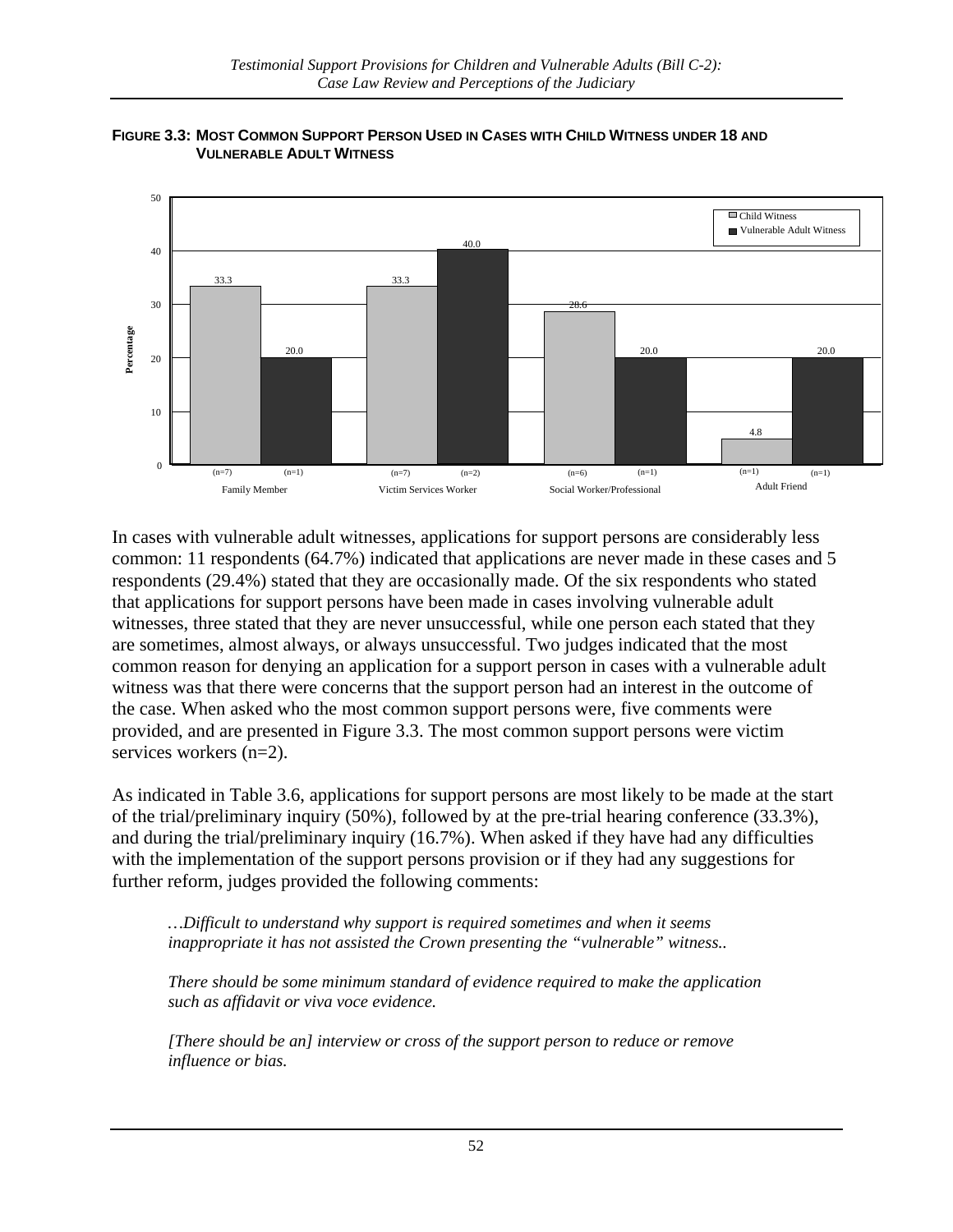*…Usually the provisions come under a judge's discretion in any case. In my view, the section is redundant and serves no useful purpose.* 

*No difficulty. Our victim's services program in Nova Scotia explains the role of support person to both the witness and support person, so I have not encountered a situation where the witness was being prompted by the support person.* 

#### **TABLE 3.6: POINT IN THE PROCEEDING WHEN APPLICATIONS FOR VARIOUS PROVISIONS IN BILL-C-2 ARE MOST COMMONLY MADE**

|                                                   |    | Pre-trial Hearing<br>Conference |   | Start of Trial/<br>Preliminary Inquiry |   | During Trial/<br>Preliminary Inquiry |    | Total |
|---------------------------------------------------|----|---------------------------------|---|----------------------------------------|---|--------------------------------------|----|-------|
|                                                   | n  | %                               | n | %                                      | n | %                                    | n  | %     |
| Support persons                                   | b  | 33.3                            | Q | 50.0                                   |   | 16.7                                 | 18 | 100.0 |
| Screens and closed-circuit<br>television          | 11 | 55.0                            | 5 | 25.0                                   | 4 | 20.0                                 | 20 | 100.0 |
| Appointed counsel for<br>self-represented accused |    | 42.9                            |   | 28.6                                   |   | 28.6                                 |    | 100.0 |
| Video-recorded evidence                           |    | 42.9                            |   | 28.6                                   |   | 28.6                                 |    | 100.0 |

#### **3.3.3 Screens and Closed-circuit Television**

When the 30 judges who were familiar with the provisions contained in Bill C-2 were asked if they had used the screens or closed-circuit television (CCTV) provision (s. 486.2) of Bill C-2 since January 2006, 70% ( $n=21$ ) stated that they have. As indicated in Figure 3.2, a substantial majority of provincial court judges (85.7%) have used the screens or CCTV provision; the proportion of superior court judges using this provision was considerably lower (33.3%).

As shown in Table 3.7, when asked how often applications for screens or CCTV are made in cases involving child witnesses under the age of 18, almost one-half of respondents (42.9%) said occasionally, while equal proportions (14.3%) said sometimes, often, and almost always. When asked how often these applications are not successful, the majority said never (85%), followed by occasionally (10%). Reasons given for denying an application included: complainant was not vulnerable; there was not enough evidence to support the application; the screen obstructed counsel's view of the witness; and credibility was very much an issue.

In cases with vulnerable adult witnesses, two-third of judges (66.7%) stated that applications for screens or CCTV are never made, while 16.7% said that they are occasionally made and 11.1% said that they are always made. The most common situations of vulnerability leading to these applications were mental handicap/deficiency, the nature of the charge itself, sexual assault victim, and age. When asked how often these applications are not successful, 50% of respondents said never, while 33.3% said occasionally. The most common reasons for granting the application for use of a screen or CCTV with a vulnerable adult were: never opposed/agreement; satisfied it was essential so the witness could testify; obvious fear and stress; nature of the charge; and to ensure a full and candid account.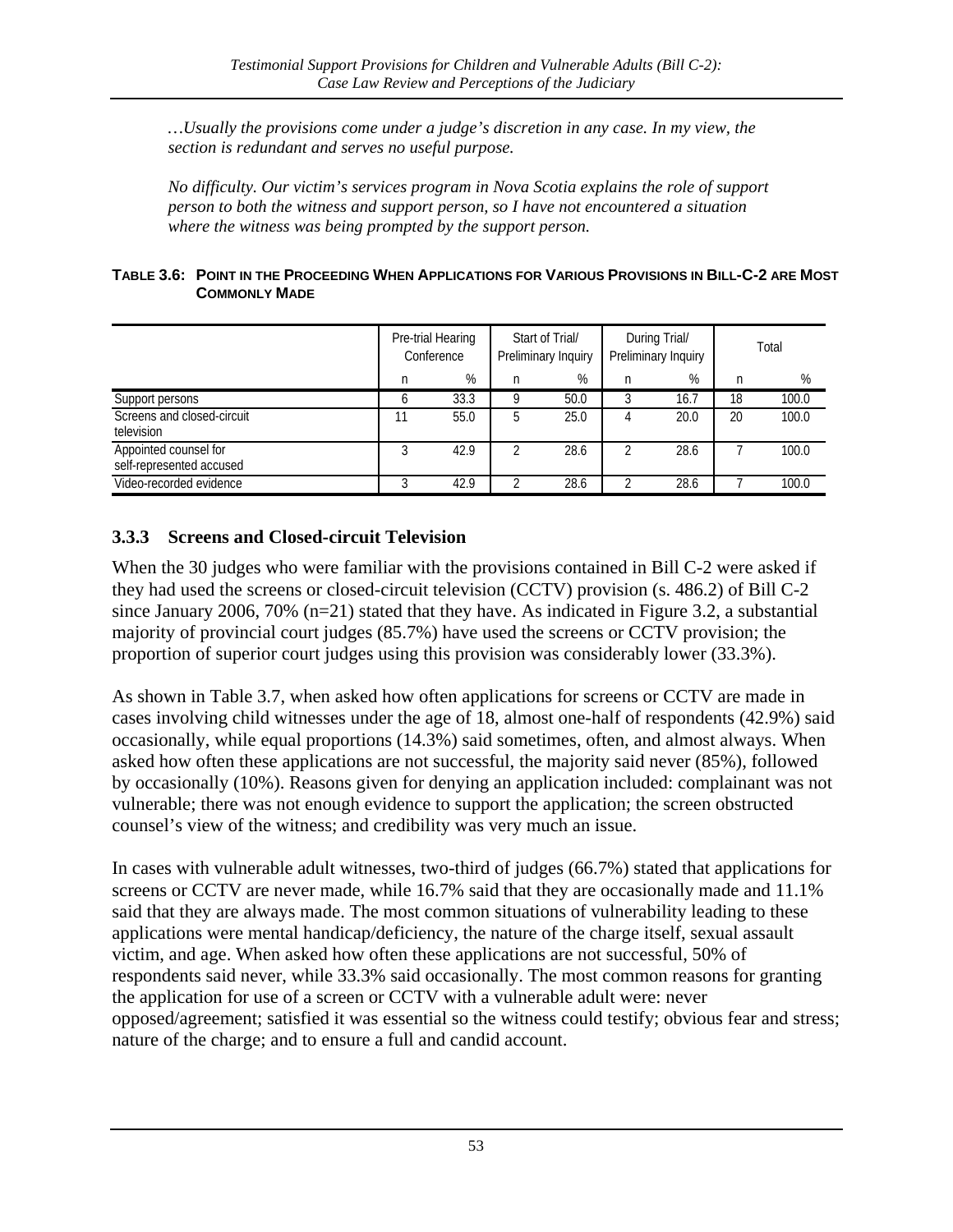|                                                                                                                                   | <b>Never</b> |      | Occasionally   |      |          | Sometimes        | Often    |                  | Almost<br>Always |      | Always         |           |   | Total |
|-----------------------------------------------------------------------------------------------------------------------------------|--------------|------|----------------|------|----------|------------------|----------|------------------|------------------|------|----------------|-----------|---|-------|
|                                                                                                                                   | n            | %    | n              | %    | n        | %                | n        | %                | n.               | %    | n              | %         | n | %     |
| Cases with child witnesses<br>under the age of 18:<br>How often application for<br>screen or closed-circuit<br>television is made |              | 4.8  | 9              | 42.9 | 3        | 14.3             | 3        | 14.3             | 3                | 14.3 | $\overline{2}$ | 9.5 21    |   | 100.0 |
| How often application is<br>not successful                                                                                        | 17           | 85.0 | $\overline{2}$ | 10.0 |          | 5.0              | $\Omega$ | 0.0              | $\Omega$         | 0.0  | $\Omega$       | 0.0120    |   | 100.0 |
| Cases with vulnerable<br>adult witnesses:<br>How often application for<br>screen or closed-circuit<br>television is made          | 12           | 66.7 | 3              | 16.7 | $\Omega$ | 0.0 <sub>l</sub> |          | 5.6              | $\Omega$         | 0.0  | 2              | $11.1$ 18 |   | 100.0 |
| How often application is<br>not successful                                                                                        | 3            | 50.0 | $\overline{2}$ | 33.3 |          | 16.7             | $\theta$ | 0.0 <sub>l</sub> | $\Omega$         | 0.0  | $\theta$       | 0.0       | 6 | 100.0 |

**TABLE 3.7: CHARACTERISTICS OF JUDGES' CRIMINAL CASES INVOLVING THE PROVISIONS FOR SCREENS AND CLOSED CIRCUIT TELEVISION**

Table 3.8 presents the frequency that successful applications involved screens or CCTV. Over one-third of respondents (36.8%) stated that successful applications in cases with child witnesses under the age of 18 always involved screens, while 15.8% each indicated that successful applications never, occasionally, or almost always involved screens. CCTV was used considerably less often in successful applications in cases involving child witnesses under the age of 18, with 37.5% stating that it was used occasionally and 31.3% stating that it was never used.

In successful applications in cases involving vulnerable adult witnesses, 50% of judges said that screens were always used, while 33.3% said that they were never used. Similarly, 40% of judges stated that CCTV was always used, while 40% stated that it was never used in these cases.

|                                                    | Never |      |          | Occasionally |    | <b>Sometimes</b> |          | <b>Often</b> |          | Almost<br>Alway  | Always |           |              | Total |
|----------------------------------------------------|-------|------|----------|--------------|----|------------------|----------|--------------|----------|------------------|--------|-----------|--------------|-------|
|                                                    | n     | %    | n        | %            | n. | %                | n        | %            | nS       | %                | n      | %         | n            | %     |
| Cases with child witnesses<br>under the age of 18: |       |      |          |              |    |                  |          |              |          |                  |        |           |              |       |
| <b>Screens</b>                                     | 3     | 15.8 |          | 15.8         |    | 5.3              |          | 10.5         |          | 15.8             |        | $36.8$ 19 |              | 100.0 |
| Closed-circuit television                          | .5    | 31.3 | b        | 37.5         |    | 6.3              |          | 6.3          |          | 6.3              |        | $12.5$ 16 |              | 100.0 |
| Cases with vulnerable<br>adult witnesses:          |       |      |          |              |    |                  |          |              |          |                  |        |           |              |       |
| <b>Screens</b>                                     |       | 33.3 | $\Omega$ | 0.0          |    | 16.7             | $\Omega$ | 0.0          | $\Omega$ | 0.0 <sub>1</sub> |        | 50.0      | <sub>6</sub> | 100.0 |
| Closed-circuit television                          |       | 40.0 |          | 0.01         |    | 20.0             | $\Omega$ | 0.0          |          | 0.0 <sub>l</sub> |        | 40.0      |              | 100.0 |

**TABLE 3.8: FREQUENCY OF PROVISIONS GRANTED IN SUCCESSFUL APPLICATIONS FOR SCREENS AND CLOSED-CIRCUIT TELEVISION**

When asked if they had encountered problems in arranging for appropriate equipment for s. 486.2 applications, one-half of the respondents said yes and one-half said no. Specific problems mentioned by respondents included: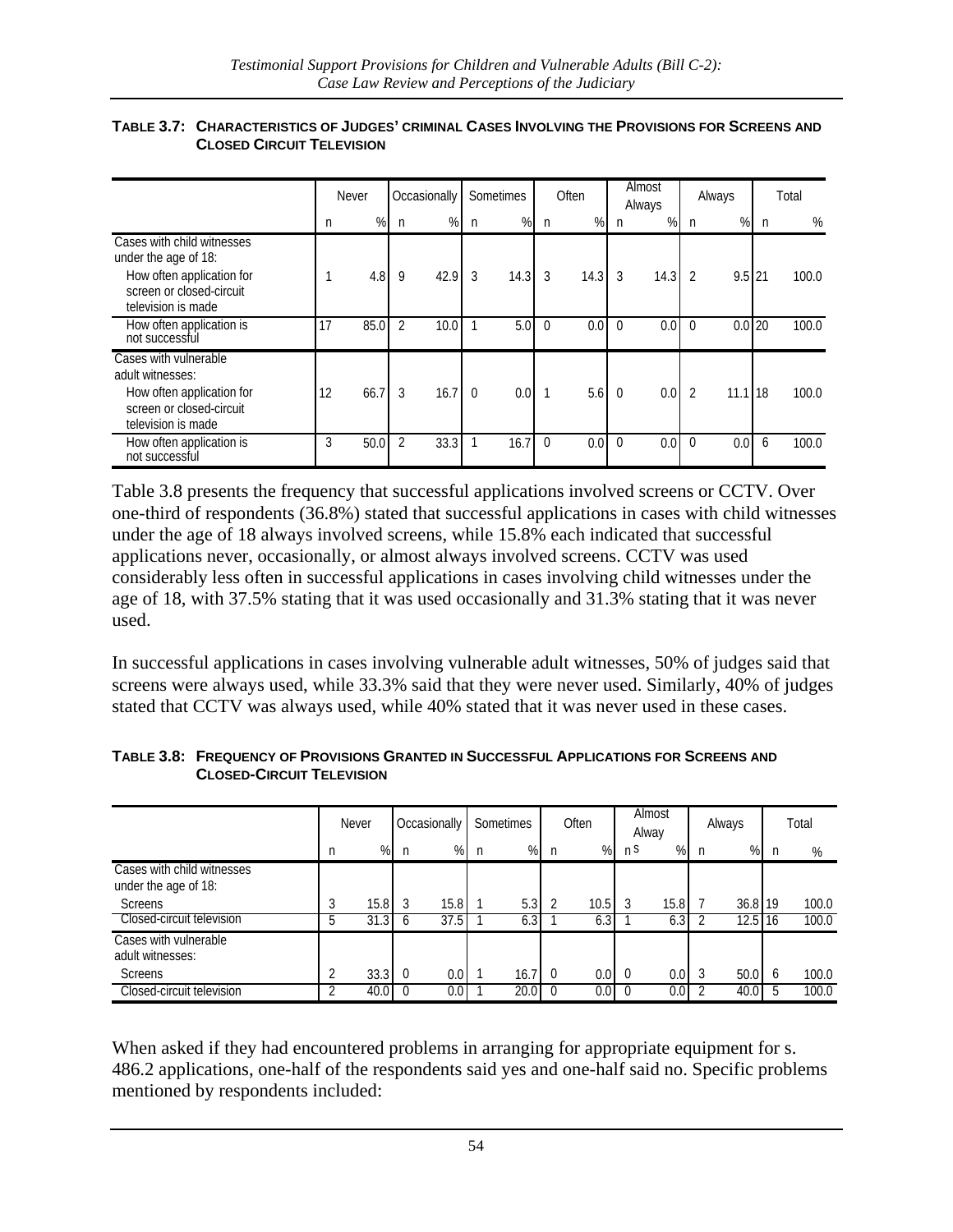- notice not provided by Crown/police that screen should be available;
- quality of screens;
- not enough screens available;
- poor lighting and sound in room;
- some courthouses not set up for CCTV;
- equipment needs to be booked ahead and the trial judge may not be sitting in the jurisdiction before trial;
- screen is cumbersome;
- screen requires time to warm up resulting in delays if no advance notice is given by counsel; and
- creates logistical problems in the courtroom.

Comments provided by respondents included the following:

*In BC, equipment is available for a region. Applications must be made at least two weeks before trial so equipment can be booked, and delivered to the courthouse in time for the trial. There is a theoretical risk the equipment could be required in two courts on the same day, but I have not encountered an actual problem with this. As long as the application is made early, which seems a reasonable expectation, there should be no problem arranging trial dates when the equipment is available.* 

*We have a screen built for the purpose, but it is not that effective because it is designed to*  let the accused see the witness. It could be useful to exchange information regarding *current technology.* 

Table 3.6 presents the most common point in the proceedings that applications for screens or CCTV are made. According to 55% of respondents, the applications are most likely to be made during the pre-trial hearing conference, followed by at the start of the trial/preliminary inquiry (25%) and during the trial/preliminary inquiry (20%).

When asked if they have had any difficulties with the implementation of s. 486.2 or if they had any suggestions for further reform, one judge noted that cameras should be able to close in on the witness. Other specific comments included:

*The provision re: a witness testifying outside the courtroom, i.e., by closed circuit from a nearby room, can be problematic. The Code is not clear as to who can/should be in the same room as the testifying witness. Sometimes Crown join the witness in that room to pose the questions. Depending on courtroom facilities, the judge, the accused and the accused's lawyer may end up together in the courtroom and all other participants (Crown, clerk, court reporter, etc.) in a separate room where the witness is located, in order to accommodate the requirement that the accused be able to maintain contact with his/her counsel. This may place accused's counsel at a disadvantage with the witness. At the least, the Code should require that defence counsel be in the same room as the prosecutor when such a witness is testifying, to minimize the perception of isolating, and*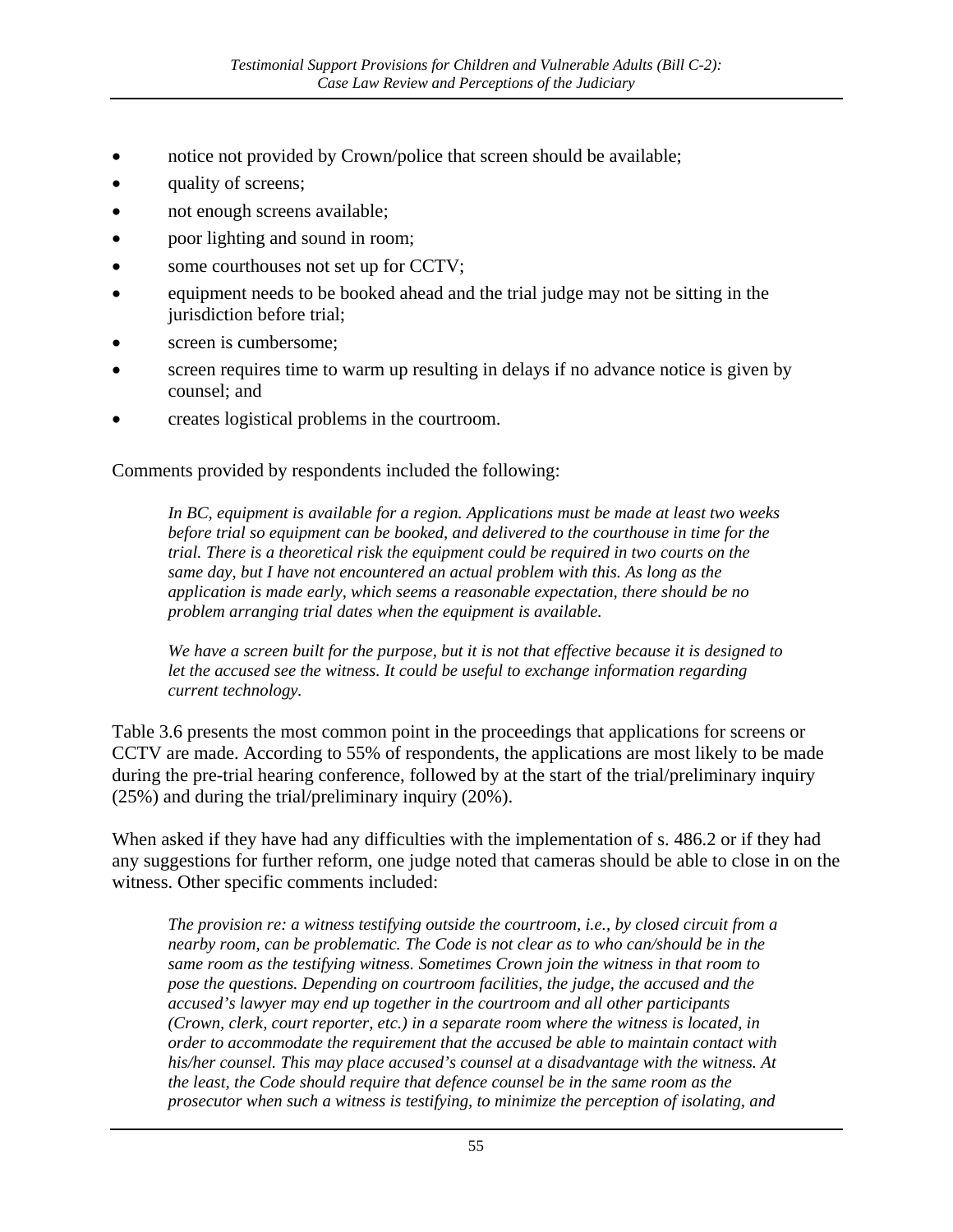*thereby stigmatizing, the accused and/or his counsel. Perhaps the rule should be that ONLY the witness be in the separate room, i.e., that neither counsel join the witness in that room.* 

*Why not have the accused in another room and have the witness in the courtroom? I will bet that none of the lawmakers who passed this legislation ever tried to assess credibility or even control a witness over a video link. Some judges have terminated the out of court testimony and required the witness to be in the courtroom when their conduct was unacceptable.*

### **3.3.4 Counsel Appointed for Self-represented Accused**

Of the 30 judges who indicated that they are familiar with the provisions of Bill C-2, 23.3%  $(n=7)$  stated that they have used the counsel for self-represented provision (s. 486.3) since January 2006. As shown in Figure 3.2, one-third (33.3%) of provincial court judges have used this provision, while no superior court judges reported using it.

Table 3.9 presents the characteristics of judges' cases involving the use of this provision. With respect to the frequency with which these applications are made in cases with witnesses under the age of 18, 57.1% of respondents stated that this occurs occasionally, 28.6% of respondents said that this occurs almost always, and only one respondent said that this never occurs. When asked how often these applications are not successful, all judges responded never.

|                                                        | <b>Never</b> |       | Occasionally |      | <b>Sometimes</b> |                  | Often    |                  | Almost<br>Always |      | Always   |     |   | Total |
|--------------------------------------------------------|--------------|-------|--------------|------|------------------|------------------|----------|------------------|------------------|------|----------|-----|---|-------|
|                                                        | n            | %     | $\mathsf{n}$ | %    | n                | %                | n        | %                | n                | %    | n        | %   | n | %     |
| Cases with child witnesses<br>under the age of 18:     |              |       |              |      |                  |                  |          |                  |                  |      |          |     |   |       |
| How often application for<br>appointed counsel is made |              | 14.3  | 4            | 57.1 | $\Omega$         | 0.0              | $\Omega$ | 0.0              | $\overline{2}$   | 28.6 |          | 0.0 |   | 100.0 |
| How often application is<br>not successful             | 6            | 100.0 | $\theta$     | 0.0  | $\Omega$         | 0.0 <sub>l</sub> | $\Omega$ | 0.0 <sub>l</sub> | $\Omega$         | 0.0  |          | 0.0 | 6 | 100.0 |
| Cases with vulnerable<br>adult witnesses:              |              |       |              |      |                  |                  |          |                  |                  |      |          |     |   |       |
| How often application for<br>appointed counsel is made | 4            | 57.1  | 3            | 42.9 | $\Omega$         | 0.0              | $\Omega$ | 0.0              | $\Omega$         | 0.0  | $\Omega$ | 0.0 |   | 100.0 |
| How often application is<br>not successful             | 3            | 100.0 | $\Omega$     | 0.0  | $\Omega$         | 0.0              | $\Omega$ | 0.0              | $\Omega$         | 0.0  | $\Omega$ | 0.0 | 3 | 100.0 |

#### **TABLE 3.9: CHARACTERISTICS OF JUDGES' CRIMINAL CASES INVOLVING THE APPOINTMENT OF COUNSEL FOR SELF-REPRESENTED ACCUSED**

With respect to cases with vulnerable adult witnesses, 57.1% of judges stated that applications under s. 486.3 are never made and 42.9% said that they are occasionally made. When asked how often these applications are not successful, all judges responded never. When asked their reasons for granting the application in these vulnerable adult cases, the following comments were provided: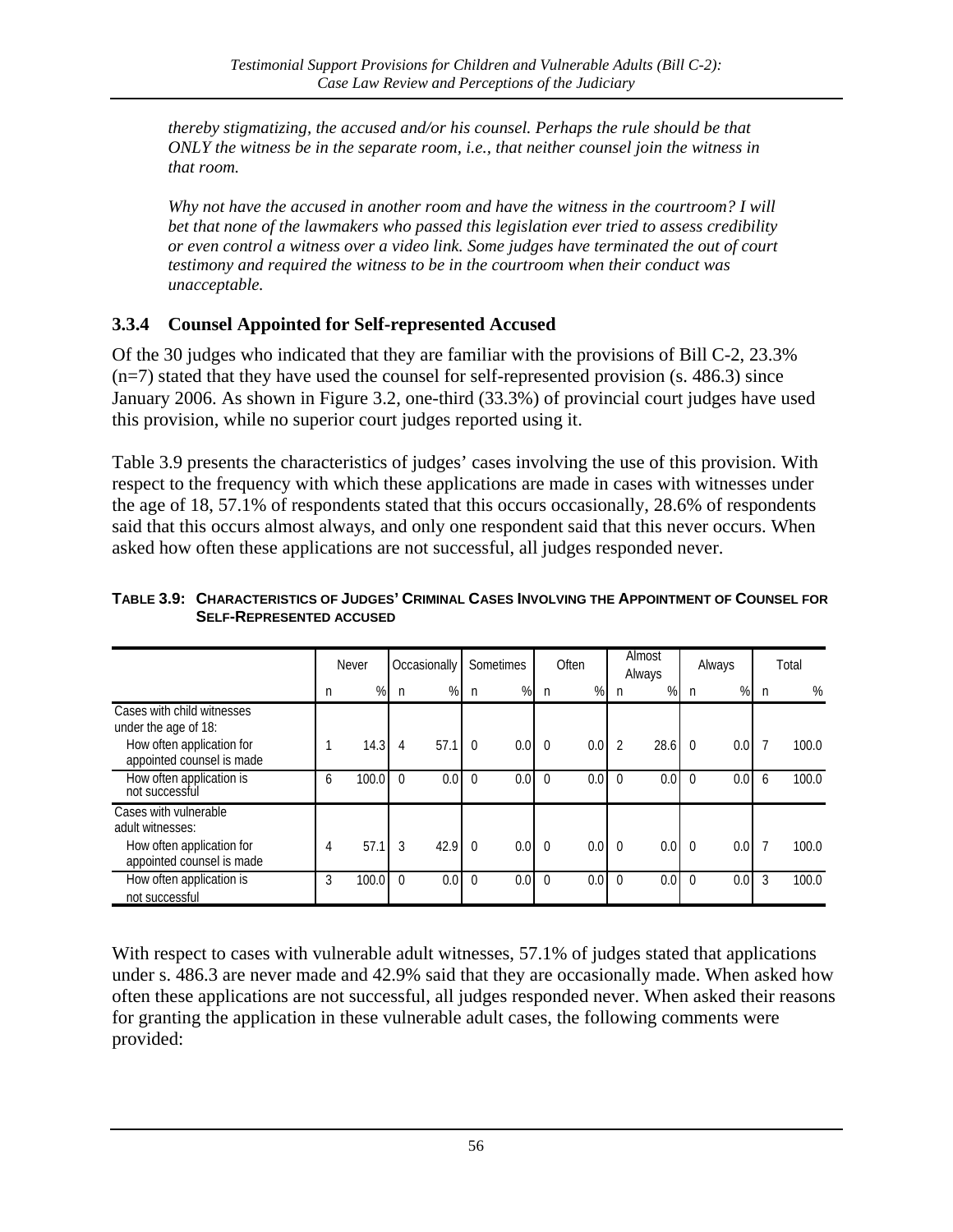*Attitude of the accused was vengeful/angry.* 

*To ensure a full and candid account and ensure no intimidation of the witness.* 

*(1) Crown convinced court that witness was vulnerable and shouldn't, given the nature of the charge and the specifics of the allegation, be subjected to cross by the alleged perpetrator; (2) the accused was anxious to agree with the Crown's request because it gave him the opportunity to access legal advice that he could not otherwise gain because not eligible for Legal Aid program but not able to afford private counsel; (3) it was obvious to the court, based on exchanges with the accused in open court, that while his demeanour toward the court was appropriate, it was very questionable whether he was adequately equipped with skills to enable him to conduct an effective examination.* 

Table 3.6 presents the most common point in the proceedings that applications for counsel for self-represented accused are made. According to 42.9% of respondents, these applications are most likely to be made during the pre-trial hearing conference. Equal proportions of judges stated that these applications are likely to be made at the start of the trial/preliminary inquiry (28.6%) and during the trial/preliminary inquiry (28.6%).

When asked if they had experienced any problems with the implementation of s. 486.3 or if they had any suggestions for further reforms, the following comments were offered:

*There is too much delay in getting counsel appointed.* 

*In BC there is no provision for paying counsel appointed by the court.* 

*There should be a pre-hearing conference in all cases where the victim is under 18.* 

*The court should have full discretion/the court should be able to question for clarification.* 

### **3.3.5 Video-recorded Evidence**

Of the 30 respondents who indicated that they were aware of the provisions contained in Bill C-2, 50% (n=15) stated that they have used the video-recorded evidence provisions (ss. 715.1 and 715.2) since January 2006. As presented in Figure 3.2, almost one-half (47.6%) of provincial court judges have used these provisions, while over one-half (55.6%) of superior court judges have used it.

Table 3.10 presents the characteristics of judges' cases involving the use of this provision. With regard to cases involving a child witness under the age of 18, 12 respondents (80%) stated that applications for the use of video-recorded evidence are made occasionally, while one judge each reported that this occurs sometimes, almost always, or always. When asked how often these applications are not successful, the substantial majority of respondents (85.7%) said never, while 14.3% said sometimes. Reasons given for denying these applications were that the video was problematic and that they were not necessary. In cases with vulnerable adult witnesses, no judge reported that an application for the use of video-taped evidence was made.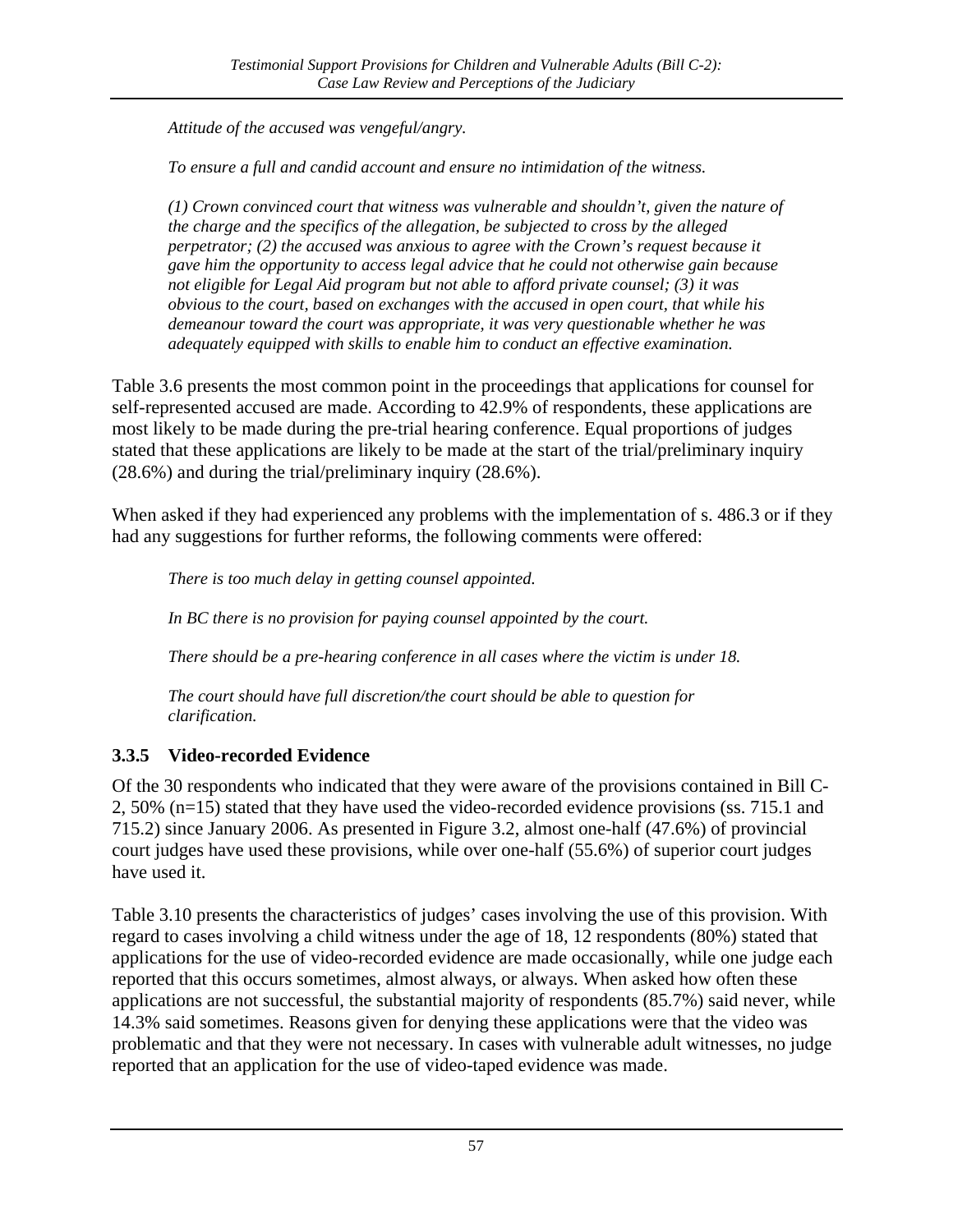Table 3.6 presents the point in the proceedings at which an application for the admission of video-recorded evidence is likely to be made. Respondents were most likely to indicate that applications were made at the pre-trial hearing conference (42.9%). Applications were less likely to be made at the start of the trial/preliminary inquiry (28.6%) or during the trial/preliminary inquiry (28.6%).

|                                                                                                                       | Never |        | Occasionally |      | Sometimes |      | Often        |                  | Almost<br>Always |                  | Always   |        | Total |       |
|-----------------------------------------------------------------------------------------------------------------------|-------|--------|--------------|------|-----------|------|--------------|------------------|------------------|------------------|----------|--------|-------|-------|
|                                                                                                                       | n     | %      | n            | %    | n.        | %    | $\mathsf{n}$ | %                | n.               | %                | n        | %      | n     | %     |
| Cases with child witnesses<br>under the age of 18:<br>How often application for<br>video-recorded evidence<br>is made | 0     | 0.0112 |              | 80.0 |           | 6.7  | $\Omega$     | 0.0              |                  | 6.7              |          | 6.7115 |       | 100.0 |
| How often application is<br>not successful                                                                            | 12    | 85.7   | $\Omega$     | 0.0  | 2         | 14.3 | $\theta$     | 0.0 <sub>l</sub> | $\theta$         | 0.0 <sub>l</sub> | $\Omega$ | 0.0114 |       | 100.0 |
| Cases with vulnerable<br>adult witnesses:<br>How often application for<br>video-recorded evidence<br>is made          | 11    | 100.0  | $\theta$     | 0.0  | $\Omega$  | 0.0  | $\Omega$     | 0.0              | $\Omega$         | 0.0              | $\Omega$ | 0.0111 |       | 100.0 |
| How often application is<br>not successful                                                                            |       |        |              |      |           |      |              |                  |                  |                  |          |        |       |       |

| TABLE 3.10: CHARACTERISTICS OF JUDGES' CRIMINAL CASES INVOLVING THE PROVISION FOR |  |
|-----------------------------------------------------------------------------------|--|
| <b>VIDEO-RECORDED EVIDENCE</b>                                                    |  |

When asked if they have had any difficulties with the implementation of s. 715.1, only one judge commented, stating that:

*The witness was less persuasive at the trial months after the event, and after the giving of the statement. I suspected the prosecutor wanted to embellish the viva voce evidence of the witness by use of the videotape, but I could not be certain about this until I saw it. It took time to set it up and play the taped statement. In the end, it was not helpful. It is difficult or impossible to say that playing the tape would interfere with the proper administration of justice when deciding an application in these circumstances.* 

## **3.4 Questioning of Children**

The survey included a section that asked judges about their experiences with the questioning of child witnesses, with a comparison to adult witnesses. Judges were asked how often, if at all, they have observed child witnesses (under 14 years of age) being asked questions by different professionals where they appear incapable of answering due to the complexity of the questions (or developmentally inappropriate questions) as revealed in court or on a video-recorded interview. The results are presented in Table 3.11.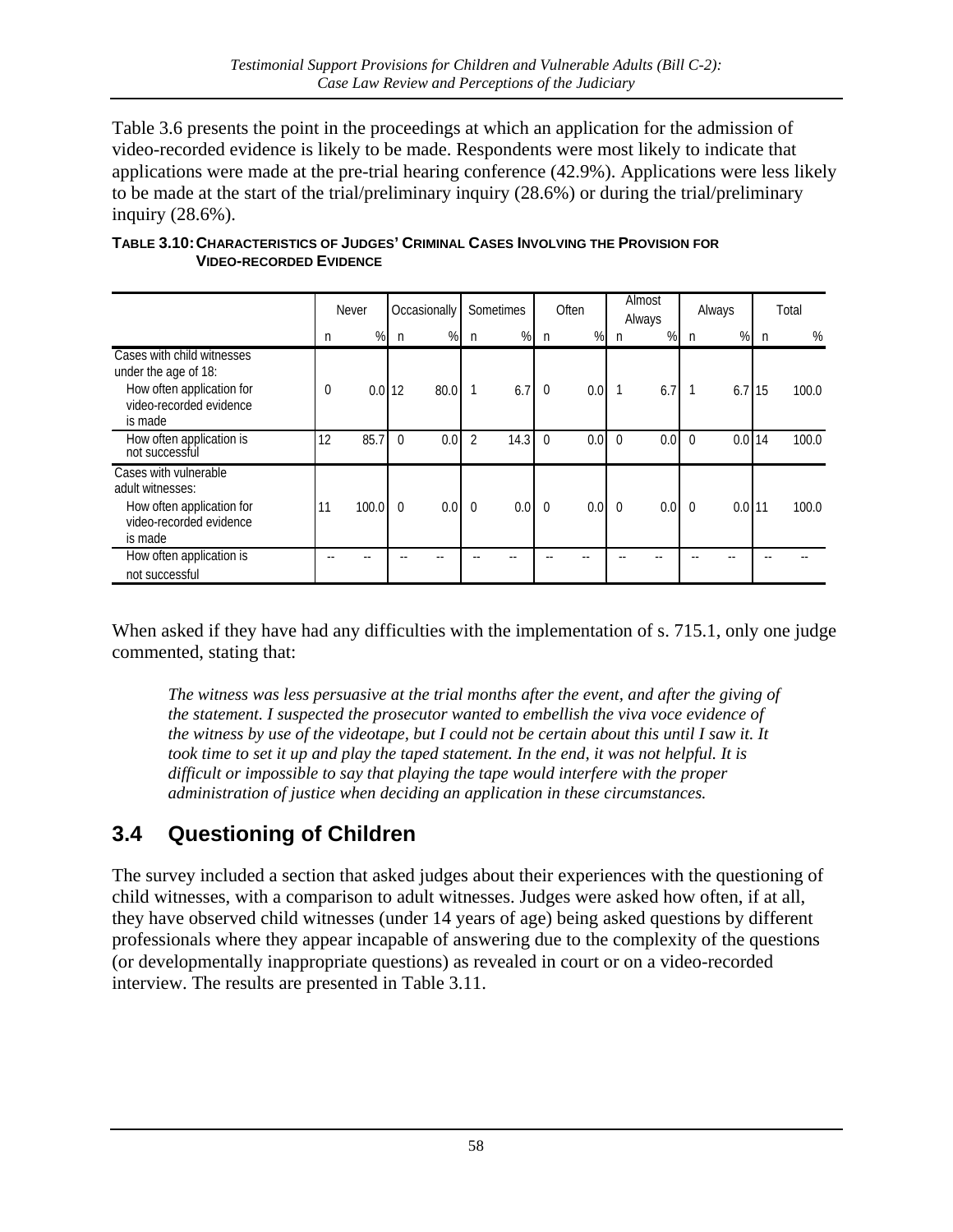|                                          | <b>Never</b> |                   | Occasionally |      | Sometimes |      | Often |      | Almost<br>Always |                  | Always   |          | Total |       |
|------------------------------------------|--------------|-------------------|--------------|------|-----------|------|-------|------|------------------|------------------|----------|----------|-------|-------|
|                                          | n            | %                 |              | %    | n         | %    | n     | %    |                  | %                |          | %        |       | %     |
| By defence counsel                       |              | 13.3 <sub>1</sub> |              | 26.7 | q         | 30.0 | 9     | 30.0 |                  | 0.0 <sub>1</sub> | $\Omega$ | 0.0130   |       | 100.0 |
| By Crown                                 | 3            | $10.0$ 14         |              | 46.7 | q         | 30.0 |       | 10.0 |                  | 3.3              |          | 0.0130   |       | 100.0 |
| By police (on video)                     | 4            | 15.4              |              | 34.6 |           | 26.9 | 5     | 19.2 |                  | 3.8              |          | $0.0$ 26 |       | 100.0 |
| By child protection<br>worker (on video) | 4            | $15.4$ 15         |              | 57.7 | 4         | 15.4 |       | 3.8  |                  | 7.71             |          | $0.0$ 26 |       | 100.0 |
| By judge                                 | 5            | $20.8$ 13         |              | 54.2 | 4         | 16.7 |       | 8.3  |                  | 0.01             |          | $0.0$ 24 |       | 100.0 |

**TABLE 3.11: JUDGES' PERCEPTIONS OF HOW OFTEN CHILD WITNESSES ARE ASKED QUESTIONS THEY ARE INCAPABLE OF ANSWERING BY VARIOUS PROFESSIONALS**

The professionals that judges reported most often asked complex or developmentally inappropriate questions were defence counsel. Almost one-third of the survey respondents (30%) said defence counsel often or almost always ask complex questions, compared to 23% by the police, 13.3% by the Crown, 11.5% by the child protection workers, and 8.3% by the judges. Similarly, 20.8% of the judges reported that judges never ask overly complex questions, compared to 13.3% by defence counsel. The judges reported that the majority of all professionals occasionally or sometimes ask questions where children appear incapable of answering due to the complexity of the questions.

## **3.5 General Comments**

The last section of the survey gave the judges the opportunity to comment on any of the Bill C-2 provisions. Judges were first asked if they think any of the new provisions may render the trial unfair to the accused. As shown in Figure 3.4, overall, over three-quarters of the survey respondents (77.4%; n=24) indicated that they did not consider the provisions unfair to the accused.

When examined by level of court, provincial court judges (28.6%) were more likely to report that the new provisions may render the trial unfair to the accused than were superior court judges (10%). When asked to explain why they thought the provisions might render the trial unfair to the accused, the majority of comments concerned the support person provision. Survey respondents made the following comments:

*The use of a "support person" causes me some concern that it opens the door to a witness being coached – intentionally or otherwise. This is particularly the case with less confident witnesses or those who are vulnerable to the influence of others.* 

*The role of the support person is often inherently biased and it is difficult to separate what is support and what might be coaching or evidence according to the expectations of another who is present.* 

*I feel the provisions for a support person have significant potential for unfairness, particularly if the support person is allowed to communicate with the witness during testimony, often while they are both in a separate room altogether. Who screens the*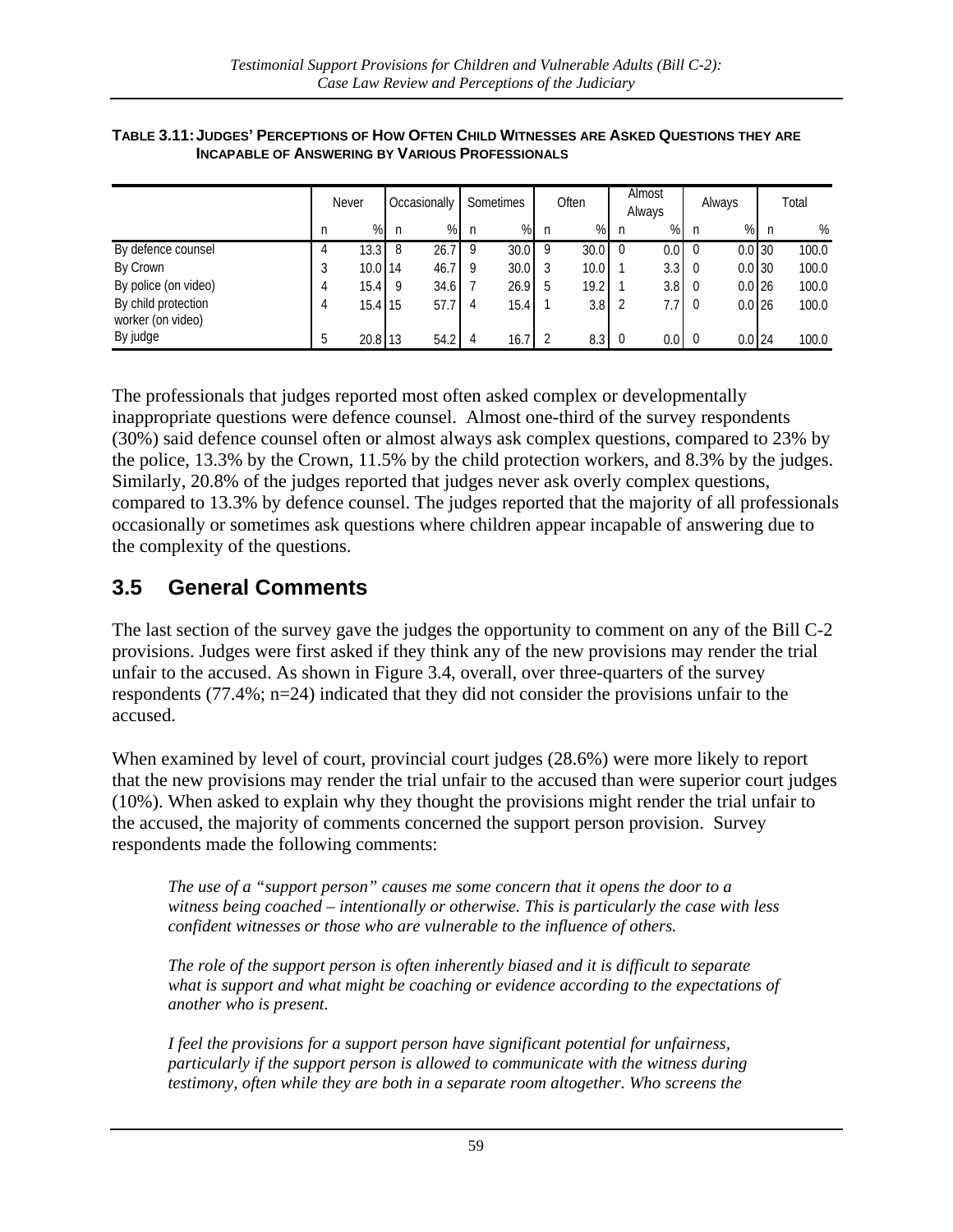*appropriateness of the support person? The support person may be Mom in a custody battle where there are allegations of sexual impropriety by the father against the child witness, yet the judge may never know of the dynamic. The judge can disallow the support person only if the order for the support person WOULD interfere with the proper administration of justice – a very high standard with so little info on the background of the support person being compellable or screened by a truly independent observer. If the support person can NOT communicate with the witness, one wonders why they need to be next to the witness – at least a child witness – at all, as opposed to being in the body of the courtroom.* 

*I also do not like the perception that can arise re: testifying in a separate room altogether, which can effectively isolate the accused and his counsel alone with the judge while the Crown and witness share the room from whence the witness testifies. The rule should arguably stipulate that both counsel be in the same room with the accused.* 

*Video statements are powerful, but not under oath, not tested at time, so can be some unfairness to accused. Yet fairness of accused needs to be balanced with other elements in the justice system. On balance, while some unfairness, not so much as to render trial unfair so as to provide a remedy for that.* 

*In judge alone trials, I think there is little if any difference. Juries can, I believe, be instructed to eliminate any problems.* 





The last question in the survey asked judges if they had any other comments about the bill c-2 provisions or other matters related to proceedings involving children or other vulnerable witnesses. respondents made the following comments: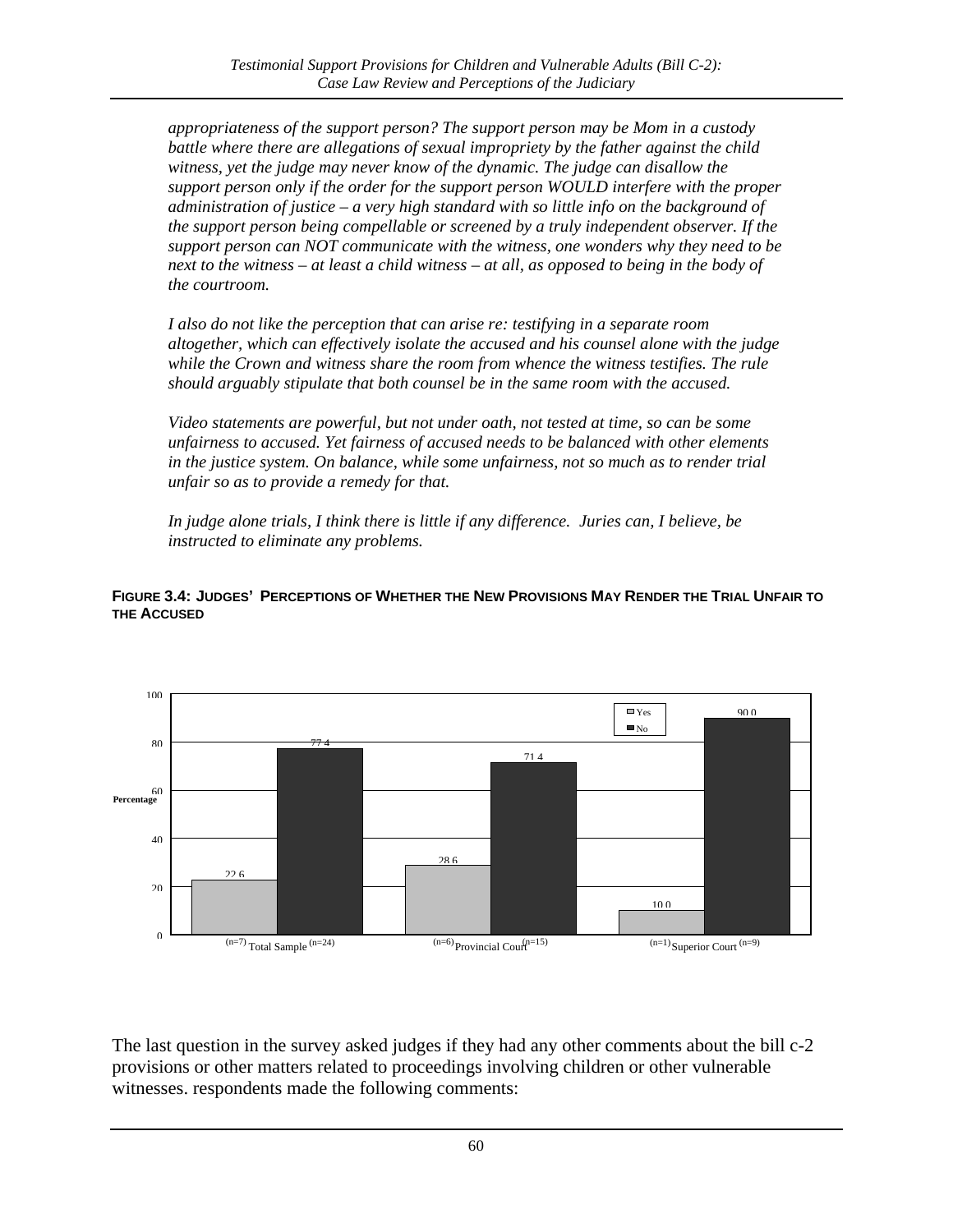*Historically, things have improved!* 

*I see a potential problem for counsel required to cross examine one witness in a trial or prelim when they do not have conduct of the whole trial or prelim. If I were counsel obliged to do it, I think I would want written instructions from the accused about the areas for cross examination and the purpose of it, and/or a list of questions they wanted asked.* 

*The legislation is redundant because so much is dependent upon the discretion of the court under the circumstances of the trial. The legislation seems to say all groups have the capacity to testify, but once on the record every word becomes evidence and the court's discretion is called upon to assign weight to that testimony – wouldn't it be better to have the court decide whether or not a witness can and should be heard?* 

## **3.6 Summary of Survey Results**

- Four jurisdictions participated in this project: Nova Scotia (both levels of court); Alberta (both levels of court); British Columbia (Provincial Court); and the Yukon (Territorial Court). The largest proportion of survey respondents were from Alberta.
- Three-fifths of the 34 participants sat in provincial court, and two-fifths sat in superior court.
- All of the judges had experience hearing criminal cases.
- The vast majority of judges were familiar with the amendments contained in Bill C-2, and three-quarters had used them.
- Almost all the judges agreed that the amendments in Bill C-2 are useful.
- Over three-quarters of the judges did not think the amended provisions contained in Bill C-2 might render the trial unfair to the accused, i.e., they think that the provisions are fair.
- Almost one-half of the judges have held competency inquiries since January 2006.
- As child's age increases, so does the likelihood that their competence will be accepted without an inquiry; about one-fifth of judges reported that even with the youngest age group (3-5 years) there are no competency inquiries, rising to almost three-quarters with the oldest age group (10-13 years).
- While some children in all age groups were found incompetent to testify, even in the youngest age group (3-5 years), almost one-half the judges reported that they had never found a child incompetent under the new provision.
- Judges reported that the average length of time spent on a competency inquiry is 12 minutes.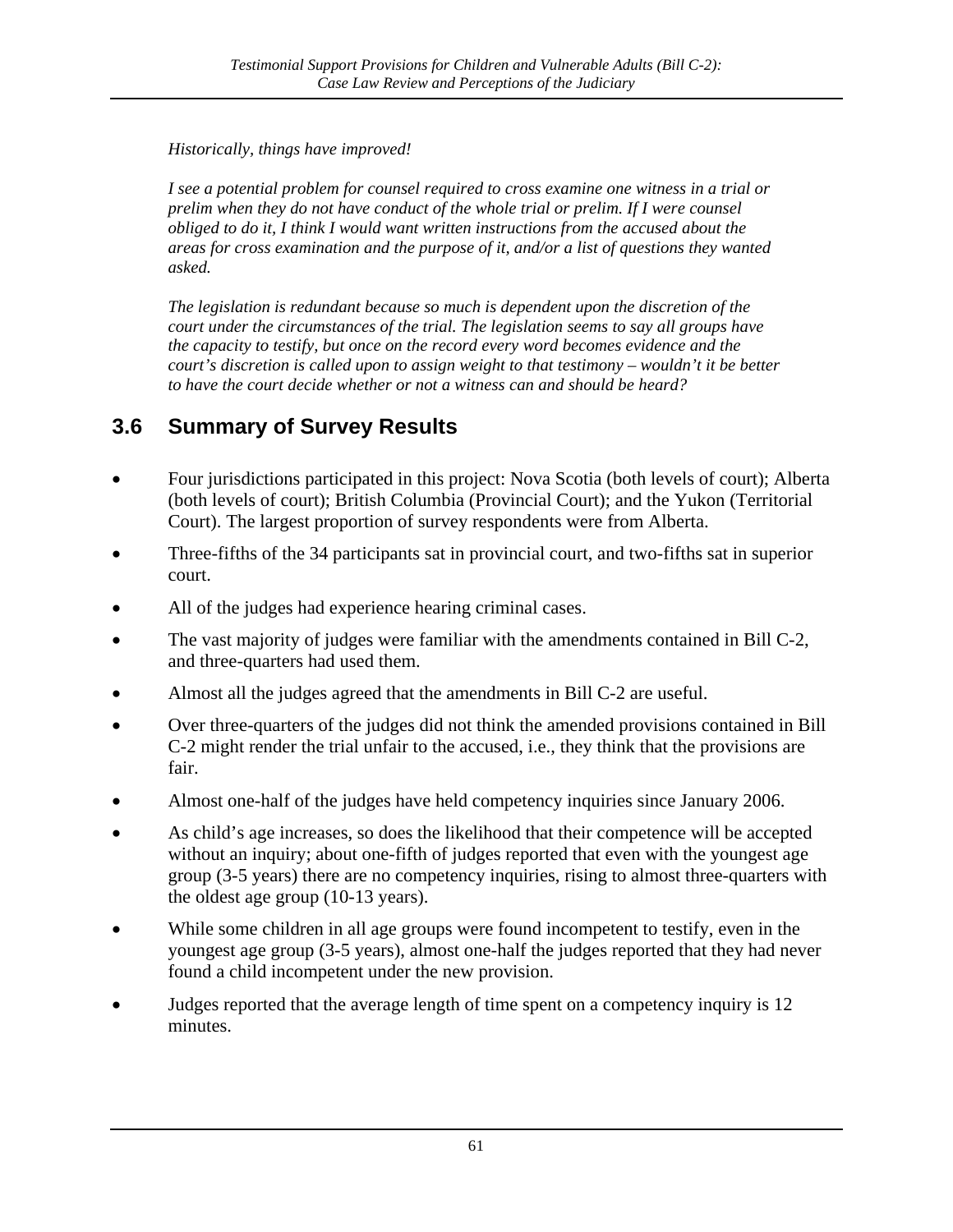- Two-thirds of the respondents had used the support person provision. Judges reported that the provision is used occasionally in cases involving child witnesses and, when applied for, the application is almost always successful.
- Judges reported that the most common support persons for child witnesses are family members and victim services workers.
- The support person provision is used less frequently for vulnerable adult witnesses, and the applications for adults are more likely to be unsuccessful.
- Survey respondents reported that the most common support persons for vulnerable adult witnesses are victim services workers.
- Applications for support persons are most likely to be made at the start of the trial/preliminary inquiry.
- Almost three-quarters of judges had used the screens and closed-circuit television provision. They reported that the provision is used occasionally in cases involving child witnesses and, when applied for, were almost always successful.
- Two-thirds of the survey respondents said that the provision is never used in cases involving vulnerable adult witnesses, and one-third reported that these applications are occasionally unsuccessful.
- Judges reported that when this provision is used, screens are applied for more often than closed-circuit television.
- Applications for screens or closed-circuit television are most likely to be made during the pre-trial hearing conference.
- Comments from judges indicated that there are difficulties in arranging for use of screens, and especially closed-circuit television.
- Almost one-quarter of the survey respondents said they have used the counsel for selfrepresented accused provision, and this provision is used occasionally for cases involved child witnesses and vulnerable adults.
- When applied for, judges reported that these applications are always successful.
- Applications for counsel for self-represented accused are made most often during the pretrial hearing conference.
- One-half of the survey respondents reported using the video-recorded evidence provision of Bill C-2. Judges said this provision is occasionally used in cases involving child witnesses, but is never used in cases involving vulnerable adult witnesses. Applications are almost always successful.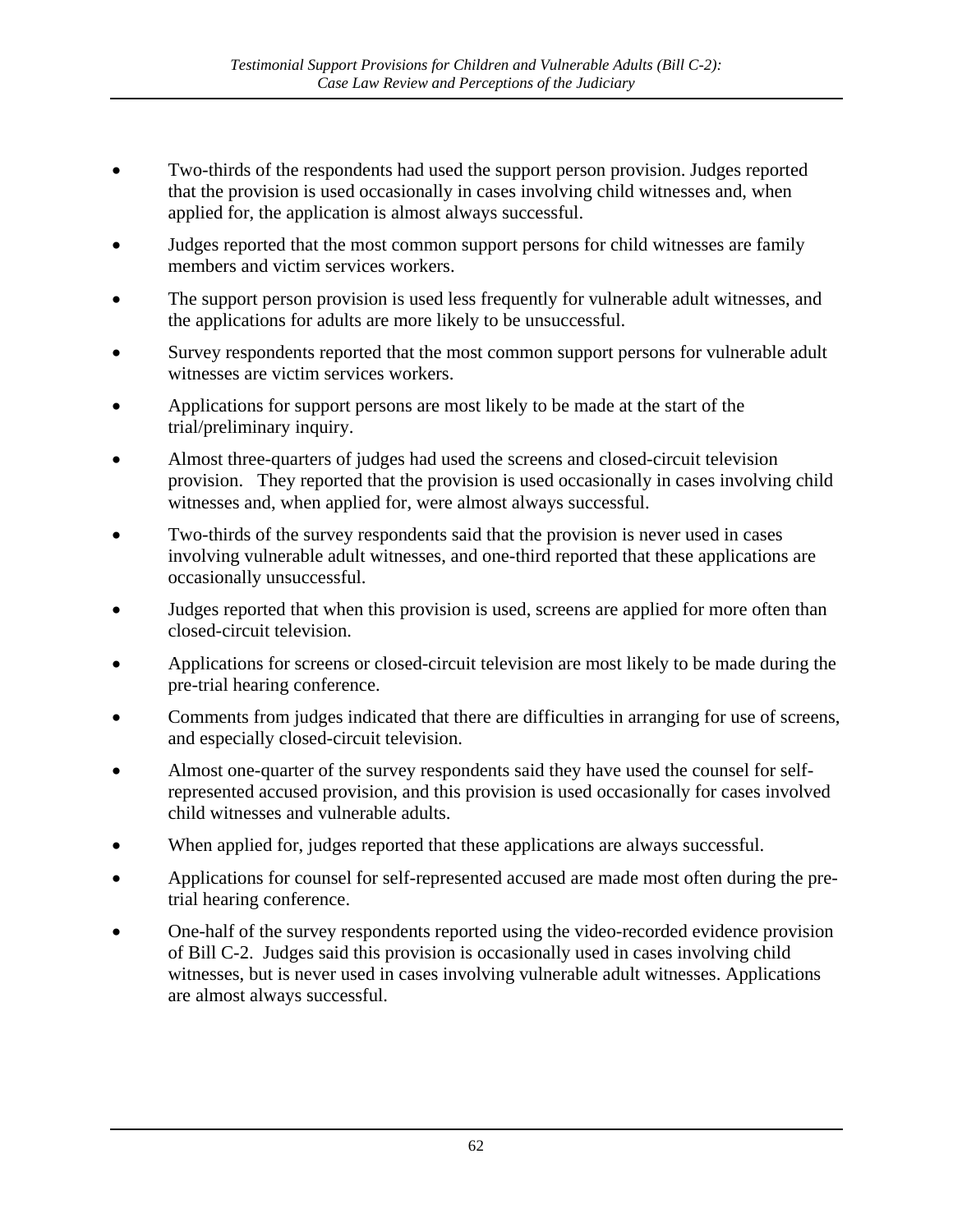- Applications for the video-recorded evidence provision are made most often during the pre-trial hearing conference.
- When asked about the credibility of witnesses, judges reported that, in general, the younger the witness, the more likely they are to make an unintentional false statement. Conversely, the older the witness, the more likely they are to make an intentionally false statement.
- Survey respondents reported that defence counsel were more likely than other professionals to ask children under 14 overly complex or developmentally inappropriate questions.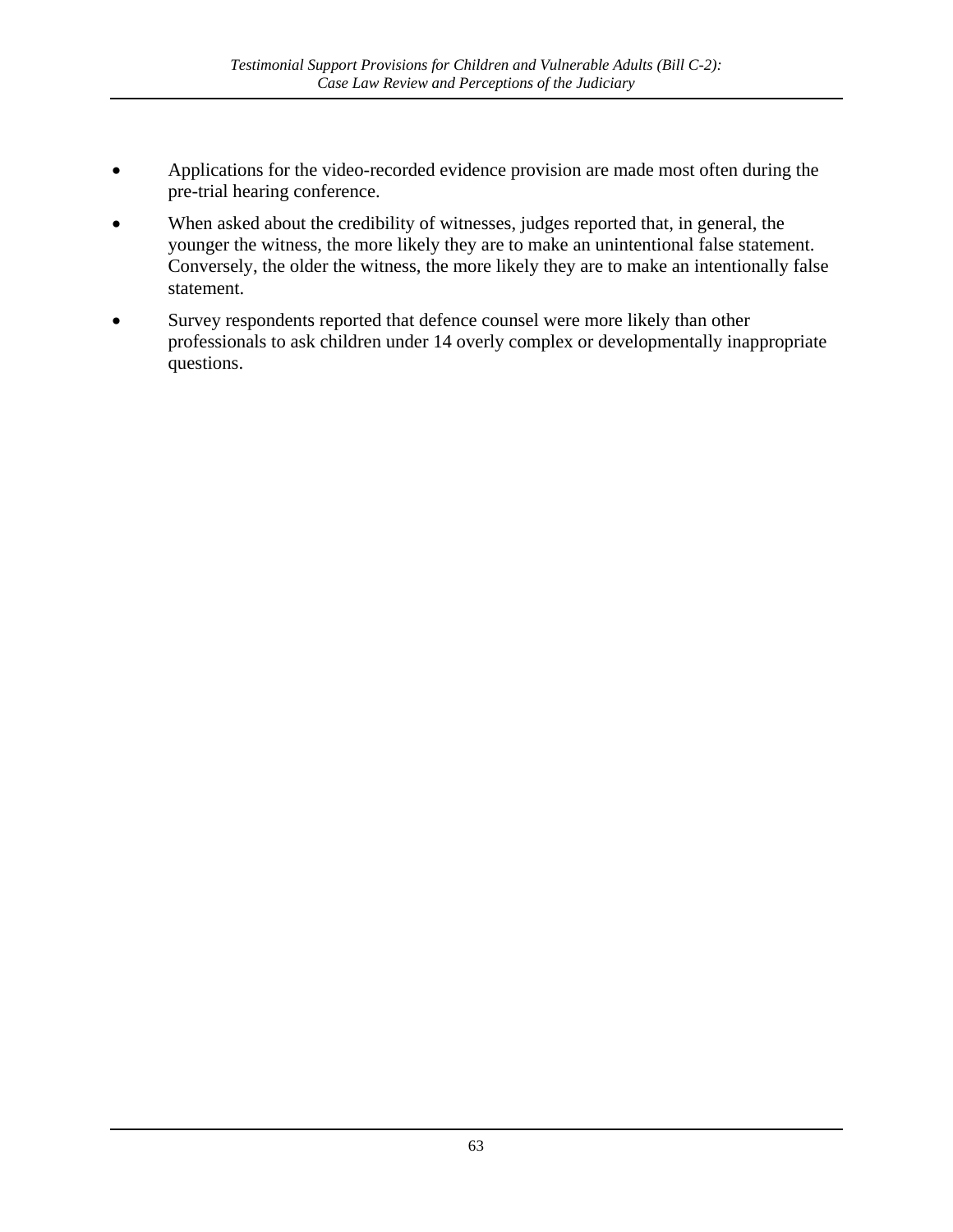# 4. Discussion and Conclusions

A review of the reported case law applying Bill C-2 and the survey of judges reveals that these legislative reforms have facilitated the giving of evidence by children in criminal proceedings, and that they are generally well received by the judiciary. In the survey, almost all of the judges indicated that they consider Bill C-2 to be useful, and a clear majority considered that the provisions are not potentially unfair to accused persons. In the reported case law, all of the Charter-based challenges to the new provisions have failed, and the courts are generally interpreting the new provisions in a way that has helped children to testify. The Supreme Court will rule on the constitutionally on a number of the provisions in Bill C-2 in a decision that is likely to be rendered in 2010.

The new competency test in *Canada Evidence Act* s. 16.1 has clearly simplified and shortened the process of qualification for child witnesses. In a significant portion of cases, the child is accepted as competent without inquiry, often based on interview material disclosed to the defence before the hearing. In the survey, judges reported that in about one-fifth of cases with the youngest age group (3-5 years), there was no competency inquiry, rising to almost three-quarters with the older age group (10-13 years). In the reported case law, there were no instances of judges writing decisions to explain why a child is incompetent to testify. In the survey, while some children in all age groups were found incompetent, even in the youngest age group (3-5 years) almost one-half of the judges reported that they had never found a child incompetent under the new provision. Judges reported that the average length of time spent on a competency inquiry is now 12 minutes. The case law reveals that judges may allow questions about the child's understanding of the concepts of truth and lie during cross-examination, though published commentary raises the appropriateness of such questions.

The courts have accepted that in enacting ss. 486.1, 486.2, and 486.3, Parliament intended to increase the use of accommodations for child witnesses, by increasing the use of support persons, closed-circuit television and screens, and counsel appointed to cross-examine child witnesses where accused persons are self-represented. There are very few reported cases in which use of an accommodation was requested and the accused satisfied the court that use of the accommodation would "interfere with the administration of justice." The courts, however, remain alive to the need to protect the rights of the accused; in the reported cases, use of an accommodation is denied if the appropriate equipment is not available, or the conduct of the witness or nature of the evidence would mean that use of the accommodation would render the trial unfair.

The survey suggests that applications under s. 486.1 to allow a support person to sit near a child or vulnerable adult witness are made in a minority of cases involving children and rarely in cases with adults. When an application is made under s. 486.1 for a child witness, it is almost always successful, and usually successful with a vulnerable adult. The survey results suggest that the most common support persons for child witnesses are family members and victim services workers. In the survey, some judges raised some concerns about the implementation of s. 486.1, in particular that in some cases the support person may influence the witness.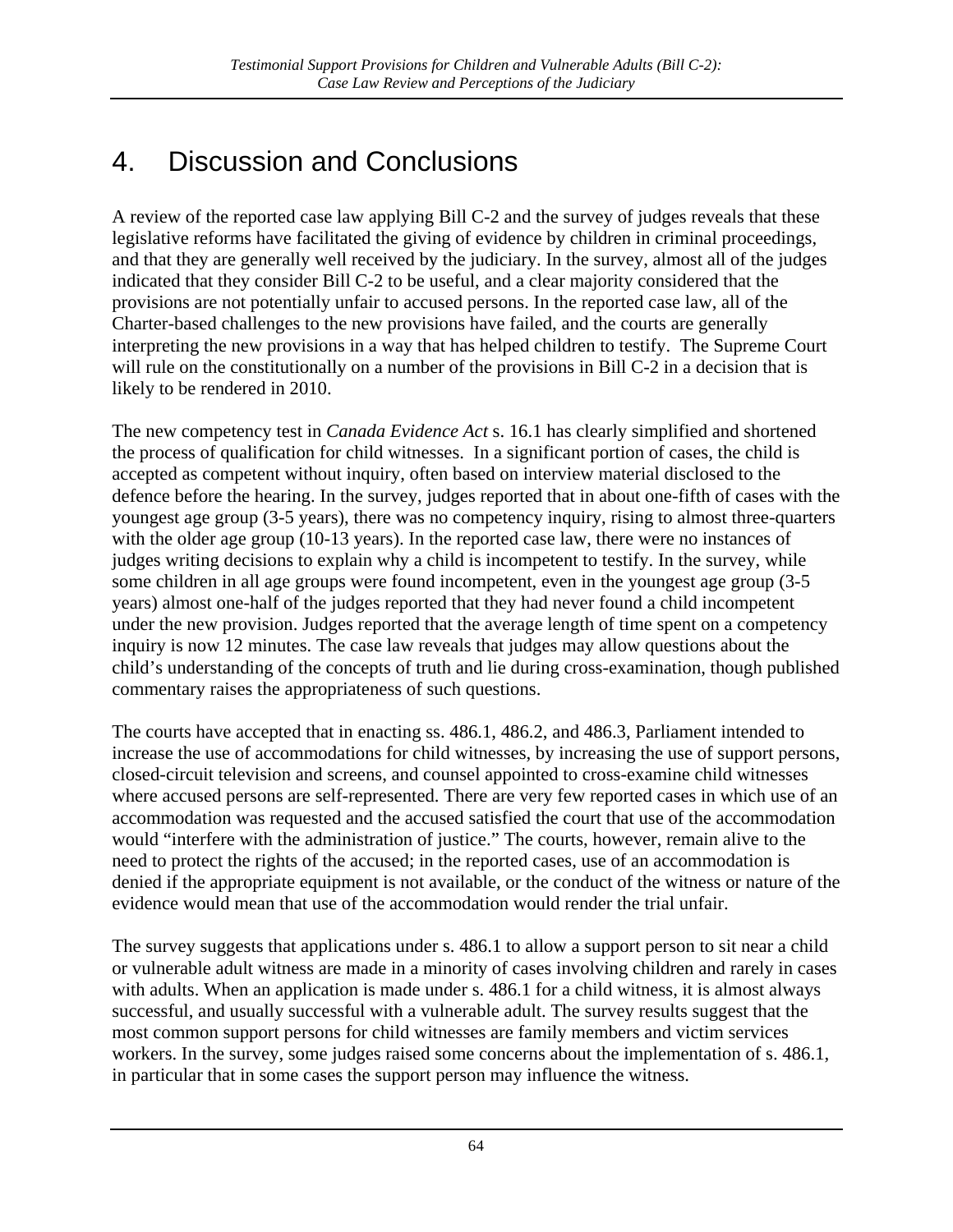The case law review reveals that judges recognize that Bill C-2 establishes a "high standard" for the accused to satisfy if the court is to reject an application for use of closed-circuit television or a screen with a child witness under s. 486.2. The survey reveals that applications under s. 486.2 for screens or closed-circuit televisions are most likely to be made at the pre-trial hearing conference. The survey suggests that an application under s. 486.2 is made in a minority of cases involving child witnesses, and is more likely to be for use of a screen than closed-circuit television, but when an application is made, it is almost always successful. The case law review and survey suggest that there continue to be logistical and technical concerns about the equipment and, in the survey, one-half of the judges reported that they had experienced problems in arranging for appropriate equipment.

The survey reports that appointment of counsel of s. 486.3 to question a vulnerable witness rather than allowing a self-represented accused to do this is more likely to occur in provincial court, perhaps because accused persons in superior court are more likely to have counsel. The survey also revealed that applications under s. 486.3 are made most often at the pre-trial hearing conference, and the survey and case law review indicate that such applications are almost always successful. The survey, case law review, and published commentary reveal concerns about the implementation of s. 486.3, in particular about how counsel is to be paid. The survey also reveals some judicial concern about delay that may result when an order is made under s. 486.3, especially if it is not clear how counsel is to be paid, and about how counsel can cross-examine only one witness without being involved in the entire trial. Despite the variation in the reported case law about how the courts are dealing with issues of payment for counsel and how counsel is being selected for s. 486.3 orders, the survey and case law review indicate that these issues are being adequately addressed; there are no reports of cases in which proceedings have had to be stayed because counsel could not be appointed.

The case law review and survey reveal that applications under s 715.1 to have a video-recorded interview with the child admitted in evidence are almost never denied. The survey indicates that applications for the video-recorded evidence provision are made most often during the pre-trial hearing conference. The case law review suggests that judges recognize that the video-recorded interview may be given considerable weight, since it is made closer to the events in question when a child is likely to be able to give a fuller and more accurate description of the events at issue. The survey suggests that the Crown only seeks to have a video-recorded interview admitted in less than half of cases, and that s. 715.2 is in practice not being used with vulnerable adult witnesses.

When asked about the credibility of witnesses in general in the survey, judges reported that the younger the witness, the more likely they are to make an unintentional false statement, for example, due to their memory of events being imperfect. Conversely, in the survey, judges reported that they perceived adults and older children to be more likely to be dishonest and make intentionally false statements. Judges in the survey also reported concerns that children who are testifying are frequently asked overly complex or developmentally inappropriate questions, especially by defence counsel. The case law review revealed that even in cases where children have been afforded accommodation, there continue to be cases where the courts acquit persons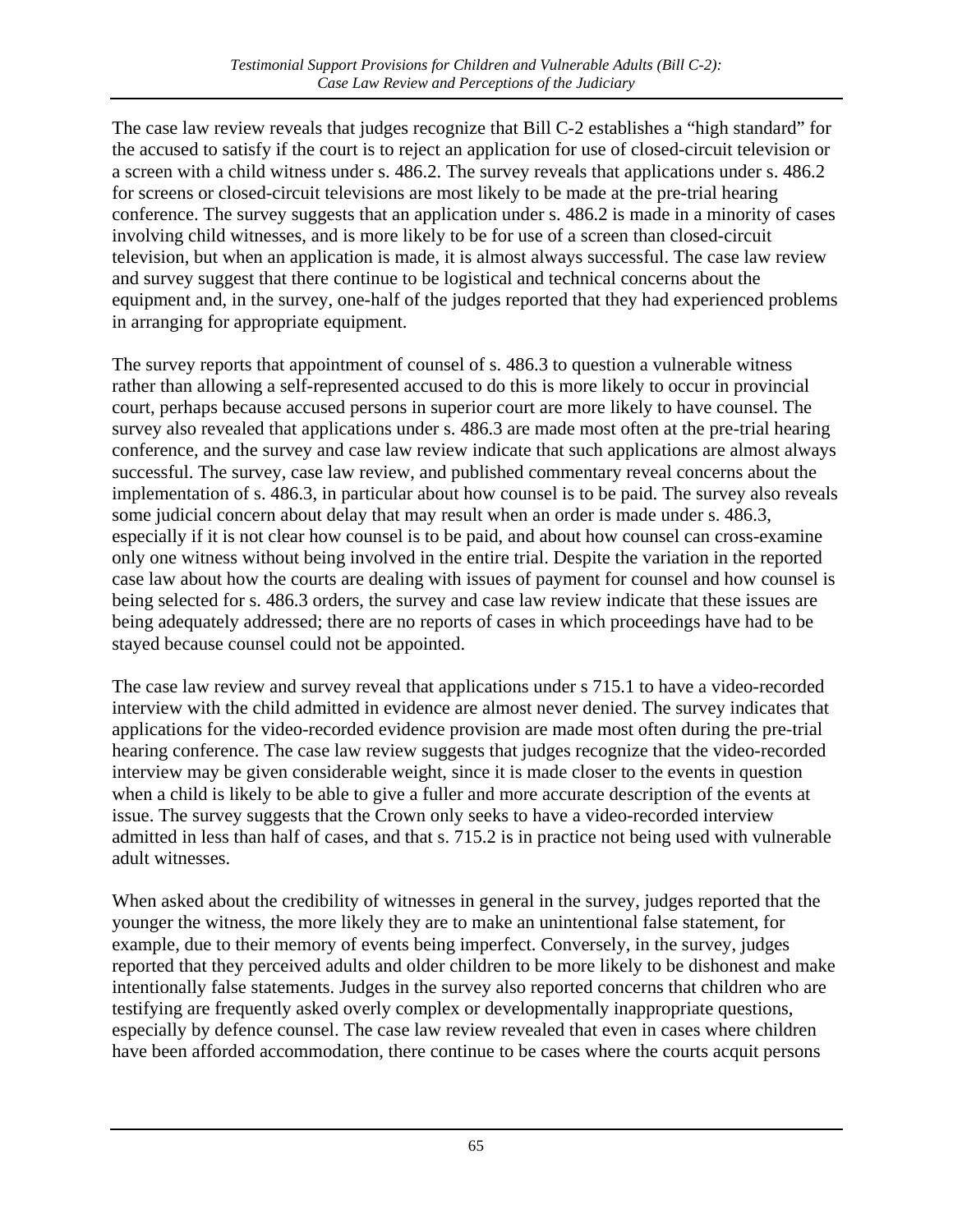charged with offences against children, even if the judge believed the child, if the court was satisfied that the Crown did not prove guilt beyond a reasonable doubt.<sup>134</sup>

There is very little case law pertaining to vulnerable adult witness provisions. The survey indicated that there have been relatively few applications for the use of testimonial aids for adults. When applications are made for the use of testimonial aids for adults, they are generally successful, but they are less likely to be granted than applications for child witnesses.

In line with the findings from the case law review, overall, the judges who completed the survey were very positive about the amendments contained in Bill C-2. The vast majority of judges were familiar with the amendments and a substantial proportion had used them. Almost all of the judges reported that the amendments are useful, and over three-quarters did not think they might render the trial unfair to the accused. Despite some concerns about implementation of these provisions as reflected in reported case law and survey comments, the amended provisions for child and vulnerable adult witnesses contained in Bill C-2 appear to be working well. Judges in both levels of court are familiar with the amendments and are using them.

 $\overline{a}$ 

<sup>&</sup>lt;sup>134</sup> While one might speculate that there have been more persons accused of offences against children who have been found guilty of offences against children since the new legislation on child witnesses came into effect in January 2006, there is not as yet any data to support this hypothesis. Statistics Canada Criminal Code convictions data, when reported, may allow some testing of this hypothesis. There are many examples of accused persons being acquitted despite accommodations afforded to child witnesses; for a few such decisions from the latter part of 2007, see *R. v. A.F.*, 2007 BCPC 345 per Skilnick Prov. J.; *R v. Black*, [2007] B.C.J. 2035 (S.C.) per Parrett J.; *R v. F.S.*, [2007] O.J. 4677 (S.C.) per Spies J.; *R v. Flores*, 2007 BCSC 1505 per McEwan J.; and *R v. C.B.*, [2007] O.J. 4580 (S.C) per Wein J.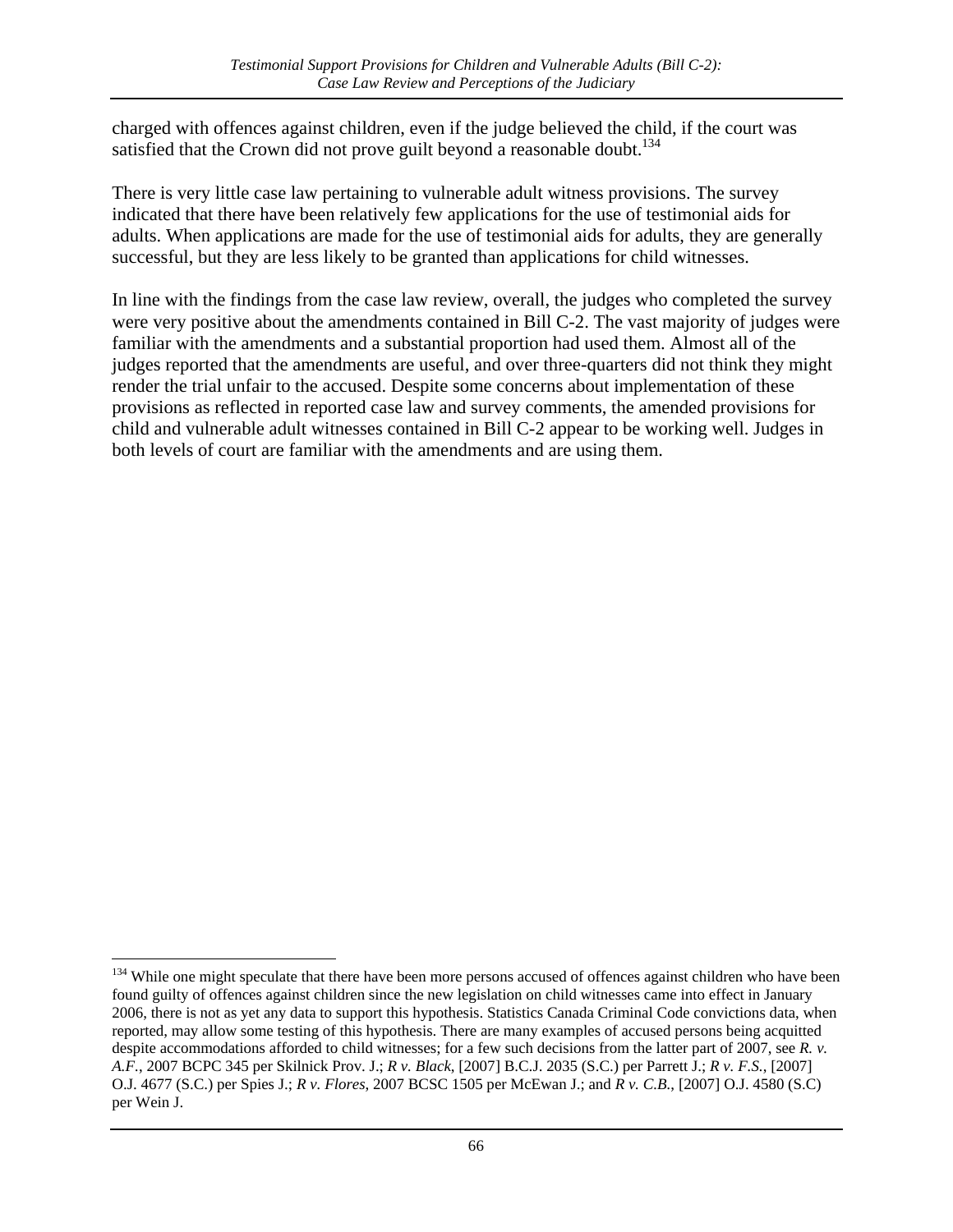Appendix A

# Cover E-mail for Survey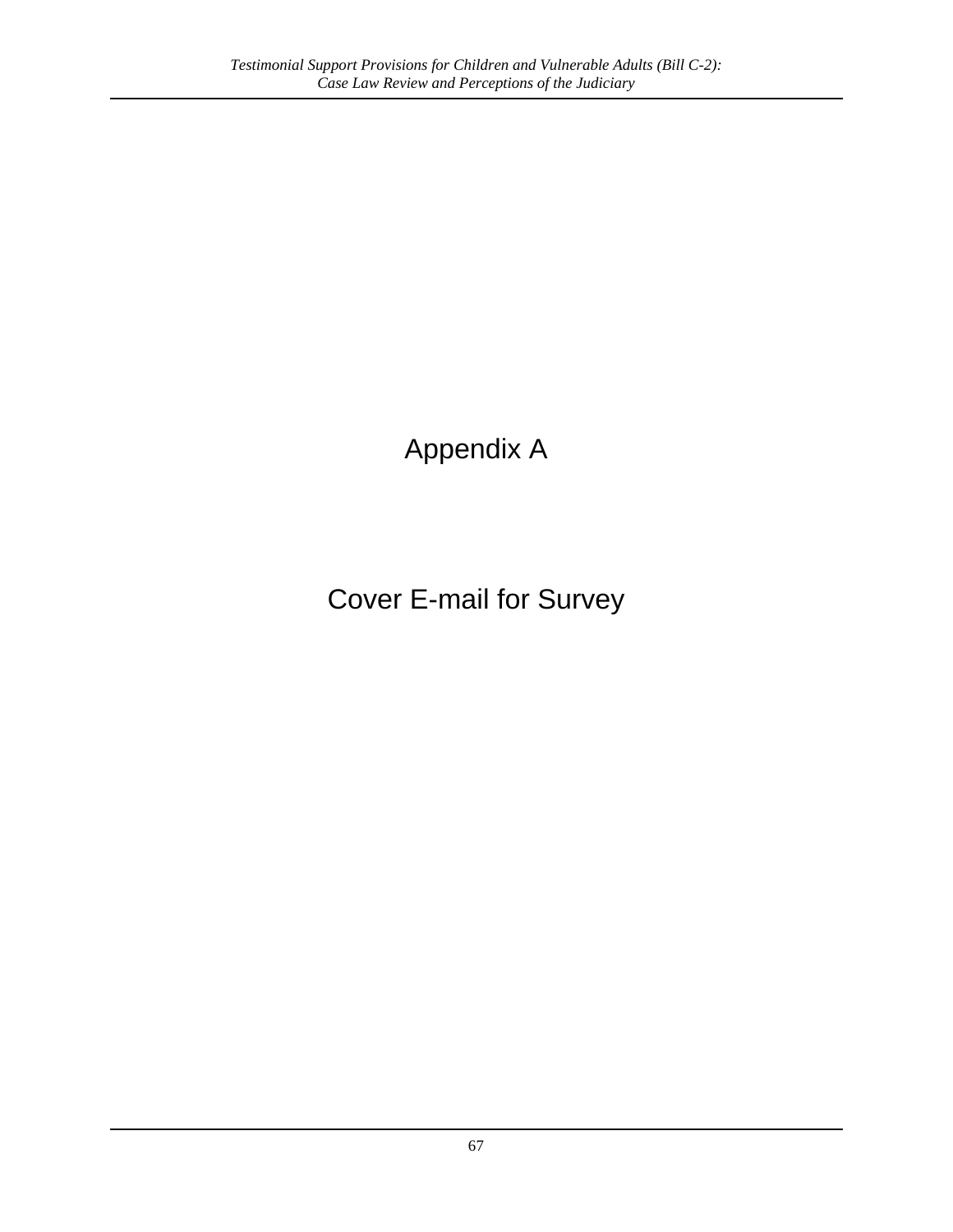# Cover E-mail for Judges' Survey

The Canadian Research Institute for Law and the Family (CRILF) has been contracted by Justice Canada to conduct a survey of provincial and superior court judges in five jurisdictions in Canada. The purpose of the survey is to obtain the views of judges about the amendments to the testimonial aid provisions of the *Criminal Code* and *Canada Evidence Act*, which came into force in January 2006 (Bill C-2, testimonial support provisions for children and vulnerable adults). Your willingness to share your views and experiences would be most helpful to Justice Canada in their review of this legislation.

Attached is a survey regarding the testimonial aid provisions contained in Bill C-2. Also attached is a file with the relevant legislation for your information. We would very much appreciate if you could take the time to complete the survey. In order to complete it, please save the attached Word file to your computer. The survey is designed to be completed in Word. The file can then be saved and emailed back to crilf@ucalgary.ca. If for some reason you cannot complete the survey electronically, please feel free to print a hard copy, complete it (using additional pages if necessary), and fax it back to CRILF at: (403) 289-4887 (Calgary) or tollfree at: 1-877-220-5114. If possible, please return the survey by [insert relevant date].

This survey was developed by the research team with the advice of a Judicial Advisory Committee composed of three judges from the jurisdictions being surveyed. This survey is being conducted in accordance with the *Freedom of Information and Protection of Privacy Act*. Responses will only be presented in aggregate form, and individual respondents will not be identified. Data will be password-protected and stored on a secure computer in CRILF's main office. If you have any questions regarding the project, please do not hesitate to contact us.

Thank you very much for your assistance with this project.

*Professor Nick Bala, Principal Investigator Faculty of Law Queen's University Kingston, Ontario K7L 3N6 Telephone: (613) 533-6000, Ext. 74275 Fax: (613) 533-6509 e-mail: ncb@post.queensu.ca*

*Joseph P. Hornick, Ph.D., Executive Director Canadian Research Institute for Law and the Family Suite 510, 1816 Crowchild Trail N.W. Calgary, Alberta T2M 3Y7 Telephone: (403) 216-0340; toll-free 1-888-881-4273 Fax: (403) 289-4887; toll-free 1-877-220-5114 e-mail: crilf@ucalgary.ca website: www.ucalgary.ca/~crilf*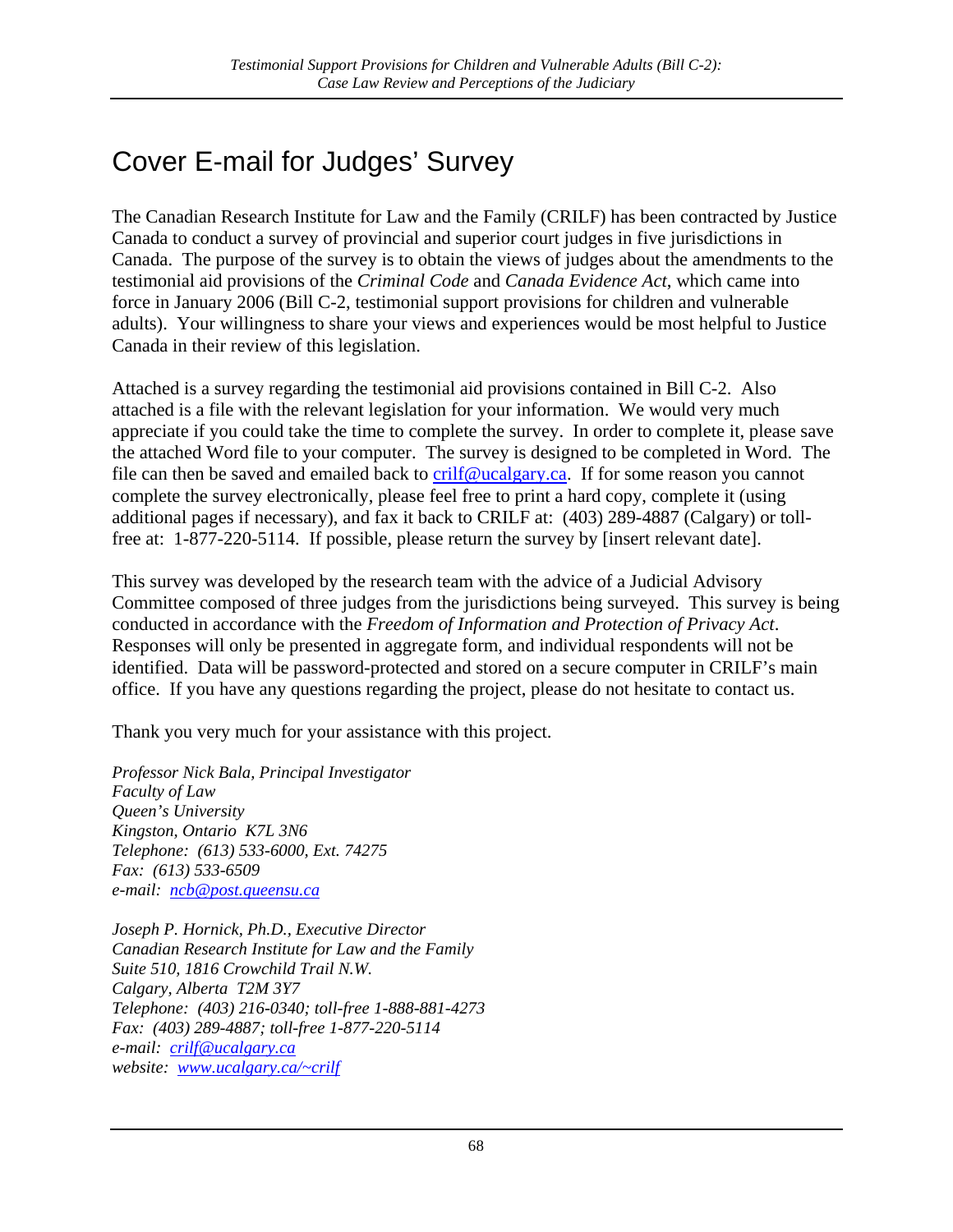# Appendix B

# Survey: Judges' Perceptions of and Experiences with Bill C-2 Provisions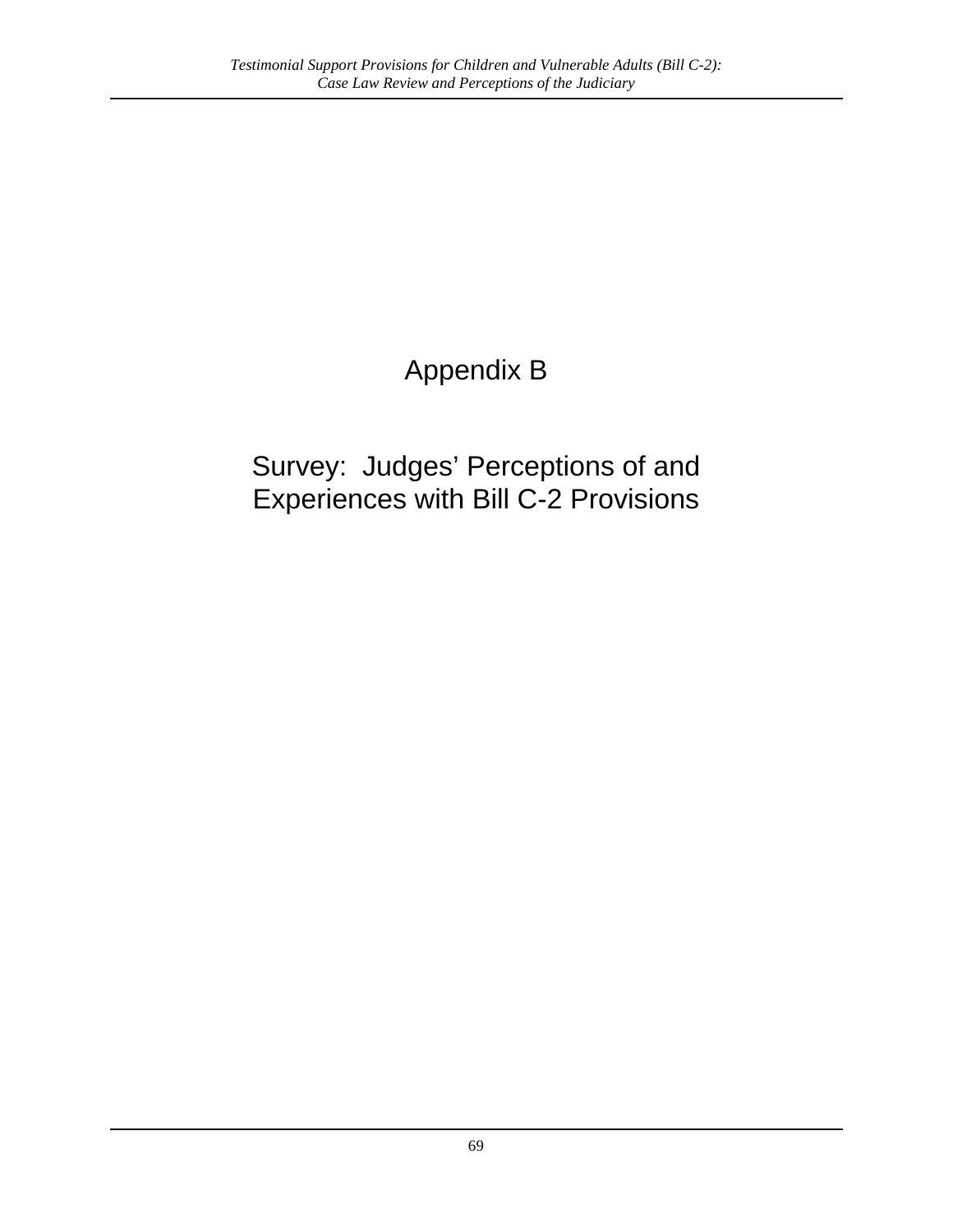## Judges' Perceptions of and Experiences with Bill C-2 Provisions

*Thank you for taking the time to complete this survey about your perceptions of and experiences with the provisions contained in Bill C-2. Please note that the information you provide in this questionnaire will only be presented in aggregate form, and individual respondents will not be identified. Please note that for purposes of this survey, unless otherwise specified, "child" means under 18 years of age.* 

#### *Background Information*

| 1. | Where do you live?<br>Alberta<br><b>British Columbia</b><br>Ontario | Nova Scotia<br>Yukon  |
|----|---------------------------------------------------------------------|-----------------------|
| 2. | In which court do you sit?<br><b>Provincial Court</b>               | <b>Superior Court</b> |

- 3. How often do you hear criminal cases? Options:
- 4. Among criminal cases going to trial/preliminary inquiry, how often do they involve:

 One or more witnesses who are children? Options: Domestic violence? Options: Sexual assault with an adult complainant? Options:

#### **Your Perceptions of Bill C-2**

Bill C-2 introduced procedural and substantive amendments to provisions in the *Criminal Code* and *Canada Evidence Act* to facilitate the giving of testimony by children and other vulnerable witnesses. The following section asks about your opinions of the provisions of Bill C-2.

- 5. Are you familiar with the amendments contained in Bill C-2? Yes
	- No. If no, please go to Question 32.
- 6. Have you had the opportunity to use any of the amendments contained in Bill C-2? || Yes || No
- 7. Please indicate the extent to which you agree or disagree that the following provisions amended in Bill C-2 are useful (even if you have not had the opportunity to use them):

|                                                   | Strongly Agree<br>agree |              | Disagree Strongly | disagree |
|---------------------------------------------------|-------------------------|--------------|-------------------|----------|
| Competency inquiry (s. 16.1, Canada Evidence Act) |                         | $\mathbf{1}$ |                   |          |
| Support persons (s. 486.1, Criminal Code)         |                         | $\mathbf{1}$ |                   |          |
| Screens and closed circuit television (s. 486.2)  |                         | $\mathbf{1}$ |                   |          |

I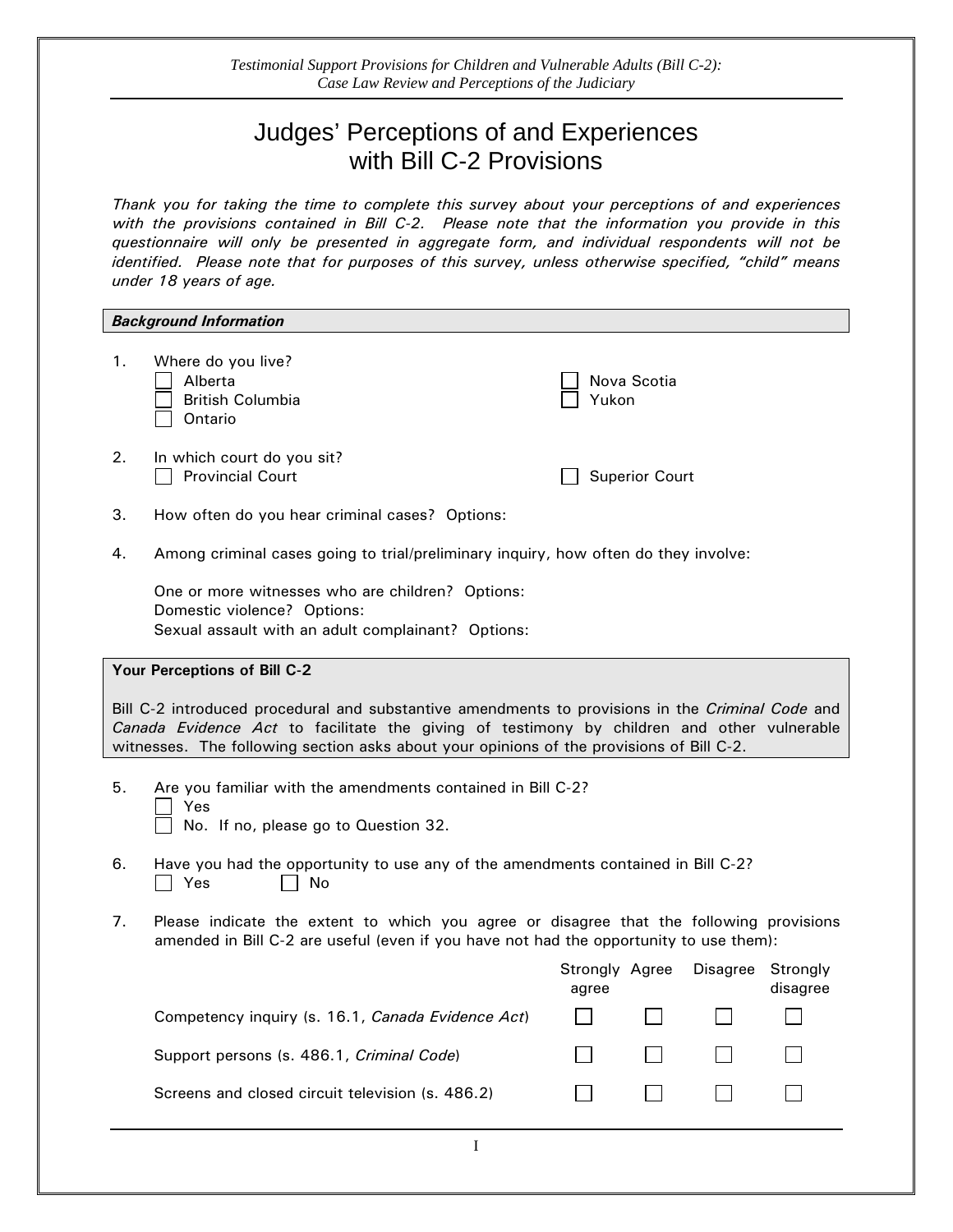*Testimonial Support Provisions for Children and Vulnerable Adults (Bill C-2): Case Law Review and Perceptions of the Judiciary* 

|                                | Counsel appointed for self-represented accused (s. 486.3)                                                                                                                                             |  |  |  |  |  |  |  |  |
|--------------------------------|-------------------------------------------------------------------------------------------------------------------------------------------------------------------------------------------------------|--|--|--|--|--|--|--|--|
|                                | Video-recorded evidence (ss. 715.1 and 715.2)                                                                                                                                                         |  |  |  |  |  |  |  |  |
|                                | Your Experiences with the Provisions Contained in Bill C-2                                                                                                                                            |  |  |  |  |  |  |  |  |
|                                | The following section asks about your experiences with the provisions of Bill C-2. Please answer<br>the following questions based on your experiences since Bill C-2 came into force January 2, 2006. |  |  |  |  |  |  |  |  |
| Competency Inquiries (s. 16.1) |                                                                                                                                                                                                       |  |  |  |  |  |  |  |  |
| 8.                             | Have you held competency inquiries (s. 16.1) since January 2006?<br>Yes<br>No. If no, please go to Question 11.                                                                                       |  |  |  |  |  |  |  |  |
| 9.                             | For hearings involving child witnesses, please answer the following questions based on the<br>three age categories provided. Please use the following scale: Never $(0\%)$ ; Occasionally $(1-$       |  |  |  |  |  |  |  |  |

three age categories provided. Please use the following scale: Never (0%); Occasionally (1- 25%); Sometimes (26-50%); Often (51-75%); Almost Always (76-99%); Always (100%).

|                                                                                                       | $3-5$ yrs. | $6-9$ yrs. | $10-13$  |
|-------------------------------------------------------------------------------------------------------|------------|------------|----------|
| vrs<br>How often is their competence accepted<br>without inquiry?                                     | Options:   | Options:   | Options: |
| How often is an inquiry held into their ability to Options:<br>"understand and respond to questions"? |            | Options:   | Options: |
| Of inquiries held, how often is the child<br>found incompetent to testify?                            | Options:   | Options:   | Options: |

 What is the average length of time spent on inquiries (in minutes)?

10. Have you had any difficulties with the implementation of these provisions of the *Canada Evidence Act*, or do you have any suggestions for further reform of these provisions?

#### *Support Persons (s. 486.1)*

- *11. Have you used the support person provision (s. 486.1) since January 2006? Yes No. If no, please go to Question 16.*
- 12. Among criminal cases going to trial/preliminary hearing with child witnesses **under the age of 18 years**:

 How often was an application made under s. 486.1(1) for a support person to sit near the child? Options:

Of these applications, how often were they *not* successful? Options:

 Of the applications that were not successful, what were the most common reasons for denying the application?

 Of the applications that were successful, who was the most common support person for child witnesses under 18 years of age?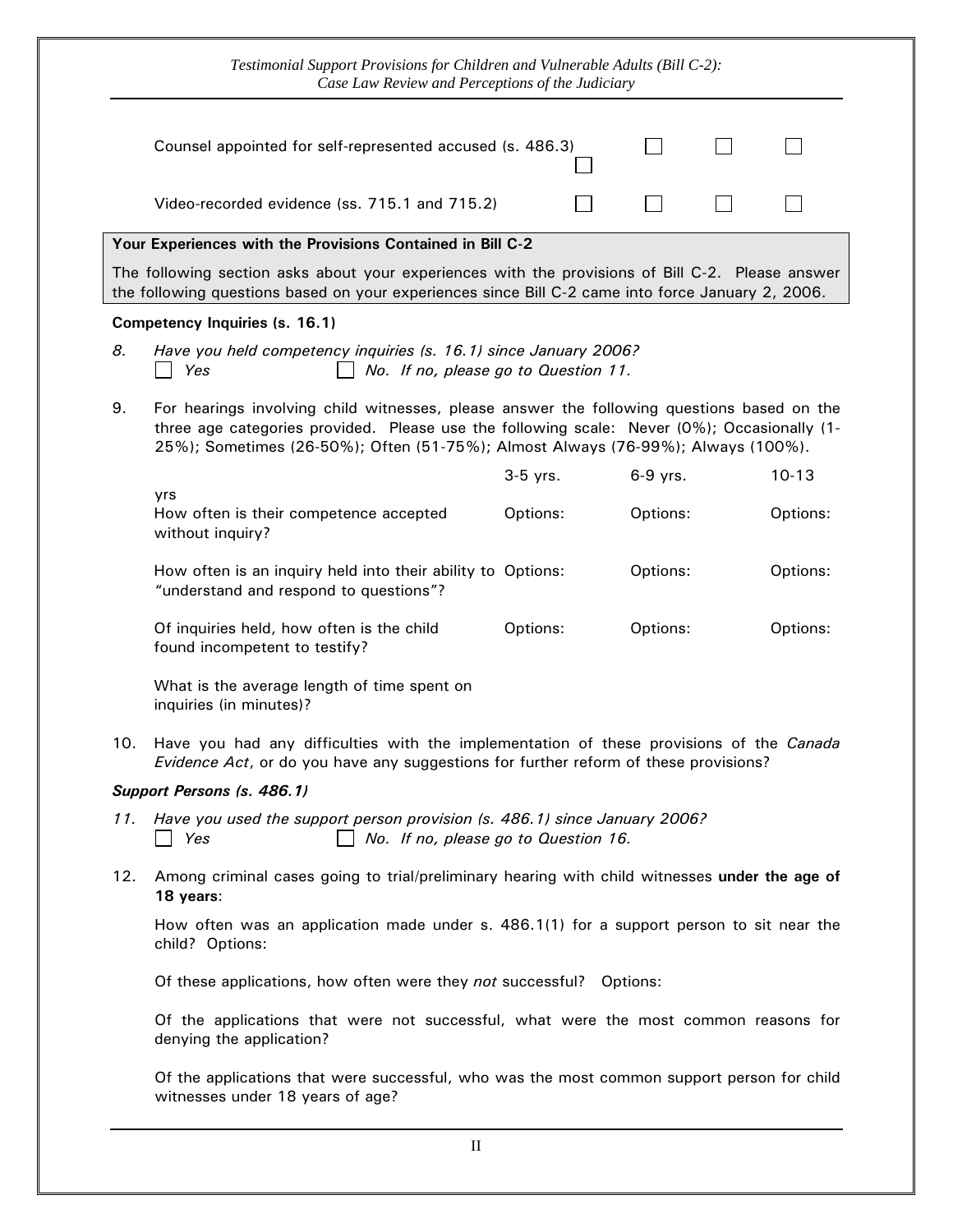13. Among criminal cases going to trial/preliminary hearing with **vulnerable adult witnesses**:

 How often was an application made under s. 486.1(1) for a support person to sit near the witness? Options:

Of these applications, how often were they *not* successful? Options:

 Of the applications that were not successful, what were the most common reasons for denying the application?

 Of the applications that were successful, who was the most common support person for vulnerable adults?

- 14. At what point in the proceedings is a s. 486.1 application most commonly made?
	- $\Box$  Pre-trial hearing conference
	- Start of trial/preliminary inquiry
	- $\Box$  During trial/preliminary inquiry
- 15. Have you had any difficulties with the implementation of s. 486.1, or do you have any suggestions for further reform of these provisions?

#### **Screens and Closed Circuit Television (s. 486.2)**

*16. Have you used the screens or closed circuit television provision (s. 486.2) since January 2006?* 

 *Yes No. If no, please go to Question 22.* 

17. Among criminal cases going to trial/preliminary hearing with **child witnesses under the age of 18 years**:

 How often was an application made under s. 486.2(1) for use of a screen or closed circuit television? Options:

Of these applications, how often were they *not* successful? Options:

 Of the applications that were *not* successful, what were the most common reasons for *denying* the application?

 Of the applications that were successful, how often did they involve: Screens? Options: Closed circuit television? Options: Other device? Options:

18. Among criminal cases going to trial/preliminary hearing with **vulnerable adult witnesses**:

 How often was an application made under s. 486.2(2) for use of a screen or closed circuit television? Options:

What were the most common situations of vulnerability in s. 486.2(2) applications?

Of these applications, how often were they *not* successful? Options: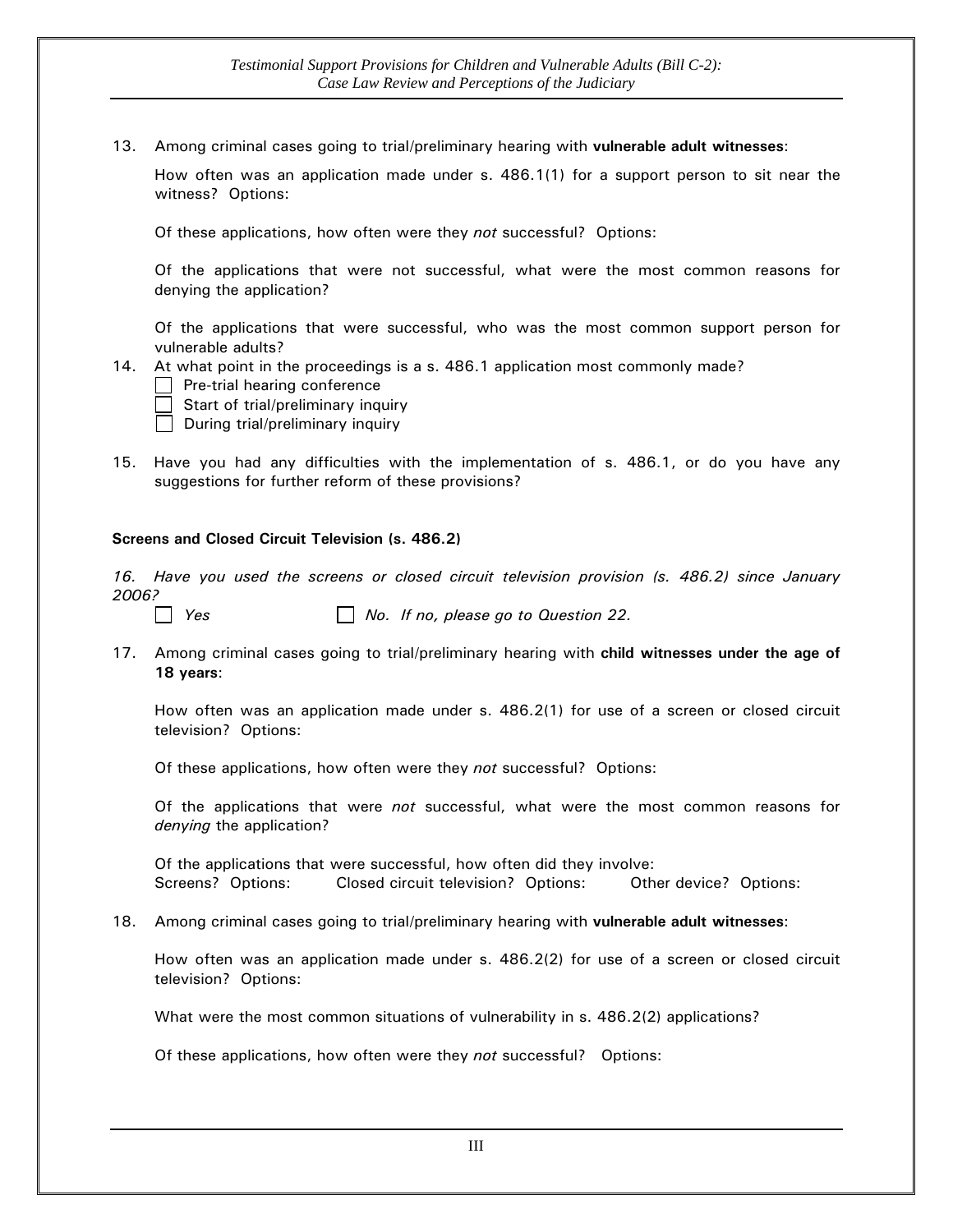Of the applications that were successful, what were the most common reasons for *granting* the application?

 Of the applications that were successful, how often did they involve: Screens? Options: Closed circuit television? Options: Other device? Options:

- 19. Have there been problems in arranging for appropriate equipment for s. 486.2 applications?  *Yes No. If yes, what problems have you encountered?*
- 20. At what point in the proceedings is a s. 486.2 application most commonly made?  $\Box$  Pre-trial hearing conference
	- Start of trial/preliminary inquiry
	- **During trial/preliminary inquiry**
- 21. Have you had any difficulties with the implementation of s. 486.2, or do you have any suggestions for further reform of these provisions?

## **Counsel Appointed for Self-represented Accused (s. 486.3)**

*22. Have you used the counsel appointed for self-represented accused provision (s. 486.3) since January 2006? Yes No. If no, please go to Question 27.* 

23. Among criminal cases going to trial/preliminary hearing with a self-represented accused and a **child witness under the age of 18 years**:

 How often was an application made under s. 486.3(1) for appointment of counsel for purposes of cross-examination? Options:

Of these applications, how often were they *not* successful? Options:

 Of the applications that were *not* successful, what were the most common reasons for *denying* the application?

24. Among criminal cases going to trial/preliminary hearing with a self-represented accused and a **vulnerable adult witness**:

 How often was an application made under s. 486.3(2) for appointment of counsel for purposes of cross-examination of a vulnerable adult? Options:

Of these applications, how often were they *not* successful? Options:

 Of the applications that were successful, what were the most common reasons for *granting* the application?

- 25. At what point in the proceedings is a s. 486.3 application most commonly made?
	- **Pre-trial hearing conference** 
		- Start of trial/preliminary inquiry
	- During trial/preliminary inquiry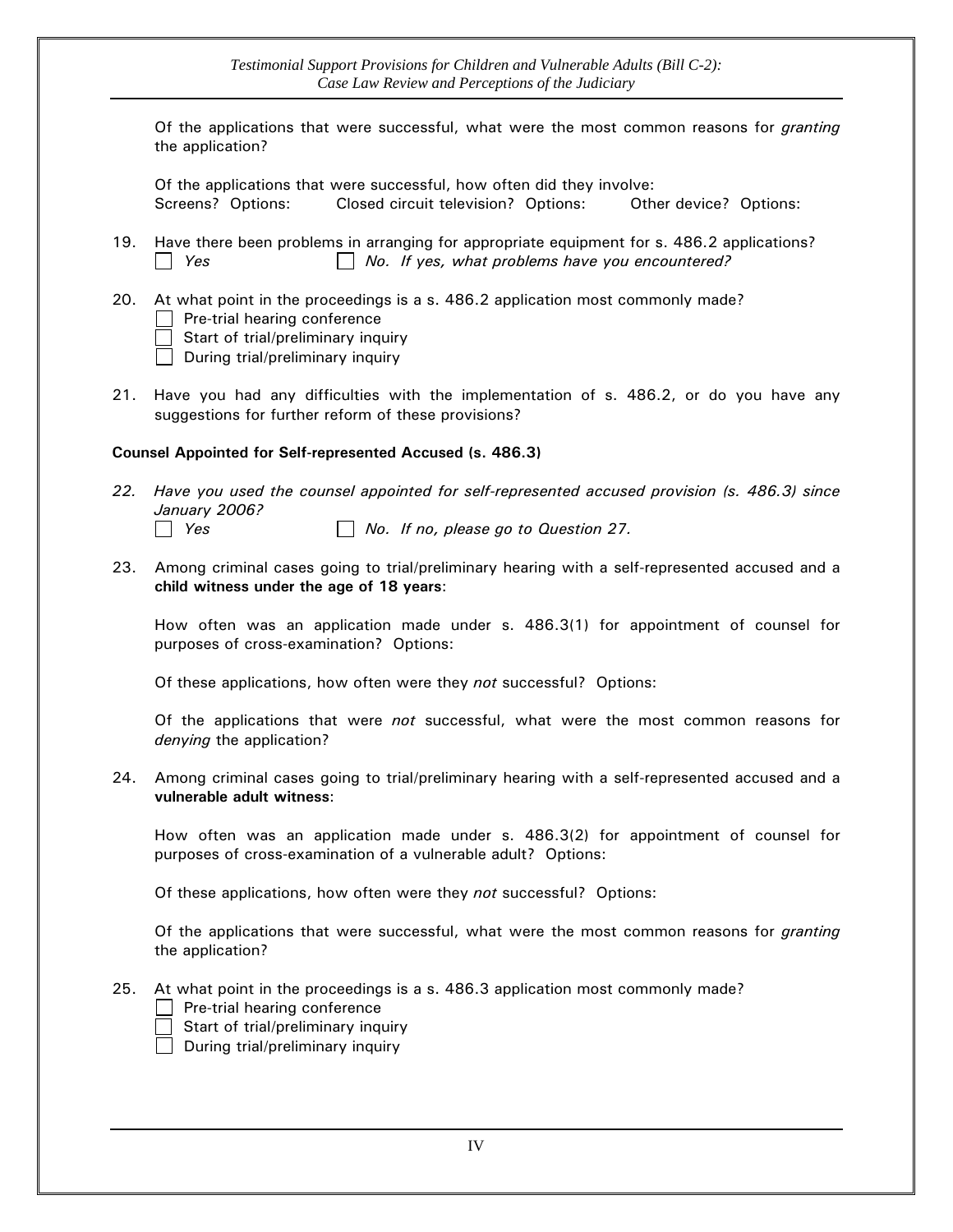26. Have you had any difficulties with the implementation of s. 486.3, or do you have any suggestions for further reform related to the appointment of counsel for an accused in proceedings involving children or other vulnerable witnesses?

## **Video Recorded Evidence (ss. 715.1 and 715.2)**

27. Have you used the video recorded evidence provisions (ss. 715.1 and 715.2) since January 2006?

 $\Box$  Yes  $\Box$  No. If no, please go to Question 32.

28. Among criminal cases going to trial/preliminary hearing with a **child witness under the age of 18 years**:

 How often was an application made under s. 715.1 to admit a video recording of an interview with the child? Options:

Of these applications, how often were they *not* successful? Options:

 Of the applications that were *not* successful, what were the most common reasons for *denying* the application?

29. Among criminal cases going to trial/preliminary hearing with an **adult witness who has a physical or mental disability**:

 How often was an application made under s. 715.2 to admit a video recording of an interview with a vulnerable adult? Options:

 What were the most common types of disability which caused difficulty communicating the evidence in s. 715.2 applications?

Of these applications, how often were they *not* successful? Options:

 Of the applications that were *not* successful, what were the most common reasons for *denying* the application?

- 30. At what point in the proceedings are these applications most commonly made?
	- $\Box$  Pre-trial hearing conference
		- Start of trial/preliminary inquiry
	- $\Box$  During trial/preliminary inquiry
- 31. Have you had any difficulties with the implementation of ss. 715.1 or 715.2, or do you have any suggestions for further reform of these provisions?

## **Credibility Assessment and Questioning of Children**

The following section asks about your experiences with assessing the credibility and questioning child witnesses.

32. Approximately how often, if at all, has it appeared to you that witnesses in the following age groups, when properly questioned, *unintentionally* make false statements in court about